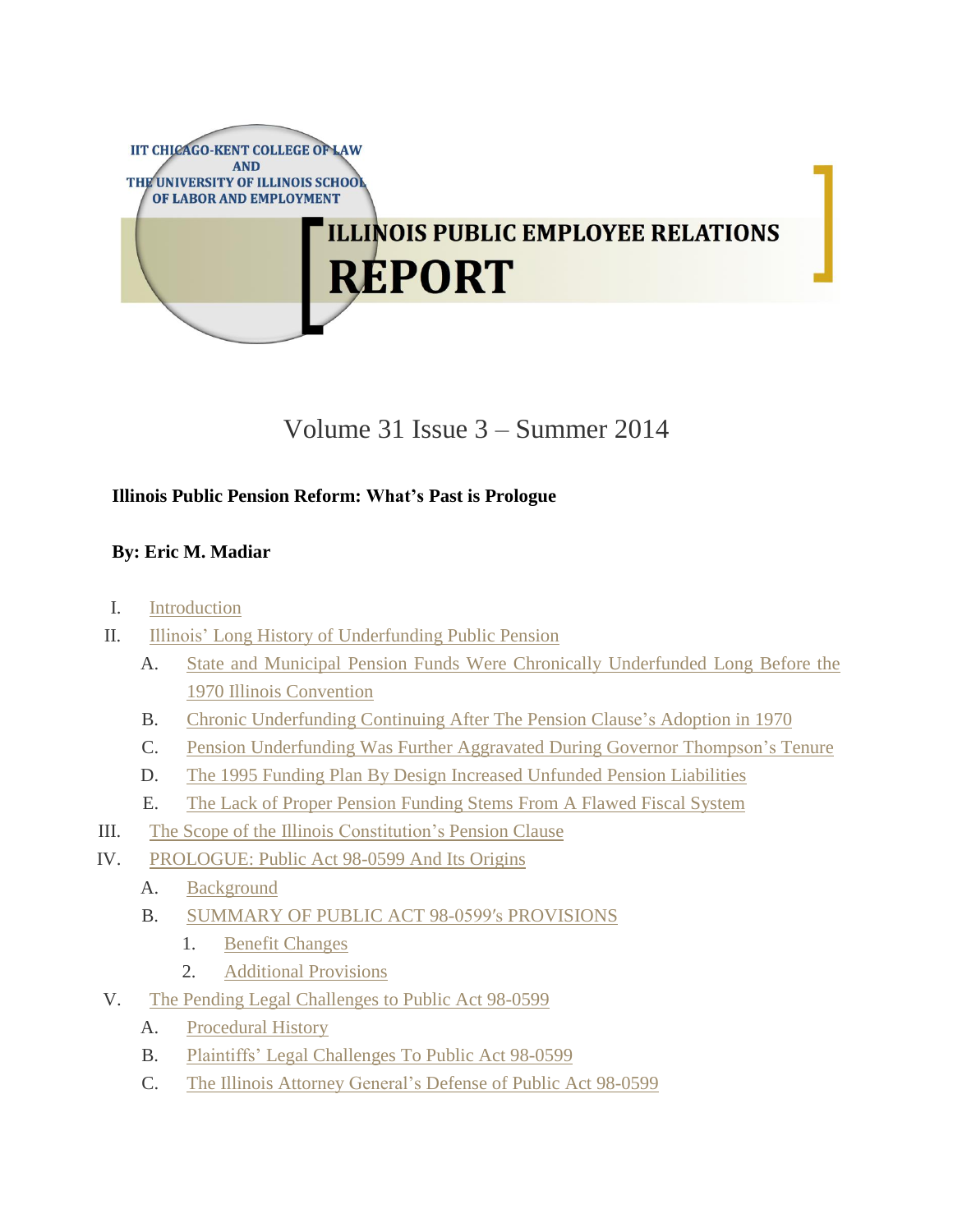# VI. Concluding [Observations](https://www.kentlaw.edu/ilwreport/?p=4147&page=2#Concluding)

# **RECENT DEVELOPMENTS**

Recent Developments is a regular feature of the Illinois Public Employee Relations Report. It highlights recent legal developments of interest to the public employment relations community. This issue focuses on developments under the public employee collective bargaining statutes, The First Amendment and the Illinois Constitution.

- I. IELRB [Developments](https://www.kentlaw.edu/ilwreport/?p=4147&page=3#IELRB Developments)
	- A. [Bargaining](https://www.kentlaw.edu/ilwreport/?p=4147&page=3#Bargaining) Units
	- B. [Protected](https://www.kentlaw.edu/ilwreport/?p=4147&page=3#Protected Activity) Activity
- II. IPLRA [Developments](https://www.kentlaw.edu/ilwreport/?p=4147&page=3#IPLRA Developments)
	- A. Subjects of [Bargaining](https://www.kentlaw.edu/ilwreport/?p=4147&page=3#Subjects of)
- III. First Amendment [Developments](https://www.kentlaw.edu/ilwreport/?p=4147&page=3#First Amendment)
	- A. Fair [Share](https://www.kentlaw.edu/ilwreport/?p=4147&page=3#Fair Share) Fees
	- B. Free [Speech](https://www.kentlaw.edu/ilwreport/?p=4147&page=3#Free Speech)
- IV. Illinois Constitution [Developments](https://www.kentlaw.edu/ilwreport/?p=4147&page=3#Illinois Constitution Developments)
	- A. [Pension](https://www.kentlaw.edu/ilwreport/?p=4147&page=3#Pension Clause) Clause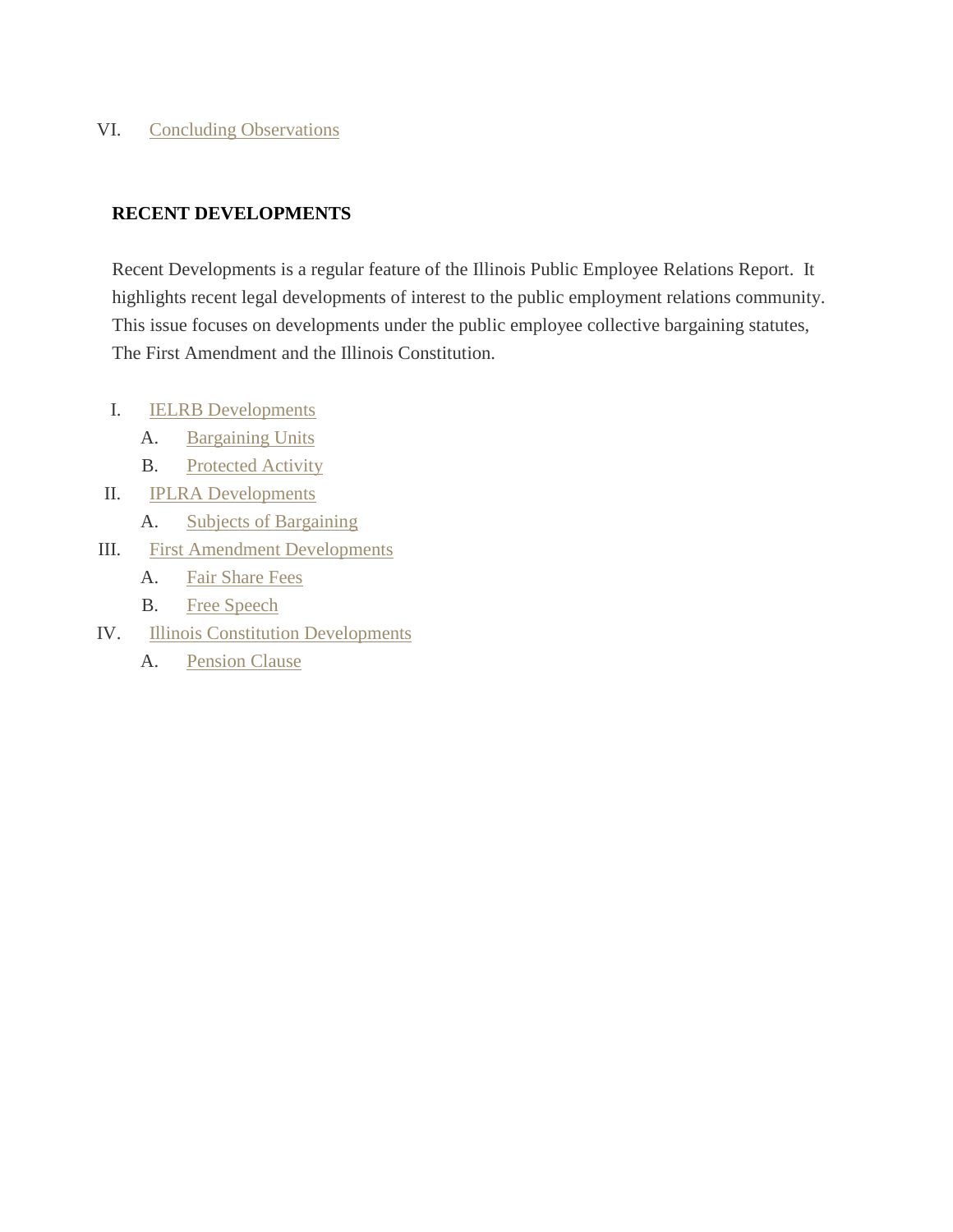# Volume 31 Issue 3 – Summer 2014

#### **Illinois Public Pension Reform: What's Past Is Prologue**

Eric M. Madiar is Chief Legal Counsel to Illinois Senate President John J. Cullerton and Parliamentarian of the Illinois Senate. He has a B.A. from Truman State University and a J.D. from IIT Chicago-Kent College of Law. The author thanks Senate President John J. Cullerton for the continued opportunity to research public pension issues in Illinois and elsewhere, offer counsel on these issues, and publish in this field. He also thanks Professor Martin Malin for inviting him to write this article. This article is based on an earlier presentation at the Illinois Public Sector Labor Relations Law Conference held at IIT Chicago-Kent College of Law on December 6, 2013. © 2014, Eric M. Madiar, all rights reserved.

#### **I. Introduction**

In December 2013, after three years of contentious debate, the Illinois General Assembly enacted sweeping pension legislation via Public Act 98-0599 to reduce the pension benefits of current and retired teachers, State and university employees, legislators, and elected State officials[.\[1\]](file:///C:/Users/swyattj/Downloads/Illinois%20Public%20Pension%20Reform%20%20%20What) The legislation—which was the culmination of events beginning in 2010, when the legislature lowered the benefits of employees hired after January 1, 201[1\[2\]—](file:///C:/Users/swyattj/Downloads/Illinois%20Public%20Pension%20Reform%20%20%20What)broke a political stalemate over competing bills and views on how to address the State's underfunded pension systems.<sup>[3]</sup>

The 2013 legislation was also the product of aggressive lobbying efforts by Illinois' business community, principally the Commercial Club of Chicago (the "Club"), to cut the benefits of current and retired employees[.\[4\]](file:///C:/Users/swyattj/Downloads/Illinois%20Public%20Pension%20Reform%20%20%20What) Although the Club recognized that the State's failure to properly fund the State-funded pension systems was the primary cause of those systems' underfunding[,\[5\]](file:///C:/Users/swyattj/Downloads/Illinois%20Public%20Pension%20Reform%20%20%20What) the Club stated it would be "unfair to require taxpayers to bear the costs of the current pension programs for the State's employees.["\[6\]](file:///C:/Users/swyattj/Downloads/Illinois%20Public%20Pension%20Reform%20%20%20What) As Eden Martin, then-Club President, stated to Club members, paying these obligations was politically unpalatable because "State Government couldn't cut—and nobody could stand the thought of a tax increase.["\[7\]](file:///C:/Users/swyattj/Downloads/Illinois%20Public%20Pension%20Reform%20%20%20What) Ty Fahner, Martin's successor, put it even more bluntly: "[I]t is fundamentally unfair to ask 95 percent of us—all of those who are not in one of the State's five pension systems—to pay for the 5 percent who benefit from those plans.["\[8\]](file:///C:/Users/swyattj/Downloads/Illinois%20Public%20Pension%20Reform%20%20%20What)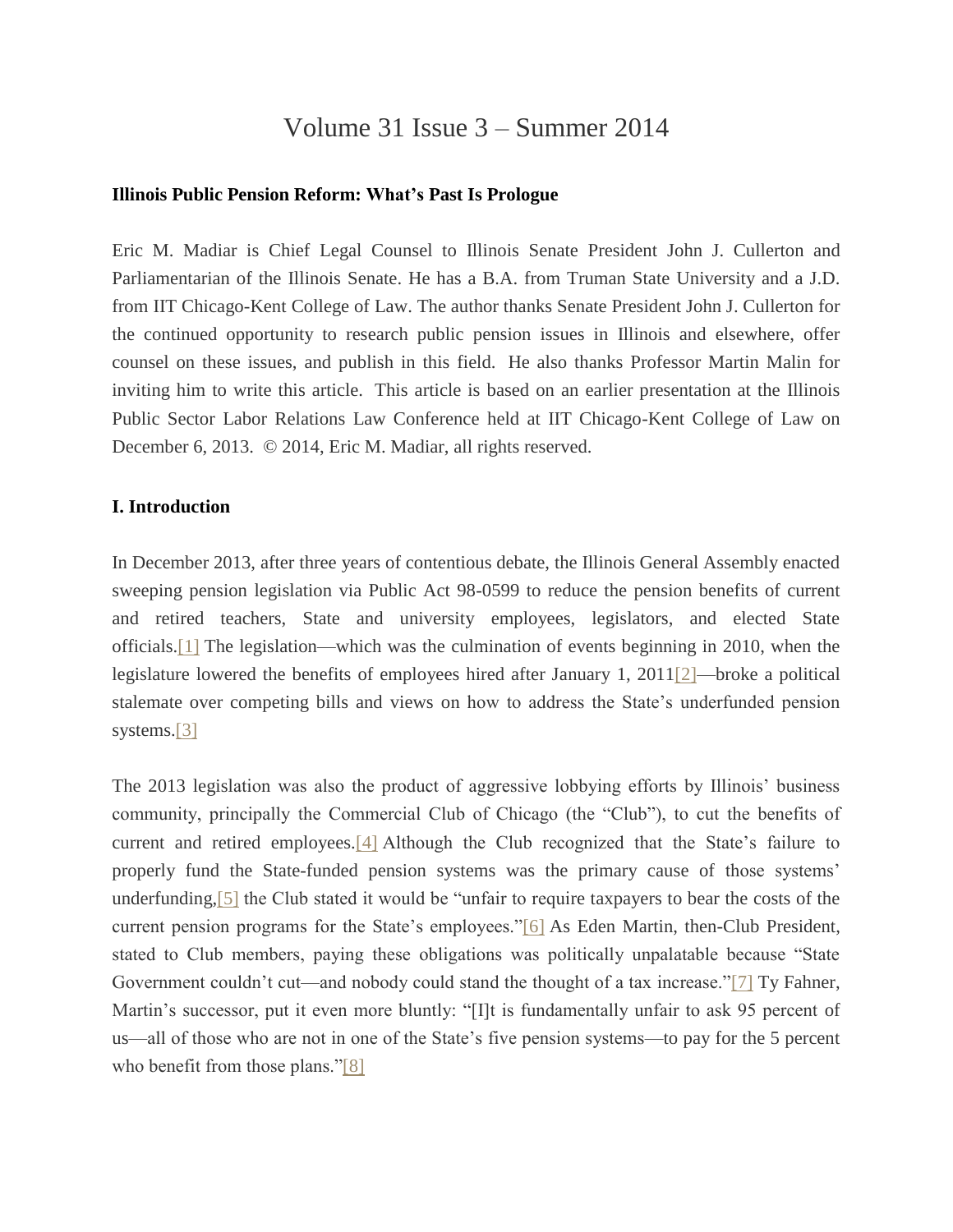Public employees and retirees, however, have a much different perspective and view Public Act 98-0599 and other unilateral efforts to cut benefits as morally and legally irresponsible[.\[9\]](file:///C:/Users/swyattj/Downloads/Illinois%20Public%20Pension%20Reform%20%20%20What) They point out that "almost 80% of [public sector] workers are ineligible for Social Security, making pensions their only reliable means of retirement security.["\[10\]](file:///C:/Users/swyattj/Downloads/Illinois%20Public%20Pension%20Reform%20%20%20What) They note that the State's unfunded pension liabilities are not their fault because they have historically paid their fair share of the normal cost of benefits through payroll deductions[.\[11\]](file:///C:/Users/swyattj/Downloads/Illinois%20Public%20Pension%20Reform%20%20%20What) If fault must be assigned, then they contend it is well-established that fault principally rests with past governors and General Assemblies that, for decades, used the moneys the State should have contributed to the pension system to fund public services, such as education, healthcare, and public safety, and stave off the need for tax increases, services cuts or both[.\[12\]](file:///C:/Users/swyattj/Downloads/Illinois%20Public%20Pension%20Reform%20%20%20What)

In other words, the State's underfunding of the pension system has, for decades, served as a proverbial credit card that benefitted taxpayers and elected officials alike by relieving them of (i) the short term burden of tax increases, service cuts or both, and (ii) the long term burden of fixing a State fiscal system that generates insufficient revenue to pay for public services and cover the State's actuarially-required pension contributions[.\[13\]](file:///C:/Users/swyattj/Downloads/Illinois%20Public%20Pension%20Reform%20%20%20What) As a result, public employees and retirees contend that the State cannot repudiate its pension obligations simply because meeting those obligations now presents the State with politically and economically difficult choices[.\[14\]](file:///C:/Users/swyattj/Downloads/Illinois%20Public%20Pension%20Reform%20%20%20What)

This Article chronicles the history of public pension funding in Illinois to give proper context to the Illinois Constitution's Pension Clause, the General Assembly's recent legislation, and the pending legal challenges to that legislation. To that end, the Article first considers the causes of the State's underfunded pension systems. It then provides an overview of the Illinois Constitution's Pension Clause, which presents a significant legal obstacle to the legislation. Against this backdrop, the Article summarizes and discusses the main provisions of Public Act 98-0599. It then provides an update on the five lawsuits challenging the constitutionality of Public Act 98-0599 pending in the Circuit Court of Sangamon County, Illinois as of September 2014. Finally, the Article offers concluding comments on three main legal issues involving the constitutionality of Public Act 98-0599: (1) whether the 3% compounded cost of living adjustment (or "COLA") that is part of a person's base pension qualifies as a protected "benefit" under the Pension Clause; (2) whether persons receiving a pension before the 3% compounded COLA became law in August 1989 could claim that the COLA rate increase is a protected "benefit"; and (3) whether the Pension Clause is subject to a police or reserved powers exception. As detailed below, the Pension Clause, as with other constitutional prohibitions and positive mandates found in the Illinois Constitution, does not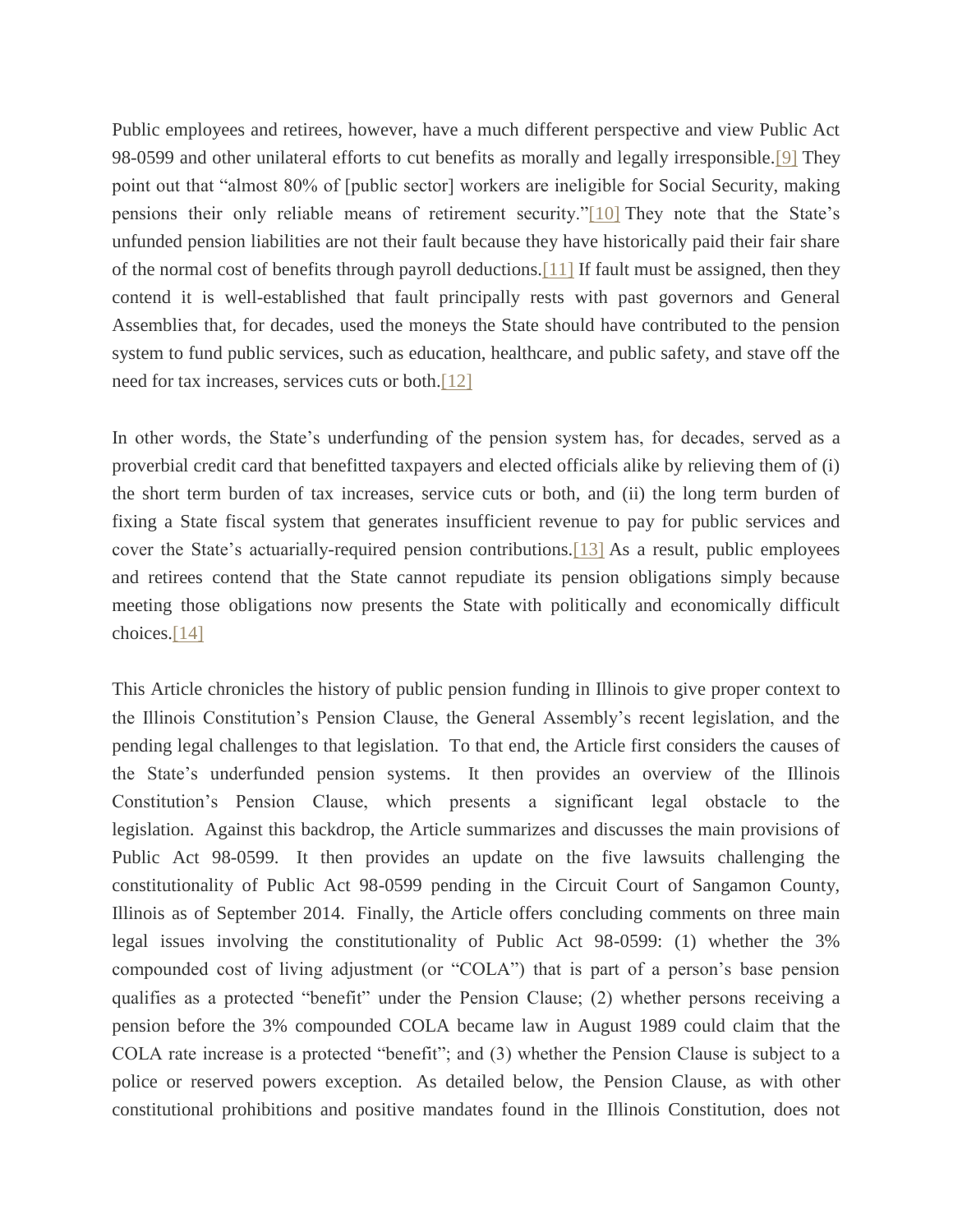yield to claims of necessity, and the likelihood that Public Act 98-0599 will pass legal muster is remote at best.

# **II. Illinois' Long History of Underfunding Public Pensions**

# **A. State and Municipal Pension Funds Were Chronically Underfunded Long Before the 1970 Illinois Constitutional Convention**

For public officials and the general public, Illinois' underfunded State and municipal pension systems are a well-known problem and hardly a surprise. What is surprising, however, is how long the lack of proper funding has been the primary cause of that problem. The discussion that follows reviews the history of that problem.

In 1917, in a report commissioned by the General Assembly, the Illinois Pension Laws Commission described the condition of the State and municipal pension systems as "one of insolvency" and "moving toward crisis" because the "financial provisions [were] entirely inadequate for paying the stipulated pensions when due.["\[15\]](file:///C:/Users/swyattj/Downloads/Illinois%20Public%20Pension%20Reform%20%20%20What) The Commission recommended that the General Assembly adopt a "reserve plan" whereby the amount needed to pay pensions when due "should be set aside at the time service is rendered" by the State and municipalities so "each generation of taxpayers pays its own obligations for services rendered.["\[16\]](file:///C:/Users/swyattj/Downloads/Illinois%20Public%20Pension%20Reform%20%20%20What)

In 1919, in a subsequent report, the Commission reiterated this conclusion, detailed how the "reserve plan" would operate, and reviewed the legal protections provided to public pensions in Illinois and elsewhere[.\[17\]](file:///C:/Users/swyattj/Downloads/Illinois%20Public%20Pension%20Reform%20%20%20What) That legal analysis found, in part, that pension benefits were gratuities, and that pension funds were not held in trust to pay pension amounts due, but could be devoted to other purposes[.\[18\]](file:///C:/Users/swyattj/Downloads/Illinois%20Public%20Pension%20Reform%20%20%20What) Interestingly, concerns over the State and municipalities raiding the pension funds to spend the moneys on other purposes later led the delegates to the 1922 Illinois Constitutional Convention to include a provision that would prohibit such action, as a first attempt to protect pension benefits constitutionally[.\[19\]](file:///C:/Users/swyattj/Downloads/Illinois%20Public%20Pension%20Reform%20%20%20What) The proposed 1922 Constitution, though, was rejected by voters and not adopted[.\[20\]](file:///C:/Users/swyattj/Downloads/Illinois%20Public%20Pension%20Reform%20%20%20What)

Decades later, in 1945, the General Assembly created the Illinois Public Employees Pension Laws Commission to again study the financial condition of State and municipal pension systems and to advise the legislature and the public on trends, best practices, and proposed changes to those systems[.\[21\]](file:///C:/Users/swyattj/Downloads/Illinois%20Public%20Pension%20Reform%20%20%20What) From 1947 through 1969, the Pension Commission issued a series of biennial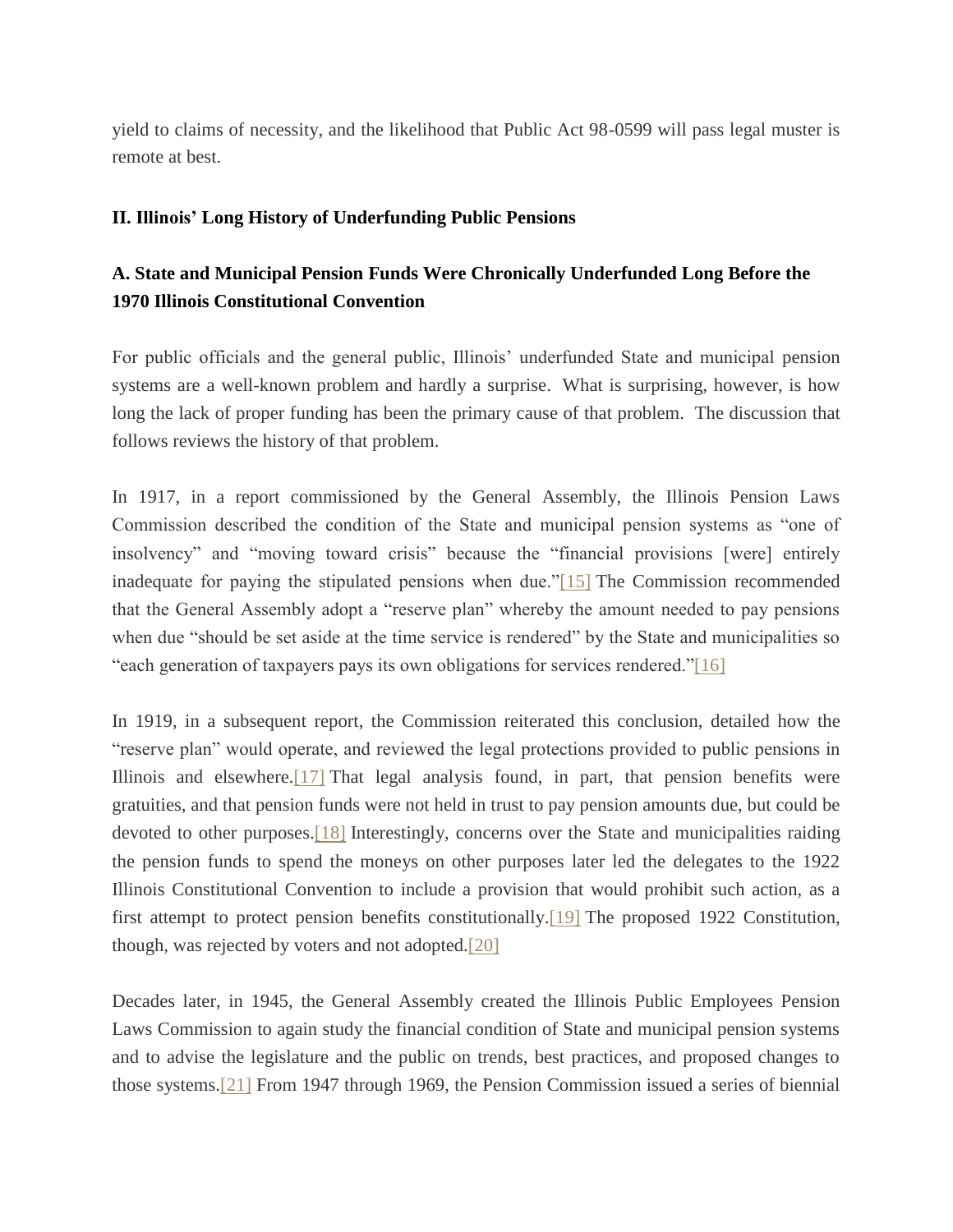reports with dire warnings of the pension systems' impending insolvency, the growth of unfunded pension liabilities, and the significant burden these liabilities posed for "present and future generations of taxpayers.["\[22\]](file:///C:/Users/swyattj/Downloads/Illinois%20Public%20Pension%20Reform%20%20%20What) The Commission observed that "[p]ension obligations [were] not contingent or speculative" but "fixed debts which ultimately must be paid.["\[23\]](file:///C:/Users/swyattj/Downloads/Illinois%20Public%20Pension%20Reform%20%20%20What) The Commission stated that the size of these obligations would place a great demand on future tax revenues and needed to be considered in concert with "budgetary needs for other governmental functions and services which [were] steadily increasing.["\[24\]](file:///C:/Users/swyattj/Downloads/Illinois%20Public%20Pension%20Reform%20%20%20What) In both its 1965 and 1969 reports, the Commission further stated that these obligations rested "exclusively upon government as the employer" and "must be met by public funds derived from future taxation.["\[25\]](file:///C:/Users/swyattj/Downloads/Illinois%20Public%20Pension%20Reform%20%20%20What)

The Commission reported that the unfunded liabilities were primarily due to inadequate pension contributions made by the State and municipalities as public employers[.\[26\]](file:///C:/Users/swyattj/Downloads/Illinois%20Public%20Pension%20Reform%20%20%20What) In a statement to Governor William Stratton in 1957, the Commission stated: "[w]hereas many states, particularly those adjoining the State of Illinois, have provided for full or substantially complete funding of pension plans, Illinois has been woefully derelict in this regard.["\[27\]](file:///C:/Users/swyattj/Downloads/Illinois%20Public%20Pension%20Reform%20%20%20What) The Commission observed in its 1955 report that the State appropriations to the five State pension funds had "fallen far short of full funding requirements" because of "increased demands upon the State for essential services in many areas.["\[28\]](file:///C:/Users/swyattj/Downloads/Illinois%20Public%20Pension%20Reform%20%20%20What) In reports from both 1961 and 1969, the Commission further observed that these appropriations were "arbitrary," "grossly insufficient," and "below mandatory statutory requirements as expressly provided in the governing laws.["\[29\]](file:///C:/Users/swyattj/Downloads/Illinois%20Public%20Pension%20Reform%20%20%20What) Indeed, in 1969, the Commission declared that Illinois stood "foremost in the United States in the maintenance and perpetuation of an inherently unsound and unworkable policy of administration for its public employees.["\[30\]](file:///C:/Users/swyattj/Downloads/Illinois%20Public%20Pension%20Reform%20%20%20What)

As a consistent and repeated recommendation beginning in 1947, the Commission stated it was "imperative" that the State and municipalities budget and fund their pension costs as employees rendered service, and that the General Assembly enact actuarially-sound funding requirements to retire existing and future liabilities[.\[31\]](file:///C:/Users/swyattj/Downloads/Illinois%20Public%20Pension%20Reform%20%20%20What) In the Commission's view, there was "no short cut method to financing pensions.["\[32\]](file:///C:/Users/swyattj/Downloads/Illinois%20Public%20Pension%20Reform%20%20%20What) This recommendation, however, went unheeded by the General Assembly partially because of "the unwarranted objections of certain civic organizations to the allocation of proper revenues" to the pension funds[.\[33\]](file:///C:/Users/swyattj/Downloads/Illinois%20Public%20Pension%20Reform%20%20%20What)

The Commission found it "regrettable" that despite the obvious relationship existing between governmental finance and the pension obligations, "public officials still fail[ed] or refuse[d] to recognize that pension obligations have a direct and immediate relationship to the entire fiscal structure of their respective government units.["\[34\]](file:///C:/Users/swyattj/Downloads/Illinois%20Public%20Pension%20Reform%20%20%20What) As early as 1957, the Commission asked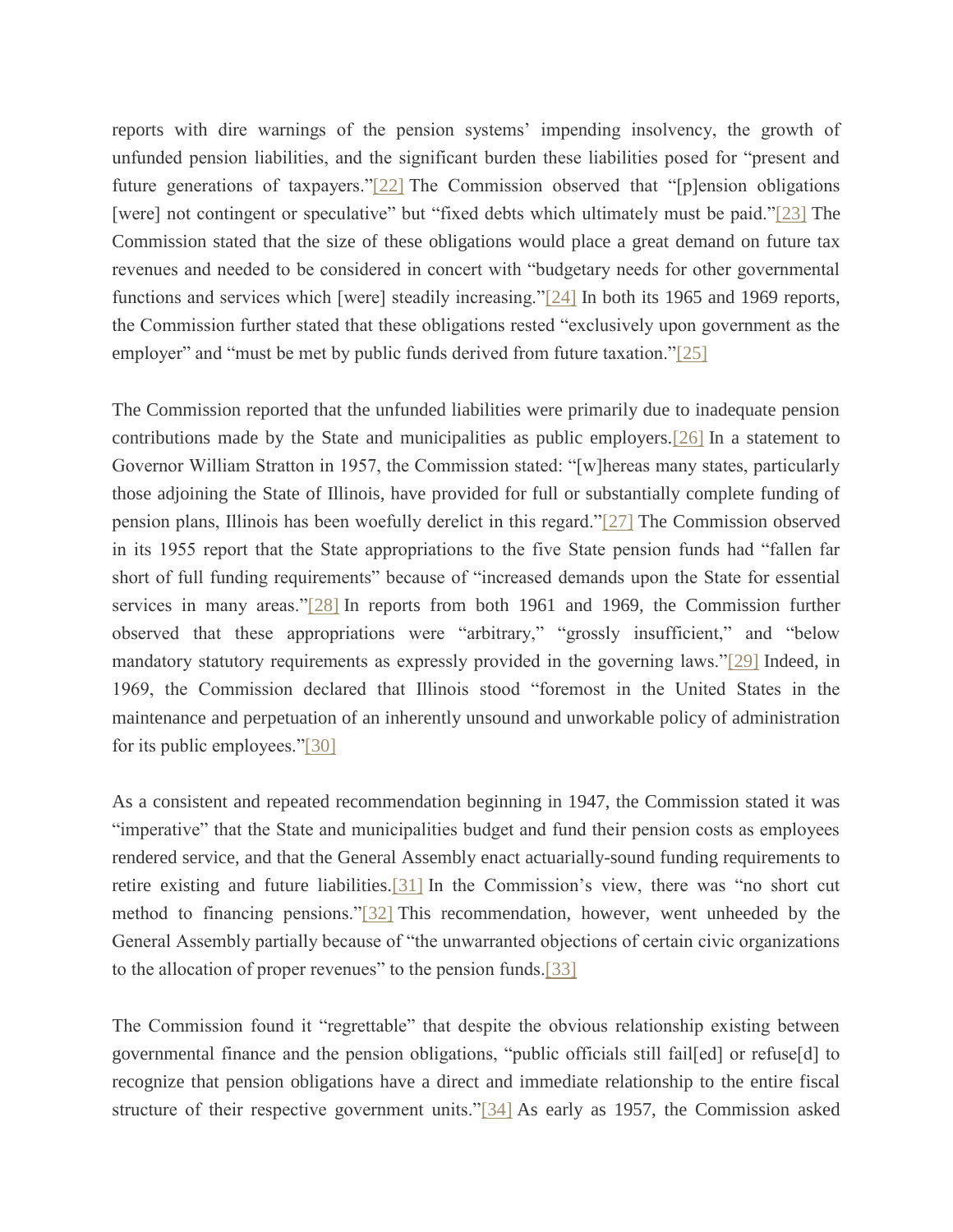rhetorically: "[i]f the State of Illinois and the local governments are today resisting the full or substantial financing of pension obligations under present conditions of economic prosperity, [then] how much more unfavorable will be the financial status of the funds when the obligations mature in greater proportions and the economic conditions may not be as promising?["\[35\]](file:///C:/Users/swyattj/Downloads/Illinois%20Public%20Pension%20Reform%20%20%20What) The Commission later remarked that it "would be unfortunate indeed if the pension expectancies of thousands of employees and dependents are impaired in the future because of the present policy of government to defer costs.["\[36\]](file:///C:/Users/swyattj/Downloads/Illinois%20Public%20Pension%20Reform%20%20%20What) The Commission cautioned that "this is precisely what may occur if required changes [were] not made to provide for financing the pension funds in accordance with their accruing requirements.["\[37\]](file:///C:/Users/swyattj/Downloads/Illinois%20Public%20Pension%20Reform%20%20%20What)

In addition to studying the financial status of the State and municipal pension funds, the Commission contrasted (i) Illinois' treatment of pension as "gratuities" with (ii) other states' protection of public pension benefits under a contractual theory throughstate constitutional provisions or court decisions[.\[38\]](file:///C:/Users/swyattj/Downloads/Illinois%20Public%20Pension%20Reform%20%20%20What) The Commission explained in its 1961 report that benefits deemed "gratuities" created "no contractual rights for the members" and "no vested rights in the continuance of the plan or in the maintenance of any particular benefit schedule" because the plan and its benefit terms rested "entirely within the discretion of the legislative body that created them.["\[39\]](file:///C:/Users/swyattj/Downloads/Illinois%20Public%20Pension%20Reform%20%20%20What)

By 1969, the Commission reported that the General Assembly Retirement System (GARS) was 68.5% funded, while the State University Retirement System (SURS) was 47% funded[.\[40\]](file:///C:/Users/swyattj/Downloads/Illinois%20Public%20Pension%20Reform%20%20%20What) The remaining three funds were funded at the following percentages: State Employees Retirement System (SERS) 43%; Judicial Retirement System (JRS) 32.3%; and Teachers Retirement System (TRS) 40%[.\[41\]](file:///C:/Users/swyattj/Downloads/Illinois%20Public%20Pension%20Reform%20%20%20What) Overall, the five State pension systems were 41.8% funded in 1969, while today the systems are similarly 41.1% funded as noted on Chart 1 below[.\[42\]](file:///C:/Users/swyattj/Downloads/Illinois%20Public%20Pension%20Reform%20%20%20What)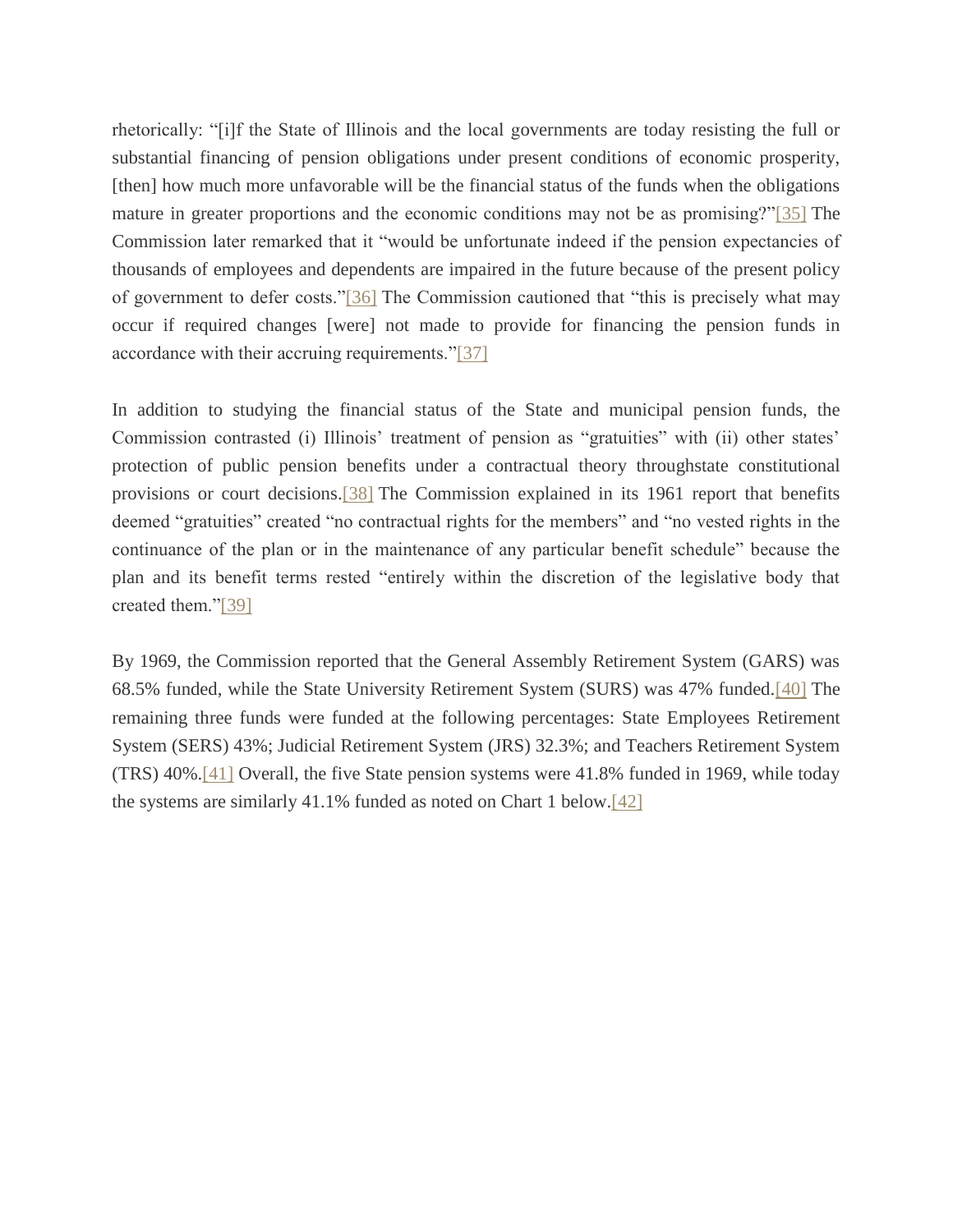

As noted in Chart 2 below, in 1970, the five State pension systems had unfunded liabilities of \$1.46 billion, whereas the systems presently have \$97.4 billion in unfunded liabilities.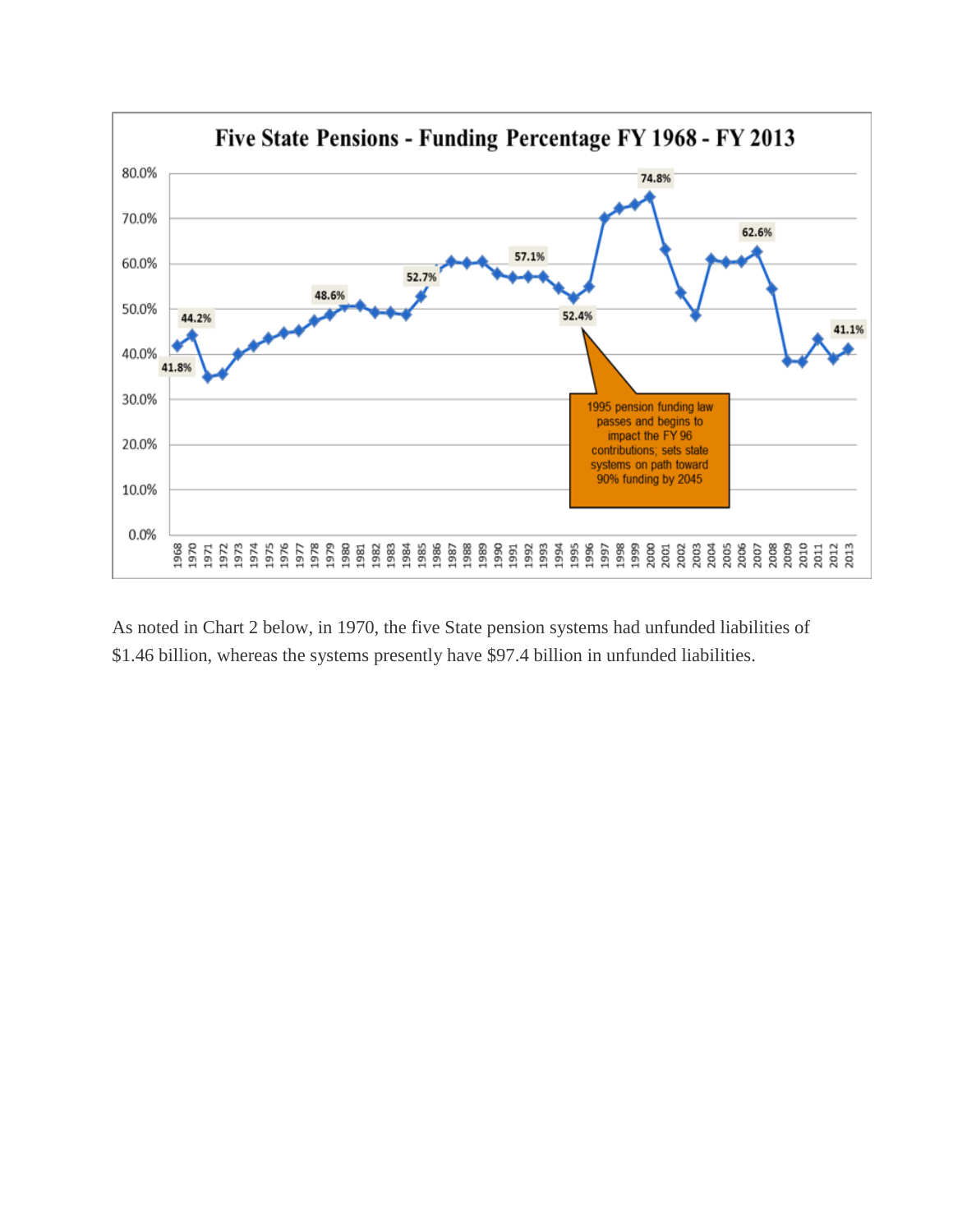

In addition, in 1969, the downstate police and firemen pension funds were respectively funded at 33.8% and 19.1%[43]The City of Chicago's five pension funds were funded at the following percentages: Police (34.6%); Firemen (50.6%); Laborers (81.9%); Municipal Employees (56.9%); and Teachers (32.7%).[44]

It was against this background that the Sixth Illinois Constitutional Convention ("Convention") convened in Springfield between December 8, 1969 and September 3, 1970, prompting the delegates to add the Pension Clause to the Illinois Constitution[.\[45\]](file:///C:/Users/swyattj/Downloads/Illinois%20Public%20Pension%20Reform%20%20%20What) As the Illinois Supreme Court recently observed, the delegates were "mindful that in the past, appropriations to cover state pension obligations had 'been made a political football' and 'the party in power would just use the amount of the state contribution to help balance budgets,' jeopardizing the resources available to meet the State obligations to participants in its pension systems in the future.["\[46\]](file:///C:/Users/swyattj/Downloads/Illinois%20Public%20Pension%20Reform%20%20%20What)

As a result, one of the purposes of the Clause was to bar the State from relying on the consequences of its failure to properly fund the pension system as a basis for cutting or repudiating it pension obligations[.\[47\]](file:///C:/Users/swyattj/Downloads/Illinois%20Public%20Pension%20Reform%20%20%20What) Delegate Green, one of the Clause's two principal sponsors, explained how in 1964 the New Jersey Supreme Court rejected constitutional protection of pension benefits under a contractual theory and upheld a statute unilaterally cutting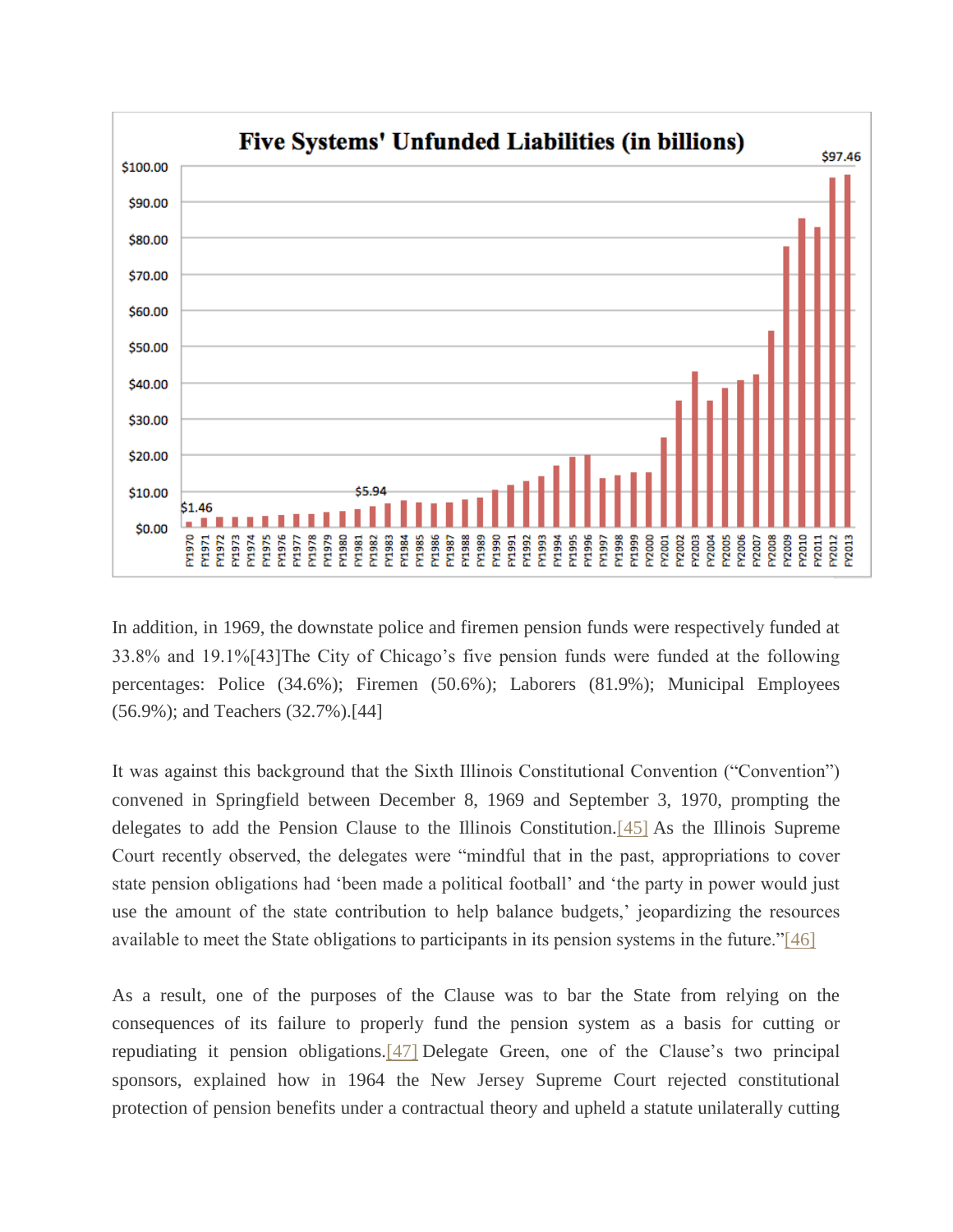the benefits of police and firefighters because of chronic underfunding and insufficient assets to pay both present and future retirees[.\[48\]](file:///C:/Users/swyattj/Downloads/Illinois%20Public%20Pension%20Reform%20%20%20What) Delegate Green pointed out that New Jersey's underfunding occurred because State contributions to its pension systems "were not related to the ultimate cost of pension benefits," just like in Illinois.<sup>[49]</sup>What happened in New Jersey, according to Delegate Green, "[was] basically what the people of Illinois—or the public employees of Illinois—are very fearful of.["\[50\]](file:///C:/Users/swyattj/Downloads/Illinois%20Public%20Pension%20Reform%20%20%20What)

#### **B. Chronic Underfunding Continued After The Pension Clause's Adoption in 1970**

After the Pension Clause's adoption, the Commission continued to report on the precarious status of the pension systems until it was abolished in 1984 and its duties transferred to the Illinois Economic and Fiscal Commission[.\[51\]](file:///C:/Users/swyattj/Downloads/Illinois%20Public%20Pension%20Reform%20%20%20What) As with its reports prior to 1970, the Pension Commission reported that "[c]ontributions by governmental employers [were] still below the level which might be considered adequate for the accruing requirements of the pension funds.["\[52\]](file:///C:/Users/swyattj/Downloads/Illinois%20Public%20Pension%20Reform%20%20%20What) The Commission reiterated that its "primary concern" was the imperative need for "a realistic financial policy, consistent with recognized principles on the part of both the State of Illinois and the local governments which will produce adequate revenues for the financial needs of these funds.["\[53\]](file:///C:/Users/swyattj/Downloads/Illinois%20Public%20Pension%20Reform%20%20%20What)

The Commission explained that for over 30 years it had advocated actuarial funding of the public retirement systems and insisted that "the State pay not only its share of the current service cost but additional amounts which would amortize the unfunded liability over a period of 30 or 40 years.["\[54\]](file:///C:/Users/swyattj/Downloads/Illinois%20Public%20Pension%20Reform%20%20%20What) The Commission noted that because reaching "100% funding was probably impossible to attain . . . it recommended funding at a two-thirds level in the belief that a onethird unfunded liability would be manageable in terms of future State appropriations as annual payout obligations increased.["\[55\]](file:///C:/Users/swyattj/Downloads/Illinois%20Public%20Pension%20Reform%20%20%20What) The Commission stated that "[w]hen legislative and executive indifference or hostility prevented implementation of this modified funding principle," it recommended the State pension contributions meet current service costs plus interest on the unfunded accrued liability to preclude further growth in that liability and to moderate the State's subsequent annual payment obligations[.\[56\]](file:///C:/Users/swyattj/Downloads/Illinois%20Public%20Pension%20Reform%20%20%20What) The Commission further stated that while this recommendation was codified in 1967 as the statutory funding plan for the State Universities Retirement System, the State failed to follow that funding plan as well as the statutory funding requirements for the other State-supported pension funds[.\[57\]](file:///C:/Users/swyattj/Downloads/Illinois%20Public%20Pension%20Reform%20%20%20What) That failure, according to the Commission, was "largely, though not exclusively, responsible for the increasing level of unfunded accrued liabilities.["\[58\]](file:///C:/Users/swyattj/Downloads/Illinois%20Public%20Pension%20Reform%20%20%20What)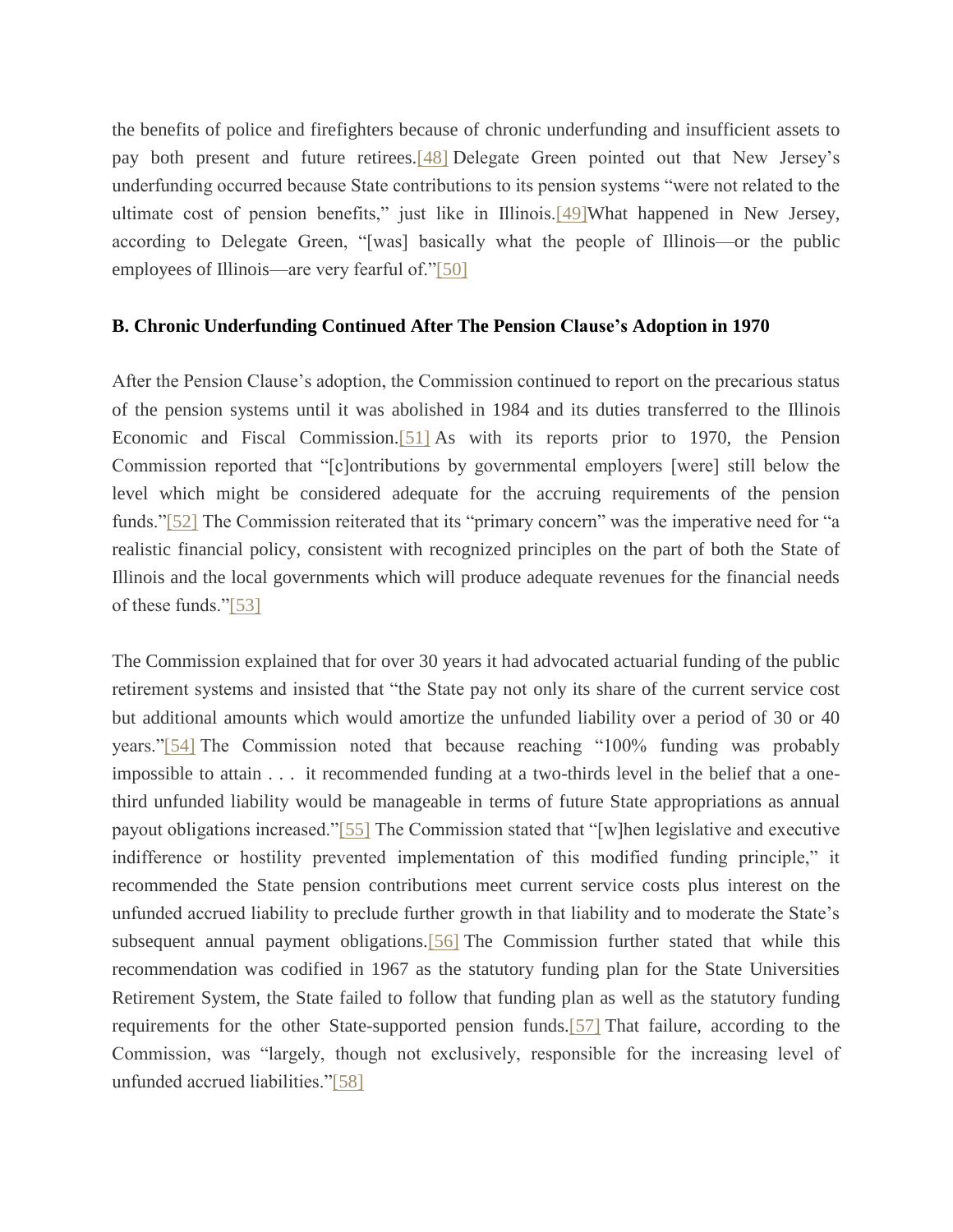Undaunted, the Commission continued to advocate through the 1970s and 1980s that the State and municipalities budget and fund their obligations as employees rendered service and in line with actuarially sound principles by paying the "normal cost plus interest" on unfunded liabilities[.\[59\]](file:///C:/Users/swyattj/Downloads/Illinois%20Public%20Pension%20Reform%20%20%20What) Under this funding approach, the State and municipalities, as public employers, would make contributions covering the current cost of benefits accrued by employees each year (i.e., "normal cost") as well as the cost associated with the interest due on unfunded liabilities (i.e., "plus interest on unfunded liability")[.\[60\]](file:///C:/Users/swyattj/Downloads/Illinois%20Public%20Pension%20Reform%20%20%20What) Under this funding approach, unfunded liabilities would *not* be reduced, but would remain a fixed amount that would "shrink as a percentage of payroll or total liabilities.["\[61\]](file:///C:/Users/swyattj/Downloads/Illinois%20Public%20Pension%20Reform%20%20%20What) The Commission explained that "this is approach is considered to be acceptable for public retirement systems where permanence can be taken for granted and full funding is not regarded as essential.["\[62\]](file:///C:/Users/swyattj/Downloads/Illinois%20Public%20Pension%20Reform%20%20%20What)

The Commission cautioned once more that at some point the "cost requirements for pension may become too burdensome to government," in which case it may be "necessary to limit services of government or reduce pension payouts.["\[63\]](file:///C:/Users/swyattj/Downloads/Illinois%20Public%20Pension%20Reform%20%20%20What) The Commission noted, however, that a "reduction of pension payouts or established pension commitments may be difficult or impossible" under the Pension Clause[.\[64\]](file:///C:/Users/swyattj/Downloads/Illinois%20Public%20Pension%20Reform%20%20%20What) The Commission explained that the Clause "created a contractual vested right in public employee pensions" that "may not be diminished or impaired.["\[65\]](file:///C:/Users/swyattj/Downloads/Illinois%20Public%20Pension%20Reform%20%20%20What) The Commission further explained that under the Clause, "[o]nce a bill is enacted providing for increased pension credits and improved benefits, a definite legal obligation is established which cannot be removed or repealed.["\[66\]](file:///C:/Users/swyattj/Downloads/Illinois%20Public%20Pension%20Reform%20%20%20What)

Accordingly, the Commission sharply criticized the funding policy the legislature began using in Fiscal Year 1973 to fund the State's five pension systems[.\[67\]](file:///C:/Users/swyattj/Downloads/Illinois%20Public%20Pension%20Reform%20%20%20What) Under that policy, the General Assembly made employer contributions to the systems equal to 100% of what the systems were expected to "pay-out" in benefits each year. Under the "100% payout" policy, State pension contributions matched benefit payment amounts while "leaving employee contributions to at least stabilize, if not decrease, the systems' future unfunded liabilities.["\[68\]](file:///C:/Users/swyattj/Downloads/Illinois%20Public%20Pension%20Reform%20%20%20What) The Commission called the "payout" policy "unacceptable since it result[ed] in a deferment of the burden of financing currently incurred benefit obligations to future generations of taxpayers" and "appreciably greater costs to government.["\[69\]](file:///C:/Users/swyattj/Downloads/Illinois%20Public%20Pension%20Reform%20%20%20What)

Rubin Cohn, a long-time Commission member, explained in the Commission's 1975-1977 report that the "payout" policy was flawed because benefit payouts were expected to sharply increase in future years[.\[70\]](file:///C:/Users/swyattj/Downloads/Illinois%20Public%20Pension%20Reform%20%20%20What) As Cohn put it, "it requires an article of faith to believe that these enormous annual pension requirements will be met from revenue increases occasioned by normal economic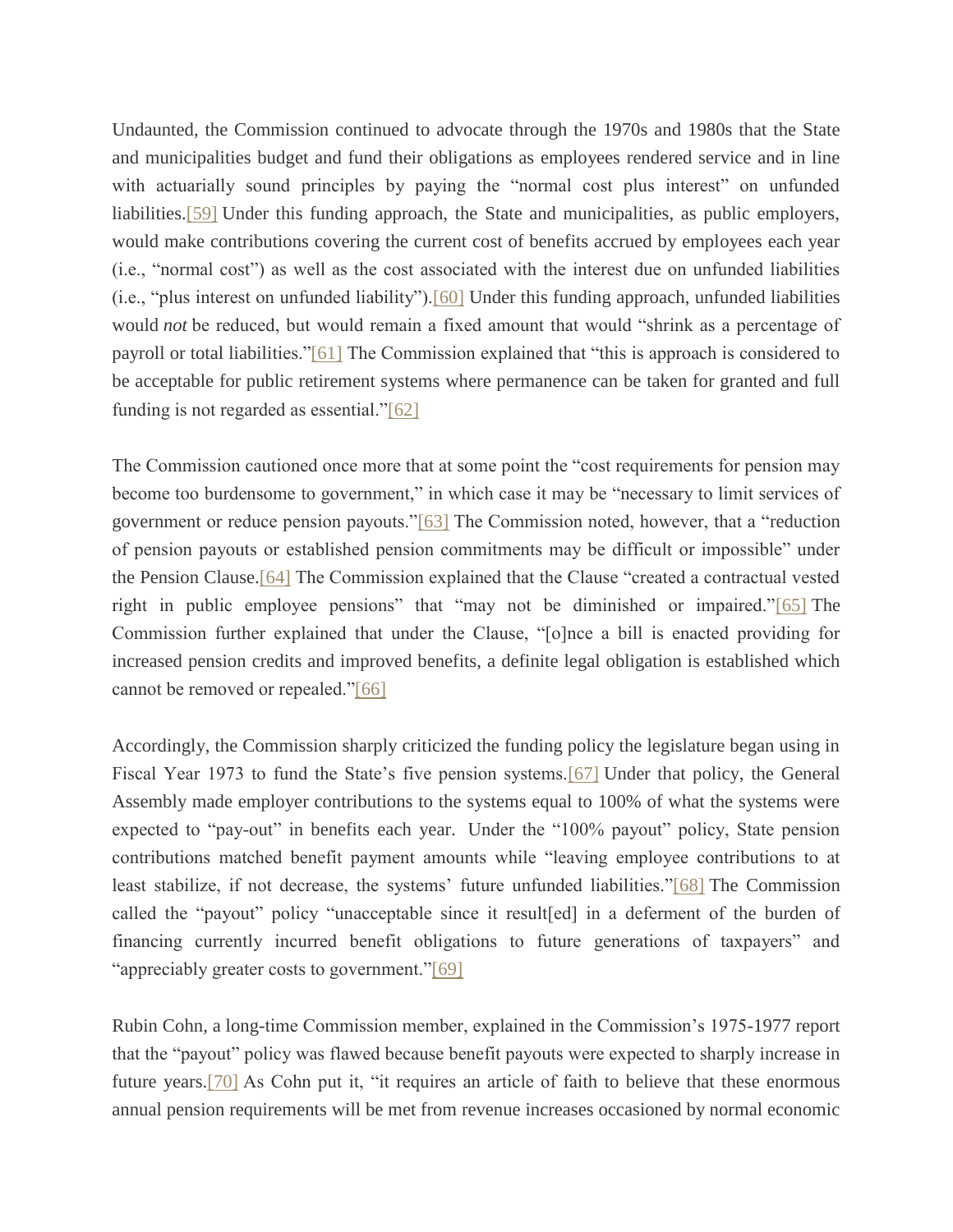growth even as supplemented by new or increased State taxes and that they will reflect a reasonable percentage of the State's budget needs for all State purposes.["\[71\]](file:///C:/Users/swyattj/Downloads/Illinois%20Public%20Pension%20Reform%20%20%20What) Cohn found this prospect unlikely, especially since "[n]either candidate for governor in 1976, nor candidates for legislative office proposed new taxes or an increase in existing taxes" to meet a \$50 million shortfall in education funding based on a \$10 billion State budget[.\[72\]](file:///C:/Users/swyattj/Downloads/Illinois%20Public%20Pension%20Reform%20%20%20What) The only way to avoid such a "crushing" burden on taxpayers was for the legislature to adopt an actuarially sound funding policy[.\[73\]](file:///C:/Users/swyattj/Downloads/Illinois%20Public%20Pension%20Reform%20%20%20What) To not adopt such a policy would ultimately lead to the "progressive depletion of the system and its ultimate insolvency and bankruptcy.["\[74\]](file:///C:/Users/swyattj/Downloads/Illinois%20Public%20Pension%20Reform%20%20%20What)

In 1979, Governor Jim Thompson's administration echoed Cohn's concerns in a report prepared for his office by an outside consultant examining the State's pension system[.\[75\]](file:///C:/Users/swyattj/Downloads/Illinois%20Public%20Pension%20Reform%20%20%20What) The report stated that financing Illinois' pension obligations had "reached crisis proportions" because funding benefit payouts had "increased dramatically in recent years.["\[76\]](file:///C:/Users/swyattj/Downloads/Illinois%20Public%20Pension%20Reform%20%20%20What) The report noted that "Moody's and Standard and Poor's have expressed concern regarding the continuing increase of unfunded pension liabilities in Illinois," and that Illinois would jeopardize its "AAA bond rating" if "the unfunded liability is not stabilized.["\[77\]](file:///C:/Users/swyattj/Downloads/Illinois%20Public%20Pension%20Reform%20%20%20What) As with the Commission, the report recommended that the State adopt the "normal cost plus interest" funding approach, but phase it in to accommodate other budgetary objectives[.\[78\]](file:///C:/Users/swyattj/Downloads/Illinois%20Public%20Pension%20Reform%20%20%20What)

Despite these warnings, the General Assembly used the "payout" policy to fund the State's five pension systems in fiscal years 1973 through 1981[.\[79\]](file:///C:/Users/swyattj/Downloads/Illinois%20Public%20Pension%20Reform%20%20%20What) Treasurer Judy Baar Topinka stated in May 2011 that although this funding method "had no relation to actuarial calculations of liability, it did guarantee a steady increase in State contributions.["\[80\]](file:///C:/Users/swyattj/Downloads/Illinois%20Public%20Pension%20Reform%20%20%20What) This funding policy, because of higher than expected investment returns[,\[81\]](file:///C:/Users/swyattj/Downloads/Illinois%20Public%20Pension%20Reform%20%20%20What) helped increase the funding ratio of these systems from 41.8% at the time of 1970 Constitutional Convention to 48.6% in 1979 as noted on Chart 1[.\[82\]](file:///C:/Users/swyattj/Downloads/Illinois%20Public%20Pension%20Reform%20%20%20What)

### **C. Pension Underfunding Was Further Aggravated During Governor Thompson's Tenure**

In March 1981, Governor Jim Thompson, however, announced that the State would abandon the "100% payout" policy in fiscal year 1982 as a "budget savings measure.["\[83\]](file:///C:/Users/swyattj/Downloads/Illinois%20Public%20Pension%20Reform%20%20%20What) In its place, the State would contribute 60% of the estimated benefit payouts made by the five State pension systems[.\[84\]](file:///C:/Users/swyattj/Downloads/Illinois%20Public%20Pension%20Reform%20%20%20What) Indeed, between fiscal years 1982 and 1995, pegging State pension contributions to at or below 60% of payout became the State's de facto funding policy[.\[85\]](file:///C:/Users/swyattj/Downloads/Illinois%20Public%20Pension%20Reform%20%20%20What) During that period, "state pension contributions declined sharply in fiscal years 1982 and 1983 and increased modestly through fiscal year 1995.["\[86\]](file:///C:/Users/swyattj/Downloads/Illinois%20Public%20Pension%20Reform%20%20%20What) These State contributions were well below the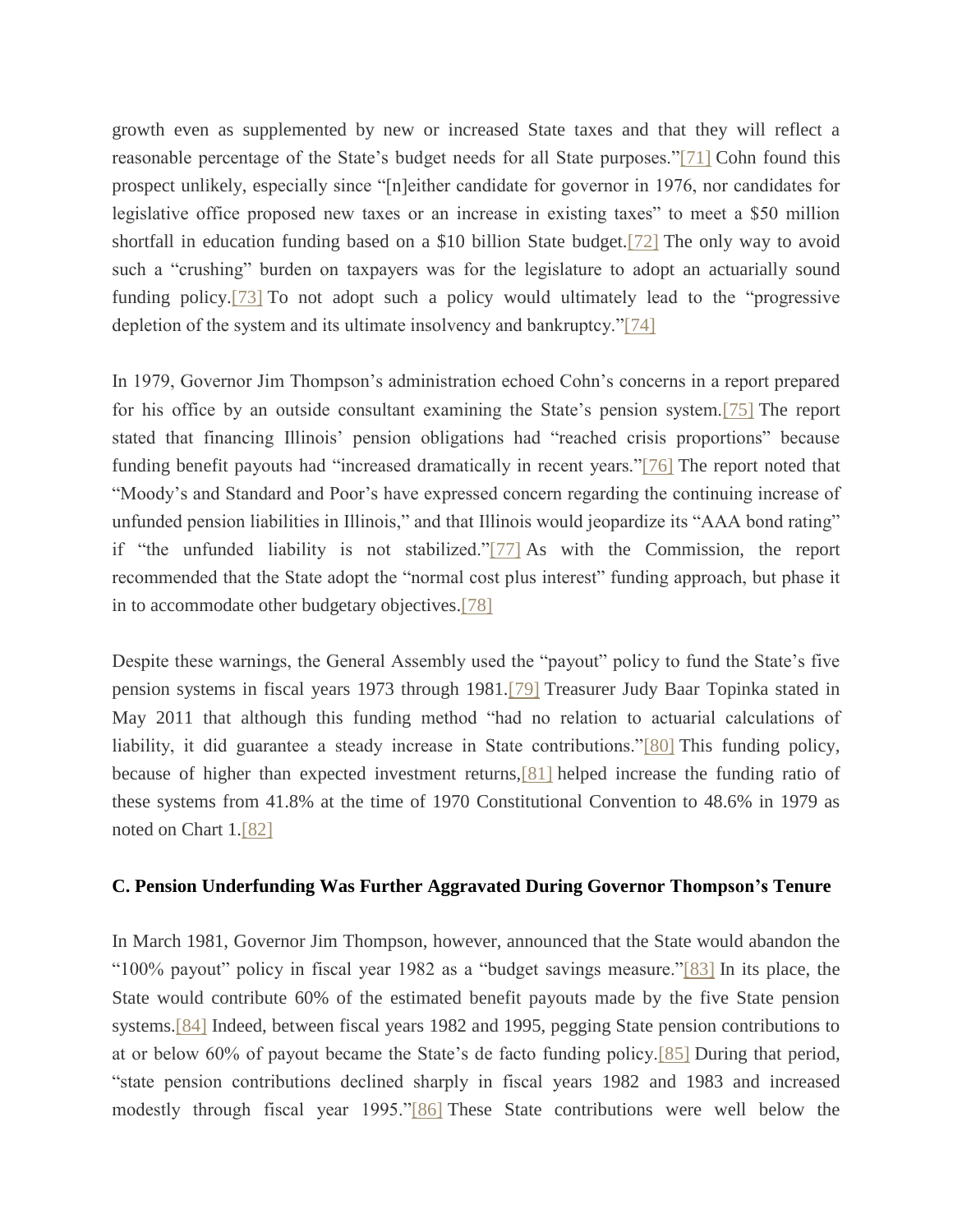employer's actuarial cost of benefits accrued each year, with contributions fluctuating between 30% and 66% of actuarial cost[.\[87\]](file:///C:/Users/swyattj/Downloads/Illinois%20Public%20Pension%20Reform%20%20%20What) Treasurer Topinka observed that this policy shift "aggravated" the pension funding problem[.\[88\]](file:///C:/Users/swyattj/Downloads/Illinois%20Public%20Pension%20Reform%20%20%20What) The Chicago Tribune reported that the Thompson administration "rationed spending on pensions so that scarce state resources could be put toward more pressing and voter-pleasing needs.["\[89\]](file:///C:/Users/swyattj/Downloads/Illinois%20Public%20Pension%20Reform%20%20%20What) As Governor Thompson's legislative lobbyist, Jim Edgar explained: "The state was trying to pay for all these services people wanted on the cheap.["\[90\]](file:///C:/Users/swyattj/Downloads/Illinois%20Public%20Pension%20Reform%20%20%20What)

In addition to abandoning the "100% payout" policy, Governor Thompson successfully passed legislation in 1982 that made investment returns the largest funding source for the pension systems.<sup>[91]</sup> The legislation was an outgrowth of a study he commissioned in 1982 recommending that the pension systems be allowed to make investments under the prudent investor rule, rather than from a short list of statutorily-approved types of securities, such as government bonds[.\[92\]](file:///C:/Users/swyattj/Downloads/Illinois%20Public%20Pension%20Reform%20%20%20What) The study explained that, "[t] he taxpayers and citizens of the state, upon whom the ultimate responsibility for financing the [pension] system rests, have a clear interest in an investment policy that generates maximum resources and relieves pressure on the tax base to increase contributions.["\[93\]](file:///C:/Users/swyattj/Downloads/Illinois%20Public%20Pension%20Reform%20%20%20What) The study stated that if the three largest State pension funds "had achieved the same 8.6% market rate of return as the average U.S. pension fund did in the past five years, total investments would have been approximately \$875 million greater. This could have been used to reduce the taxpayers' burden; to provide additional benefits; or, to increase the overall funding ratio another 8%.["\[94\]](file:///C:/Users/swyattj/Downloads/Illinois%20Public%20Pension%20Reform%20%20%20What) The study also highlighted how Governor Thompson in 1981 signed into law legislation permitting the State pension systems to invest in mortgagebacked securities, and noted the program established by South Shore Bank of Chicago to assemble and sell packaged mortgages[.\[95\]T](file:///C:/Users/swyattj/Downloads/Illinois%20Public%20Pension%20Reform%20%20%20What)he Taxpayers' Federation of Illinois pointed out, however, that this shift in investment policy now made the pension systems dependent upon "the most volatile revenue" source because it directly depends "upon the vagaries of the economy to a greater degree than" State employer or employee contributions[.\[96\]](file:///C:/Users/swyattj/Downloads/Illinois%20Public%20Pension%20Reform%20%20%20What)

In 1985, Governor Thompson convened a task force to investigate the funding status of the State pension systems and propose an alternative funding method to replace the 60% payout policy[.\[97\]](file:///C:/Users/swyattj/Downloads/Illinois%20Public%20Pension%20Reform%20%20%20What) The task force proposed a new funding policy requiring the State to pay "vested" pension liabilities over a 40 year basis, but was viewed as little different from the 60% payout policy[.\[98\]](file:///C:/Users/swyattj/Downloads/Illinois%20Public%20Pension%20Reform%20%20%20What) The task force also considered the impact of pension underfunding on the State's credit rating and found that Standard and Poors reduced its rating from AAA to AA+ due to the State's "deferral of pension obligations.["\[99\]](file:///C:/Users/swyattj/Downloads/Illinois%20Public%20Pension%20Reform%20%20%20What) Indeed, the report noted that one rating agency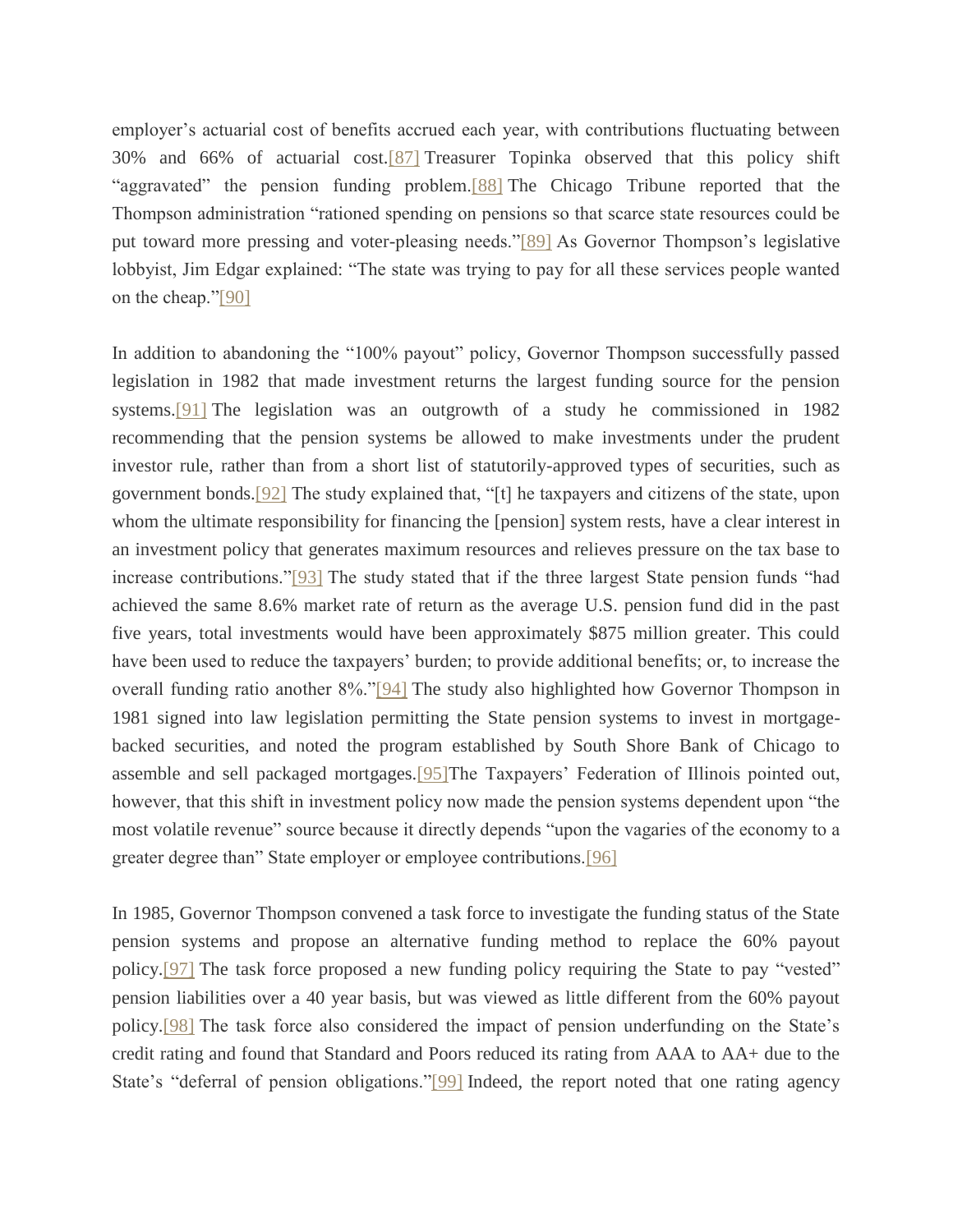expressed concern that the State's pension funding was a potential "time bomb" for the future. $[100]$ 

In 1988, the Illinois Economic and Fiscal Commission determined that staying on the 60% payout policy would ultimately cut into available revenues for schools, human services, and other programs[.\[101\]](file:///C:/Users/swyattj/Downloads/Illinois%20Public%20Pension%20Reform%20%20%20What) The Fiscal Commission recommended that the legislature adopt a funding policy requiring the State to pay the normal cost of benefits when incurred plus an amount needed to pay off the unfunded liability over 40 years as a level percentage of payroll[.\[102\]](file:///C:/Users/swyattj/Downloads/Illinois%20Public%20Pension%20Reform%20%20%20What)

In 1989, the General Assembly enacted a version of this plan to begin in fiscal year 1990[.\[103\]](file:///C:/Users/swyattj/Downloads/Illinois%20Public%20Pension%20Reform%20%20%20What) Under that plan, the State's contribution would be "increased incrementally over a seven year period so that by FY 1996 the minimum contribution to be made by the State would be an amount sufficient to meet the normal cost [of benefits] and amortize the unfunded liability over 40 years, as a level percentage of payroll.["\[104\]](file:///C:/Users/swyattj/Downloads/Illinois%20Public%20Pension%20Reform%20%20%20What) State Comptroller Dawn Clark Netsch stated that this plan failed because the governor and legislature never made the appropriations needed to meet the plan's funding requirements[.\[105\]](file:///C:/Users/swyattj/Downloads/Illinois%20Public%20Pension%20Reform%20%20%20What)

Indeed, between fiscal years 1990 and 1995, over \$1.4 billion in moneys needed to fund the plan were used on other State budget priorities[.\[106\]](file:///C:/Users/swyattj/Downloads/Illinois%20Public%20Pension%20Reform%20%20%20What) In testimony before Congress in 1991, Comptroller Netsch stated that Illinois' pension problem was "underfunding" and that "[u]nderappropriated pension contributions [were] like unpaid credit card bills" that ultimately must be paid[.\[107\]](file:///C:/Users/swyattj/Downloads/Illinois%20Public%20Pension%20Reform%20%20%20What) To highlight this point, Netsch noted how the legislature permitted Governor Jim Edgar to divert \$21 million from moneys otherwise automatically transferred into the State's pension system to the State's General Revenue Fund for expenditure on other State programs[.\[108\]](file:///C:/Users/swyattj/Downloads/Illinois%20Public%20Pension%20Reform%20%20%20What) She added that, "[o]ur problems might be more understandable if our retirement systems provided extravagant benefits, but they do not. We are having trouble facing our obligations for systems that have some of the lowest benefit levels in the county.["\[109\]](file:///C:/Users/swyattj/Downloads/Illinois%20Public%20Pension%20Reform%20%20%20What) By 1994, the systems' unfunded liabilities had grown from \$8.2 billion in 1989 to \$17 billion (See Chart 2) and the systems' funding percentage dropped from 60% to 54% (See Chart 1).

# **D. The 1995 Funding Plan By Design Increased Unfunded Pension Liabilities**

In 1994, the health and underfunding of the State's pension systems became a significant political issue for Governor Jim Edgar in his bid for re-election[.\[110\]](file:///C:/Users/swyattj/Downloads/Illinois%20Public%20Pension%20Reform%20%20%20What) In February 1994, the Illinois Economic and Fiscal Commission reported that because of insufficient State contributions and not following the 1989 funding plan, the General Assembly Retirement System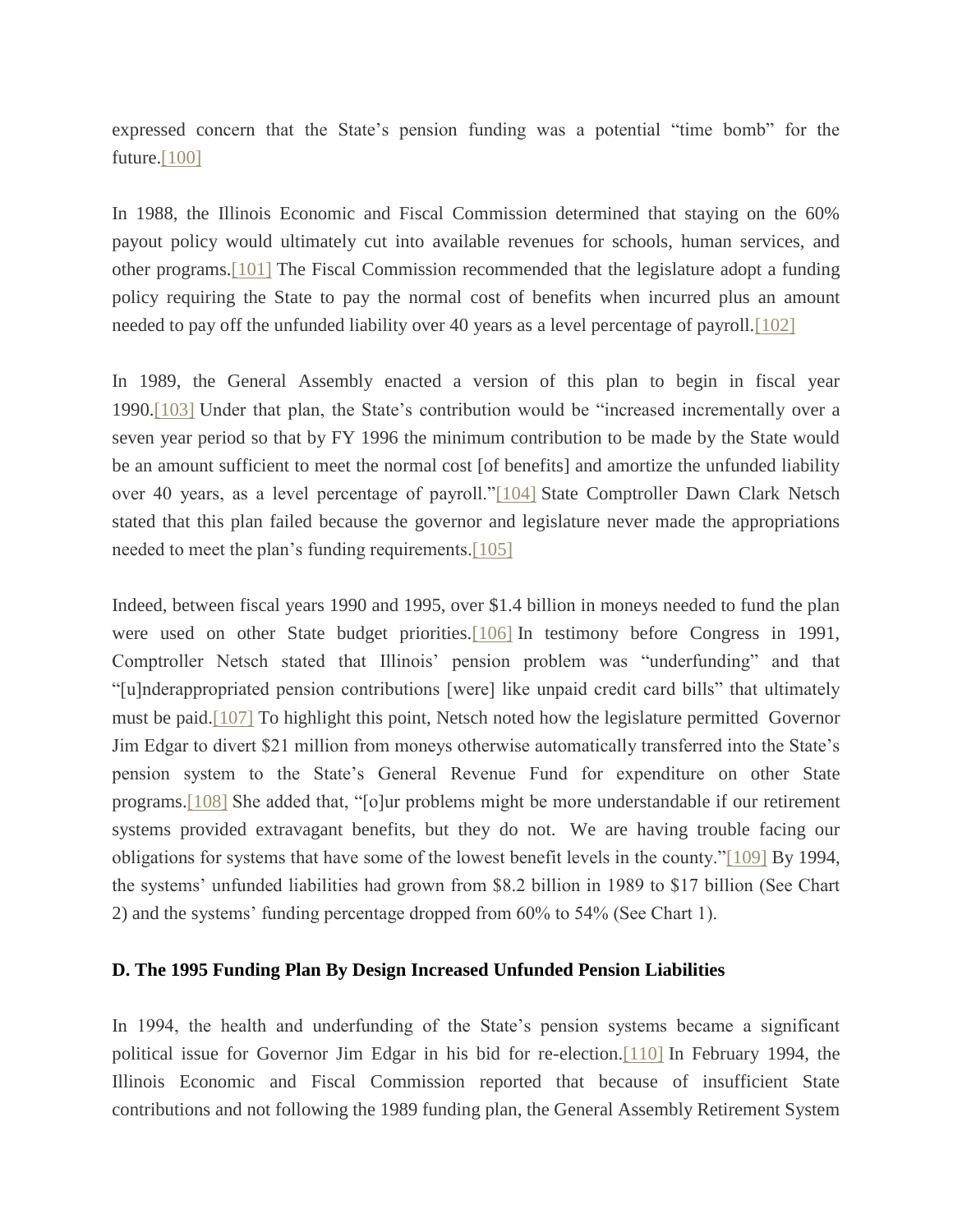(GARS) was selling assets to cover benefit payments to annuitants[.\[111\]](file:///C:/Users/swyattj/Downloads/Illinois%20Public%20Pension%20Reform%20%20%20What) The Fiscal Commission stated that, if the State's inadequate funding practices continued, GARS would be insolvent by fiscal year 2008 and the financial status of the State's four other pension systems would begin to rapidly deteriorate in fiscal year 2013[.\[112\]](file:///C:/Users/swyattj/Downloads/Illinois%20Public%20Pension%20Reform%20%20%20What) State Comptroller Netsch, the Democratic candidate for Governor, severely criticized Edgar for not adhering to the 1989 pension funding plan and labeled him a "charge-and-spend bureaucrat" who put "our massive pension deficit on the state's credit card.["\[113\]](file:///C:/Users/swyattj/Downloads/Illinois%20Public%20Pension%20Reform%20%20%20What)

In response, Edgar unveiled in his budget address a fifty year pension funding plan that would phase in increased State pension contributions over the first twenty years and ultimately achieve 90% funding in fiscal year 2045[.\[114\]](file:///C:/Users/swyattj/Downloads/Illinois%20Public%20Pension%20Reform%20%20%20What) Netsch countered with her own plan with a 10 year phase in of increased State contributions and stated that Edgar's plan would add \$38 billion more to the State unfunded pension liabilities.<sup>[115]</sup> Edgar replied that his plan was "affordable" while Netsch's plan called for additional pension funding the State needed for education and child welfare programs[.\[116\]](file:///C:/Users/swyattj/Downloads/Illinois%20Public%20Pension%20Reform%20%20%20What)

In June 1994, the General Assembly and Governor Edgar reached an agreement on a new pension funding plan modeled after Edgar's proposal beginning in 1995[.\[117\]](file:///C:/Users/swyattj/Downloads/Illinois%20Public%20Pension%20Reform%20%20%20What) The 1995 funding plan was later signed into law as Public Act 88-593 in August 1994[.\[118\]](file:///C:/Users/swyattj/Downloads/Illinois%20Public%20Pension%20Reform%20%20%20What) The legislation created a 50-year plan to achieve 90% funding of the State's five pension systems by fiscal year 2045[.\[119\]](file:///C:/Users/swyattj/Downloads/Illinois%20Public%20Pension%20Reform%20%20%20What) The legislation included a 15-year ramp-up period of increasing pension contributions so the State could adapt to the increased financial commitment[.\[120\]](file:///C:/Users/swyattj/Downloads/Illinois%20Public%20Pension%20Reform%20%20%20What) At the end of that period in fiscal year 2010, the State's contributions would remain at a level percentage of payrolls for thirty-five years until reaching 90% funding in fiscal year 2045[.\[121\]](file:///C:/Users/swyattj/Downloads/Illinois%20Public%20Pension%20Reform%20%20%20What) When the plan began in 1995, the State's pension systems were significantly underfunded with almost \$20 billion in unfunded liabilities and a funding ratio of 53%[.\[122\]](file:///C:/Users/swyattj/Downloads/Illinois%20Public%20Pension%20Reform%20%20%20What)

In its March 2013 Order, the U.S. Securities and Exchange Commission ("SEC"), found that rather than "controlling the State's growing pension burden," the 1995 plan by design "increased the unfunded liability, underfunded the State's pension obligations, and deferred pension funding.["\[123\]](file:///C:/Users/swyattj/Downloads/Illinois%20Public%20Pension%20Reform%20%20%20What) "This resulting underfunding of the pension systems enabled the State to shift the burden associated with its pension costs to the future and, as a result, created significant financial stress and risks for the State.["\[124\]](file:///C:/Users/swyattj/Downloads/Illinois%20Public%20Pension%20Reform%20%20%20What) The SEC noted that unfunded liabilities grew because a majority of the State contributions required under the plan "were not sufficient to cover both (1) the cost of pension benefits earned by public employees by virtue of their service in the current year ("the normal cost") and (2) a payment to amortize" past unfunded liabilities[.\[125\]](file:///C:/Users/swyattj/Downloads/Illinois%20Public%20Pension%20Reform%20%20%20What) Indeed, in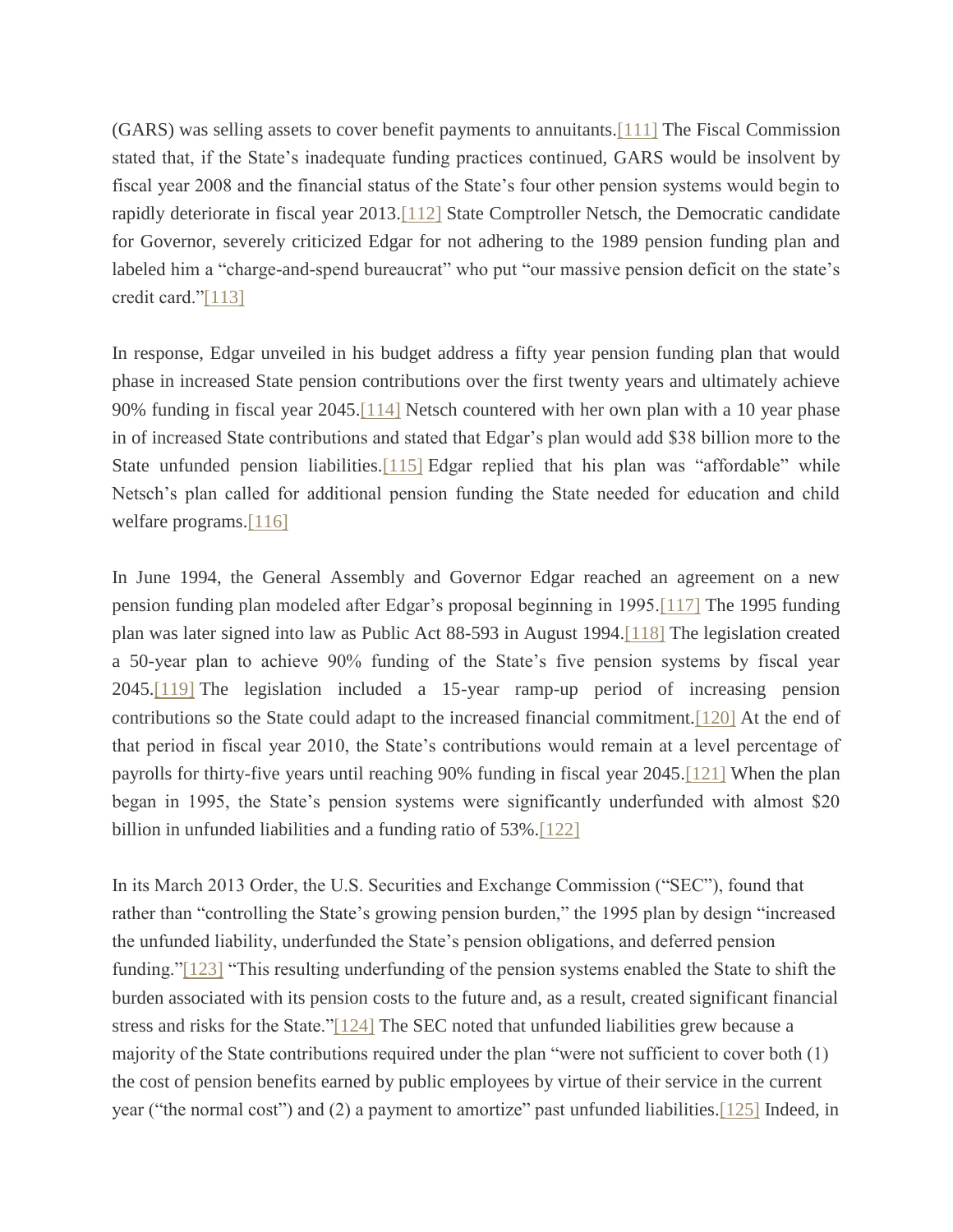2006, John Filan, as Director of Governor Blagojevich's Office of Management and Budget, testified before a subcommittee of the U.S. House of Representatives that the 1995 plan was intended to underfund the pension systems and not pay normal costs and interest on the unfunded liability until 2034[.\[126\]](file:///C:/Users/swyattj/Downloads/Illinois%20Public%20Pension%20Reform%20%20%20What)

In addition, the SEC found that the General Assembly compounded this problem by enacting "Pension Holidays" lowering already deficient contribution amounts in 2006 and 2007, and not increasing contributions in 2008 through 2010 to offset these reductions[.\[127\]](file:///C:/Users/swyattj/Downloads/Illinois%20Public%20Pension%20Reform%20%20%20What) The SEC observed that from 1996 to 2010 "the State's unfunded liability increased by \$57 billion" with insufficient State contributions as the "primary driver of this increase.["\[128\]](file:///C:/Users/swyattj/Downloads/Illinois%20Public%20Pension%20Reform%20%20%20What) This underfunding, the SEC noted, "also compromised the creditworthiness of the State and increases the State's financing costs.["\[129\]](file:///C:/Users/swyattj/Downloads/Illinois%20Public%20Pension%20Reform%20%20%20What) Taken together, the SEC found that because of the State's failure to adhere to the 1995 plan's 15-year ramp period, "the State should have known that it likely would have significant difficulty making required contributions in the future.["\[130\]](file:///C:/Users/swyattj/Downloads/Illinois%20Public%20Pension%20Reform%20%20%20What)

# **E. The Lack of Proper Pension Funding Stems From A Flawed Fiscal System**

In 2009, the General Assembly's Pension Modernization Task Force answered the important question of *why* proper pension funding was not forthcoming[.\[131\]](file:///C:/Users/swyattj/Downloads/Illinois%20Public%20Pension%20Reform%20%20%20What) The Task Force found that: "[t]he State's failure to make its required contributions to the five pension systems can be traced to one, simple cause: a State fiscal system that is so poorly designed that it failed for decades to generate enough revenue growth both to maintain service levels from one year to the next, and cover the State's actuarially-required employer contribution to its five pension systems.["\[132\]](file:///C:/Users/swyattj/Downloads/Illinois%20Public%20Pension%20Reform%20%20%20What) The Task Force further found:

This ongoing 'structural deficit' imposed a tough fiscal/political choice on State elected officials—fully fund pensions and cut services, or skip a portion of the pension payment and maintain as many services as possible. Not wanting to implement cuts in spending on these services (or enact revenue increases), the legislature and various governors elected to instead divert revenue from making the required employer pension contribution to maintain services like education, healthcare, public safety and caring for disadvantaged populations. Effectively, the State used the pension systems as a credit card to fund ongoing service operations[.\[133\]](file:///C:/Users/swyattj/Downloads/Illinois%20Public%20Pension%20Reform%20%20%20What)

Indeed, in June 2013, the Commission on Government Forecasting and Accountability ("COGFA"), testified before the First Conference Committee to Public Act 98-0599 and detailed the factors that caused the \$87 billion growth in unfunded pension liabilities between fiscal years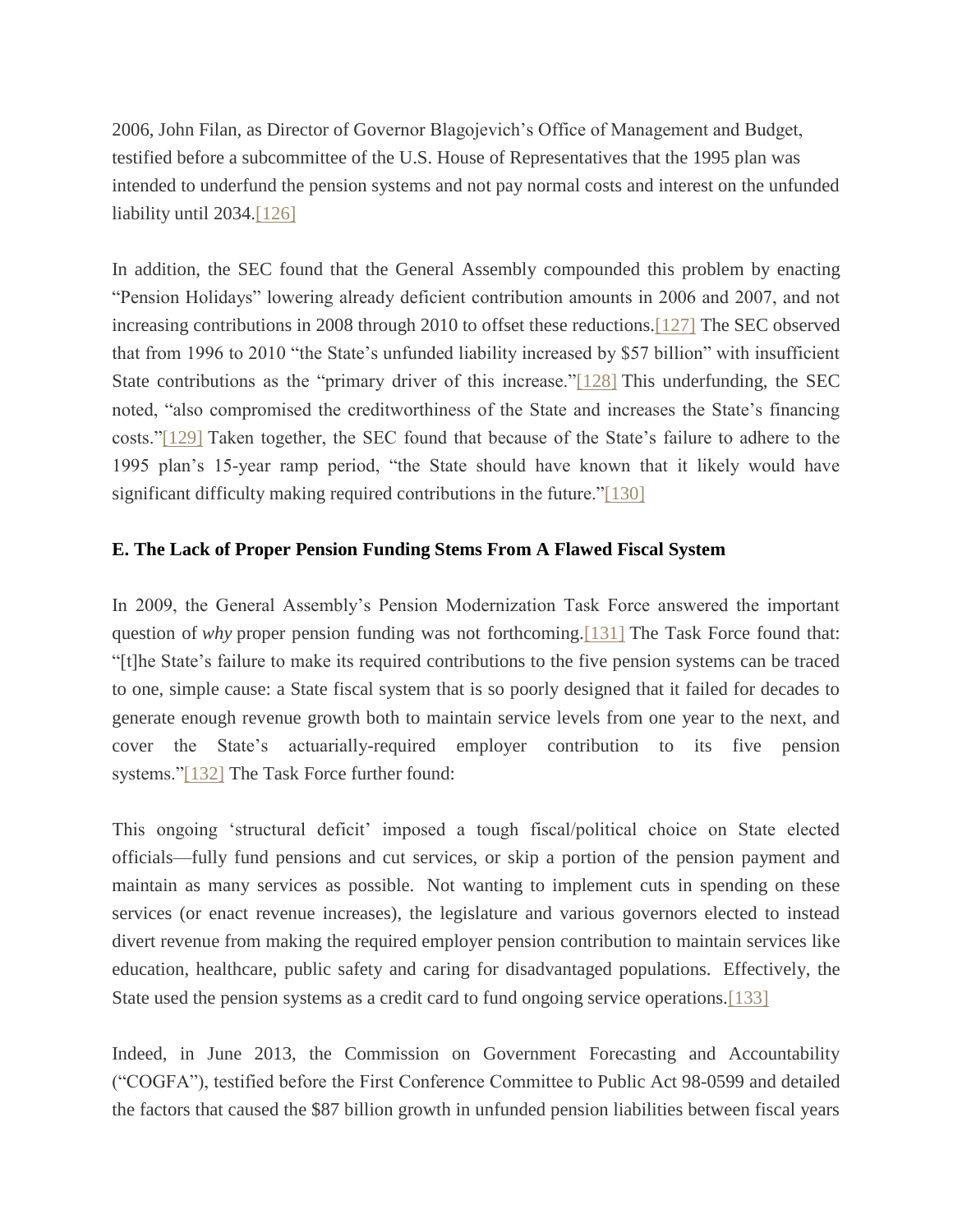1985 and 2012[.\[134\]](file:///C:/Users/swyattj/Downloads/Illinois%20Public%20Pension%20Reform%20%20%20What) COGFA's analysis revealed that 47% of that growth (or \$41.2 billion) came from the State not paying what it should have to the pension systems[.\[135\]](file:///C:/Users/swyattj/Downloads/Illinois%20Public%20Pension%20Reform%20%20%20What) Stock market losses, the next single largest cause, accounted for 16.5% (or \$14.4 billion) of that growth[.\[136\]](file:///C:/Users/swyattj/Downloads/Illinois%20Public%20Pension%20Reform%20%20%20What) COGFA found that changes in actuarial assumptions, such as people living longer than expected, caused 10.1% (or \$8.8 billion) of that growth[.\[137\]](file:///C:/Users/swyattj/Downloads/Illinois%20Public%20Pension%20Reform%20%20%20What) Benefit increases for public employees only accounted for 9.3% (or \$8.1 billion) of the growth[.\[138\]](file:///C:/Users/swyattj/Downloads/Illinois%20Public%20Pension%20Reform%20%20%20What) And employee salary increases were less than expected over that period and actually helped reduce those unfunded liabilities by .6% (or \$535 million)[.\[139\]](file:///C:/Users/swyattj/Downloads/Illinois%20Public%20Pension%20Reform%20%20%20What)

In short, pension benefit increases and employee salary increases were not the main reasons why the State's five pension systems are so underfunded. Nor can the pension systems' underfunding be blamed primarily on stock market losses or faulty assumptions that underestimated increased lifespans. Rather, the problem stems primarily from the General Assembly's failure to fund the system—a problem that was long-standing and well-known in 1970 and was the reason why the Pension Clause was adopted.<sup>[140]</sup>

### **III. The Scope of the Illinois Constitution's Pension Clause**

The Pension Clause of the Illinois Constitution presents a serious legal obstacle to any efforts by the General Assembly to unilaterally alter the pension benefits of current employees and retirees. The Clause provides that: "*Membership* in any pension or retirement system of the State, any unit of local government or school district, or any agency or instrumentality thereof, shall be *an enforceable contractual relationship*, the *benefits* of which *shall not be diminished or impaired*.["\[141\]](file:///C:/Users/swyattj/Downloads/Illinois%20Public%20Pension%20Reform%20%20%20What) The Clause is based on and nearly identical to a provision found in the New York Constitution.<sup>[142]</sup>

According to Illinois Supreme Court and Appellate Court decisions, the Pension Clause bars the General Assembly from unilaterally reducing the pension benefit rights of *current* employees as well as *retirees*[.\[143\]](file:///C:/Users/swyattj/Downloads/Illinois%20Public%20Pension%20Reform%20%20%20What) The Pension Clause does this by safeguarding, as of when a person joins a public pension system, not only the benefit rights contained in the Illinois Pension Code[,\[144\]](file:///C:/Users/swyattj/Downloads/Illinois%20Public%20Pension%20Reform%20%20%20What) but also all other benefits that are "limited to, conditioned on, and flow directly from membership in one of the State's various public pension systems," including subsidized health care[.\[145\]](file:///C:/Users/swyattj/Downloads/Illinois%20Public%20Pension%20Reform%20%20%20What) The Clause's protection also extends to employee contribution rates *and* any benefit increases added during an employee's term of service[.\[146\]](file:///C:/Users/swyattj/Downloads/Illinois%20Public%20Pension%20Reform%20%20%20What)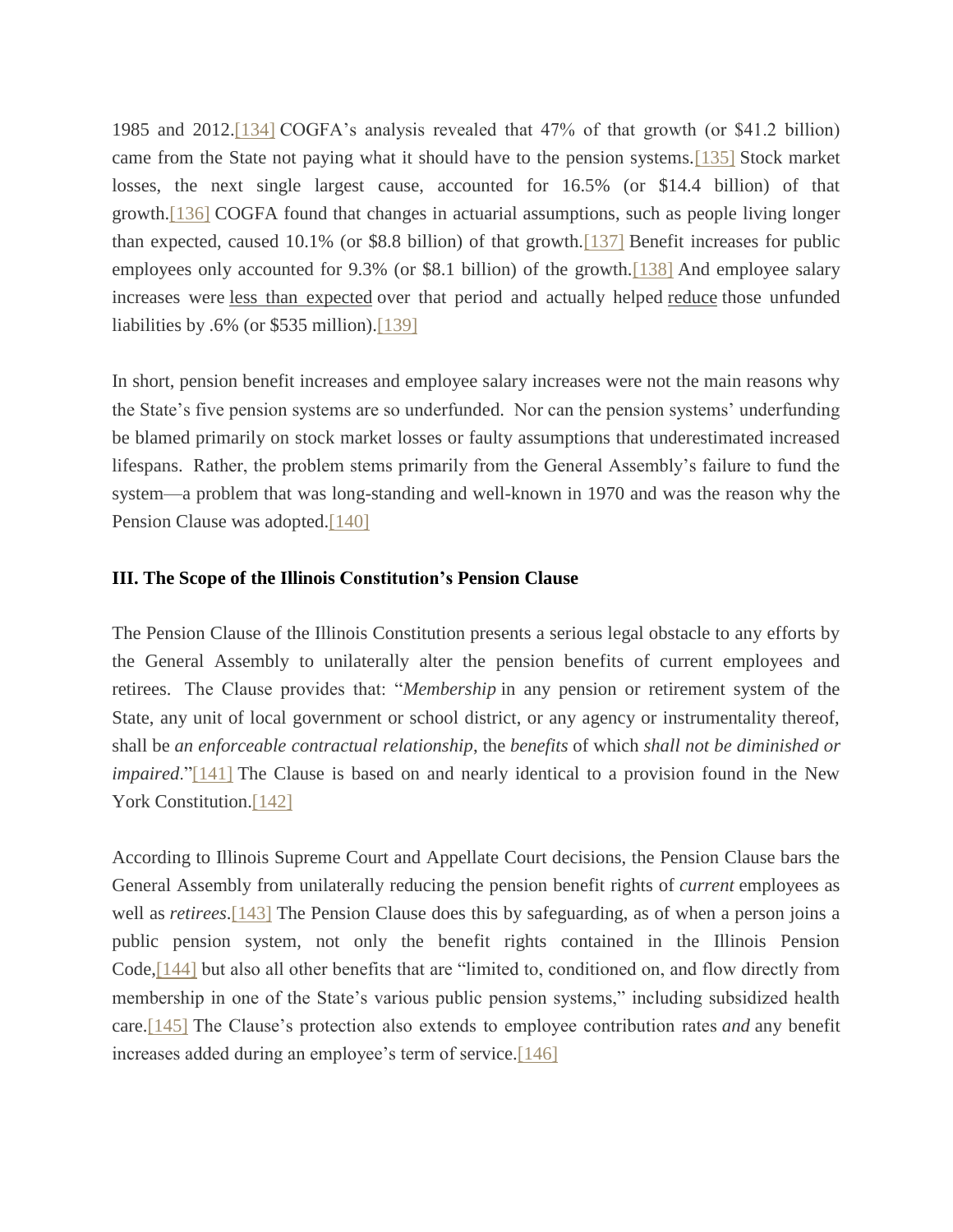As to funding, while the Clause does not require the State to fund the pension system at a specific funding percentage, it does mandate that pensions will be paid when they become due.[147] Put differently, the Clause is "aimed at protecting the right to receive the promised retirement benefits, not the adequacy of the funding to pay them."[148] The Clause, according to the Illinois Supreme Court, "was intended to force the funding of pensions indirectly, by putting the state and municipal governments on notice that they are responsible for those benefits." [149] The Clause also grants pension recipients a cause of action to compel the payment of benefits should a pension system default or be on the verge of default."[150]

Finally, while the Clause bars the General Assembly from *unilaterally* reducing pension benefit rights, these rights are "contractual" in nature[.\[151\]](file:///C:/Users/swyattj/Downloads/Illinois%20Public%20Pension%20Reform%20%20%20What) Accordingly, pension benefit rights can be changed through contract *modification* principles if the legislature offers public employees legal consideration and public employees agree to accept that offer[.\[152\]](file:///C:/Users/swyattj/Downloads/Illinois%20Public%20Pension%20Reform%20%20%20What)

# **IV. PROLOGUE: Public Act 98-0599 and Its Origins**

## **A. Background**

During its 2013 Spring Session, two pension reform proposals were advanced in the General Assembly—Senate Bill 1 and Senate Bill 2404. Senate Bill 1, as amended in the House of Representatives, was sponsored by House Speaker Michael Madigan[,\[153\]](file:///C:/Users/swyattj/Downloads/Illinois%20Public%20Pension%20Reform%20%20%20What) while Senate Bill 2404 was sponsored by Senate President John Cullerton[.\[154\]](file:///C:/Users/swyattj/Downloads/Illinois%20Public%20Pension%20Reform%20%20%20What) Both bills shared the objective of obtaining significant savings from the State pension systems by reducing the 3% compounded COLA rate that retirees and employees hired before January 1, 2011 receive under the Pension Code because that benefit represents the largest component of moneys paid out by the pension systems to retirees each year.<sup>[155]</sup>

Each bill, however, took a different approach to achieve its savings against the backdrop of the Pension Clause. The House proposal, which was set forth in several amendments to Senate Bill 1, sought to achieve savings through unilateral cuts to the pension benefits of retirees and current employees. In the opinion of the Civic Federation of Chicago, the bill would not violate the Pension Clause because the legislature purportedly retained the power to cut pension benefits to address the State's fiscal crisis, preserve the pension system, and protect the public welfare as detailed in the bill's preamble[.\[156\]](file:///C:/Users/swyattj/Downloads/Illinois%20Public%20Pension%20Reform%20%20%20What) The bill was endorsed by Illinois' business community,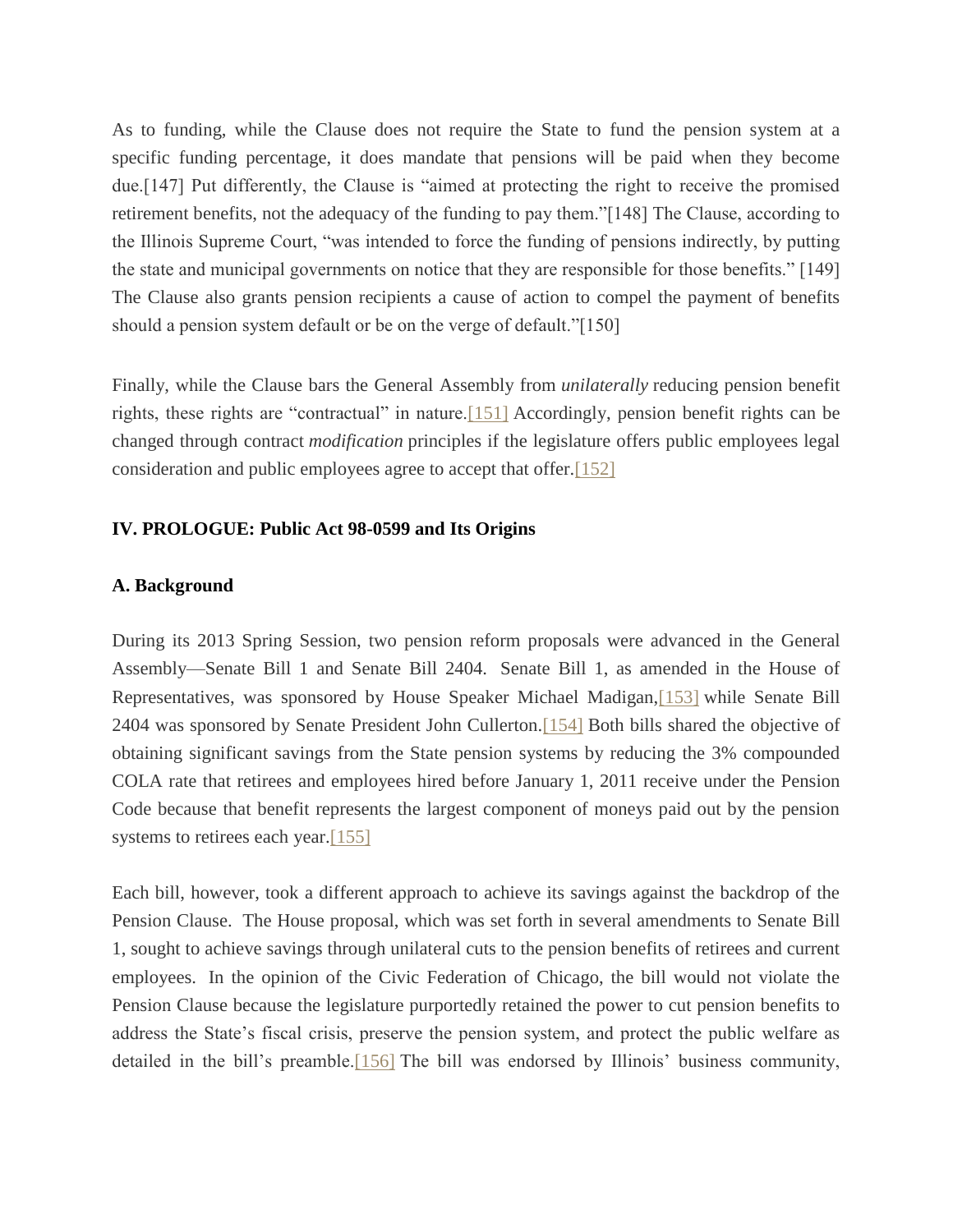including the Commercial Club of Chicago, and passed the House by a vote of 62-51-2, but failed to pass the Senate by a vote of 16-42-0[.\[157\]](file:///C:/Users/swyattj/Downloads/Illinois%20Public%20Pension%20Reform%20%20%20What)

Senate Bill 2404, on the other hand, sought to achieve its savings by applying contract principles of offer, acceptance, and consideration through negotiations with public sector labor unions[.\[158\]](file:///C:/Users/swyattj/Downloads/Illinois%20Public%20Pension%20Reform%20%20%20What) In exchange for agreeing to a lower COLA rate on their pensions, current employees and retirees were offered, among other things, a contractually-binding pension funding guarantee by the State, retiree healthcare access, and legal treatment of all future salary increases as pensionable income[.\[159\]](file:///C:/Users/swyattj/Downloads/Illinois%20Public%20Pension%20Reform%20%20%20What) The bill sought to pass constitutional muster under the Pension Clause by using contract modification principles as indicated by Illinois court decisions[.\[160\]S](file:///C:/Users/swyattj/Downloads/Illinois%20Public%20Pension%20Reform%20%20%20What)enate Bill 2404 was supported by public sector labor unions, passed the Senate by a vote of 40-16-0, but was never called for a vote in the House[.\[161\]](file:///C:/Users/swyattj/Downloads/Illinois%20Public%20Pension%20Reform%20%20%20What)

Since neither of these proposals passed both chambers in May 2013, a conference committee was formed in June 2013 under Senate and House Rules to resolve the differences between Public Act 98-0599 and Senate Bill 2404. The 10-member bipartisan, bicameral committee, chaired by Senator Kwame Raoul, held three public hearings and other meetings throughout the summer and fall of 2013, and crafted a proposal.

The goal of this proposal was to make benefit changes consistent with how California courts treat pension benefits—by cutting benefits while offsetting those cuts with other advantages. The conference committee chose to follow this approach because it was different than the frameworks used by Senate Bill 1 and Senate Bill 2404. Under the California approach, the legislation may unilaterally reduce pension benefits so long as the reductions are reasonable, bear some material relation to the fiscal integrity of the pension system, and provide affected participants with offsetting advantages.<sup>[162]</sup> The Democratic members of the conference committee offered a proposal in early September 2013, but Republican committee members opposed it as not providing sufficient savings and benefit reductions[.\[163\]](file:///C:/Users/swyattj/Downloads/Illinois%20Public%20Pension%20Reform%20%20%20What)

Due to that impasse, the four legislative leaders worked to bridge the gap in November 2013 and fashioned an agreed proposal[.\[164\]T](file:///C:/Users/swyattj/Downloads/Illinois%20Public%20Pension%20Reform%20%20%20What)he Leaders' agreement was set forth as the First Conference Committee Report to Senate Bill 1 and used the House's *unilateral*approach to achieve its goals rather than Senate Bill 2404's contractual approach[.\[165\]](file:///C:/Users/swyattj/Downloads/Illinois%20Public%20Pension%20Reform%20%20%20What) The proposal passed the General Assembly on December 3, 2013, and was signed into law as Public Act 98-0599 two days later[.\[166\]](file:///C:/Users/swyattj/Downloads/Illinois%20Public%20Pension%20Reform%20%20%20What) The legality of this approach under the Pension Clause is now pending in court.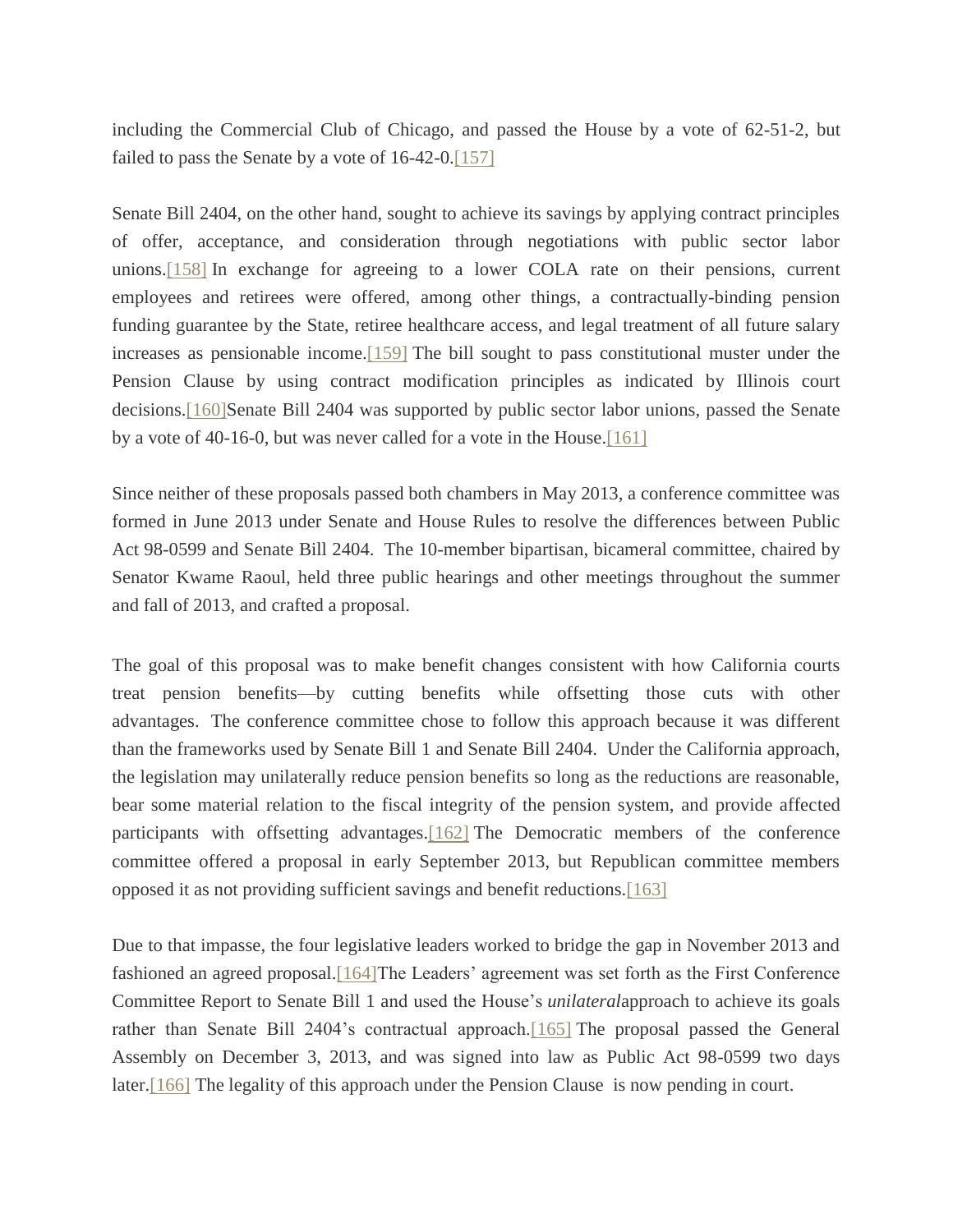## **B. SUMMARY OF PUBLIC ACT 98-0599'S PROVISIONS**

## **1. Benefit Changes**

The Leaders' Proposal, as set forth in Public Act 98-0599, makes six major changes to the pension benefits of current employees hired prior to January 1, 2011 and existing retirees as detailed below. The pension systems' actuaries estimate that because of the Act's pension benefit reductions and new funding plan, the State will save over \$145 billion over the next 30 years[.\[167\]](file:///C:/Users/swyattj/Downloads/Illinois%20Public%20Pension%20Reform%20%20%20What) The Public Act is also estimated to reduce the pension systems' existing \$97.4 billion unfunded liability by \$21 billion.  $[168]$  In addition, the Act is estimated to reduce the State's fiscal year 2016 pension contribution by \$1.2 billion[.\[169\]](file:///C:/Users/swyattj/Downloads/Illinois%20Public%20Pension%20Reform%20%20%20What)

**Lower COLA Increases.** Under Public Act 98-0599, the current 3% annual compounded COLA increase on pension income a participant receives is replaced by a formula that *caps* increases based on the participant's years of service[.\[170\]](file:///C:/Users/swyattj/Downloads/Illinois%20Public%20Pension%20Reform%20%20%20What) The formula is as follows: \$1000 x years of service x 3% for participants not coordinated with Social Security[;\[171\]](file:///C:/Users/swyattj/Downloads/Illinois%20Public%20Pension%20Reform%20%20%20What) and \$800 x years of service x 3% for participants coordinated with Social Security[.\[172\]](file:///C:/Users/swyattj/Downloads/Illinois%20Public%20Pension%20Reform%20%20%20What) The \$1000 and \$800 figures contained in the formula are annually increased by*inflation* as determined by the U.S. Department of Labor's Bureau of Labor Statistics on a compounded basis[.\[173\]](file:///C:/Users/swyattj/Downloads/Illinois%20Public%20Pension%20Reform%20%20%20What) If a participant's pension income is less than \$1000 or \$800, as applicable, multiplied by years of service, then the participant will continue to receive the 3% compounded COLA increase.

 *Examples*: A retired teacher participating in TRS who worked 30 years will receive a maximum \$900 increase—\$1000 x 30 x .03=\$900. A retired State agency employee participating in SERS who worked 30 years will receive a maximum \$720 increase—\$800  $x 30 x 03 = $720.$ 

The goal of the COLA rate change is to allow retirees with lower annual pensions and longer years of service to continue to receive the 3% compounded increases they would have received prior to Public Act 98-0599. At the same time, the new COLA rate caps the increases for retirees with higher pension income amounts and for those who have fewer years of service.

**Skipped COLA Increases.** In addition to lowering the COLA rate, Public Act 98-0599 also skips (or withholds) a certain number of COLA increases after retirement at the new rate for current employees *only* based on their age as of June 1, 2014[.\[174\]](file:///C:/Users/swyattj/Downloads/Illinois%20Public%20Pension%20Reform%20%20%20What) The bill exempts retirees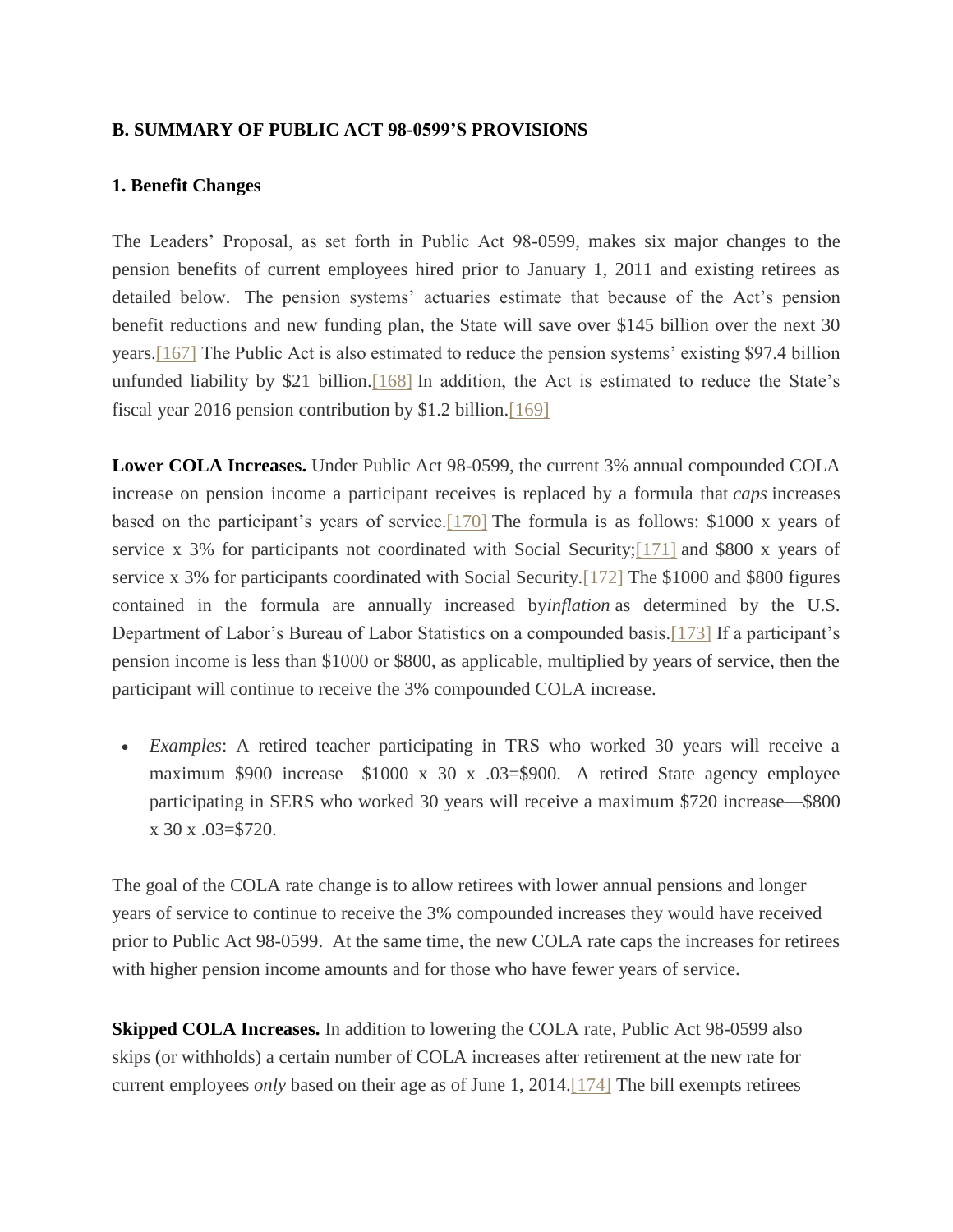from this provision. The skipped or withheld COLA increases begin in the participant's second year in retirement[.\[175\]](file:///C:/Users/swyattj/Downloads/Illinois%20Public%20Pension%20Reform%20%20%20What) COLA increases are also skipped or withheld on a staggered basis, not in back to back years as detailed below:

- Age 50 or older lose one increase (year two) $[176]$
- Age 49 to 47 lose three increases (years two, four and six of retirement[\)\[177\]](file:///C:/Users/swyattj/Downloads/Illinois%20Public%20Pension%20Reform%20%20%20What)
- Age 46 to 44 lose four increases (years two, four, six and eight of retirement[\)\[178\]](file:///C:/Users/swyattj/Downloads/Illinois%20Public%20Pension%20Reform%20%20%20What)
- Age 43 and younger will lose five increases (years two, four, six, eight and ten of retirement[\)\[179\]](file:///C:/Users/swyattj/Downloads/Illinois%20Public%20Pension%20Reform%20%20%20What)

**Retirement Age Increase.** Public Act 98-0599 increases the retirement age at which current employees who are age 45 or younger as of June 1, 2014 are eligible to receive a pension[.\[180\]](file:///C:/Users/swyattj/Downloads/Illinois%20Public%20Pension%20Reform%20%20%20What) For each year an employee is younger than 46, the retirement age increases by 4 months, but no more than 5 years[.\[181\]](file:///C:/Users/swyattj/Downloads/Illinois%20Public%20Pension%20Reform%20%20%20What) For example: A 40-year-old would need to work two additional years[.\[182\]](file:///C:/Users/swyattj/Downloads/Illinois%20Public%20Pension%20Reform%20%20%20What) A 31-year-old would need to work an additional five years[.\[183\]](file:///C:/Users/swyattj/Downloads/Illinois%20Public%20Pension%20Reform%20%20%20What) Public Act 98-0599 does not increase the retirement age for current employees who are age 46 or older as of June 1, 2014[.\[184\]](file:///C:/Users/swyattj/Downloads/Illinois%20Public%20Pension%20Reform%20%20%20What)

**Cap on Pensionable Salary.** Public Act 98-0599 imposes a cap on the maximum salary used to determine a current employee's pensionable income and, in turn, annual pension[.\[185\]](file:///C:/Users/swyattj/Downloads/Illinois%20Public%20Pension%20Reform%20%20%20What) The cap is \$110,631, but that amount is increased each year by the lesser of 3% or one half the rate of inflation as determined by U.S. Department of Labor's Bureau of Labor Statistics[.\[186\]](file:///C:/Users/swyattj/Downloads/Illinois%20Public%20Pension%20Reform%20%20%20What) The salary cap provision, however, does not apply to annualized income exceeding the cap as of June 1, 2014, or salary based on an existing employment or collective bargaining agreement[.\[187\]](file:///C:/Users/swyattj/Downloads/Illinois%20Public%20Pension%20Reform%20%20%20What) As a result, the salary of a current employee exceeding \$110,631 is grandfathered-in and remains pensionable income[.\[188\]](file:///C:/Users/swyattj/Downloads/Illinois%20Public%20Pension%20Reform%20%20%20What) Any future salary increases that employee receives, however, would not be deemed pensionable income until the salary cap noted above increases and exceeds the employee's salary level, unless the increases are built into an existing employment or collective bargaining agreement.

**Money Purchase Plan Changes.** For TRS and SURS only, Public Act 98-0599 modifies the formula used to determine a current employee's base pension amount when he or she retires under what is known as the "money purchase" formula. The "money purchase" formula is an alternative to the traditional benefit formula used to calculate an employee's base pension amount for employees who began employment prior to July 1, 2005[.\[189\]](file:///C:/Users/swyattj/Downloads/Illinois%20Public%20Pension%20Reform%20%20%20What) An employee is entitled to receive the highest base pension amount based on the two formulas[.\[190\]](file:///C:/Users/swyattj/Downloads/Illinois%20Public%20Pension%20Reform%20%20%20What)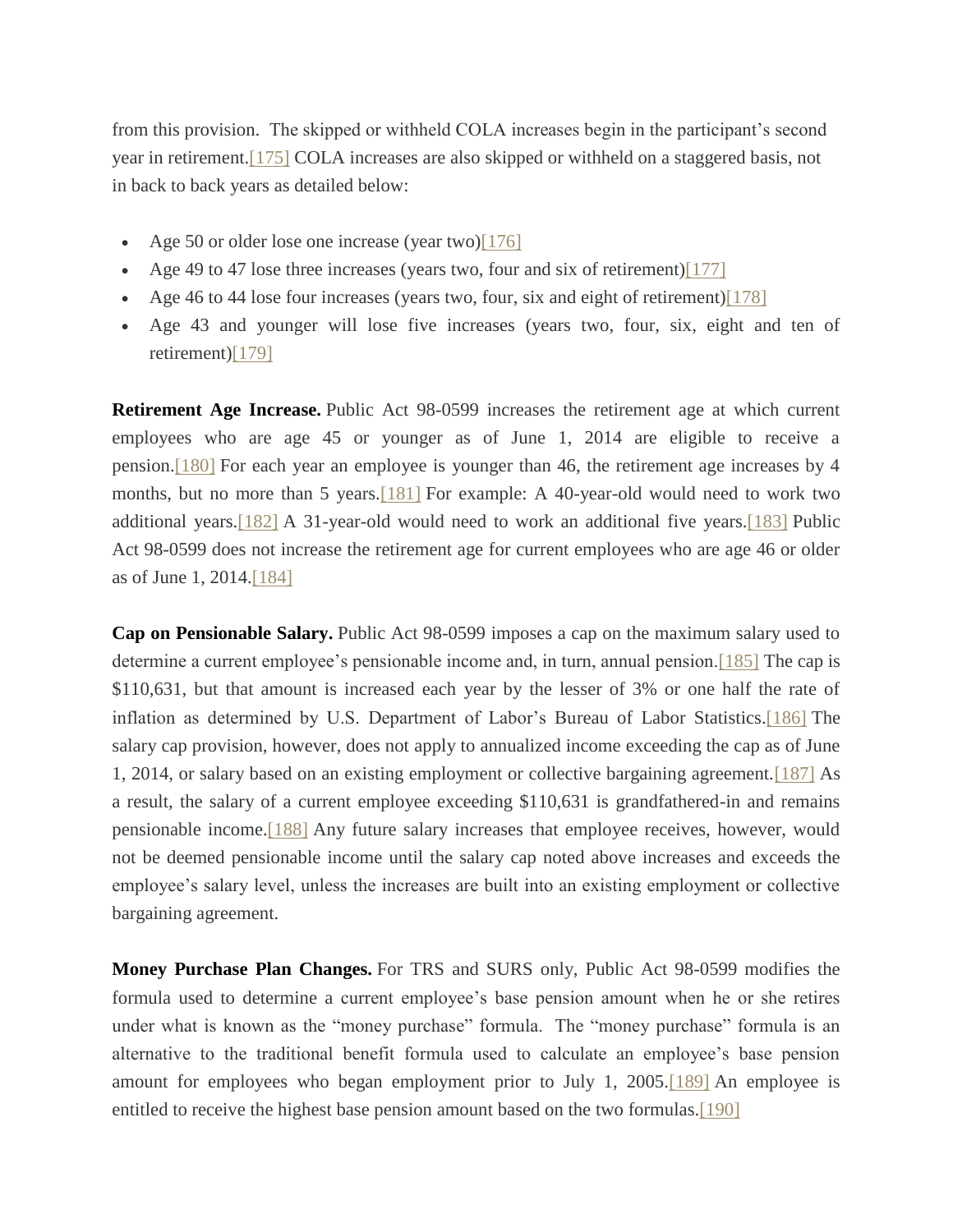For SURS participants, the money purchase formula produces the highest base pension amount the majority of the time. TRS participants typically receive the highest base pension amount from the traditional benefit formula.

The traditional benefit formula uses an employee's final average salary amount, years of service, retirement age, and statutory accrual rate (e.g., 2.2% for each year of service)[.\[191\]](file:///C:/Users/swyattj/Downloads/Illinois%20Public%20Pension%20Reform%20%20%20What) For example, a current SURS employee with a final average salary of \$52,500, who worked 25 years, and retired at age 67 would receive an annual base pension amount of \$28,875 under a traditional formula.<sup>[192]</sup>

The "money purchase" formula is a more complex calculation. [\[193\]](file:///C:/Users/swyattj/Downloads/Illinois%20Public%20Pension%20Reform%20%20%20What) The formula takes the total employee contributions made to the pension system, multiplied by an interest rate known as the "effective rate of interest" or "regular interest rate" depending on the employee's participation in SURS or TRS[.\[194\]](file:///C:/Users/swyattj/Downloads/Illinois%20Public%20Pension%20Reform%20%20%20What) That total is multiplied by 2.4, which represents total employer contributions, and then divided by an actuarial factor established by the relevant pension system.<sup>[195]</sup> The higher the effective rate of interest, the greater the employee's base annuity amount will be under the "money purchase" formula when he or she retires.

In addition, an employee participating in SURS cannot receive a base pension amount greater than 80% of final average salary[.\[196\]](file:///C:/Users/swyattj/Downloads/Illinois%20Public%20Pension%20Reform%20%20%20What) If the "money purchase" formula results in a base pension amount greater than 80% of final average salary, then the base pension amount is capped at 80% and the employee is entitled to receive a lump sum refund of any excess contributions made to the pension system[.\[197\]](file:///C:/Users/swyattj/Downloads/Illinois%20Public%20Pension%20Reform%20%20%20What)

Public Act 98-0599 alters the "money purchase" formula by statutorily-pegging the "effective rate interest" figure at the 30-year U.S. Treasury Bond rates plus .75%, which would be approximately 4.27%[.\[198\]](file:///C:/Users/swyattj/Downloads/Illinois%20Public%20Pension%20Reform%20%20%20What) The effective rate of interest most recently used for the "money purchase" formula was 7.75%. The consequences of Public Act 98-0599's change are twofold. First, the "money purchase" formula will produce lower base pensions for SURS members who retire after June 30, 2014. Second, some SURS members upon retiring will not receive a lump sum refund of their excess contributions because their base pension amount will no longer exceed the 80% cap.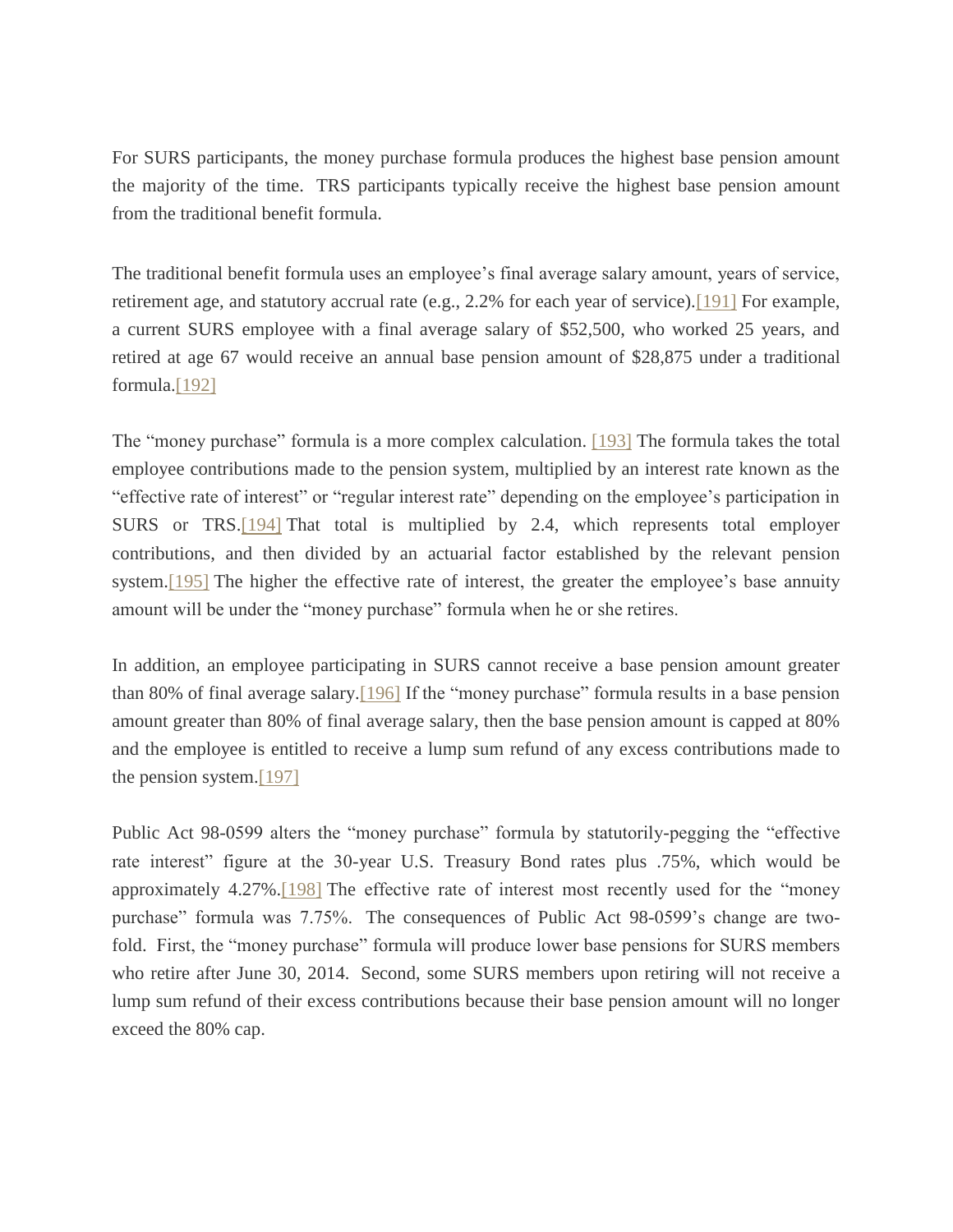**1% Employee Contribution Rate Reduction.** Public Act 98-0599 reduces by 1% of salary the amount current employees must contribute to the pension system[.\[199\]](file:///C:/Users/swyattj/Downloads/Illinois%20Public%20Pension%20Reform%20%20%20What) The contribution rate reduction specifically eliminates the 1% or 0.5% of salary current employees contribute for purposes of funding the previous 3% compounded COLA rate[.\[200\]](file:///C:/Users/swyattj/Downloads/Illinois%20Public%20Pension%20Reform%20%20%20What) The contribution rate reduction was included by the General Assembly as a form of "consideration" (or value given back) to employees for the COLA rate reduction and provide a legal defense to that reduction[.\[201\]](file:///C:/Users/swyattj/Downloads/Illinois%20Public%20Pension%20Reform%20%20%20What) Whether the contribution rate reduction qualifies as legal consideration is a matter Illinois courts will decide in light of the preexisting duty rule[.\[202\]](file:///C:/Users/swyattj/Downloads/Illinois%20Public%20Pension%20Reform%20%20%20What)

#### **2. Additional Provisions**

In addition to making changes to pension benefits, Public Act 98-0599 contains several other provisions germane to the benefit changes. First, the bill replaces the 1995 funding plan with a new funding plan requiring each pension system to reach 100% funding by fiscal year 2043, as opposed to the 90% funding target in fiscal year 2045[.\[203\]](file:///C:/Users/swyattj/Downloads/Illinois%20Public%20Pension%20Reform%20%20%20What)

Second, the bill includes a provision known as the "funding guarantee" whereby if the State Comptroller fails to make the State pension contribution required by law to a relevant State pension system, the relevant pension system board may file suit before the Illinois Supreme Court to order payment of the required contribution amount[.\[204\]](file:///C:/Users/swyattj/Downloads/Illinois%20Public%20Pension%20Reform%20%20%20What) Unlike the "funding guarantee" provision contained in Senate Bill 2404, the provision in Public Act 98-0599 lacks express language making the State "contractually obligated" to adhere to the new 100% funding schedule[.\[205\]](file:///C:/Users/swyattj/Downloads/Illinois%20Public%20Pension%20Reform%20%20%20What) The General Assembly, accordingly, appears to retain the discretion to adjust the required contribution amounts that must be paid to the pension systems each year[.\[206\]](file:///C:/Users/swyattj/Downloads/Illinois%20Public%20Pension%20Reform%20%20%20What)

Third, Public Act 98-0599 redirects 10% of the savings obtained by the legislation as State contributions back into the pension systems rather than being money available in the state General Revenue Fund[.\[207\]](file:///C:/Users/swyattj/Downloads/Illinois%20Public%20Pension%20Reform%20%20%20What) The bill further redirects \$364 million to be contributed into the State pension systems in fiscal year 2019 and \$1 billion in fiscal year 2020 and each year thereafter until the pension systems reach 100% funding[.\[208\]](file:///C:/Users/swyattj/Downloads/Illinois%20Public%20Pension%20Reform%20%20%20What) The additional contributions made beginning in fiscal year 2019 represent money currently spent by the State to repay general obligation bonds that will be repaid in fiscal year 2019. As with the "funding guarantee" provision, the General Assembly appears to retain the discretion to adjust the additional contribution amounts described above[.\[209](file:///C:/Users/swyattj/Downloads/Illinois%20Public%20Pension%20Reform%20%20%20What)]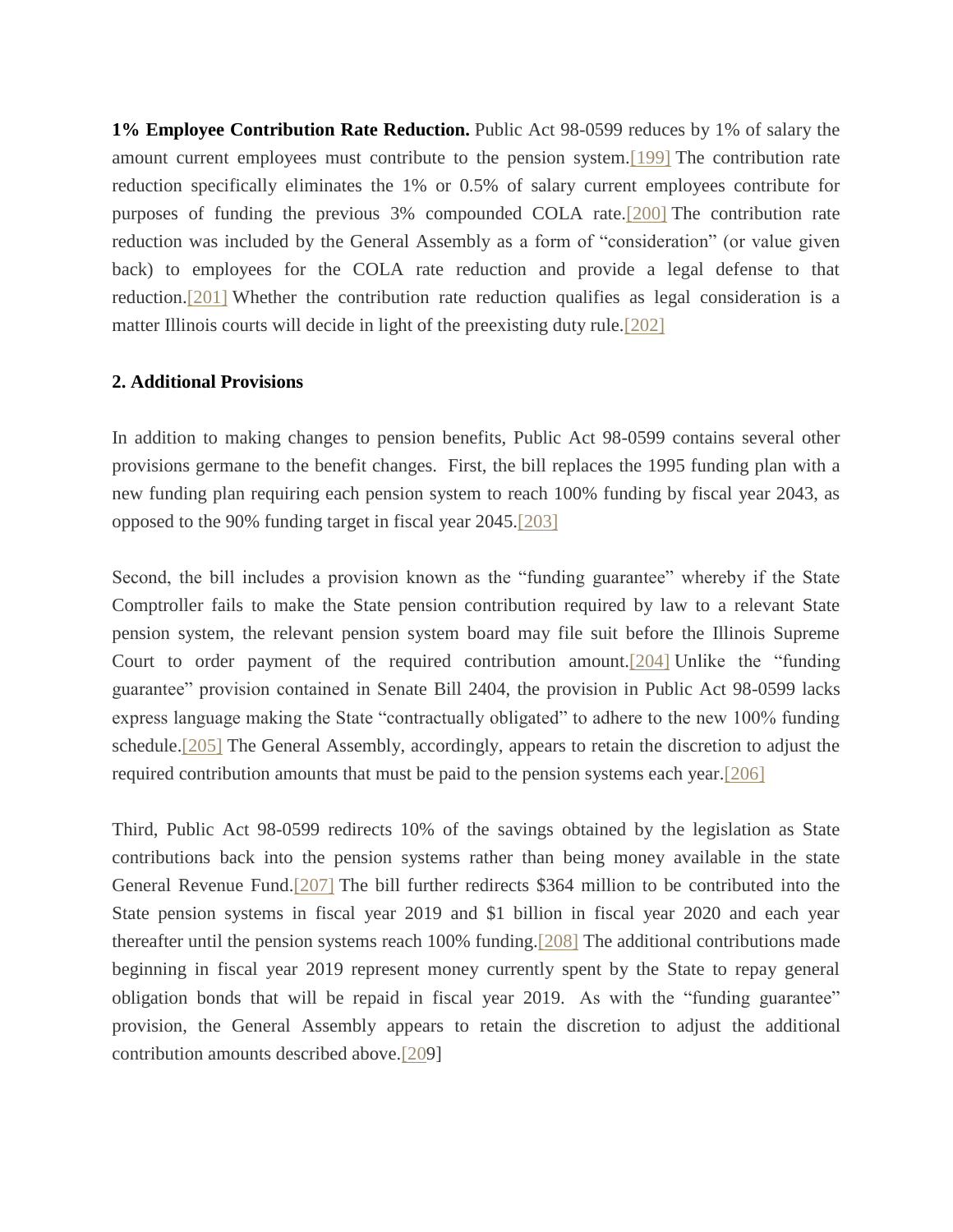Fourth, Public Act 98-0599 creates an option for up to 5% of current employees to elect to participate in a voluntary, defined contribution plan offered by the affected State pension systems[.\[210\]](file:///C:/Users/swyattj/Downloads/Illinois%20Public%20Pension%20Reform%20%20%20What) The terms of the plan would be established by each system[.\[211\]](file:///C:/Users/swyattj/Downloads/Illinois%20Public%20Pension%20Reform%20%20%20What)

Fifth, the legislation bars persons hired on or after June 1, 2014 by non-governmental organizations, such as labor unions, lobbying groups and not-for-profit entities, from participating in the public pension system[.\[212\]](file:///C:/Users/swyattj/Downloads/Illinois%20Public%20Pension%20Reform%20%20%20What) The legislation also prohibits accumulated sick or vacation time from qualifying as pension service credit or pensionable income for employees hired on or after June 1, 2014[.\[213\]](file:///C:/Users/swyattj/Downloads/Illinois%20Public%20Pension%20Reform%20%20%20What)

Finally, Public Act 98-0599 prohibits all pension changes made by the legislation, subsequent legislation, and the impacts and effects of implementing that legislation from being a mandatory subject of collective bargaining or interest arbitration[.\[214\]](file:///C:/Users/swyattj/Downloads/Illinois%20Public%20Pension%20Reform%20%20%20What) The only exception to this prohibition is that public employers and employees may continue to bargain over the pick-up of employee contributions pursuant to Sections 14-133.1, 15-157.1, or 16-152.1 of the Illinois Pension Code.<sup>[215]</sup>

#### **V. The Pending Legal Challenges To Public Act 98-0599**

#### **A. Procedural History**

Not long after Public Act 98-0599 became law on December 5, 2013, five lawsuits were filed challenging the constitutionality of the legislation[.\[216\]](file:///C:/Users/swyattj/Downloads/Illinois%20Public%20Pension%20Reform%20%20%20What) Taken together, the lawsuits were brought by: current and retired teachers participating in TRS; two retired State employee groups representing retired SERS, GARS, TRS, and SURS participants; a coalition of public sector labor unions known as "We Are One" representing current employees and retirees in SERS, SURS, and TRS; and the State Universities Annuitants Association (SUAA) representing current employees and retirees in SURS[.\[217\]](file:///C:/Users/swyattj/Downloads/Illinois%20Public%20Pension%20Reform%20%20%20What)

Because the lawsuits were filed in three different judicial circuits[,\[218\]](file:///C:/Users/swyattj/Downloads/Illinois%20Public%20Pension%20Reform%20%20%20What) the Illinois Attorney General moved to consolidate the matters in the circuit court of Cook County where the first lawsuit was filed[.\[219\]](file:///C:/Users/swyattj/Downloads/Illinois%20Public%20Pension%20Reform%20%20%20What) The Attorney General's motion was opposed by three groups of plaintiffs who filed suit in the Seventh Judicial Circuit in Sangamon County and sought consolidation in that circuit. Since the SUAA filed suit in the Sixth Judicial Circuit in Champaign County, SUAA sought to be separate from the other suits and proceed in that district[.\[220\]](file:///C:/Users/swyattj/Downloads/Illinois%20Public%20Pension%20Reform%20%20%20What) Ultimately, the Illinois Supreme Court issued an order consolidating all five lawsuits before the circuit court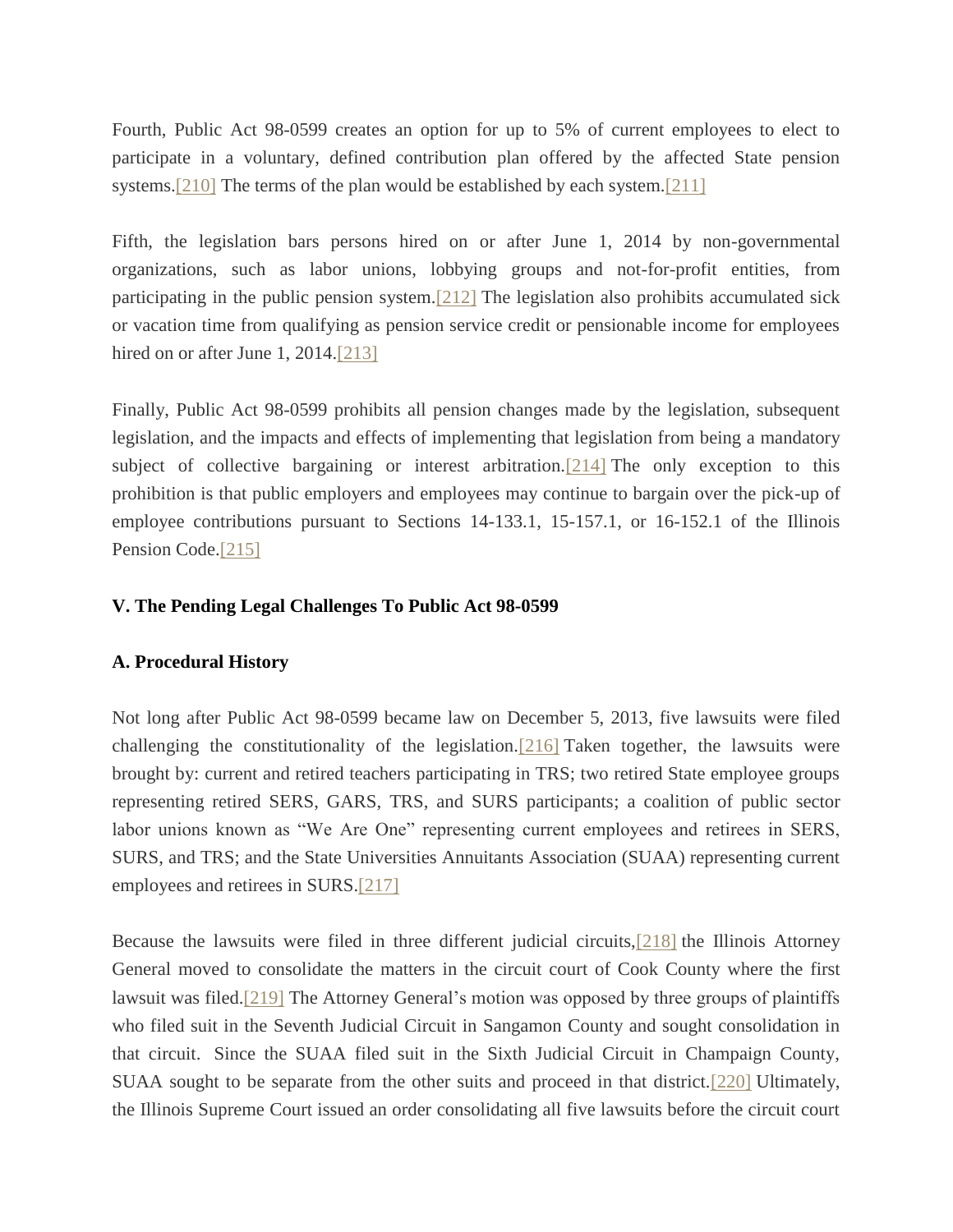of Seventh Judicial Circuit in Sangamon County[.\[221\]](file:///C:/Users/swyattj/Downloads/Illinois%20Public%20Pension%20Reform%20%20%20What) As of this writing, the five lawsuits are pending before the Honorable John W. Belz who entered a preliminary injunction against Public Act 98-0599 on May 15, 2014[.\[222\]](file:///C:/Users/swyattj/Downloads/Illinois%20Public%20Pension%20Reform%20%20%20What)

## **B. Plaintiffs' Legal Challenges To Public Act 98-0599**

Overall, the plaintiffs claim that Public Act 98-0599 violates three provisions of the Illinois Constitution: the Pension Clause, the Contract Clause, and the Takings Clause. Specifically, the plaintiffs argue that the reduction of the 3% compounded COLA rate, the COLA skips, the retirement age increase, the pensionable salary cap, and "money purchase" formula changes all violate these three provisions of the Illinois Constitution. The Pension Clause claim is the main legal argument against Public Act 98-0599 with the Contract and Takings Clause claims pled as alternative legal theories as to why the legislation's benefit changes improperly interfere with plaintiffs' contract or property rights. Through different individual plaintiffs, the lawsuits contend that the five pension benefits reductions made by Public Act 98-0599 "diminish or impair" their benefits in violations of the Pension Clause. Interestingly, the "We Are One" and SUAA plaintiffs also assert a Taking Clause claim that the State's failure to properly fund the State's pension systems has resulted in a taking of private property[.\[223\]](file:///C:/Users/swyattj/Downloads/Illinois%20Public%20Pension%20Reform%20%20%20What) The plaintiffs did not assert any federal law claims against Public Act 98-0599.

In addition, the two State employee groups assert that the legislation violates the Illinois Constitution's Equal Protection Clause by not applying the benefit reductions to current and retired judges[.\[224\]](file:///C:/Users/swyattj/Downloads/Illinois%20Public%20Pension%20Reform%20%20%20What) These plaintiffs further claim that Public Act 98-0599's COLA rate reduction violates the Contract Clause because the State purportedly made a contractual commitment through its 2002 early retirement incentive program whereby employees purchased service credit and the continued entitlement to the 3% compounded COLA rate in exchange for the State receiving lower personnel costs[.\[225\]](file:///C:/Users/swyattj/Downloads/Illinois%20Public%20Pension%20Reform%20%20%20What) The Retired State Employees Association additionally claims that Senate Bill 1's COLA rate reduction violates the Contract Clause because the State contractually bound itself to continue to offer a 3% COLA rate to SERS participants through statements made in SERS' member handbooks between 1982 and 2011[.\[226\]](file:///C:/Users/swyattj/Downloads/Illinois%20Public%20Pension%20Reform%20%20%20What)

With respect to the 3% compounded COLA rate, the plaintiffs contend that Public Act 98-0599's rate reduction will result in significantly smaller COLA increases in the future for the persons whose base pension amounts are subject to the new COLA rate[.\[227\]](file:///C:/Users/swyattj/Downloads/Illinois%20Public%20Pension%20Reform%20%20%20What) The higher the base pension amount for these persons, plaintiffs assert, the greater their loss in future COLA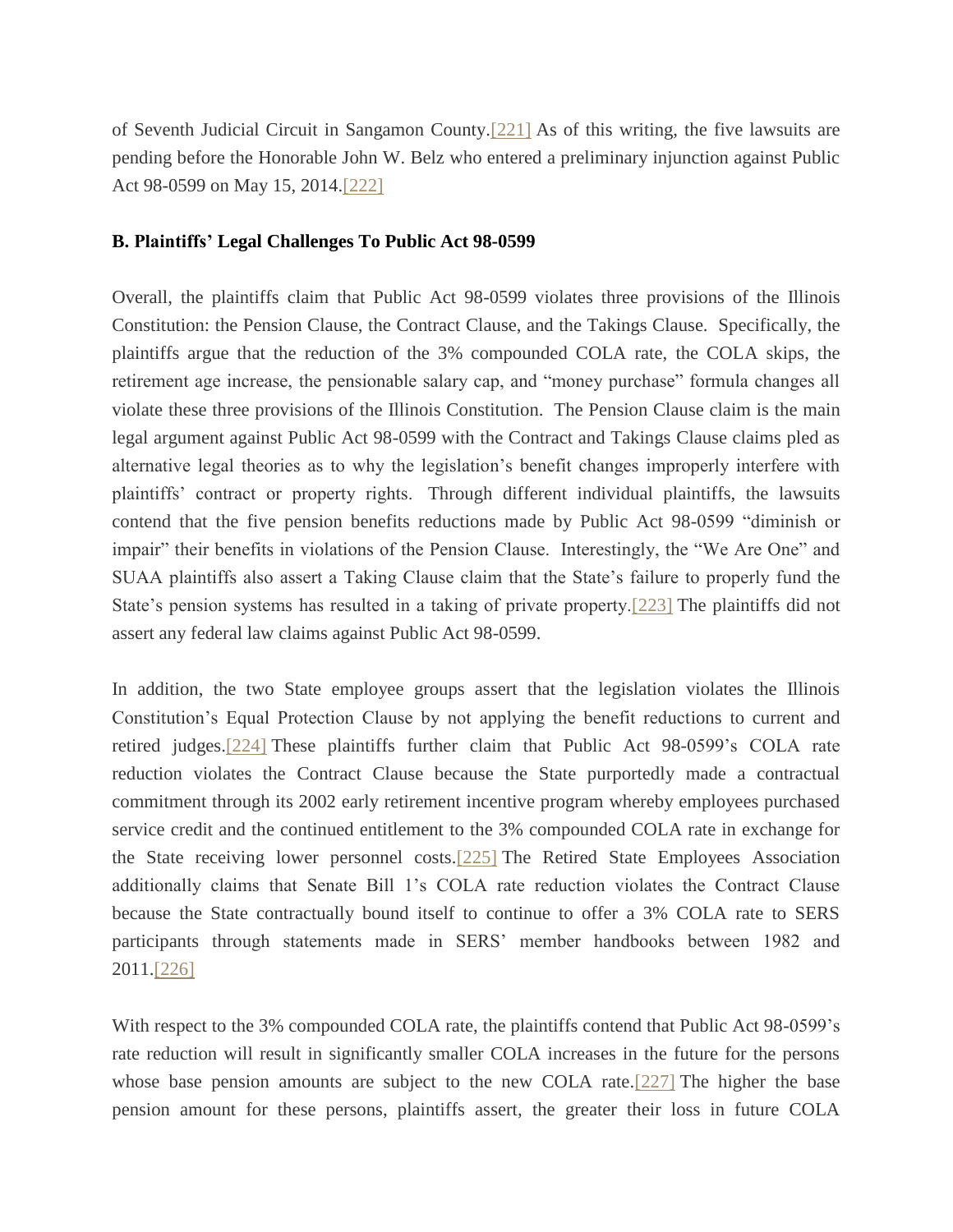increases when compared to the prior COLA rate. The "We Are One" plaintiffs, for example, state in their complaint that the COLA rate reduction will reduce the future COLA payments to one retiree by almost \$71,000 by the time he reaches age 85[.\[228\]](file:///C:/Users/swyattj/Downloads/Illinois%20Public%20Pension%20Reform%20%20%20What)

This loss in future COLA increases, according to the "We Are One" plaintiffs, has a compounded impact on current employees who are also subject to Public Act 98-0599's COLA skips provision, retirement age increase, and pensionable salary cap[.\[229\]](file:///C:/Users/swyattj/Downloads/Illinois%20Public%20Pension%20Reform%20%20%20What) As another example, Public Act 98-0599 would purportedly reduce the pension benefits of one current employee by approximately \$718,000 over the course of a 25 year retirement[.\[230\]](file:///C:/Users/swyattj/Downloads/Illinois%20Public%20Pension%20Reform%20%20%20What) Public Act 98-0599's 1% reduction in that employee's contribution rate, however, would only result in that employee recouping \$15, 613[.\[231\]](file:///C:/Users/swyattj/Downloads/Illinois%20Public%20Pension%20Reform%20%20%20What)

The SUAA complaint and its motion for a injunctive relief set forth the impact of Public Act 98- 0599's change to the "money purchase" formula[.\[232\]](file:///C:/Users/swyattj/Downloads/Illinois%20Public%20Pension%20Reform%20%20%20What) SUAA states that by statutorily pegging the "effective rate interest" figure at 30-year U.S. Treasury Bond rates plus .75%, Public Act 98- 0599 will have two adverse consequences for current employees in SURS[.\[233\]](file:///C:/Users/swyattj/Downloads/Illinois%20Public%20Pension%20Reform%20%20%20What) First, the "money purchase" formula will produce a lower base pension amount than before the "effective rate of interest" change[.\[234\]](file:///C:/Users/swyattj/Downloads/Illinois%20Public%20Pension%20Reform%20%20%20What) Second, for some employees in SURS, this change will result in a base pension amount less than 80% of final average salary, whereas before it would have exceeded that amount.<sup>[235]</sup> Accordingly, these employees will no longer receive at retirement a lump sum refund of any excess contributions they made to the pension system so their base pension amount would not exceed the 80% cap[.\[236\]](file:///C:/Users/swyattj/Downloads/Illinois%20Public%20Pension%20Reform%20%20%20What)

# **C. The Illinois Attorney General's Defense of Public Act 98-0599**

As of September 2014, the Illinois Attorney General has asserted essentially two defenses to uphold the constitutionality of Public Act 98-0599. First, with respect to the COLA rate reduction and COLA skips provisions, the Illinois Attorney General contends that the 3% compounded COLA rate itself is "not part of the core pension benefit" protected by the Pension Clause[.\[237\]](file:///C:/Users/swyattj/Downloads/Illinois%20Public%20Pension%20Reform%20%20%20What)

The Illinois Attorney General states that the 3% compounded COLA rate was enacted in 1989 and awarded to retirees and dependents already receiving pensions and they had not made any contributions to the pension systems in exchange for the increase[.\[238\]](file:///C:/Users/swyattj/Downloads/Illinois%20Public%20Pension%20Reform%20%20%20What) Also, the 3% compounded COLA rate was awarded to existing employees who merely continued to work after the increase was enacted without a corresponding increase in employee contributions[.\[239\]](file:///C:/Users/swyattj/Downloads/Illinois%20Public%20Pension%20Reform%20%20%20What) The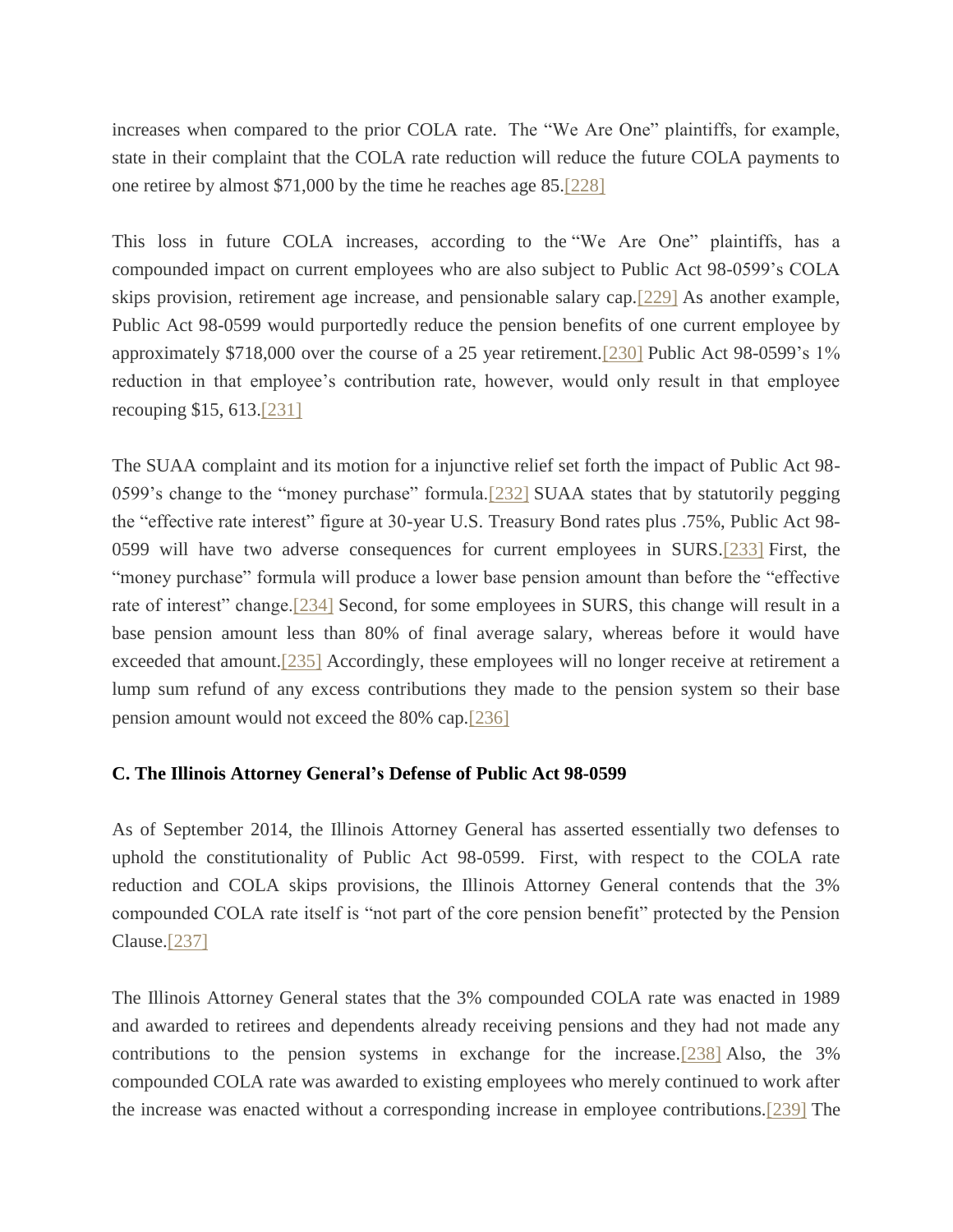Illinois Attorney General further notes that the COLA rate has been increased by the legislature on several occasions, and the last time a COLA increase was coupled with an increase in employee contributions was in 1969 whereby employees contributed 0.5% of salary for a 1.5% simple annual increase on their base pension amount[.\[240\]](file:///C:/Users/swyattj/Downloads/Illinois%20Public%20Pension%20Reform%20%20%20What) The Illinois Attorney General also points out that the 3% compounded COLA rate has "in recent years substantially exceeded inflation.["\[241\]](file:///C:/Users/swyattj/Downloads/Illinois%20Public%20Pension%20Reform%20%20%20What) Public Act 98-0599's COLA rate change, the Illinois Attorney General asserts, "was designed to have the least impact on members with the lowest salaries on which their pensions are calculated, on members who put in the most years of public service, and on members who retired before July 1, 2014.["\[242\]](file:///C:/Users/swyattj/Downloads/Illinois%20Public%20Pension%20Reform%20%20%20What)

Thus, the Illinois Attorney General appears to contend that the 3% compounded COLA (or any COLA increase) is not a protected "benefit" for Pension Clause purposes[.\[243\]](file:///C:/Users/swyattj/Downloads/Illinois%20Public%20Pension%20Reform%20%20%20What) Similarly, the Illinois Attorney General appears to argue that even if it were a protected "benefit" under the Clause, persons already receiving pensions prior to when the 3% compound COLA increase become law in 1989 have no reasonable expectation to its continuation because they no longer worked for the State[.\[244\]](file:///C:/Users/swyattj/Downloads/Illinois%20Public%20Pension%20Reform%20%20%20What) The same, under the Illinois Attorney General's logic, would apply to persons who were current employees prior to 1989 who continued working for the State because they did not make increased contributions to the pension systems in exchange for the increase[.\[245\]](file:///C:/Users/swyattj/Downloads/Illinois%20Public%20Pension%20Reform%20%20%20What)

The Illinois Attorney General's second defense of Public Act 98-0599 rests on the State's socalled "police" or reserved powers. In its answer and defenses to the complaints, the Illinois Attorney General asserts that Public Act 98-0599 is a "permissible exercise of the State of Illinois' reserved sovereign powers (sometimes referred to as the State's police powers).["\[246\]](file:///C:/Users/swyattj/Downloads/Illinois%20Public%20Pension%20Reform%20%20%20What) In support, the Illinois Attorney General contends that the underfunding in the State-funded retirement system contributed significantly to a severe financial crisis adversely affecting the long-term financial soundness of those systems, the cost of financing the State's operation and outstanding debt, and the State's ability to provide critical services to Illinois residents[.\[247\]](file:///C:/Users/swyattj/Downloads/Illinois%20Public%20Pension%20Reform%20%20%20What) The Illinois Attorney General further contends that the causes of this underfunding stemmed from "significant unforeseen and unanticipated events," such as poor stock market returns by the pension systems, historically low inflation, significant increases in life expectancy, and other changes in actuarial assumptions[.\[248\]](file:///C:/Users/swyattj/Downloads/Illinois%20Public%20Pension%20Reform%20%20%20What)

These increased unfunded liabilities, the Illinois Attorney General argues, led to substantial reductions in the State's revenues to contribute to the pension systems and to spend on salaries and other benefits for State employees[.\[249\]](file:///C:/Users/swyattj/Downloads/Illinois%20Public%20Pension%20Reform%20%20%20What) The Illinois Attorney General further asserts that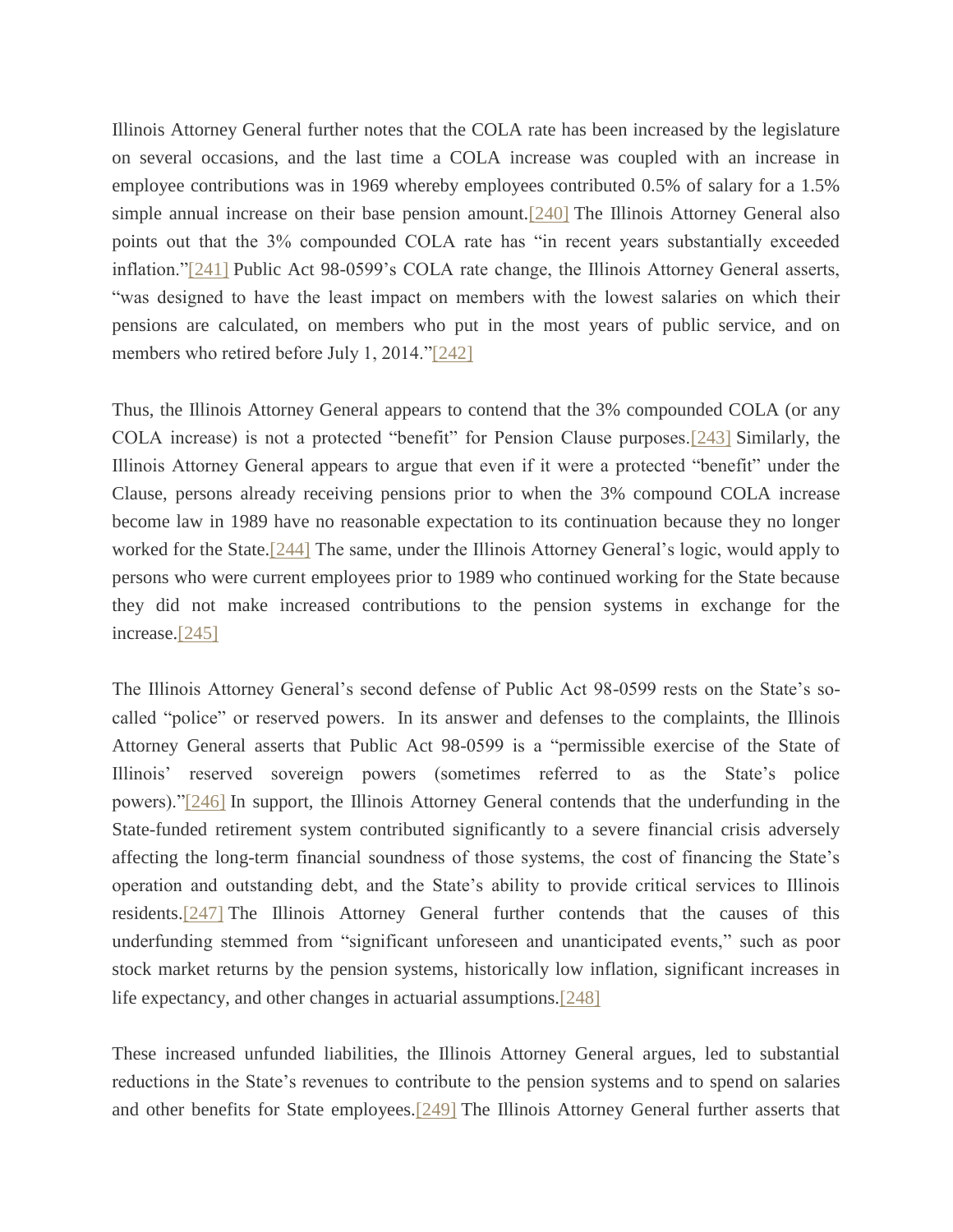these unfunded liabilities have become unsustainable, have grown worse, and have created substantial uncertainty to the State's business climate and ability to produce tax revenues to support public services and fund the pension systems[.\[250\]](file:///C:/Users/swyattj/Downloads/Illinois%20Public%20Pension%20Reform%20%20%20What)

The Illinois Attorney General claims the General Assembly enacted Public Act 98-0599 as a reasonable and necessary response to unanticipated exigencies to address the State's financial crisis after already taking earlier action to reduce public spending, raise income taxes, defer State vendor payments, and enact a second tier of pension benefits for new hires in 2010[.\[251\]](file:///C:/Users/swyattj/Downloads/Illinois%20Public%20Pension%20Reform%20%20%20What) For these reasons, the Illinois Attorney General argues that Public Act 98-0599 "represents a valid exercise of the State's reserved sovereign powers to modify contractual rights and obligations, including contractual obligations of the State established under Article I, Section 16 and Article XII [sic], Section 5 of the Illinois Constitution.["\[252\]](file:///C:/Users/swyattj/Downloads/Illinois%20Public%20Pension%20Reform%20%20%20What)

In late June 2014, the plaintiffs collectively responded to the Attorney General by moving for summary judgment to invalidate Public Act 98-0599 solely on their Pension Clause claims[.\[253\]](file:///C:/Users/swyattj/Downloads/Illinois%20Public%20Pension%20Reform%20%20%20What) In that motion, the plaintiffs contend that the Pension Clause is not subject to a police power exception based on its plain language and drafting history as well as relevant Illinois court decisions[.\[254\]](file:///C:/Users/swyattj/Downloads/Illinois%20Public%20Pension%20Reform%20%20%20What) At this point, however, the trial court judge has decided to postpone action on the plaintiffs' motion and will allow the Attorney General to develop its defense by permitting fact and expert witnesses to be called. To that end, the court established a discovery schedule extending into December 2014[.\[255\]](file:///C:/Users/swyattj/Downloads/Illinois%20Public%20Pension%20Reform%20%20%20What) The trial court judge, at that point, appeared inclined to have the parties prepare a detailed factual record before ruling on each of the plaintiffs' claims and the Attorney General's defenses. As this Article went to press, however, the trial court judge entered an order staying discovery and expressed interest in deciding the case by the end of this calendar year[.\[256\]](file:///C:/Users/swyattj/Downloads/Illinois%20Public%20Pension%20Reform%20%20%20What)

### **VI. Concluding Observations**

As of September 2014, the Illinois Attorney General has not set forth the specific legal authority supporting her claim that the State's so-called police or reserved powers allowed the General Assembly to make the unilateral pension benefit cuts provided in Public Act 98-0599 without violating the Pension Clause. Illinois' business community, however, through the Commercial Club of Chicago and its law firm, Sidley Austin, previously articulated such an argument in April 2011 in response to an earlier article that this author wrote that comprehensively reviewed the origins, background, and scope of the Pension Clause[.\[257\]](file:///C:/Users/swyattj/Downloads/Illinois%20Public%20Pension%20Reform%20%20%20What)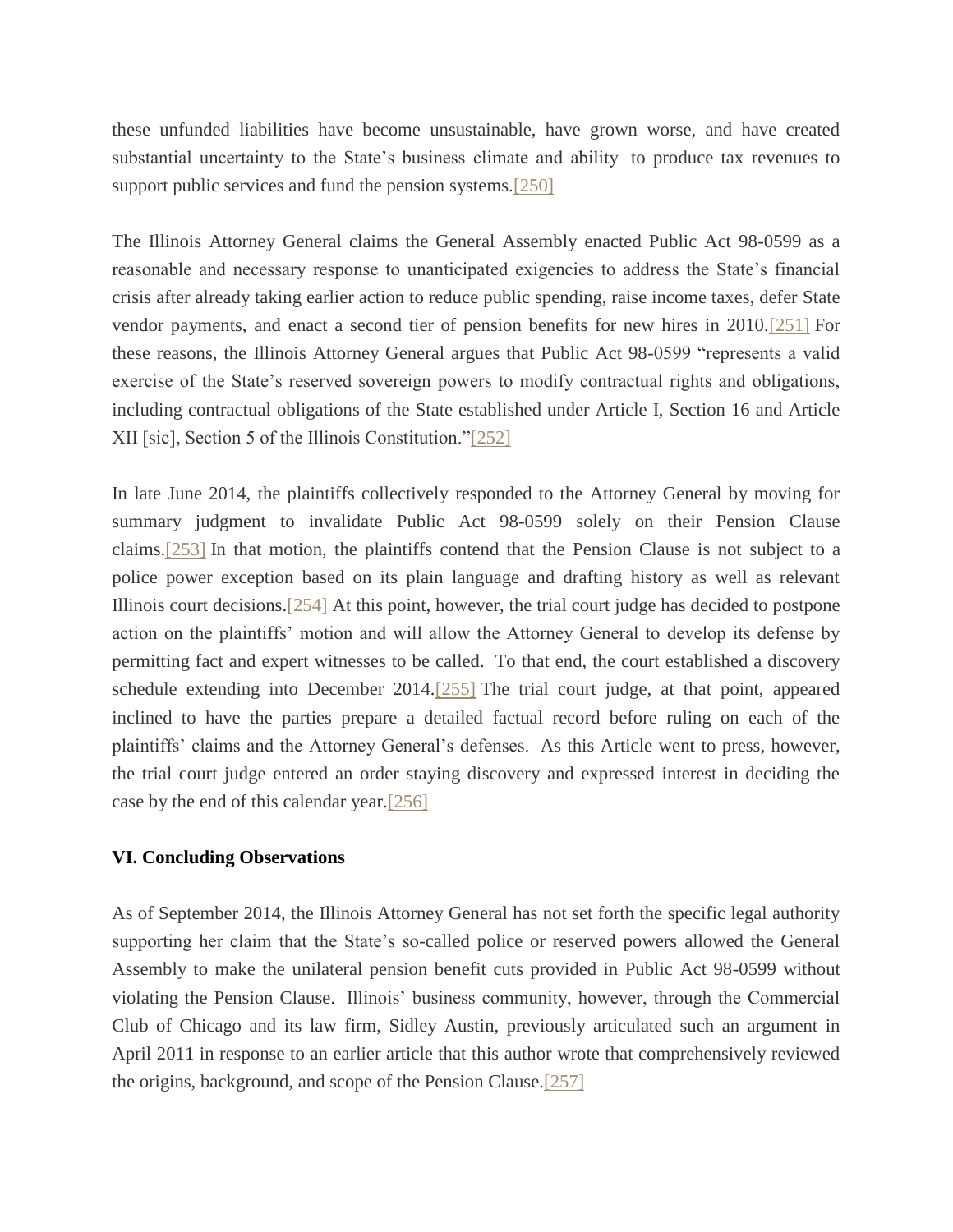Sidley argued that because paying 100% of all pension benefits will "crowd out expenditures on health, education, and public safety" under current revenue assumptions, the State can trump is obligations under the Pension Clause and divert funds to fund government services the General Assembly deems essential[.\[258\]](file:///C:/Users/swyattj/Downloads/Illinois%20Public%20Pension%20Reform%20%20%20What) Sidley rested this conclusion on the claim that "no constitutional rights are absolute," its reading of the Illinois Supreme Court's decision in *Felt v. Board of Trustees of the Judges Retirement Systems*, and its view that the Pension Clause provides no better protection than the Contract Clause of the U.S. Constitution[.\[259\]](file:///C:/Users/swyattj/Downloads/Illinois%20Public%20Pension%20Reform%20%20%20What) While Sidley's police powers argument is fatally flawed for several reasons articulated by this author elsewhere, only one need be discussed here[.\[260\]](file:///C:/Users/swyattj/Downloads/Illinois%20Public%20Pension%20Reform%20%20%20What)

The police powers argument cannot be squared with the Pension Clause's plain language which admits of no exceptions. Nor is that argument supported by the Pension Clause's drafting history, Convention debates, and voters' understanding of the Clause[.\[261\]I](file:///C:/Users/swyattj/Downloads/Illinois%20Public%20Pension%20Reform%20%20%20What)ndeed, the drafters did not accept the proposal made by Delegate Wayne Whalen, an opponent of the Pension Clause, to expressly amend the Illinois Constitution's Contract Clause to protect public pensions or his view that the Pension Clause provided no better protection than the Contract Clause[.\[262\]](file:///C:/Users/swyattj/Downloads/Illinois%20Public%20Pension%20Reform%20%20%20What)

Instead, the delegates adopted an independent provision modeled after the one found in the New York Constitution to ensure "the vested rights of pension plan participants not be defeated or diminished.["\[263\]](file:///C:/Users/swyattj/Downloads/Illinois%20Public%20Pension%20Reform%20%20%20What) The Illinois Supreme Court has explained that the framers added the Clause to give public employees "a basic protection against abolishing their rights completely or changing the terms of their rights after they have embarked upon the employment—to lessen them.["\[264\]](file:///C:/Users/swyattj/Downloads/Illinois%20Public%20Pension%20Reform%20%20%20What) The Clause, as the Court recently observed, was intended "to guarantee that retirement rights enjoyed by public employees would be afforded contractual status and insulated from diminishment and impairment by the General Assembly.["\[265\]](file:///C:/Users/swyattj/Downloads/Illinois%20Public%20Pension%20Reform%20%20%20What) In addition, the notion that the Pension Clause is subject to a police powers exception has already been rejected by Illinois courts on two occasions[.\[266\]](file:///C:/Users/swyattj/Downloads/Illinois%20Public%20Pension%20Reform%20%20%20What)

Moreover, if the drafters intended to subject the Pension Clause to a police powers exception, then they certainly knew how to accomplish that result as they did with the individual constitutional right to bear arms found in Article I, Section 22 of the Illinois Constitution[.\[267\]](file:///C:/Users/swyattj/Downloads/Illinois%20Public%20Pension%20Reform%20%20%20What) As the Illinois Supreme Court recently concluded, "[w]e may not rewrite the pension protection clause to include restrictions and limitations that the drafters did not express and the citizens of the Illinois did not approve.["\[268\]](file:///C:/Users/swyattj/Downloads/Illinois%20Public%20Pension%20Reform%20%20%20What) Accordingly, the State's police power is not superior to the Pension Clause; rather it yields to the Clause, just as it yields to other specific constitutional prohibitions and positive mandates[.\[269\]](file:///C:/Users/swyattj/Downloads/Illinois%20Public%20Pension%20Reform%20%20%20What)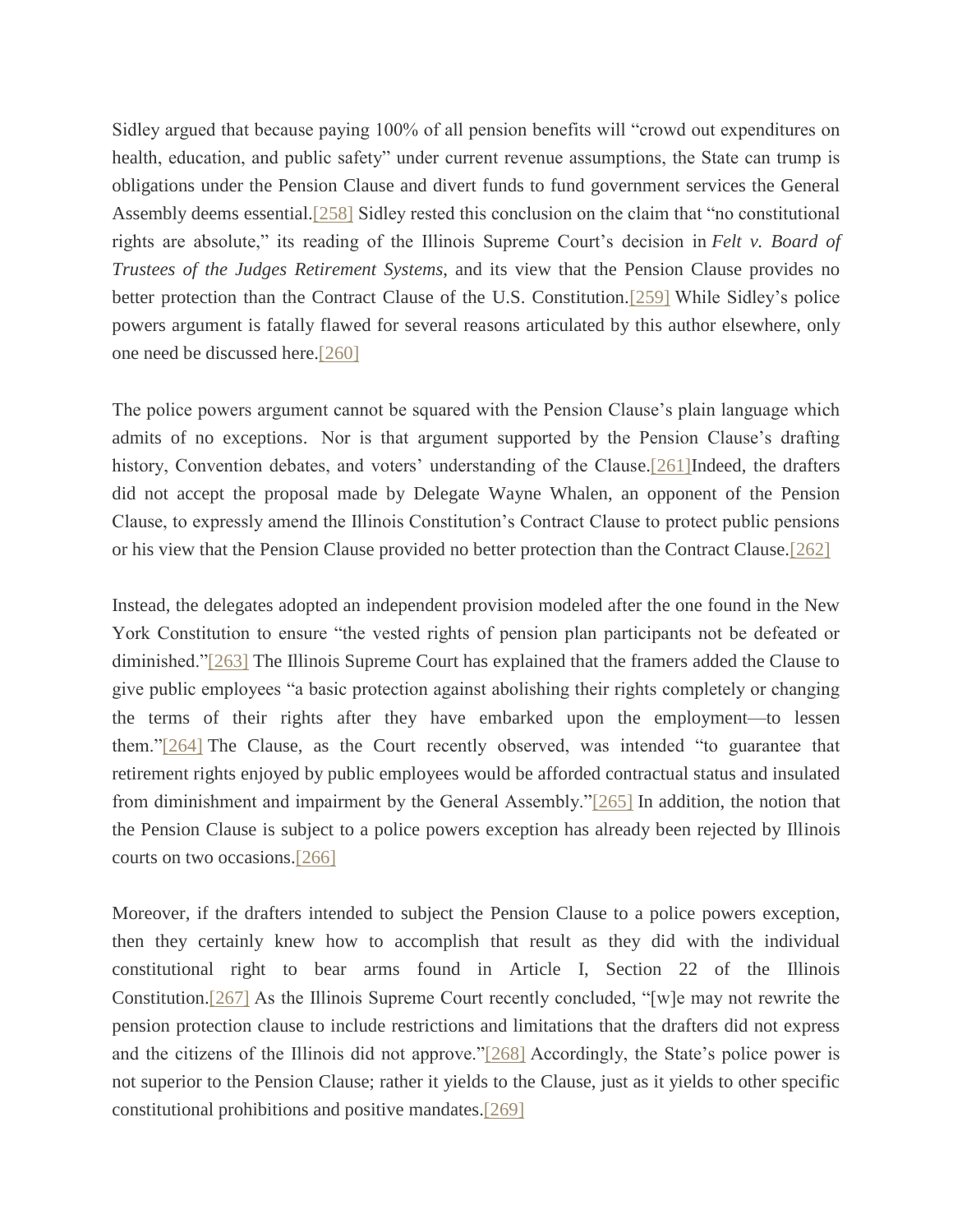Also, the Pension Clause cannot be equated with the Bill of Rights to the U.S. Constitution as inherently containing or being subject to exceptions based on notions of necessity. As the U.S. Supreme Court explained long ago, it is "well-settled" that the Bill of Rights was "not intended to lay down any novel principles of government, but simply certain guaranties and immunities which were inherited from our English ancestors, and which had, from time immemorial, been subject to certain well-recognized exceptions, arising from the necessities of the case.["\[270\]](file:///C:/Users/swyattj/Downloads/Illinois%20Public%20Pension%20Reform%20%20%20What)

The Pension Clause, in contrast, does not have such a history or intent to accommodate exceptions based on claims of necessity. As noted above, Delegate Green stated during the Convention that one of the purposes of the Clause was to bar the State from relying on the consequences of its failure to properly fund the pension system as a basis for cutting or repudiating it pension obligations as was the case in New Jersey in 1964[.\[271\]](file:///C:/Users/swyattj/Downloads/Illinois%20Public%20Pension%20Reform%20%20%20What)

Simply put, the Pension Clause constitutes what the U.S. Supreme Court described in its *Blaisdell* decision as a constitutional restriction that is specific and "so particularized as to not admit of construction" based on its language and history[.\[272\]](file:///C:/Users/swyattj/Downloads/Illinois%20Public%20Pension%20Reform%20%20%20What) In *Blaisdell*, the Supreme Court implied a police power exception to the Contract Clause of the U.S. Constitution based on that clause's "general language," unhelpful legislative history, and the fact that the Tenth Amendment of the U.S. Constitution reserves police power to the States[.\[273\]](file:///C:/Users/swyattj/Downloads/Illinois%20Public%20Pension%20Reform%20%20%20What) None of these features, which were dispositive in *Blaisdell* about the Contract Clause, apply to the Pension Clause.

After all, what constitutes a "contract" or "impairment" for Contract Clause purposes is strictly a question of federal, not state law[.\[274\]](file:///C:/Users/swyattj/Downloads/Illinois%20Public%20Pension%20Reform%20%20%20What) As the Illinois Supreme Court has explained, "[t]his court's jurisprudence of state constitutional law cannot be predicated on trends in legal scholarship, the actions of our sister states, a desire to bring about change in the law, or a sense of deference to the nation's highest court.["\[275\]](file:///C:/Users/swyattj/Downloads/Illinois%20Public%20Pension%20Reform%20%20%20What) "Rather, our choice of a rule of decision on matters governed by both the state and federal constitutions has always been and must continue to be predicated on our best assessment of the intent of the drafters, the delegates, and the voters—this is out solemn obligation.["\[276\]](file:///C:/Users/swyattj/Downloads/Illinois%20Public%20Pension%20Reform%20%20%20What) As a result, the likelihood of a police power defense succeeding to vindicate Public Act 98-0599 should be at best an extremely remote outcome, especially because of the Clause's plain language, drafting history, and purpose, and because of Illinois' long-standing and conscious failure to properly fund the pension systems as discussed above.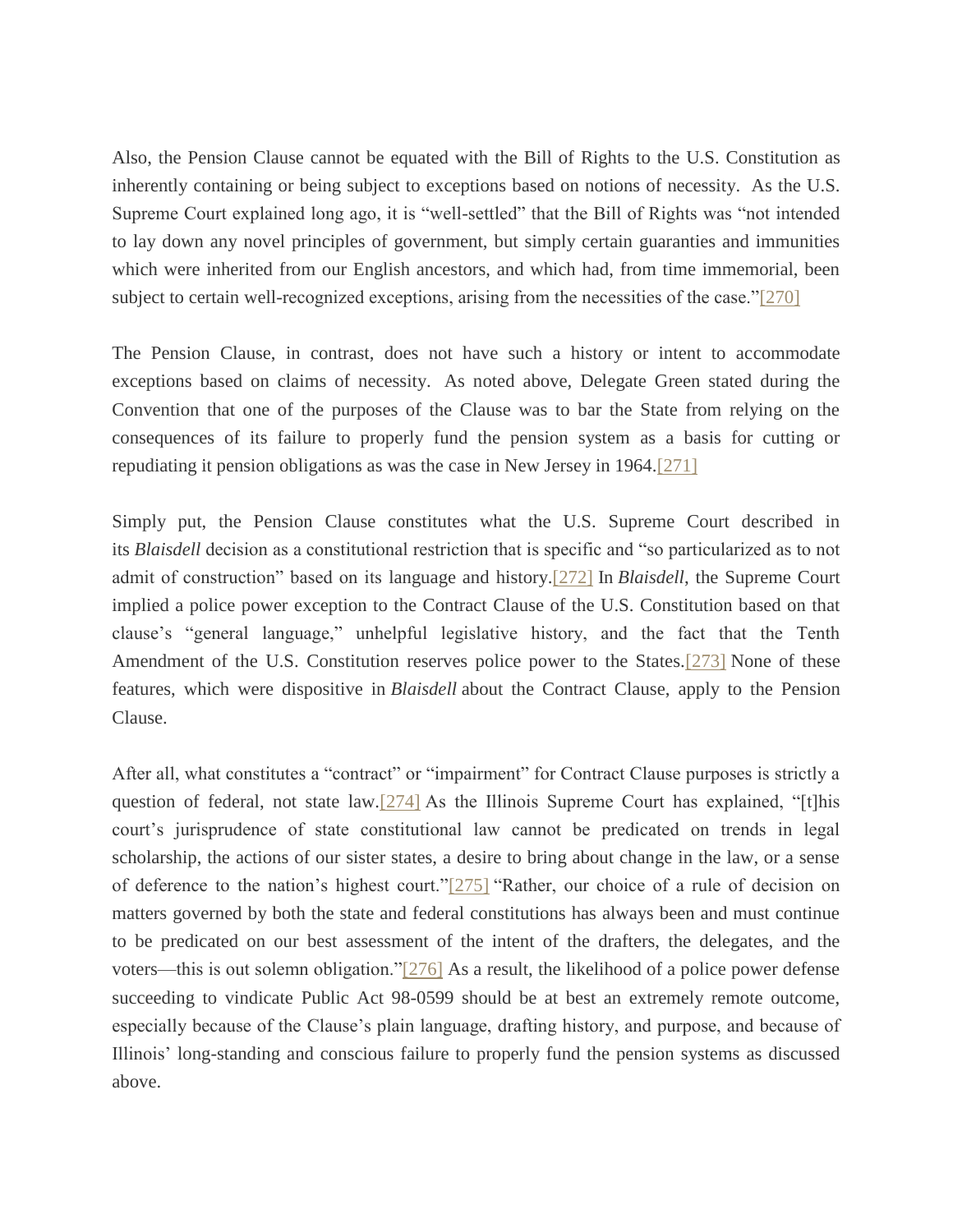With that said, the Illinois Attorney General's position that the 3% compounded COLA rate is not a protected "benefit" under the Pension Clause for persons who were already retired and receiving pensions prior to that rate increase becoming law in August 1989 has merit. The Illinois Appellate Court has long held that a member of pension system who did not continue working or make contributions to the pension system after the legislature enacted a benefit increase is not entitled to that benefit increase under the Clause[.\[277\]](file:///C:/Users/swyattj/Downloads/Illinois%20Public%20Pension%20Reform%20%20%20What) These decisions explain that allowing a member to receive the benefit increase would be tantamount to "an unconstitutional expenditure of public funds for a private purpose" in violation of Article VIII, Section 1 of the Illinois Constitution.<sup>[278]</sup> Whether the Illinois Supreme Court will reach the same conclusion remains to be seen.

Finally, the claim that the 3% compounded COLA is not a protected "benefit" under the Pension Clause cannot withstand scrutiny for employees who joined the pension system or continued working for the State after the Pension Code provision took effect in 1989. During the Convention debates, the sponsors of the Pension Clause refuted the opponents' claim that the Clause required inflationary protection of benefits[.\[279\]](file:///C:/Users/swyattj/Downloads/Illinois%20Public%20Pension%20Reform%20%20%20What) Those statements, however, do not support the conclusion that a Pension Code provision that automatically increases a member's base pension amount during retirement lacks Pension Clause protection. As Delegate Henry Green stated in response to the opponents, "any of you know when you buy an insurance policy you're going to get what the contract says. Now if the dollar isn't worth but 27 cents when you get it back, there is absolutely no reason why you have any recourse against the insurance company.["\[280\]](file:///C:/Users/swyattj/Downloads/Illinois%20Public%20Pension%20Reform%20%20%20What) Delegate Kinney also explained that "an increase in benefits would not be precluded" by the Clause and that the legislature could tie pension benefits to automatic cost of living increases[.\[281\]](file:///C:/Users/swyattj/Downloads/Illinois%20Public%20Pension%20Reform%20%20%20What)

Indeed, as the Illinois Supreme Court recently determined, the Pension Clause's plain language protects all benefits that are "limited to, conditioned on, and flow directly from membership in one of the State's various public pension systems" whether found in the Pension Code or in other state statutes[.\[282\]](file:///C:/Users/swyattj/Downloads/Illinois%20Public%20Pension%20Reform%20%20%20What) The Clause further protects benefit increases later enacted so long as the person continues working or contributing to the pension system after the increase takes effect[.\[283\]](file:///C:/Users/swyattj/Downloads/Illinois%20Public%20Pension%20Reform%20%20%20What) As a result, it is hard to fathom how the 3% compounded COLA rate increase provision found in the Pension Code would not qualify as a protected benefit for those plaintiffs who either joined the pension system or continued working for the State after that Pension Code provision took effect in 1989.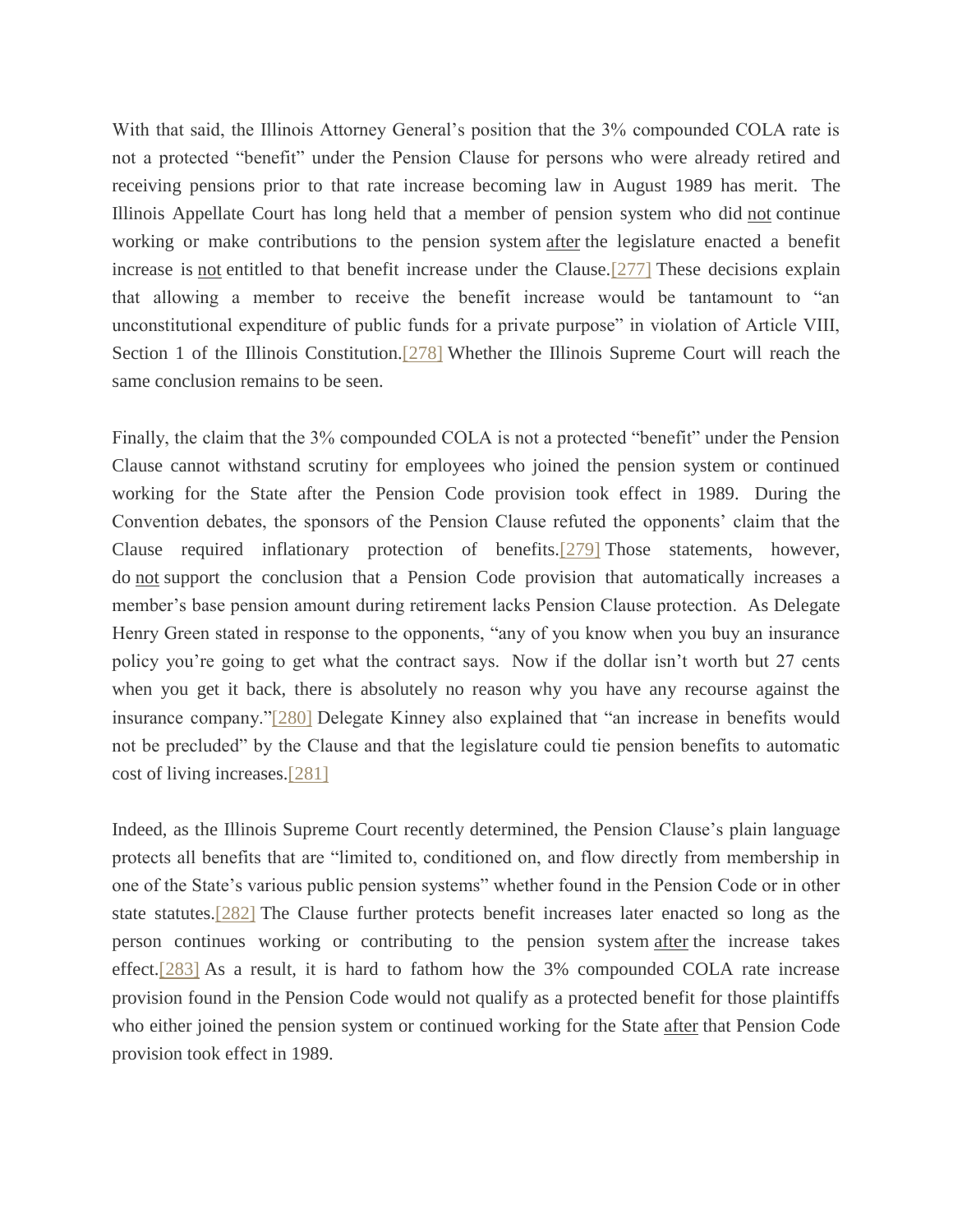In closing, Public Act 98-0599 is not the first instance where the State has attempted to trump the plain language and purpose of a specific provision of the Illinois Constitution under the banner of fiscal necessity. In 1863, the Illinois Supreme Court, in the midst of the Civil War, considered the constitutionality of legislation passed in 1861 that swept and diverted moneys from a special property tax and fund established by Article XV of the 1848 Illinois Constitution[.\[284\]](file:///C:/Users/swyattj/Downloads/Illinois%20Public%20Pension%20Reform%20%20%20What) Article XV was separately approved by Illinois voter[s\[285\]](file:///C:/Users/swyattj/Downloads/Illinois%20Public%20Pension%20Reform%20%20%20What) for the purpose of retiring the "almost insurmountable["\[286\]](file:///C:/Users/swyattj/Downloads/Illinois%20Public%20Pension%20Reform%20%20%20What) debts the State had incurred during the 1830s and 1840s to finance internal improvement projects, such as the construction of railroads and improved modes of river transportation[.\[287\]](file:///C:/Users/swyattj/Downloads/Illinois%20Public%20Pension%20Reform%20%20%20What)

The preamble of the 1861 legislation declared that while the State's financial condition required more revenue, the State's "prosperity" "imperatively demand[ed]" that such revenue not come from taxation, "but on the contrary, if possible, by diminishing [the State's] present heavy rate of taxation.["\[288\]](file:///C:/Users/swyattj/Downloads/Illinois%20Public%20Pension%20Reform%20%20%20What) To that end, the legislation ordered the State Auditor to sweep the moneys in Article XV's special fund and also divert the proceeds of the special property tax for deposit into the general revenue fund for expenditure on other purposes[.\[289\]](file:///C:/Users/swyattj/Downloads/Illinois%20Public%20Pension%20Reform%20%20%20What) In defending the legislation, the State Auditor claimed without dispute that if the diverted moneys had to be restored to Article XV's special fund to repay bondholders, then the State Treasury would be "bankrupt" and the State would not be able to pay its ordinary expenses[.\[290\]](file:///C:/Users/swyattj/Downloads/Illinois%20Public%20Pension%20Reform%20%20%20What)

The Illinois Supreme Court invalidated the 1861 legislation as violative of Article XV's plain language and purpose, and ordered the restoration of the diverted funds[.\[291\]](file:///C:/Users/swyattj/Downloads/Illinois%20Public%20Pension%20Reform%20%20%20What) The Court bluntly explained that "however praiseworthy" was the legislature's desire "to relieve the people from a heavy, and apparently, an unnecessary tax" the "injunction of the constitution should be considered above them all.["\[292\]](file:///C:/Users/swyattj/Downloads/Illinois%20Public%20Pension%20Reform%20%20%20What) The Court continued that "[p]rivate distress, great financial embarrassments, even public calamity, are held, by a just people, as airy nothings, when weighed against the high behests of the constitution.["\[293\]](file:///C:/Users/swyattj/Downloads/Illinois%20Public%20Pension%20Reform%20%20%20What) Emphatically, the Court stated:

Let it not be said, however great disasters may befall us, however much we may be impoverished, *how heavy the burden imposed upon us may be, we will, for relief, destroy the constitution, or disregard its requirements. Our safety, in the midst of perils, is in a strict observance of the constitution—this is the bulwark to shield us from aggressions. Trifling with it, treating it lightly, dispensing with this or that provision of it, is the sure precursor of the direst calamity which can befall the people, the end of which cannot fail to be, anarchy and ruin.["\[294\]](file:///C:/Users/swyattj/Downloads/Illinois%20Public%20Pension%20Reform%20%20%20What)*

Moreover, in response to the State Auditor's claim that the State Treasury lacked adequate funds to pay ordinary State government expenses without the diverted moneys, the Court stated that the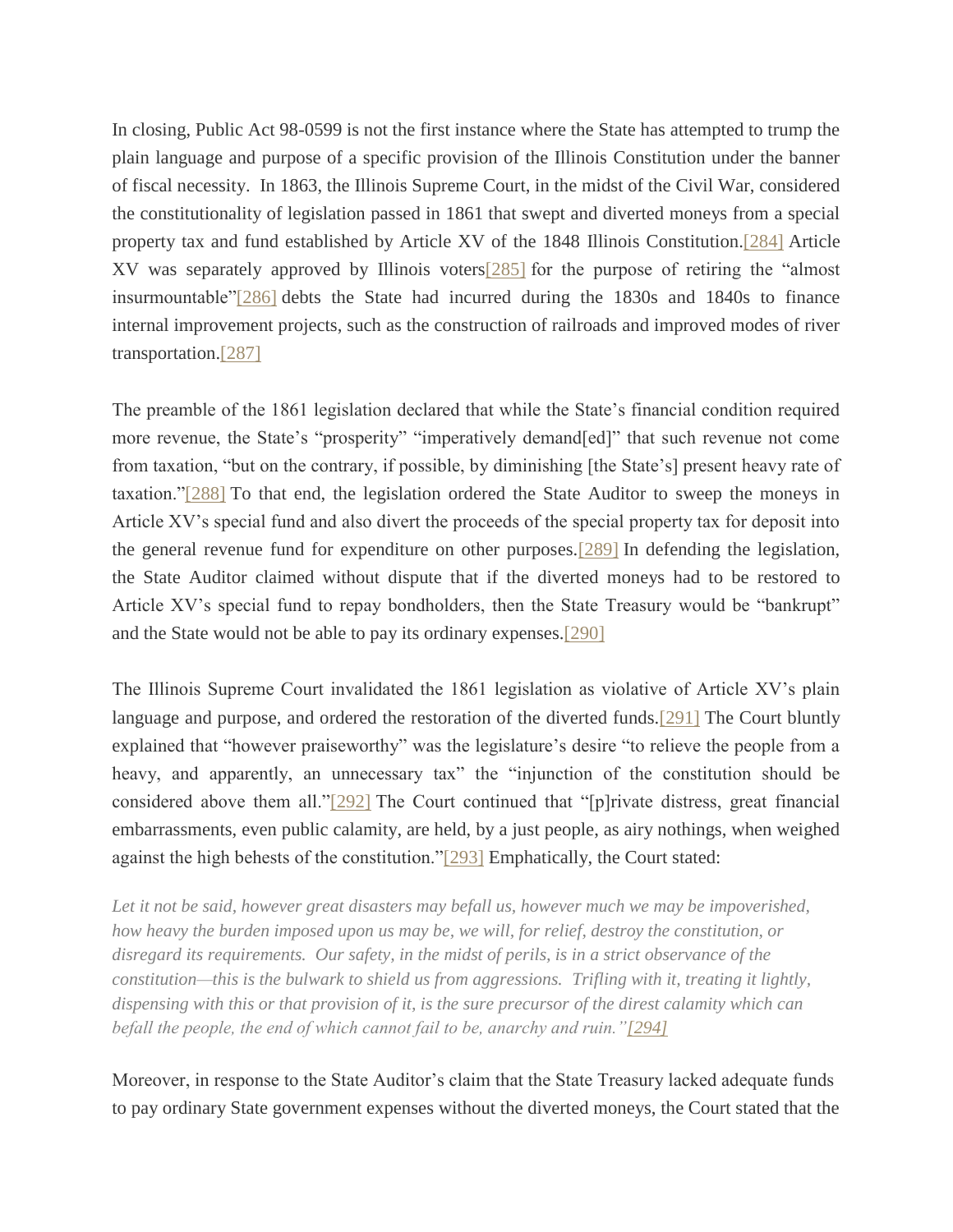General Assembly was "composed of high minded, and patriotic, and just men, clothed with ample powers to provide for all financial difficulties" and that they would "promptly" come up with a way to rescue the State."[295]

In sum, if this State's law and history is at all dispositive, then Public Act 98-0599 will most likely suffer a fate similar to the 1861 law. For this outcome to have lasting significance, however, will require the public's acceptance of the obligations and boundaries imposed by the Pension Clause, and the public's rejection of the mindset that "history is more or less bunk…and the only history that is worth a tinker's damn is the history we make today.["\[296\]](file:///C:/Users/swyattj/Downloads/Illinois%20Public%20Pension%20Reform%20%20%20What)

\_\_\_\_\_\_\_\_\_\_\_\_\_\_\_\_\_\_\_\_\_\_\_\_\_\_\_\_\_\_\_\_\_\_\_\_\_\_\_\_\_\_\_\_\_\_\_\_\_\_\_\_\_\_\_\_\_\_\_\_\_\_\_\_\_\_\_\_\_\_\_\_\_\_\_\_\_\_

[\[1\]](file:///C:/Users/swyattj/Downloads/Illinois%20Public%20Pension%20Reform%20%20%20What) Public Act 98-0599 (Ill. 2013) *available at:* "http://www.ilga.gov/legislation/billstatus.asp? DocNum=1&GAID=12&GA=98&DocTypeID=SB&LegID=68366&SessionID=85&Spec  $Sess=0$ ".

[\[2\]](file:///C:/Users/swyattj/Downloads/Illinois%20Public%20Pension%20Reform%20%20%20What) Eric M. Madiar, *Is Welching on Public Pension Promises An Option for Illinois? An Analysis of Article XIII, Section 5 of the Illinois Constitution* 47 JOHN MARSHALL L. REV. \_\_\_, (forthcoming 2014) (manuscript p. 2, on file with author) [hereinafter Madiar Pension Article]. An earlier version of this article was posted on the Social Science Research Network (SSRN) under the same title and is *available at:* http://papers.ssrn.com/sol3/papers.cfm?abstract  $_id=1774163$ .

[\[3\]](file:///C:/Users/swyattj/Downloads/Illinois%20Public%20Pension%20Reform%20%20%20What) S.B. 0001, 98th Ill. Gen. Assemb., 1st Spec. Sess., at 3 (Senate Proceedings, Dec. 3, 2013) (statements of Senator Kwame Raoul, sponsor of Senate Bill 1 and chairperson of the First Conference Committee on Senate Bill 1 (explaining that with "Conference Committee Report to Senate Bill 1, the General Assembly can finally break the political stalemate that has held up changes to the pension systems, not only between the House and Senate, but also between competing views within each one of the four caucuses."); *Id.* at 7, 43, 45-46, 50-51 (same).

[\[4\]](file:///C:/Users/swyattj/Downloads/Illinois%20Public%20Pension%20Reform%20%20%20What) *See* Madiar Pension Article, *supra* note 2, at 79-81; *see also* Photograph off Ty Fahner, *Ty Fahner, President, Civic Committee of the Commercial Club*, CHI. TRIB., Jan. 13, 2014, *available at:* [http://www.chicagotribune.com/business/chi-chicago-business-people-to](http://www.chicagotribune.com/business/chi-chicago-business-people-to-watch-in-2014-ty-fahner,0,46101.photo)watch-in-2014-ty-fahner, 0,46101.photo (stating, "It took the Civic Committee, a group of about 100 of the city's leading business executives, about six years of hounding to see reductions in the state workers' pension benefits passed through the state legislature."); 97th Ill. Gen. Assm.,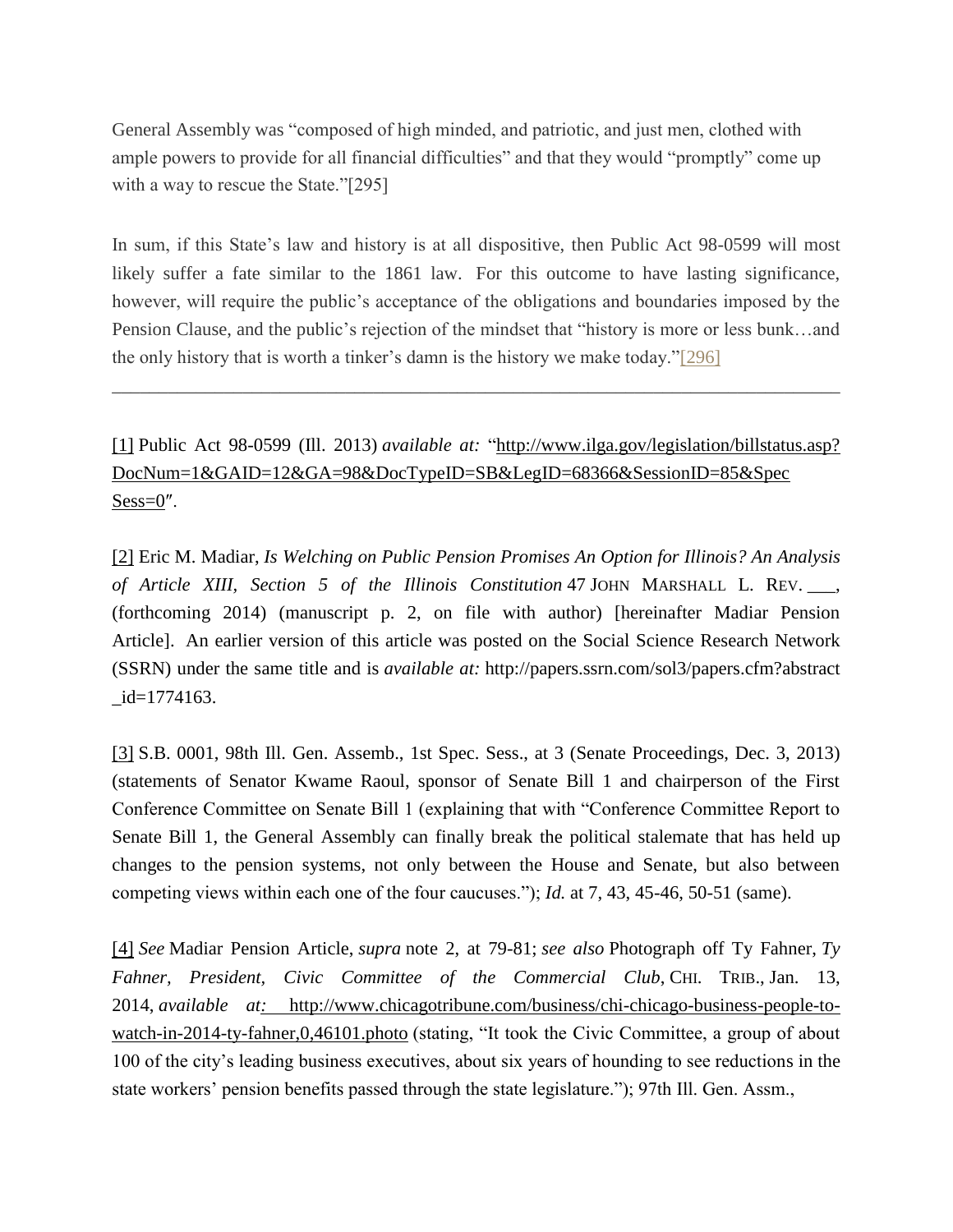Senate Bill 512 *available at*: [http://www.ilga.gov/legislation/97/SB/PDF/09700SB051](http://www.ilga.gov/legislation/97/SB/PDF/09700SB051%202ham001.pdf) [2ham001.pdf;](http://www.ilga.gov/legislation/97/SB/PDF/09700SB051%202ham001.pdf) Chris Wetterich, *TRS Questions House Plan To Raise Employee Pension Contributions,* ST. J. REG., May 27, 2011, *available at:* http://www.sj-r.com/top-stories/x 1355383674/Cross-pension-bill-spells-out-employee-contribution-levels *(detailing the increases in employee contribution rates to receive the same level of benefits from Illinois' pension systems);* Chris Wetterich, *General Assembly Takes No Action On Pensions*, Gambling, ST. J. REG., Nov. 11, 2011, *available at*: [http://www.sj-r.com/top-stories/x1439486170/General-](http://www.sj-r.com/top-stories/x1439486170/General-Assembly-takes-no-action-on-pensions-gambling)[Assembly-takes-no-action-on-pensions-gambling](http://www.sj-r.com/top-stories/x1439486170/General-Assembly-takes-no-action-on-pensions-gambling)*.*

[\[5\]](file:///C:/Users/swyattj/Downloads/Illinois%20Public%20Pension%20Reform%20%20%20What) Madiar Pension Article, *supra* note 2, at 79.

[\[6\]](file:///C:/Users/swyattj/Downloads/Illinois%20Public%20Pension%20Reform%20%20%20What) 98TH GEN. ASSEMB., REPORT OF THE PENSION MODERNIZATION TASK FORCE, H.R.J. RES. 65 at 68 (III. 2009) (revised Mar. 30, 2010) [hereinafter PENSION TASK FORCE REPORT].

[7] Madiar Pension Article, *supra* note 2, at 79.

[\[8\]](file:///C:/Users/swyattj/Downloads/Illinois%20Public%20Pension%20Reform%20%20%20What) Ty Fahner, *Pensions Can—And Must—Be Reformed*, ST. J. REG., Mar. 18, 2011, *available at:* <http://www.sj-r.com/article/20110318/News/303189931>*.*

[\[9\]](file:///C:/Users/swyattj/Downloads/Illinois%20Public%20Pension%20Reform%20%20%20What) *See e.g.*, Glen Brown, Illinois Senate Bill 1, The So-called "Pension Reform Bill (or Attempt to Break a Constitutional Contract with Public Employees and Retirees, (Dec. 2, 2013) *available at*: [http://teacherpoetmusicianglenbrown.blogspot.com/2013/12/illinois-senate-bill-1-so-called.](http://teacherpoetmusicianglenbrown.blogspot.com/2013/12/illinois-senate-bill-1-so-called.%20html) [html](http://teacherpoetmusicianglenbrown.blogspot.com/2013/12/illinois-senate-bill-1-so-called.%20html) (describing Public Act 98-0599 as "the bill created by liars and thieves of the current General Assembly, those who are attempting to renege on their legal and moral responsibilities" and that "[w]e knew this day would come and that political and corporate opportunists, who have no legal or moral concerns except their own, would be eager to break a constitutional contract with public employees.").

[\[10\]](file:///C:/Users/swyattj/Downloads/Illinois%20Public%20Pension%20Reform%20%20%20What) We Are One Illinois, Analysis of Worker and Retiree Pension Benefit Cuts under the Quinn Plan and HB 6258, at 2 (Dec. 17, 2012) (hereinafter "We Are One Analysis") *available at*: [http://www.ift-aft.org/docs/default-source/Legislative/we-are-one-illinois-white-papers.pdf?](http://www.ift-aft.org/docs/default-source/Legislative/we-are-one-illinois-white-papers.pdf?%20sfvrsn=0) [sfvrsn=0.](http://www.ift-aft.org/docs/default-source/Legislative/we-are-one-illinois-white-papers.pdf?%20sfvrsn=0)

[\[11\]](file:///C:/Users/swyattj/Downloads/Illinois%20Public%20Pension%20Reform%20%20%20What) *Id. See* Madiar Pension Article, *supra* note 2, at n. 7 (referring to correspondence from the Illinois State Board of Investment regarding how over the last 40 years members of the State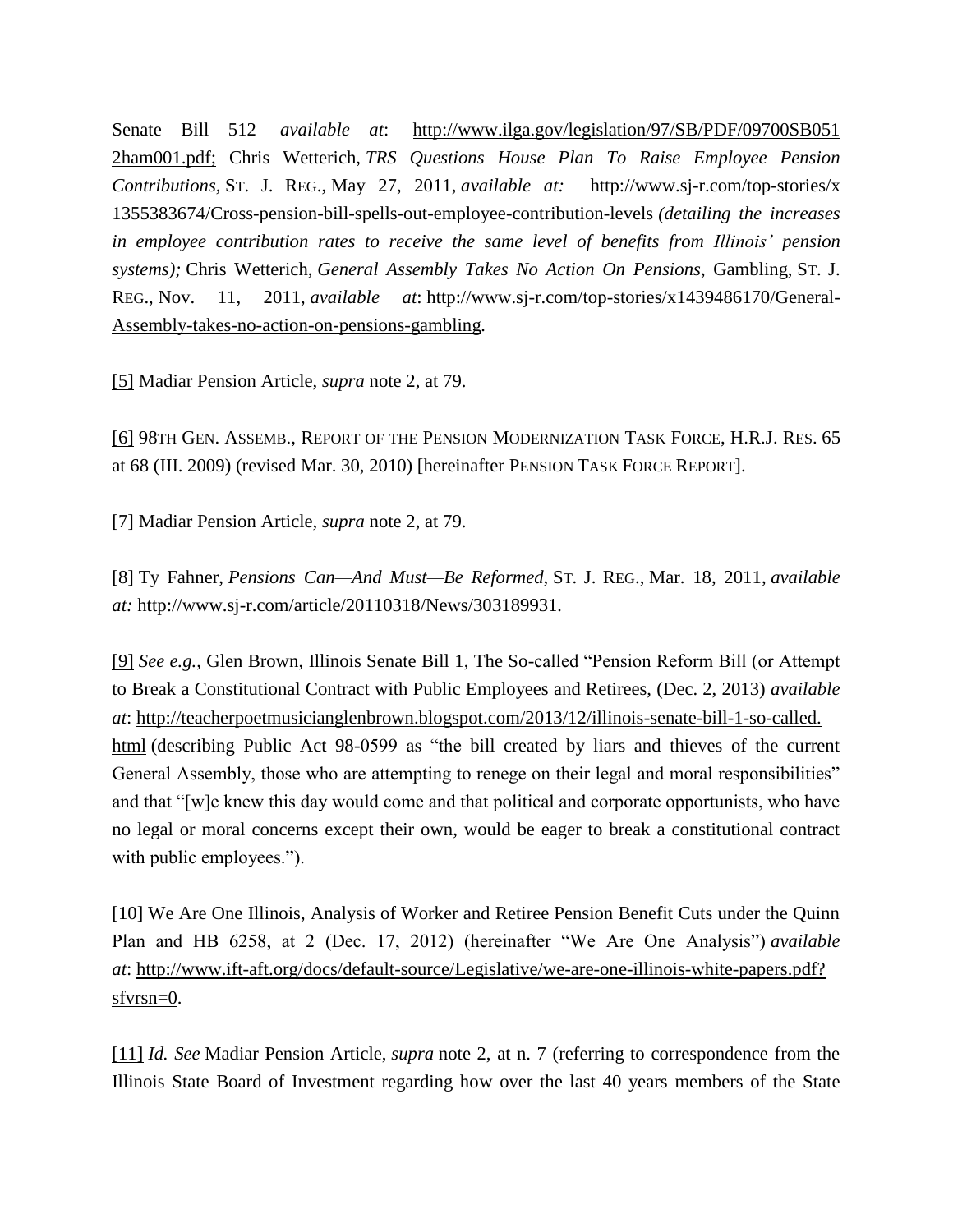University Retirement System paid on average 43.9% of the normal cost of benefits via employee contributions).

[\[12\]](file:///C:/Users/swyattj/Downloads/Illinois%20Public%20Pension%20Reform%20%20%20What) We Are One Analysis, *supra* note 10, at 2-3; PENSION TASK FORCE REPORT, *supra* note 6, at 48.

[\[13\]](file:///C:/Users/swyattj/Downloads/Illinois%20Public%20Pension%20Reform%20%20%20What) *Id*.; Bob Sector, *Pension Mess Now All The Rage In Springfield,* CHI. TRIB. Dec. 30, 2012, *available at:* 2012 WLNR 28162974, ("But at its core, today's pension crisis is a testament to the pitfalls of yesterday's political expediency. It was long standard operating procedure for the mayors and governors to divert that would have underpinned the long-term financial viability of pension funds to other, more immediate and voter-friendly needs.").

[\[14\]](file:///C:/Users/swyattj/Downloads/Illinois%20Public%20Pension%20Reform%20%20%20What) We Are One, Statement on Governor Quinn's State of the State Address (Feb. 6, 2013) *available at*: [http://www.weareoneillinois.org/news/statement-on-governor-quinns-state](http://www.weareoneillinois.org/news/statement-on-governor-quinns-state-of-the-state)[of-the-state](http://www.weareoneillinois.org/news/statement-on-governor-quinns-state-of-the-state) (last visited July 24, 2014) ("It would be irresponsible for the state to walk away from the pension debt owed for past services performed by employees. Our Illinois keeps its promises to those workers and retirees who taught our children, protected our families, and paid their fair share for a secure future, even as the state failed to generate sufficient revenue to do so.").

[\[15\]](file:///C:/Users/swyattj/Downloads/Illinois%20Public%20Pension%20Reform%20%20%20What) REPORT OF THE ILLINOIS PENSION LAWS COMMISSION OF 1916, at 272 (1917) [hereinafter 1917 COMMISSION REPORT] *available at:* [https://archive.org/download/illinoispension00illirich](https://archive.org/download/illinoispension00illirich%20/illinoispension00illirich_bw.pdf) [/illinoispension00illirich\\_bw.pdf.](https://archive.org/download/illinoispension00illirich%20/illinoispension00illirich_bw.pdf)

[\[16\]](file:///C:/Users/swyattj/Downloads/Illinois%20Public%20Pension%20Reform%20%20%20What) *Id.* at 280.

[\[17\]](file:///C:/Users/swyattj/Downloads/Illinois%20Public%20Pension%20Reform%20%20%20What) REPORT OF THE ILLINOIS PENSION LAWS COMMISSION, 1918-1919, at 5-15 (1919) [hereinafter 1919 COMMISSION REPORT] *available at:* [https://archive.org/download/reportofilli](https://archive.org/download/reportofilli%20nois00illino/reportofillinois00illino_bw.pdf) [nois00illino/reportofillinois00illino\\_bw.pdf.](https://archive.org/download/reportofilli%20nois00illino/reportofillinois00illino_bw.pdf)

[\[18\]](file:///C:/Users/swyattj/Downloads/Illinois%20Public%20Pension%20Reform%20%20%20What) *Id.* at 281-85, 324-325.

[\[19\]](file:///C:/Users/swyattj/Downloads/Illinois%20Public%20Pension%20Reform%20%20%20What) Ill. 1922 Proposed Const. § 206; Proceedings of 1920-22 Ill. Constitutional Convention 3811-15, 3749-53 (1922).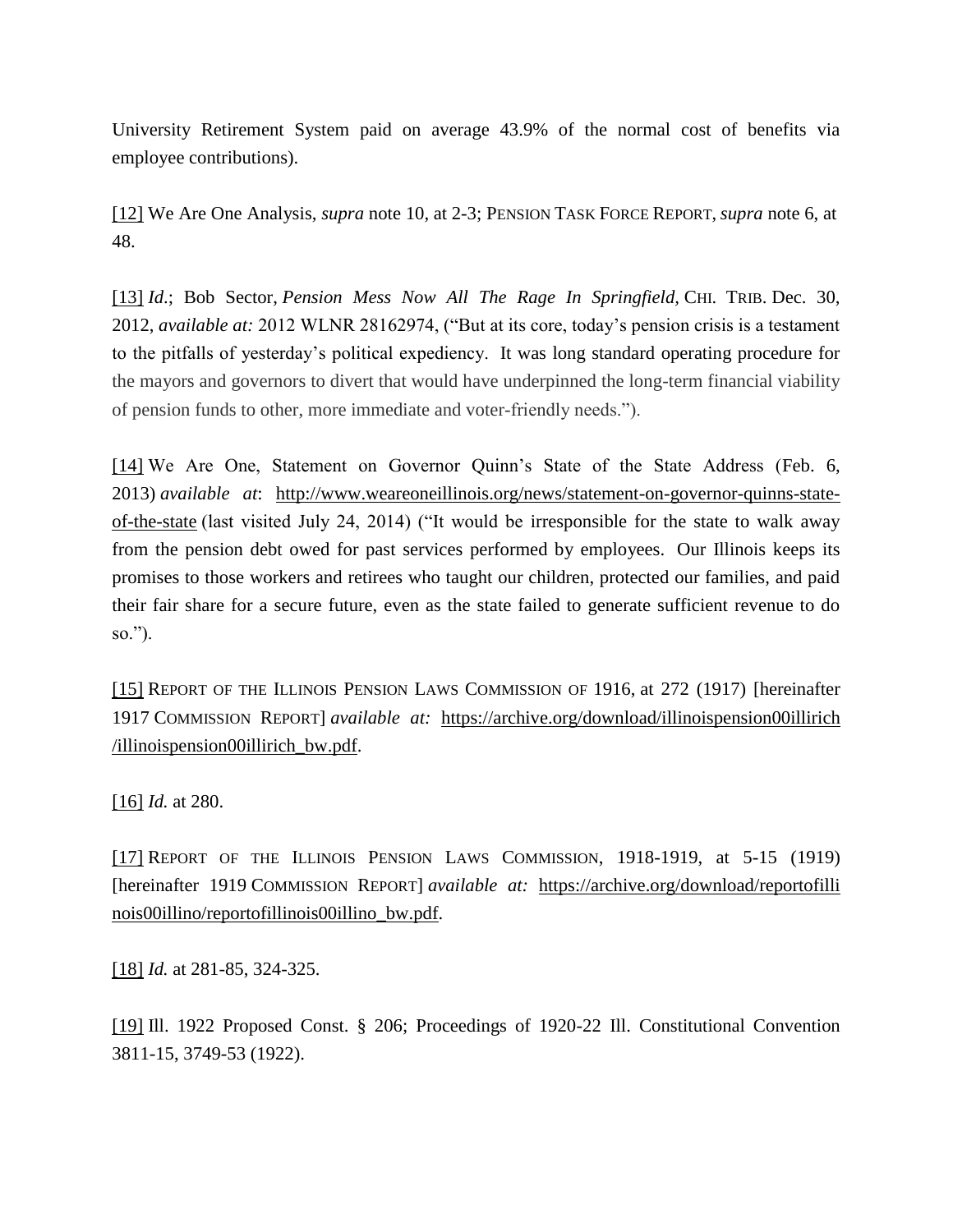[\[20\]](file:///C:/Users/swyattj/Downloads/Illinois%20Public%20Pension%20Reform%20%20%20What) JANET CORNELIUS, CONSTITUTION MAKING IN ILLINOIS: 1818-1970 at 114-15 (1972), *available at:* [http://babel.hathitrust.org/cgi/imgsrv/download/pdf?id=mdp.39015014507431;](http://babel.hathitrust.org/cgi/imgsrv/download/pdf?id=mdp.39015014507431;%20orient=0;size=100.) [orient=0;size=100.](http://babel.hathitrust.org/cgi/imgsrv/download/pdf?id=mdp.39015014507431;%20orient=0;size=100.)

[\[21\]](file:///C:/Users/swyattj/Downloads/Illinois%20Public%20Pension%20Reform%20%20%20What) REPORT OF THE ILLINOIS PUBLIC EMPLOYEES PENSION LAWS COMMISSION OF 1951, at 7 (1951) (explaining that the General Assembly created the Commission "for the further study of pension annuity and benefit laws relating to employees and officers of governmental service" and provide "valuable contributions toward the solution of a vexatious and difficult financial problems" and "continued exploration in this important area of governmental operation"). *See also* REPORT OF THE ILLINOIS PUBLIC EMPLOYEES PENSION LAWS COMMISSION OF 1953, at 105- 113 (1953) (providing a brief history of Illinois pension policy and the role and origins of the Commission and previous commissions); REPORT OF THE ILLINOIS PUBLIC EMPLOYEES PENSION LAWS COMMISSION OF 1959, at 19-22 1959) (same).

[\[22\]](file:///C:/Users/swyattj/Downloads/Illinois%20Public%20Pension%20Reform%20%20%20What) *See e.g.,* REPORT OF THE ILLINOIS PUBLIC EMPLOYEES PENSION LAWS COMMISSION OF 1949, at 10 (1949) (noting: (1) the Commission's deep concern with "the tremendous, ever-increasing and disproportionate liabilities being imposed upon present and future taxpayers by reason of the absence of consistent or guiding pension policy," and (2) "the obligations of the pension funds have been in a steady and persistent uptrend for a considerable period of time, and this trend had become quite pronounced in recent years. The revenues allocated to the pension funds have not kept pace with the increases in obligations. As a result, an accumulation of large accrued liabilities has developed. With a few exceptions every fund in Illinois suffers at this time an actuarial insolvency, which is growing in startling proportions and is becoming increasingly burdensome."); REPORT OF THE ILLINOIS PUBLIC EMPLOYEES PENSION LAWS COMMISSION OF 1947 at 7, 10-13, 28-29, 32, 35, 44, 46 (1947) (same and outlining the potential consequences of underfunding ); REPORT OF THE ILLINOIS PUBLIC EMPLOYEES PENSION LAWS COMMISSION OF 1951, at 21-22, 39-41, 59-60 (same); REPORT OF THE ILLINOIS PUBLIC EMPLOYEES PENSION LAWS COMMISSION OF 1953, at 20-21 (same); REPORT OF THE ILLINOIS PUBLIC EMPLOYEES PENSION LAWS COMMISSION OF 1955, at a, 24; REPORT OF THE ILLINOIS PUBLIC EMPLOYEES PENSION LAWS COMMISSION OF 1957, at 7-8, 23-24, 26-27, 76 (same); *id.* at 24 (stating: "With few exceptions, all state and local funds in Illinois are actuarially insolvent. The point at which they will become actually insolvent, e.g., when their reserves will be insufficient to meet current expenditures, may vary from fund to fund, but that such condition will result if the present trend continues unchecked appears inevitable."); *id.* at 26 ("As the deficit pyramids, the likelihood of eventual insolvency increases. That likelihood today is not a remote speculation. It is based upon practical and realistic judgment."); REPORT OF THE ILLINOIS PUBLIC EMPLOYEES PENSION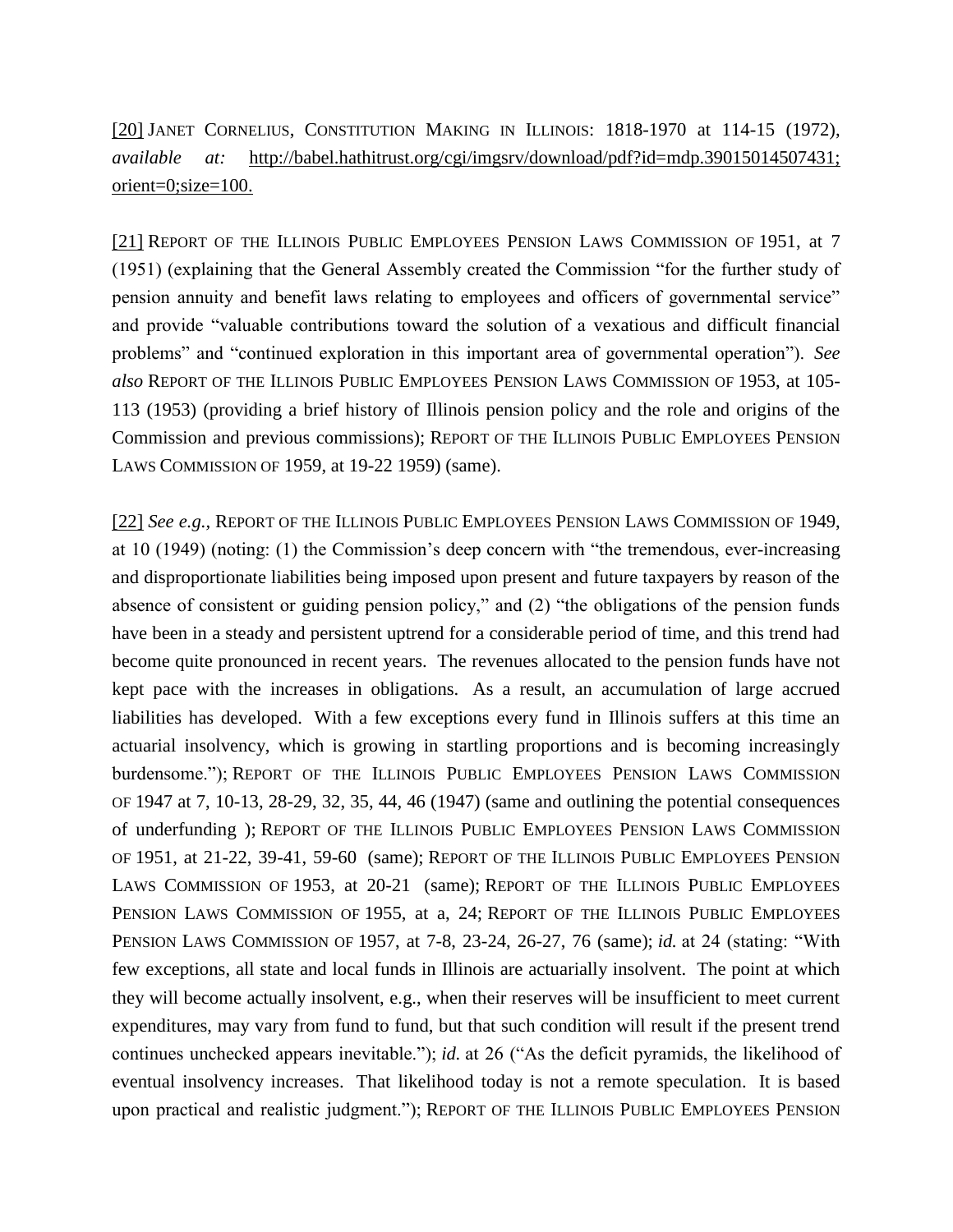LAWS COMMISSION OF 1961, at 46 (1961) (same); REPORT OF THE ILLINOIS PUBLIC EMPLOYEES PENSION LAWS COMMISSION OF 1963, at 8 (1963) (same); REPORT OF THE ILLINOIS PUBLIC EMPLOYEES PENSION LAWS COMMISSION OF 1969, at 10-11, 64-65 (1969) (same).

[\[23\]](file:///C:/Users/swyattj/Downloads/Illinois%20Public%20Pension%20Reform%20%20%20What) REPORT OF THE ILLINOIS PUBLIC EMPLOYEES PENSION LAWS COMMISSION OF 1957, at 8.

[\[24\]](file:///C:/Users/swyattj/Downloads/Illinois%20Public%20Pension%20Reform%20%20%20What) REPORT OF THE ILLINOIS PUBLIC EMPLOYEES PENSION LAWS COMMISSION OF 1963, at 8; REPORT OF THE ILLINOIS PUBLIC EMPLOYEES PENSION LAWS COMMISSION OF 1967, at 7-8 (1967) (same); REPORT OF THE ILLINOIS PUBLIC EMPLOYEES PENSION LAWS COMMISSION OF 1979-1980, at 10 (1980).

[\[25\]](file:///C:/Users/swyattj/Downloads/Illinois%20Public%20Pension%20Reform%20%20%20What) REPORT OF THE ILLINOIS PUBLIC EMPLOYEES PENSION LAWS COMMISSION OF 1965, at 45 (1965); REPORT OF THE ILLINOIS PUBLIC EMPLOYEES PENSION LAWS COMMISSION OF 1969, at 15 (noting that the State's pension obligation "is now imposed in full on the General Revenue Fund.").

[\[26\]](file:///C:/Users/swyattj/Downloads/Illinois%20Public%20Pension%20Reform%20%20%20What) REPORT OF THE ILLINOIS PUBLIC EMPLOYEES PENSION LAWS COMMISSION OF 1947, at 32 (stating,: "The financial reports on the pension funds reveal that many of them have not been receiving revenues as contemplated under the plan of operation, sufficient to meet the prescribed benefit obligations. The amounts of revenue in many cases are too small to cover the obligations being incurred on account of current service, and to provide for the statutory requirements on account of the accrued liabilities for past service. Notwithstanding the fact that some of the funds have been in operation for a great many years, and provision for the funding of current and accrued obligations has been made according to an actuarial reserve basis, their liabilities are still increasing due to deficiency in revenues.");REPORT OF THE ILLINOIS PUBLIC EMPLOYEES PENSION LAWS COMMISSION OF 1949, at 5-6, 10-16 (same ); REPORT OF THE ILLINOIS PUBLIC EMPLOYEES PENSION LAWS COMMISSION OF 1951, at 21-22, 39-41, 59-60, 71-81 (same); REPORT OF THE ILLINOIS PUBLIC EMPLOYEES PENSION LAWS COMMISSION OF 1953, at 30-32, 108, 112- 113 (same); *id.* at 30 ("One of the major deficiencies in the operational structures of pension plans is that the employer's cost has never properly been related to their personal service requirements."); REPORT OF THE ILLINOIS PUBLIC EMPLOYEES PENSION LAWS COMMISSION OF 1955 at 7-8, 15-17, 23-20, 75-80 (same); REPORT OF THE ILLINOIS PUBLIC EMPLOYEES PENSION LAWS COMMISSION OF 1957, at 26-27, 76-77 (same); *id.* at 26-27 ("The basic cause of this condition has been insufficient allocations by governmental employers. Whereas many states, particularly those adjoining the State of Illinois, have provided for full or substantially complete funding of pension plans, Illinois has been woefully derelict in this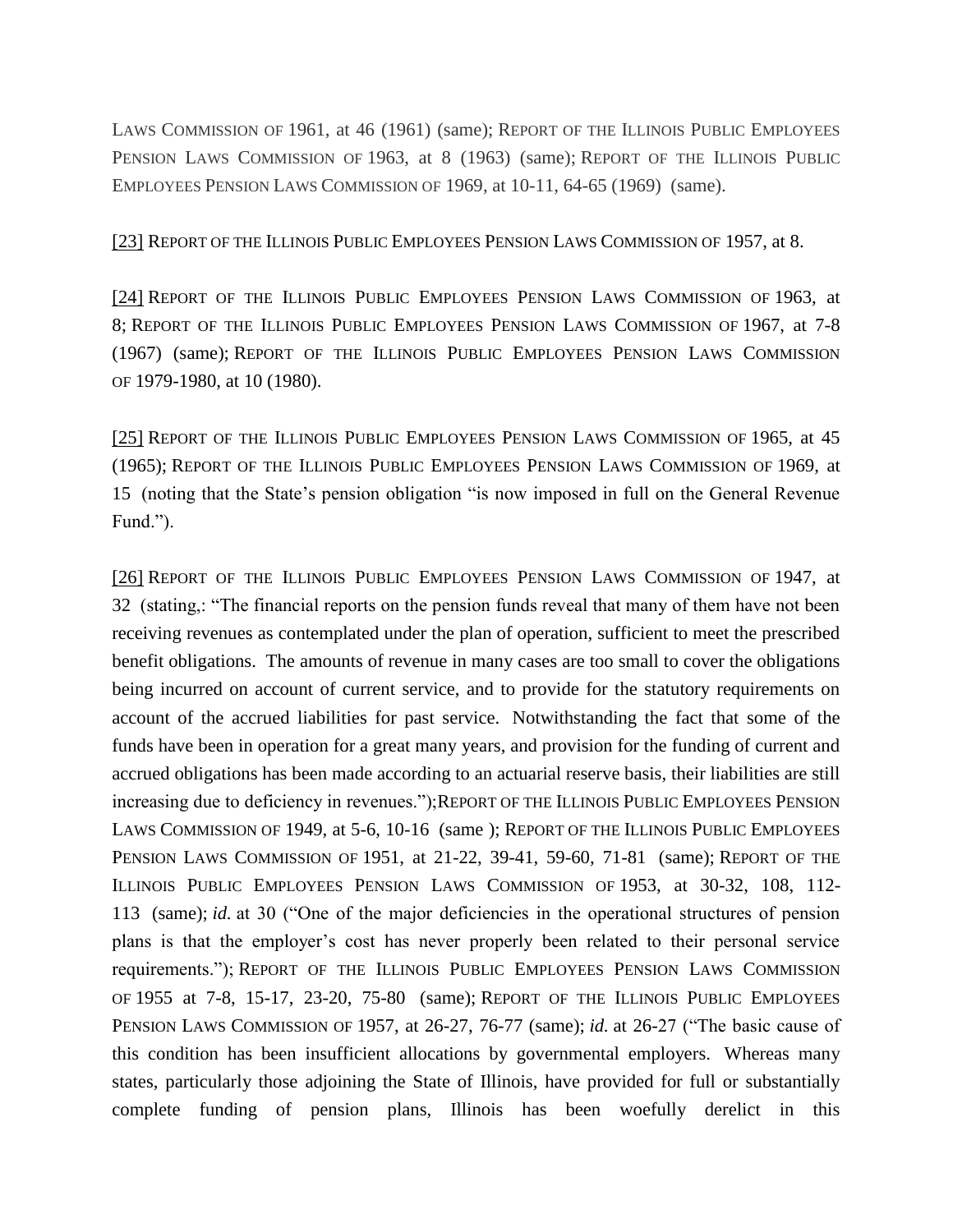regard. Governmental contributions to the pension plans, throughout the years, have been materially insufficient and inadequate to finance their accruing share of the pension obligation."); REPORT OF THE ILLINOIS PUBLIC EMPLOYEES PENSION LAWS COMMISSION OF 1959, at 8 (same); REPORT OF THE ILLINOIS PUBLIC EMPLOYEES PENSION LAWS COMMISSION OF 1961, at 31-32, 45 (same); REPORT OF THE ILLINOIS PUBLIC EMPLOYEES PENSION LAWS COMMISSION OF 1965, at 9, 14, 38, 39-40 (same); *id.* at 9 ("Contribution by governmental employers, however are still far below the level which might be considered adequate for the requirements of the pension funds."); REPORT OF THE ILLINOIS PUBLIC EMPLOYEES PENSION LAWS COMMISSION OF 1967, at 47-48 (same); REPORT OF THE ILLINOIS PUBLIC EMPLOYEES PENSION LAWS COMMISSION OF1969, at 11, 14-15, 58, 106 (same); *id.* at 106 ("The inadequacy of the provisions for financing the employer's share of the cost contained in the pension laws enacted many years ago has resulted in large unfunded accrued liabilities. . . . In the case of state-financed pension funds, appropriations of grossly insufficient amounts unrelated to accruing requirements, mean only a deferment of the obligation. Allocations of fund by the state have been below mandatory statutory requirements as expressly provided in the governing laws.").

## [\[27\]](file:///C:/Users/swyattj/Downloads/Illinois%20Public%20Pension%20Reform%20%20%20What) REPORT OF THE ILLINOIS PUBLIC EMPLOYEES PENSION LAWS COMMISSION OF 1957, at 26-27.

[\[28\]](file:///C:/Users/swyattj/Downloads/Illinois%20Public%20Pension%20Reform%20%20%20What) REPORT OF THE ILLINOIS PUBLIC EMPLOYEES PENSION LAWS COMMISSION OF 1955, at 25. The report further explained that with municipal pension funds, "the special tax rate authorization for pension purposes has been ineffective as a means of financing pension cost. The fixed tax rate is too rigid in respect to increased costs necessitated by higher salary authorizations, expansion of coverage to new employees, and liberalized benefit provisions secured by amendatory legislation. There is a perpetual gap between the authorized tax levy and the financial needs of the fund." *Id. See also* REPORT OF THE ILLINOIS PUBLIC EMPLOYEES PENSION LAWS COMMISSION OF 1959, at 30 ("In the case of State-financed pension funds, arbitrary appropriations unrelated to actual requirements mean only a deferment of the obligation. Considerably larger allocations will be required in the future."); *id.* at 43-44 ("The pension funds financed by State appropriations are likewise restricted to certain limited revenues which do not take into account the currently accruing pension cost for current service or the unfunded accrued liability for previous service."); REPORT OF THE ILLINOIS PUBLIC EMPLOYEES PENSION LAWS COMMISSION OF 1961, at 31-32 (same); REPORT OF THE ILLINOIS PUBLIC EMPLOYEES PENSION LAWS COMMISSION OF 1963, at 25-26 (same).

[\[29\]](file:///C:/Users/swyattj/Downloads/Illinois%20Public%20Pension%20Reform%20%20%20What) REPORT OF THE ILLINOIS PUBLIC EMPLOYEES PENSION LAWS COMMISSION OF 1961, at 32; *see also* REPORT OF THE ILLINOIS PUBLIC EMPLOYEES PENSION LAWS COMMISSION OF 1963,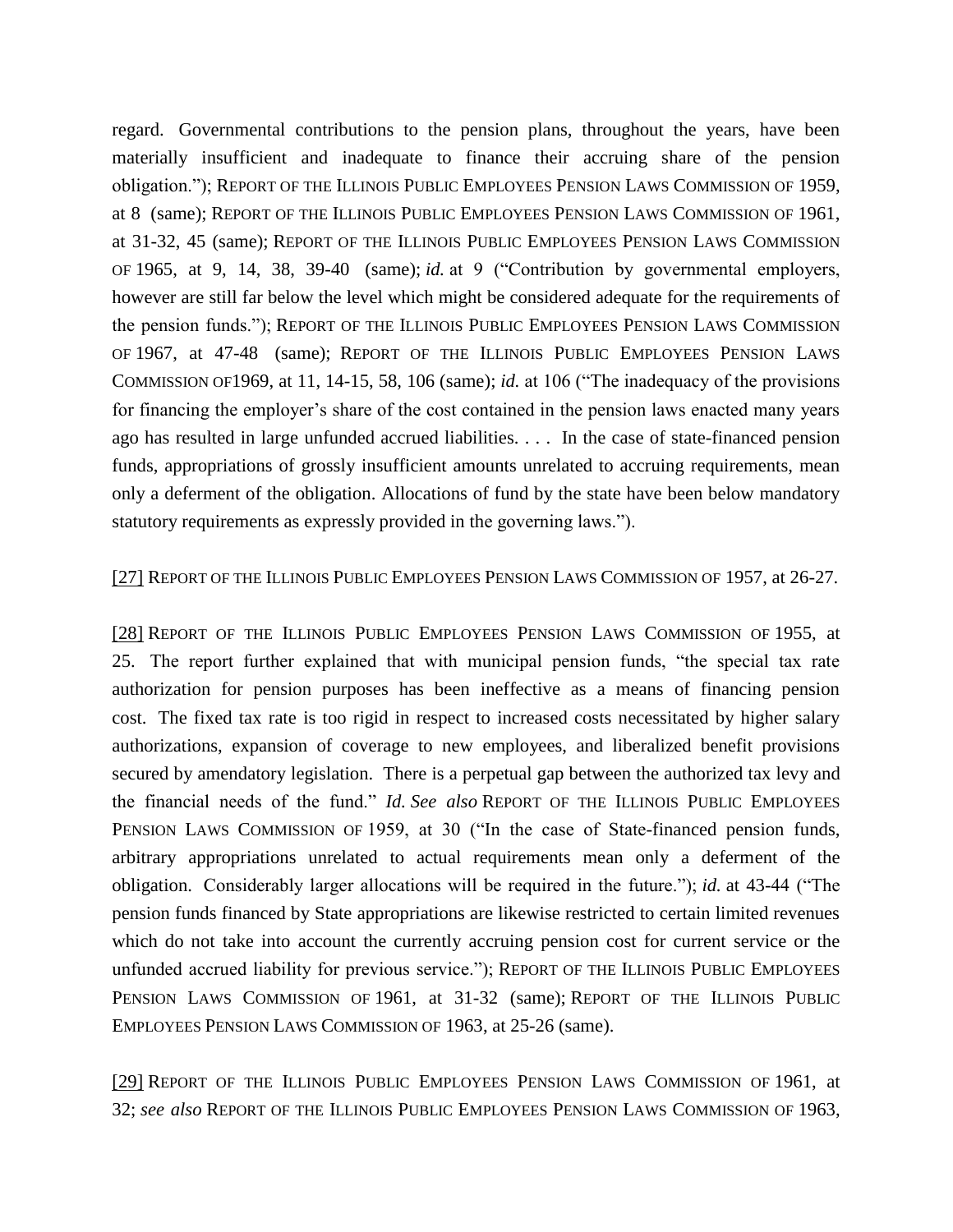at 25-26; REPORT OF THE ILLINOIS PUBLIC EMPLOYEES PENSION LAWS COMMISSION OF 1969, at 106.

[\[30\]](file:///C:/Users/swyattj/Downloads/Illinois%20Public%20Pension%20Reform%20%20%20What) REPORT OF THE ILLINOIS PUBLIC EMPLOYEES PENSION LAWS COMMISSION OF 1961, at 72; *see also* REPORT OF THE ILLINOIS PUBLIC EMPLOYEES PENSION LAWS COMMISSION OF 1969, at 39).

[\[31\]](file:///C:/Users/swyattj/Downloads/Illinois%20Public%20Pension%20Reform%20%20%20What) *See* REPORT OF THE ILLINOIS PUBLIC EMPLOYEES PENSION LAWS COMMISSION OF 1947, at 28-29, 46-48 (1945) (discussing the Commission's recommendation to budget and fund pension costs when incurred and funding on an actuarially required basis); REPORT OF THE ILLINOIS PUBLIC EMPLOYEES PENSION LAWS COMMISSION OF 1949, at 8, 17, 31-38, 73-75 (same and stating that pension underfunding "is a problem which will no longer respond to half-way measures of treatment. Corrective measures embodying approved and realistic pension principles are imperative."); REPORT OF THE ILLINOIS PUBLIC EMPLOYEES PENSION LAWS COMMISSION OF1951, at 11, 21-22, 39-41 (same); REPORT OF THE ILLINOIS PUBLIC EMPLOYEES PENSION LAWS COMMISSION OF 1953, at 7, 30-32; 112-13 (same); REPORT OF THE ILLINOIS PUBLIC EMPLOYEES PENSION LAWS COMMISSION OF 1955, at a-b, 15, 26-27, 54-55 (same) *id.* at 15 (recommending that pension be funded under a "current plus interest" method whereby contributions equals "current service requirements and an amount which shall at least be equal to the interest on the unfunded accrued liability; stating at 26 as to state pension funds that: "Instead of biennial appropriations in lump sum amounts to the pension system, each departmental or agency appropriation for personal services should be sufficient to include the pension costs incident to that appropriation. Upon payment of salary to the employee, the corresponding pension cost could be paid to the pension fund."); REPORT OF THE ILLINOIS PUBLIC EMPLOYEES PENSION LAWS COMMISSION OF 1957, at 7-8, 11, 15-21, 23-29,75-80 (same); *id.* at 8 ("States of a comparable economic position [as Illinois], especially those adjoining Illinois, all subscribe to the accrual principle of financing of pension obligations. Illinois remains the exception."); REPORT OF THE ILLINOIS PUBLIC EMPLOYEES PENSION LAWS COMMISSION OF 1959, at 8, 14, 30-31, 43-49 (same); REPORT OF THE ILLINOIS PUBLIC EMPLOYEES PENSION LAWS COMMISSION OF 1961, at 11, 18, 23-24, 31, 44-49 (same); REPORT OF THE ILLINOIS PUBLIC EMPLOYEES PENSION LAWS COMMISSION OF 1963, at 13-14, 25-32, (same); REPORT OF THE ILLINOIS PUBLIC EMPLOYEES PENSION LAWS COMMISSION OF 1965, at 14, 37-46 (same); REPORT OF THE ILLINOIS PUBLIC EMPLOYEES PENSION LAWS COMMISSION OF 1967, at 9, 12, 45-52;*id* at 9 (noting that the recommendation "received acceptance at the State level."); REPORT OF THE ILLINOIS PUBLIC EMPLOYEES PENSION LAWS COMMISSION OF 1969, at 11, 14-15, 57-65 (same).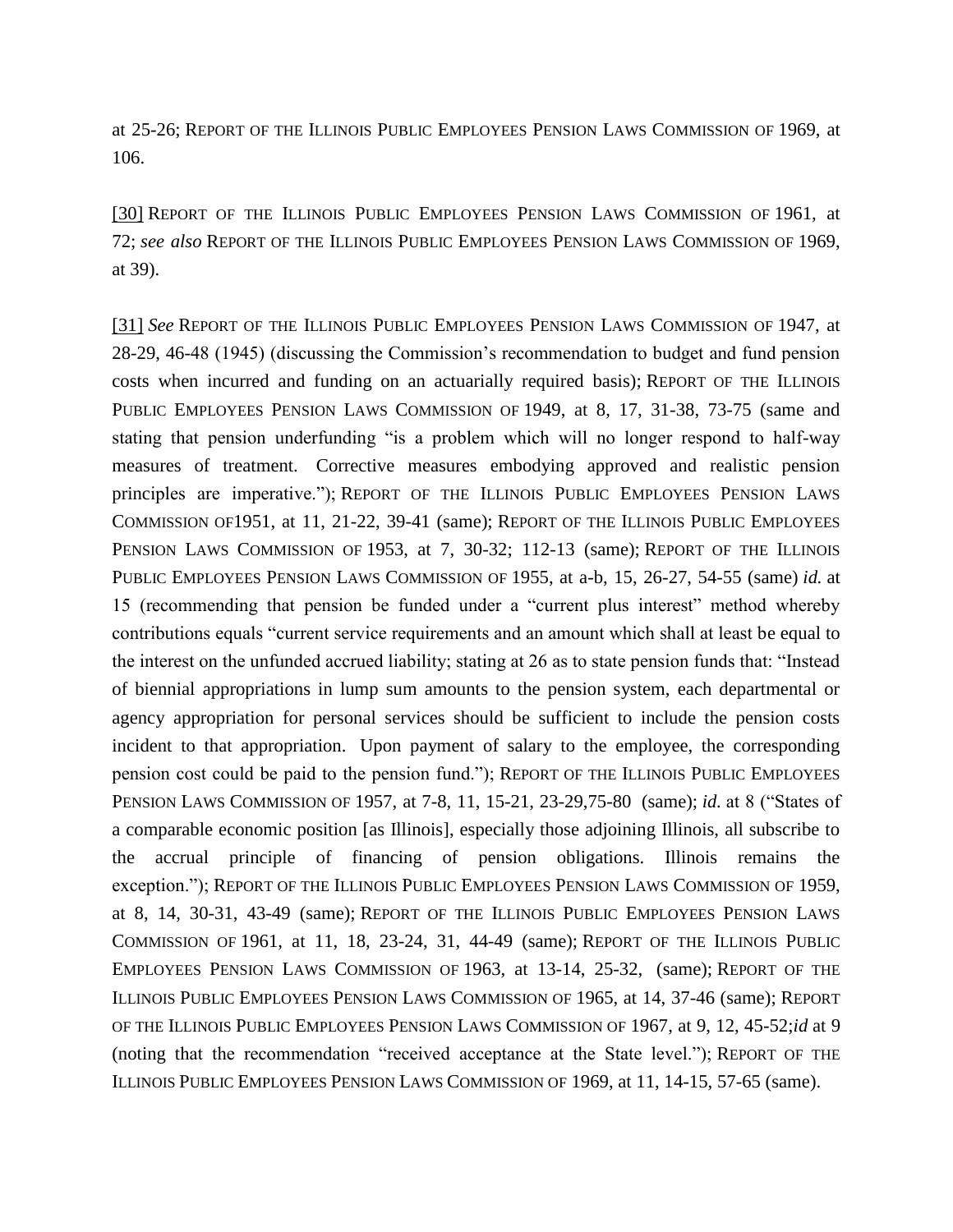[\[32\]](file:///C:/Users/swyattj/Downloads/Illinois%20Public%20Pension%20Reform%20%20%20What) REPORT OF THE ILLINOIS PUBLIC EMPLOYEES PENSION LAWS COMMISSION OF 1957, at 76; REPORT OF THE ILLINOIS PUBLIC EMPLOYEES PENSION LAWS COMMISSION OF 1965, at 39 (same).

[\[33\]](file:///C:/Users/swyattj/Downloads/Illinois%20Public%20Pension%20Reform%20%20%20What) REPORT OF THE ILLINOIS PUBLIC EMPLOYEES PENSION LAWS COMMISSION OF 1965, at 10; REPORT OF THE ILLINOIS PUBLIC EMPLOYEES PENSION LAWS COMMISSION OF 1971, at 10 (1971) (same); REPORT OF THE ILLINOIS PUBLIC EMPLOYEES PENSION LAWS COMMISSION OF 1975-1977, at 15 (1977) (same); *see also* REPORT OF THE ILLINOIS PUBLIC EMPLOYEES PENSION LAWS COMMISSION OF 1979-80, at 13 (stating that the "method of current budgeting of the accruing pension cost as has been advocated by the Commission by integrating such costs with the personnel budget has not as yet received full acceptance among the various public agencies.").

[\[34\]](file:///C:/Users/swyattj/Downloads/Illinois%20Public%20Pension%20Reform%20%20%20What) REPORT OF THE ILLINOIS PUBLIC EMPLOYEES PENSION LAWS COMMISSION OF 1965, at 41.

[\[35\]](file:///C:/Users/swyattj/Downloads/Illinois%20Public%20Pension%20Reform%20%20%20What) REPORT OF THE ILLINOIS PUBLIC EMPLOYEES PENSION LAWS COMMISSION OF 1957, at 8; *see also* REPORT OF THE ILLINOIS PUBLIC EMPLOYEES PENSION LAWS COMMISSION OF 1965, at 10 ("What is of primary concern to the Commission and imperatively required is a financial policy on the part of both the State of Illinois and the local governments which will produce adequate revenues for the financial needs of these funds on a basis that will permit financial progress and the development of the pension funds consistent with recognized principles for financing pensions.").

[\[36\]](file:///C:/Users/swyattj/Downloads/Illinois%20Public%20Pension%20Reform%20%20%20What) REPORT OF THE ILLINOIS PUBLIC EMPLOYEES PENSION LAWS COMMISSION OF 1965, at 46; REPORT OF THE ILLINOIS PUBLIC EMPLOYEES PENSION LAWS COMMISSION OF 1979-80, at 52 (same).

[\[37\]](file:///C:/Users/swyattj/Downloads/Illinois%20Public%20Pension%20Reform%20%20%20What) REPORT OF THE ILLINOIS PUBLIC EMPLOYEES PENSION LAWS COMMISSION OF 1965, at 46.

[\[38\]](file:///C:/Users/swyattj/Downloads/Illinois%20Public%20Pension%20Reform%20%20%20What) *See* REPORT OF THE ILLINOIS PUBLIC EMPLOYEES PENSION LAWS COMMISSION OF 1947, at 48, 57-59 (briefly discussing how pensions are treated under Illinois law and case law developments); REPORT OF THE ILLINOIS PUBLIC EMPLOYEES PENSION LAWS COMMISSION OF 1951, at 82-91 (analyzing the legal status of pension rights under Illinois law); REPORT OF THE ILLINOIS PUBLIC EMPLOYEES PENSION LAWS COMMISSION OF 1953, at 94-104 (detailing the legal protections afforded to pension benefits deemed protected under a contractual theory); REPORT OF THE ILLINOIS PUBLIC EMPLOYEES PENSION LAWS COMMISSION OF 1961, at 71 (explaining the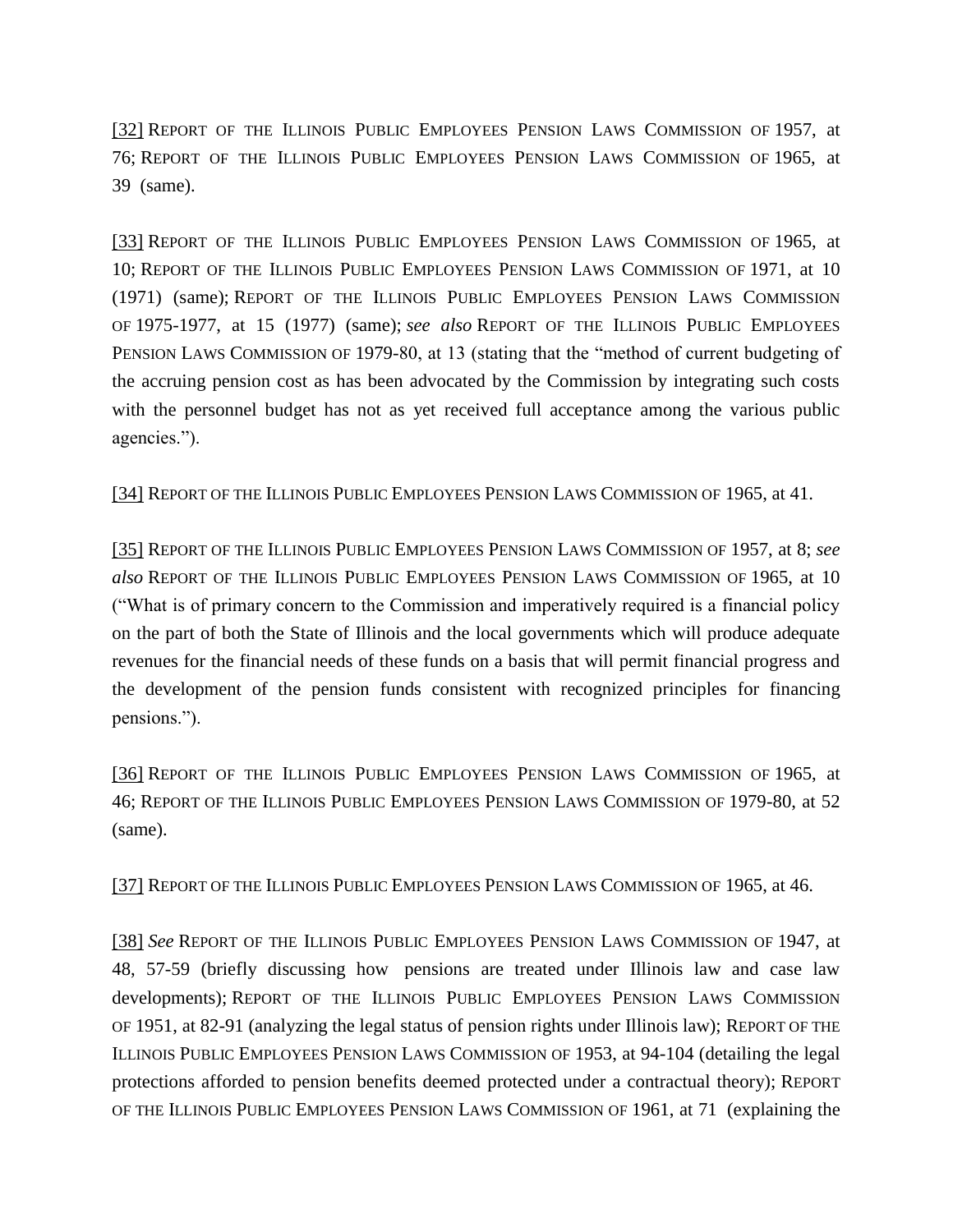nature of gratuity plans);REPORT OF THE ILLINOIS PUBLIC EMPLOYEES PENSION LAWS COMMISSION OF 1965, at 103-07 (discussing whether pension benefits were protected as vested or contractual rights, noting that "number of courts adopting the view that such pensions are in the nature of contractual or vested rights," and referring to this trend as "disturbing" because of the limits this theory could place on the ability legislature to alter or amend benefit rights).

[\[39\]](file:///C:/Users/swyattj/Downloads/Illinois%20Public%20Pension%20Reform%20%20%20What) REPORT OF THE ILLINOIS PUBLIC EMPLOYEES PENSION LAWS COMMISSION OF 1961, at 71.

[\[40\]](file:///C:/Users/swyattj/Downloads/Illinois%20Public%20Pension%20Reform%20%20%20What) REPORT OF THE ILLINOIS PUBLIC EMPLOYEES PENSION LAWS COMMISSION OF 1969, at 32.

## [\[41\]](file:///C:/Users/swyattj/Downloads/Illinois%20Public%20Pension%20Reform%20%20%20What) *Id.*

[\[42\]](file:///C:/Users/swyattj/Downloads/Illinois%20Public%20Pension%20Reform%20%20%20What) COMMISSION ON GOVERNMENT FORECASTING AND ACCOUNTABILITY, FINANCIAL CONDITION OF THE ILLINOIS STATE RETIREMENT SYSTEM as of June 30, 2013, at 27 (Mar. 2014) *available at:* [http://cgfa.ilga.gov/Upload/FinCondILStateRetirementSysFY13Mar2014.pdf.](http://cgfa.ilga.gov/Upload/FinCondILStateRetirementSysFY13Mar2014.pdf)

[\[43\]](file:///C:/Users/swyattj/Downloads/Illinois%20Public%20Pension%20Reform%20%20%20What) REPORT OF THE ILLINOIS PUBLIC EMPLOYEES PENSION LAWS COMMISSION OF 1969, at 42.

[\[44\]](file:///C:/Users/swyattj/Downloads/Illinois%20Public%20Pension%20Reform%20%20%20What) *Id.* at 32.

[\[45\]](file:///C:/Users/swyattj/Downloads/Illinois%20Public%20Pension%20Reform%20%20%20What) See Madiar Pension Article, *supra* note 2, at 7-40 (for a detailed discussion of the background, purposes, and scope of the Pension Clause); ROBERT TILOVE, PUBLIC EMPLOYEE PENSION FUNDS 337 (1976) (reviewing public pensions generally, focusing on New York, Massachusetts, and Illinois specifically and finding with respect to the Illinois Constitution's Pension Clause: "This provision, written by a constitutional convention, was copied almost verbatim from New York's constitution of 1938. Supported by organized labor and other employee groups and by some system trustees and administrators, the clause was opposed by the Pension Laws Commission, which argued that it was too rigid, would inhibit change, and would preclude correction of errors or equitable adjustments in rates of contribution, eligibility conditions, and the like. There was a major argument in favor of the clause: the failure of the state and its municipalities to fund the systems adequately. The danger of benefit cuts because of fiscal pressure seemed like a real possibility at the time."); Bob Sector & Rick Pearson, *Pension Crisis Rooted in 1970 Debate*, CHI. TRIB., Sept. 23, 2013, *available at:* http:// articles.Chicago tribune.com/2013-09-22/news/ct-met-public-pensions-1970-20130923\_1\_pension-clause-pen sion-debate-constitutional-convention (reviewing the 1970 Constitutional Convention debates of the Pension Clause and concluding that both its backers and critics agreed the provision "was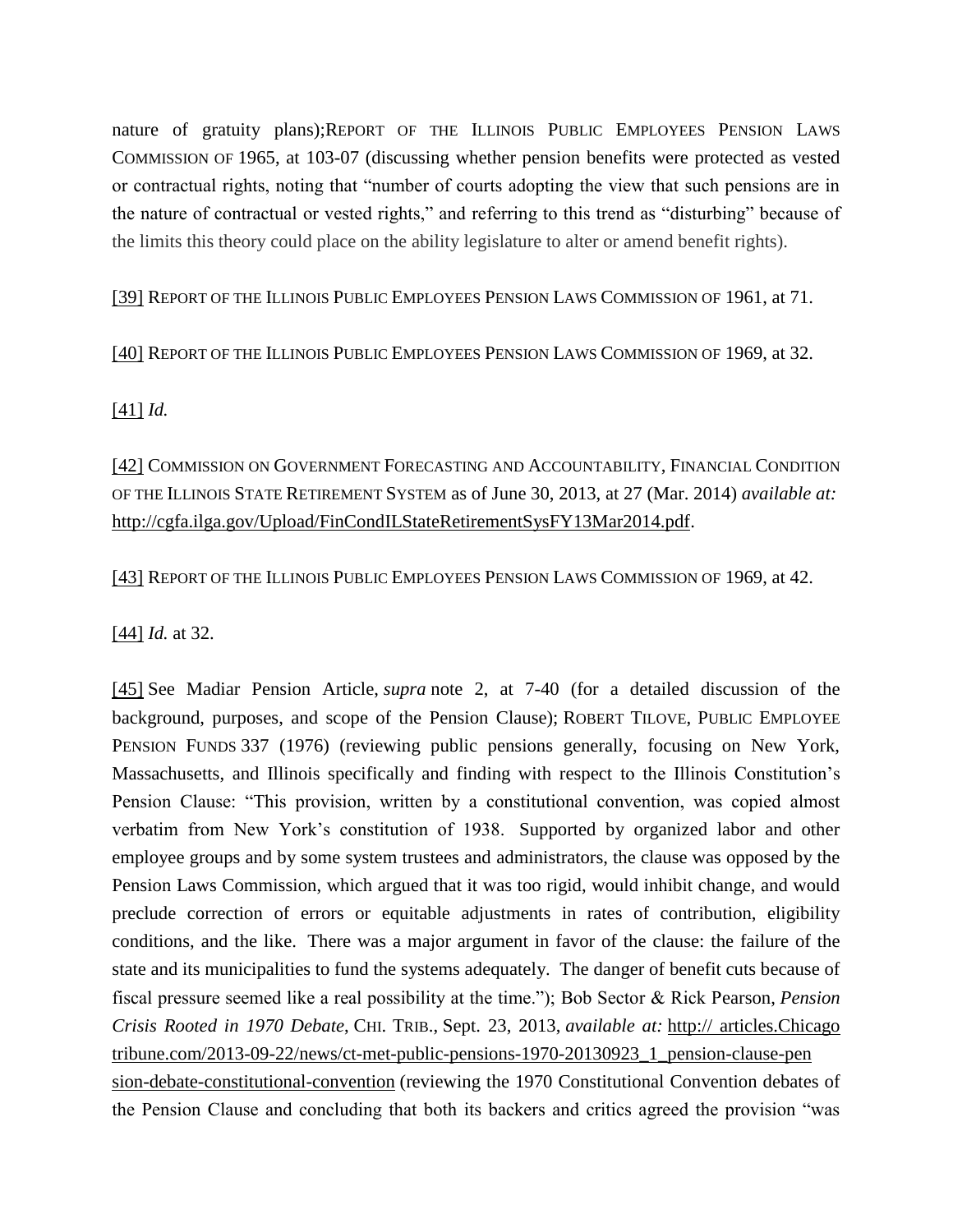aimed at providing an ironclad guarantee to public workers that their pension benefits, once promised could not be trimmed" and the Clause was prompted by "a chronic failure by lawmakers to pay enough money into the funds to cover projected pension costs and keep them financially sound."). *Cf. Elk Grove Engineering Co. v. Korzen*, 55 Ill.2d 393, 399-400, 304 N.E.2d 65, 69 (1973) ("The framers of the constitution would naturally examine the state of things at the time; and their work sufficiently attests that they did so.").

[\[46\]](file:///C:/Users/swyattj/Downloads/Illinois%20Public%20Pension%20Reform%20%20%20What) Kanerva v. Weems, 2014 IL 115811 at ¶45 quoting IV Proceedings, Sixth Ill. Constitutional Convention 2930-31 (1970) (statements of Delegate Bottino) [hereinafter IV Proceedings].

[\[47\]](file:///C:/Users/swyattj/Downloads/Illinois%20Public%20Pension%20Reform%20%20%20What) IV Proceedings, *supra* note 46, at 2931(1970) (remarks of Delegate Green).

[\[48\]](file:///C:/Users/swyattj/Downloads/Illinois%20Public%20Pension%20Reform%20%20%20What) *Id.* (referring to *Spina v. Consolidated Police and Firemen's Fund Comm'n*, 41 N.J. 391, 396, 402-04, 197 A.2d 169, 171, 176-76 (N.J. 1964)).

[\[49\]](file:///C:/Users/swyattj/Downloads/Illinois%20Public%20Pension%20Reform%20%20%20What) *Id.* at 2931; *see also id.* at 2930 (remarks of Delegate Bottino) ("[P]articipants in these pension systems have been leery for years of the fact that—this matter of the amount the state has appropriated has been made a political football, in a sense. In other words, in order to balance budgets, you see, the party in power would just use the amount of the state contribution to help balance budgets, and this had gotten to the point where many of the so-called pensioners under this system were very concerned; and I think this is the reason that pressure is constantly being placed on the legislature to at least put in a fair amount of state resources into guaranteeing payment of pensions.").

[\[50\]](file:///C:/Users/swyattj/Downloads/Illinois%20Public%20Pension%20Reform%20%20%20What) *Id.* at 2931. *See Kanerva v. Weems*, 2014 IL 115811, at ¶46 (quoting Delegate Green's Convention statements as establishing that the Clause was intended "to protect 'public employees who are beginning to lost faith in the ability of the state and its political subdivisions to meet these benefit payments' and to address the 'insecurity on the part of the public employees [which] is really defeating the very purpose for which the retirement system was established.") (quoting IV Proceedings 2925). *Id.* at ¶46 (quoting remarks of Delegate Kemp, a supporter of the Clause, who "viewed its purpose as 'mak[ing] certain that irrespective of the financial condition of a municipality or even the state government, that those persons who have worked for often substandard wages over a long period of time could at least expect to live in some kind of dignity during their golden years.") (quoting IV Proceedings 2926).

[\[51\]](file:///C:/Users/swyattj/Downloads/Illinois%20Public%20Pension%20Reform%20%20%20What) Legislative Commission Reorganization Act of 1984, Public Act 83-1257 (Ill. 1984).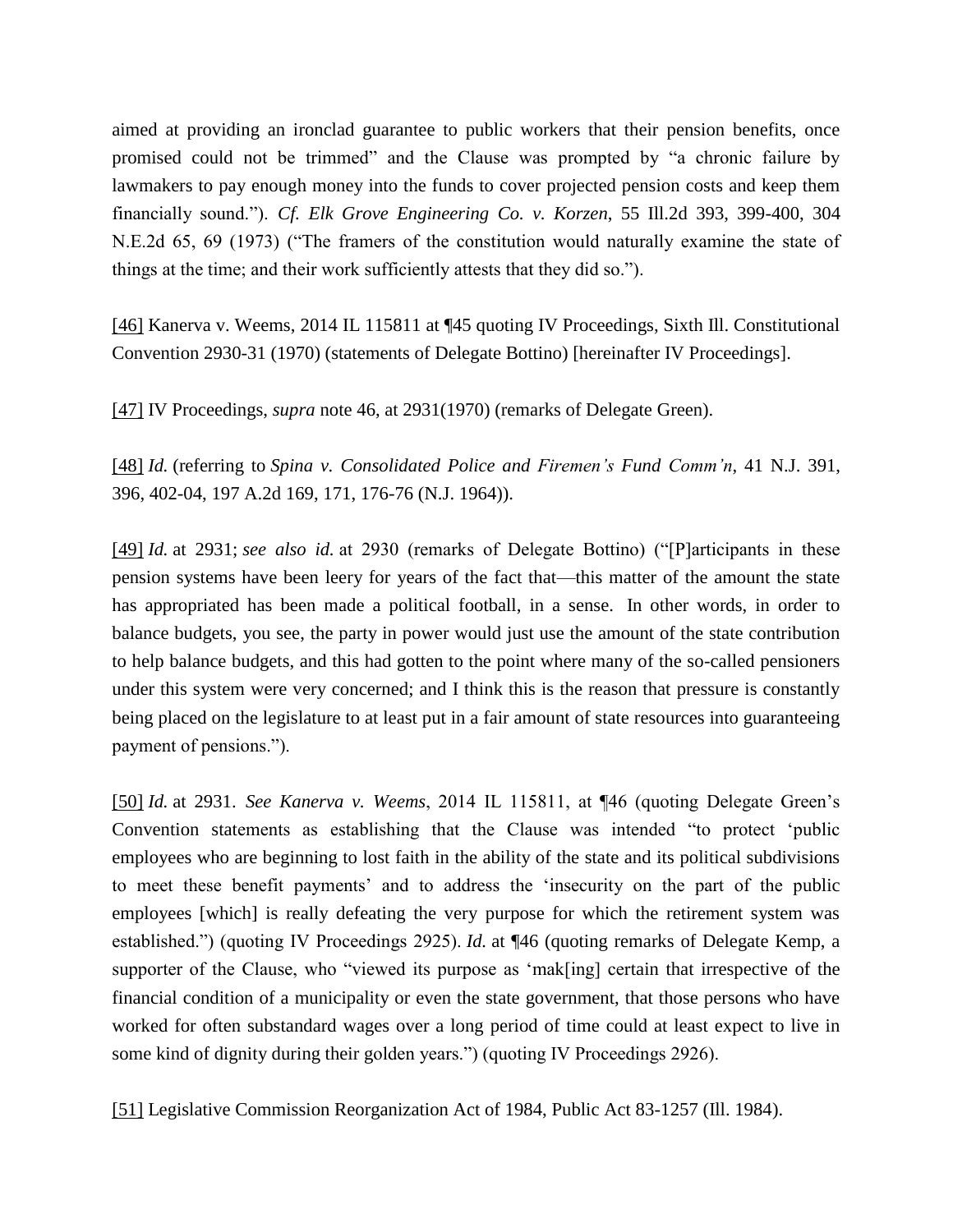[\[52\]](file:///C:/Users/swyattj/Downloads/Illinois%20Public%20Pension%20Reform%20%20%20What) REPORT OF THE ILLINOIS PUBLIC EMPLOYEES PENSION LAWS COMMISSION OF 1971, at 9; *see also* REPORT OF THE ILLINOIS PUBLIC EMPLOYEES PENSION LAWS COMMISSION OF 1973, at 69 (1973) (noting that increased unfunded liabilities "cannot be attributed to low rates of employee contributions."); REPORT OF THE ILLINOIS PUBLIC EMPLOYEES PENSION LAWS COMMISSION OF 1975-1977, at 67 (stating that the failure to meet statutory funding policies for the state pension systems "is largely, though not exclusively, responsible for the increasing level of unfunded liabilities. A contributory retirement plan depends upon three critical sources of revenue. These are (1) employee contributions, (2) employer contributions, and (3) income derived from the investment of the employer and employee contributions. The employees have met their obligations since the inception of the system. The State has failed substantially to meet its share of the cost."); REPORT OF THE ILLINOIS PUBLIC EMPLOYEES PENSION LAWS COMMISSION OF 1979-1980, at 48 (same); REPORT OF THE ILLINOIS PUBLIC EMPLOYEES PENSION LAWS COMMISSION OF 1981-1983, at 10, 39 (1983) (same).

[\[53\]](file:///C:/Users/swyattj/Downloads/Illinois%20Public%20Pension%20Reform%20%20%20What) REPORT OF THE ILLINOIS PUBLIC EMPLOYEES PENSION LAWS COMMISSION OF 1971, at 9.

[\[54\]](file:///C:/Users/swyattj/Downloads/Illinois%20Public%20Pension%20Reform%20%20%20What) REPORT OF THE ILLINOIS PUBLIC EMPLOYEES PENSION LAWS COMMISSION OF 1979-1980, at 66.

[\[55\]](file:///C:/Users/swyattj/Downloads/Illinois%20Public%20Pension%20Reform%20%20%20What) *Id.*

[\[56\]](file:///C:/Users/swyattj/Downloads/Illinois%20Public%20Pension%20Reform%20%20%20What) *Id.* at 66-67.

[\[57\]](file:///C:/Users/swyattj/Downloads/Illinois%20Public%20Pension%20Reform%20%20%20What) *Id.*

[\[58\]](file:///C:/Users/swyattj/Downloads/Illinois%20Public%20Pension%20Reform%20%20%20What) *Id.* at 67.

[\[59\]](file:///C:/Users/swyattj/Downloads/Illinois%20Public%20Pension%20Reform%20%20%20What) REPORT OF THE ILLINOIS PUBLIC EMPLOYEES PENSION LAWS COMMISSION OF 1971, at 29- 36; REPORT OF THE ILLINOIS PUBLIC EMPLOYEES PENSION LAWS COMMISSION OF 1973, at 17-18, 20-24, 27-30, 65-73; ILLINOIS PUBLIC EMPLOYEES PENSION LAWS COMMISSION, MAJOR POLICY JUDGMENTS, at 1 (Mar. 9, 1976) ("Pension costs should be budgeted currently as a part of the personnel service expense of each department or agency of government, thus expressing this cost equitably on a functional basis. The normal cost rate should be expressed as as a percentage of payroll to be applied annually by each department or agency against the amount requested for personal services. An addition to the rate should be provided to cover the interest accrual on the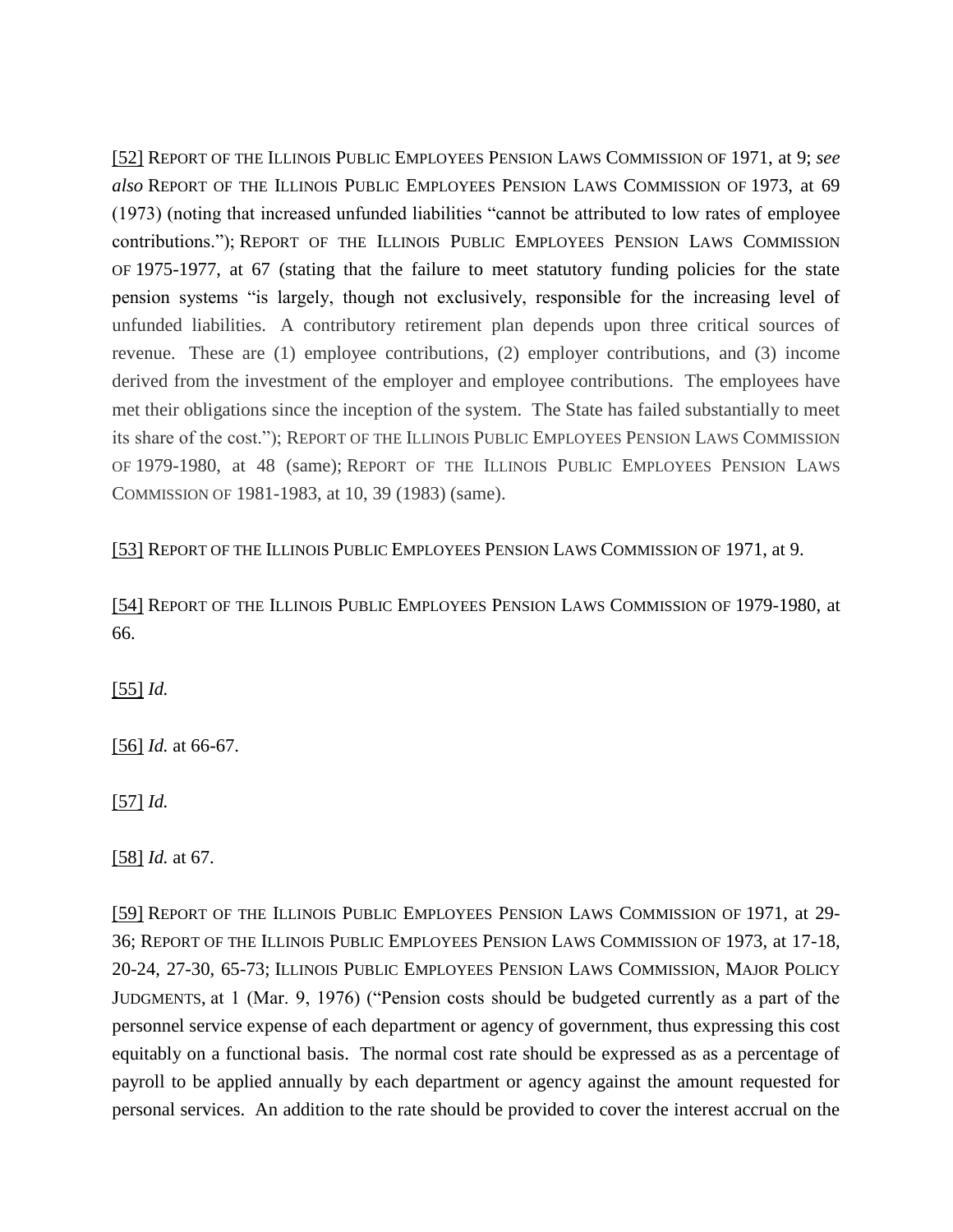unfunded pension liability, thus stabilizing such liability at its current level. This procedure would meet satisfactorily technical requirements for funding pension liabilities for public pension funds."); REPORT OF THE ILLINOIS PUBLIC EMPLOYEES PENSION LAWS COMMISSION OF 1975-1977, at 10, 14, 17-18, 23-25, 49-51, 56-60, 61-68; REPORT OF THE ILLINOIS PUBLIC EMPLOYEES PENSION LAWS COMMISSION OF 1979-80, at 9, 37-38, 46-52, 85-87; REPORT OF THE ILLINOIS PUBLIC EMPLOYEES PENSION LAWS COMMISSION OF 1981-83, at 29-44 (1983) (same).

[\[60\]](file:///C:/Users/swyattj/Downloads/Illinois%20Public%20Pension%20Reform%20%20%20What) REPORT OF THE ILLINOIS PUBLIC EMPLOYEES PENSION LAWS COMMISSION OF 1981-83, at 31- 33 (1983).

[\[61\]](file:///C:/Users/swyattj/Downloads/Illinois%20Public%20Pension%20Reform%20%20%20What) *Id*. at 33.

[\[62\]](file:///C:/Users/swyattj/Downloads/Illinois%20Public%20Pension%20Reform%20%20%20What) *Id*.

[\[63\]](file:///C:/Users/swyattj/Downloads/Illinois%20Public%20Pension%20Reform%20%20%20What) REPORT OF THE ILLINOIS PUBLIC EMPLOYEES PENSION LAWS COMMISSION OF 1973, at 8.

[\[64\]](file:///C:/Users/swyattj/Downloads/Illinois%20Public%20Pension%20Reform%20%20%20What) *Id.*

[\[65\]](file:///C:/Users/swyattj/Downloads/Illinois%20Public%20Pension%20Reform%20%20%20What) *Id.* at 23-24.

[\[66\]](file:///C:/Users/swyattj/Downloads/Illinois%20Public%20Pension%20Reform%20%20%20What) *Id.*; *see also* REPORT OF THE ILLINOIS PUBLIC EMPLOYEES PENSION LAWS COMMISSION OF 1971, at 65-69 (discussing the Commission's failed attempts to modify the Pension Clause during the Constitutional Convention, the implications of the Clause, and limits the Clause would have on the ability of the General Assembly to unilaterally change pension benefits); REPORT OF THE ILLINOIS PUBLIC EMPLOYEES PENSION LAWS COMMISSION OF 1975- 1977, at 77-82) (1977) (discussing the scope of the Pension Clause in light of court decisions from New York).

[\[67\]](file:///C:/Users/swyattj/Downloads/Illinois%20Public%20Pension%20Reform%20%20%20What) REPORT OF THE ILLINOIS PUBLIC EMPLOYEES PENSION LAWS COMMISSION OF 1973, at 13 ("As a means of alleviating the fiscal problems of government, a proposal has recently been advanced by economists and educators to fund the public employee retirement systems on a strict payout basis and thus dispense with the need for accumulated reserves. This method has been advanced as a means of 'reducing' public expenditures. An 'owe-as-you-go-' or strict 'payout' funding basis is unacceptable since it results in a deferment of the burden of financing currently incurred benefit obligations to future generations of taxpayers. The Commission's unequivocal conclusion is that instead of reducing cost requirements for pensions, it will result in appreciably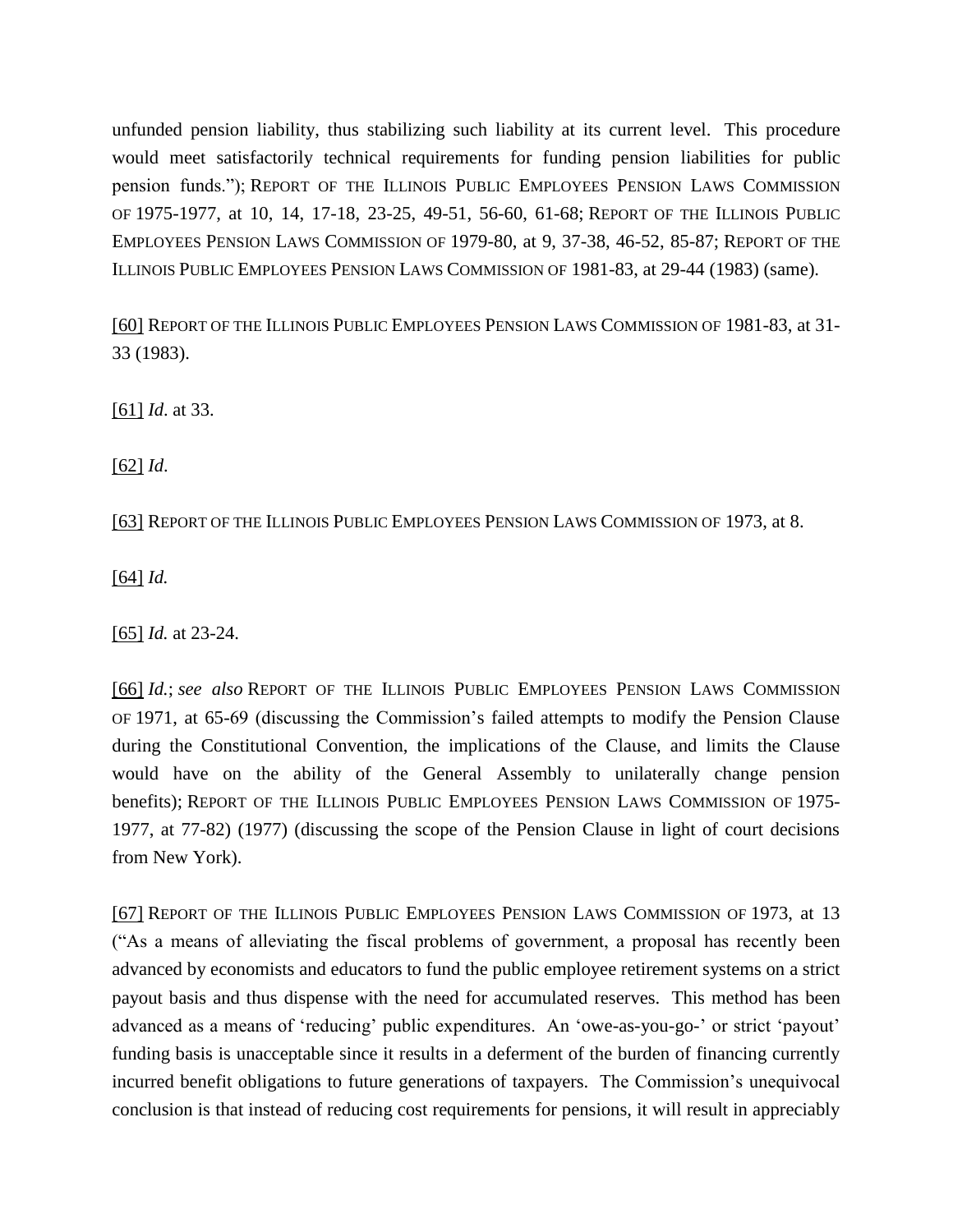greater costs to government."); *id.* at 65-73 (further discussion of the current funding policy and proper alternatives); REPORT OF THE ILLINOIS PUBLIC EMPLOYEES PENSION LAWS COMMISSION OF 1975-1977, at 49-51, 61-68; ILLINOIS ECONOMIC AND FISCAL COMMISSION, PENSION OVERVIEW: February 1988, at 2 (1988) (identifying FY 1973 as the first year of the "payout" funding policy).

[\[68\]](file:///C:/Users/swyattj/Downloads/Illinois%20Public%20Pension%20Reform%20%20%20What) TAXPAYERS' FEDERATION OF ILLINOIS, ILLINOIS STATE SPENDING: THE THOMSON YEARS, 1978-88, at 90 (1988) [hereinafter TAXPAYERS' REPORT].

[\[69\]](file:///C:/Users/swyattj/Downloads/Illinois%20Public%20Pension%20Reform%20%20%20What) REPORT OF THE ILLINOIS PUBLIC EMPLOYEES PENSION LAWS COMMISSION OF 1973, at X; REPORT OF THE ILLINOIS PUBLIC EMPLOYEES PENSION LAWS COMMISSION OF 1979-80, at 38 ("In the case of State-financed pension plans, arbitrary appropriations unrelated to actual requirements result only in a deferment of the pension obligations. Considerably larger allocations to the pension plans will be required in the future.").

[\[70\]](file:///C:/Users/swyattj/Downloads/Illinois%20Public%20Pension%20Reform%20%20%20What) REPORT OF THE ILLINOIS PUBLIC EMPLOYEES PENSION LAWS COMMISSION OF 1975-1977, at 62-64; *see also* REPORT OF THE ILLINOIS PUBLIC EMPLOYEES PENSION LAWS COMMISSION OF 1979-80, at 46-52 (examining the payout method and expected sharp increase in benefit payments in future years as well as the need to adopt an actuarially-sound funding policy).

[\[71\]](file:///C:/Users/swyattj/Downloads/Illinois%20Public%20Pension%20Reform%20%20%20What) REPORT OF THE ILLINOIS PUBLIC EMPLOYEES PENSION LAWS COMMISSION OF 1975-1977, at 64.

[\[72\]](file:///C:/Users/swyattj/Downloads/Illinois%20Public%20Pension%20Reform%20%20%20What) *Id*.; *see also* REPORT OF THE ILLINOIS PUBLIC EMPLOYEES PENSION LAWS COMMISSION OF 1981-1983, at 30 ("Proponents of 'pay-as-you-go' funding argue that in the case of public retirement systems, the unlimited taxing power of government provides sufficient guarantee that benefits will be paid. But there is a distinct possibility that if future pension requirements become too burdensome, and adequate pension assets do not exist, pension benefits will be reduced by legislative action or a new, less liberal retirement plan will be instituted for new employees.").

[\[73\]](file:///C:/Users/swyattj/Downloads/Illinois%20Public%20Pension%20Reform%20%20%20What) REPORT OF THE ILLINOIS PUBLIC EMPLOYEES PENSION LAWS COMMISSION OF 1975-1977, at 64-65; *see also* REPORT OF THE ILLINOIS PUBLIC EMPLOYEES PENSION LAWS COMMISSION OF 1979-1980, at 13, 43 (same).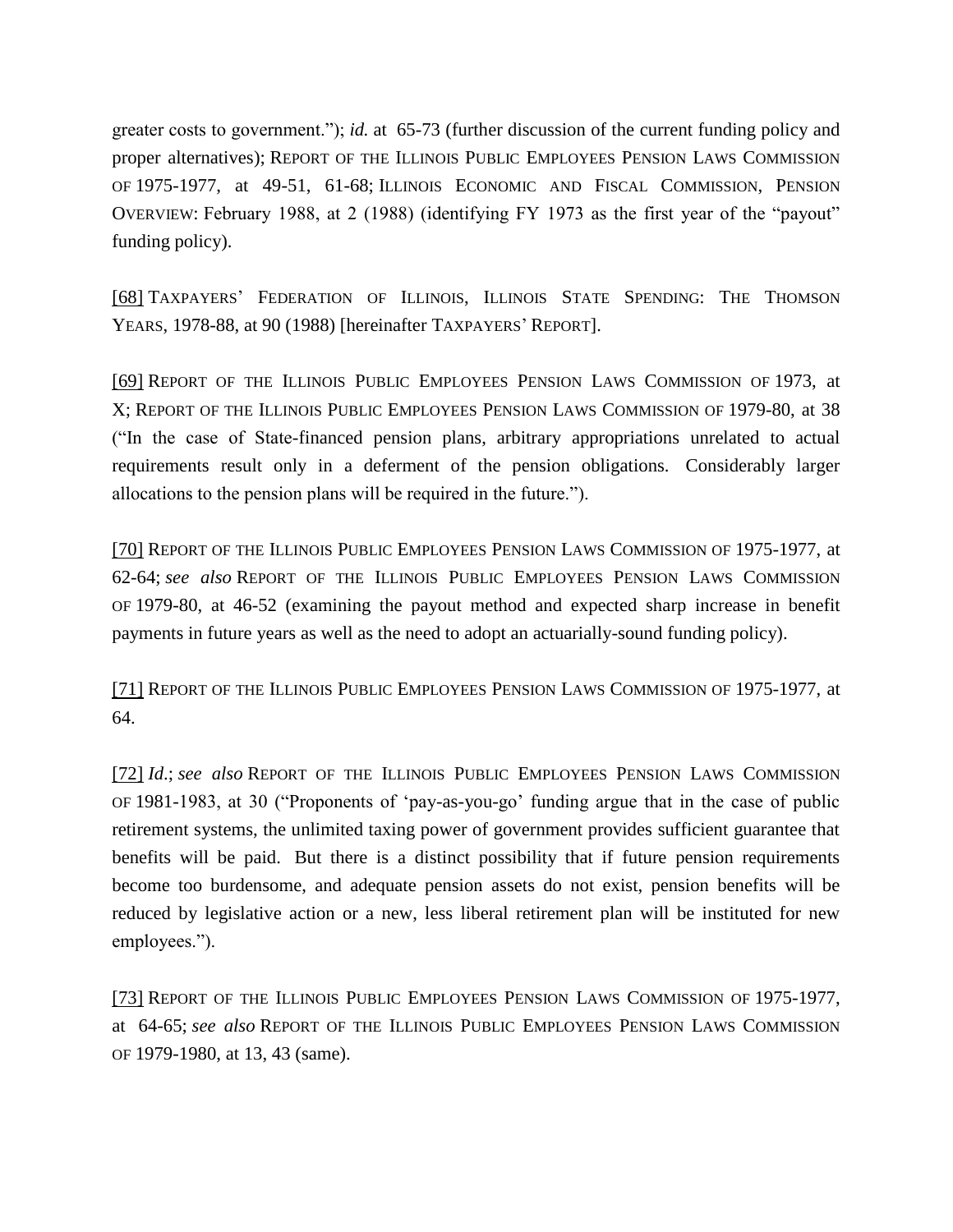[\[74\]](file:///C:/Users/swyattj/Downloads/Illinois%20Public%20Pension%20Reform%20%20%20What) REPORT OF THE ILLINOIS PUBLIC EMPLOYEES PENSION LAWS COMMISSION OF 1975-1977, at 65.

[\[75\]](file:///C:/Users/swyattj/Downloads/Illinois%20Public%20Pension%20Reform%20%20%20What) NOEL EBRAHIM ET AL., OFFICE OF THE GOVERNOR, A REPORT ON THE PUBLIC PENSION SYSTEMS OF THE STATE OF ILLINOIS (1979).

[\[76\]](file:///C:/Users/swyattj/Downloads/Illinois%20Public%20Pension%20Reform%20%20%20What) *Id.*at 1 (Mercer Recommendations) ("Unfunded liabilities are projected to grow at an alarming rate. It is urgent for the state of Illinois to establish a funding program which will, at a minimum, stabilize the unfunded liabilities of the various state and local systems. The three major state benefit retirement systems, though solvent and making payments today, will not be able to meet future commitments because of the growth of the unfunded portion of the plans. It is doubtful that taxes will be able to keep pace with benefits and payout schedules. Because these funds face enormous future unfunded liabilities, it is quite possible that the bond rating of the state will be negatively affected. The Pension Laws Commission has held consistently to the recommendation of paying current costs plus interest on unfunded liability. Its effect has been to stabilize the present unfunded amounts to preclude growth of this liability. We agree and support this recommendation. Because a major commitment to establishing the unfunded liabilities of the systems would create a serious budgetary crisis if implemented immediately, we recommend that the rational approach toward funding this liability is the 'grade in' program. This approach envisions slowly grading in year by year, to the stabilized level of funding consistent with the guidelines of the Pension Laws Commission.").

[\[77\]](file:///C:/Users/swyattj/Downloads/Illinois%20Public%20Pension%20Reform%20%20%20What) *Id.* at 3.

[\[78\]](file:///C:/Users/swyattj/Downloads/Illinois%20Public%20Pension%20Reform%20%20%20What) *Id.* at 8-11; *id.* at 1 (Mercer Recommendations).

[\[79\]](file:///C:/Users/swyattj/Downloads/Illinois%20Public%20Pension%20Reform%20%20%20What) ILLINOIS ECONOMIC AND FISCAL COMMISSION, PENSION OVERVIEW: February 1988, at 2 (Feb. 1988).

[\[80\]](file:///C:/Users/swyattj/Downloads/Illinois%20Public%20Pension%20Reform%20%20%20What) JUDY BAAR TOPINKA, FISCAL FOCUS, ILLINOIS STATE PENSION SYSTEMS: A CHALLENGING POSITION 3 (May 2011) [hereinafter TOPINKA REPORT] *available at:* http://www.ioc.state.il.us /index.cfm/resources/fiscal-focus/may-2011-illinois-state-pension-systems-a-challengingposition/; TAXPAYERS REPORT, *supra* note 68, at 90.

[\[81\]](file:///C:/Users/swyattj/Downloads/Illinois%20Public%20Pension%20Reform%20%20%20What) See ILLINOIS STUDY COMMISSION ON PUBLIC PENSION INVESTMENT POLICIES, FINAL REPORT 8 (Mar. 1982) (stating "net investment income recorded the sharpest advance in the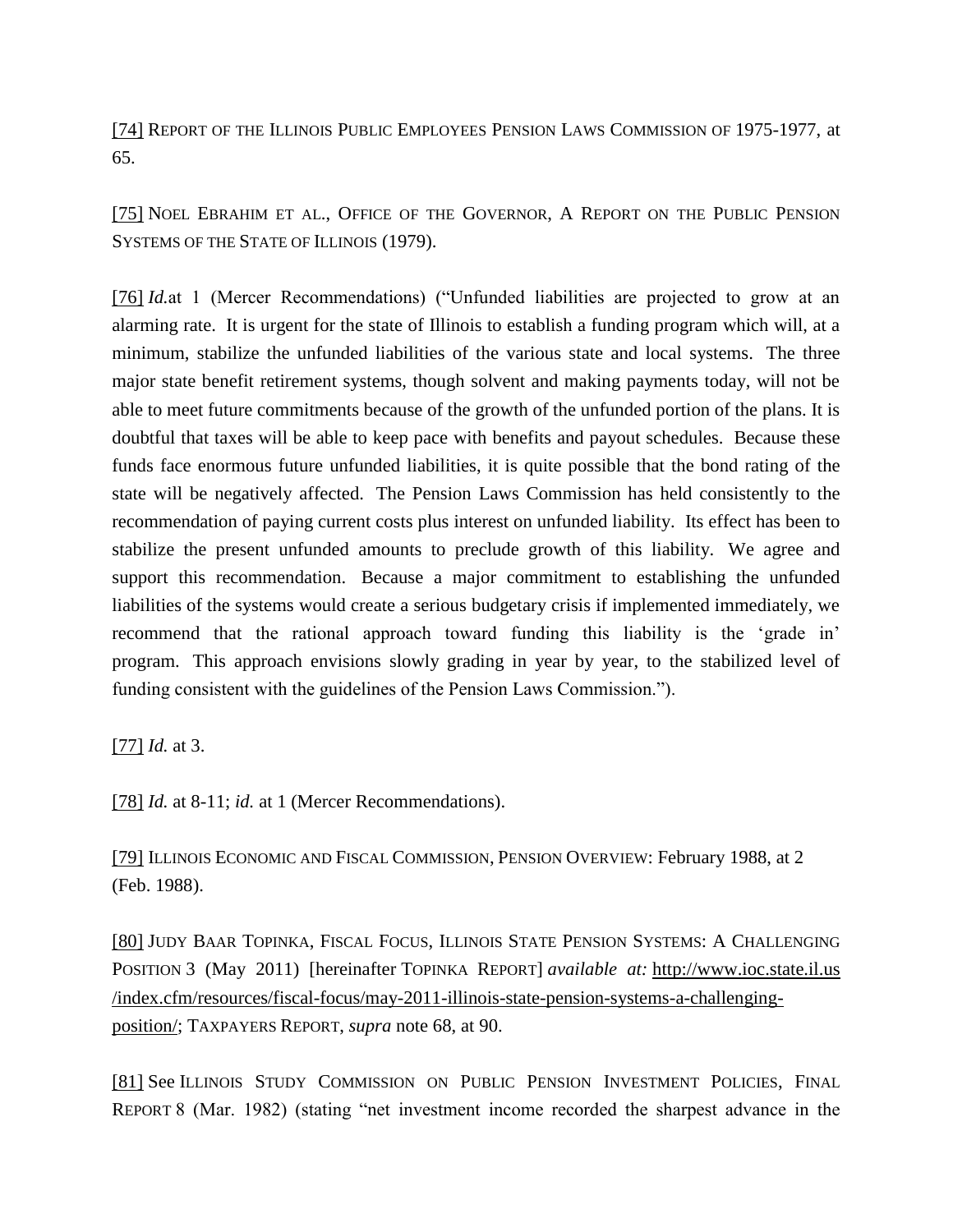FY76-FY81 period, increasing more than 2½ times from \$141.4 million to approximately \$397.6 million. As a consequence, investment income accounts for a larger proportion of the [three funding sources] than it did five years ago: 35% rather than 24%.").

[\[82\]](file:///C:/Users/swyattj/Downloads/Illinois%20Public%20Pension%20Reform%20%20%20What) GOVERNOR'S RETIREMENT SYSTEM TASK FORCE REPORT, December 1985, at 28 (1985).

[\[83\]](file:///C:/Users/swyattj/Downloads/Illinois%20Public%20Pension%20Reform%20%20%20What) *See* TAXPAYERS REPORT, *supra* note 68, at 91; ILLINOIS STUDY COMMISSION ON PUBLIC PENSION INVESTMENT POLICIES, FINAL REPORT 8 (Mar. 1982) (noting the state's adherence to the 100% payout policy, but the departure from that policy in FY 1982 as a "budget savings measure"); *State of* Illinois, File No. 3-15237, Release No. 9389 at 3 (S.E.C. Mar. 13, 2013), *available at:*http://www.sec.gov/litigation/admin/2013/33-9389.pdf [hereinafter "SEC Order"]; Jennifer Halperin, *Pension Deficit Haunts Future: State Government Is Biggest Employer In Illinois, But The State Is Years Behind in Funding Its Pension System,*, ILLINOIS ISSUES, July 1993, at 18, *available at:* <http://www.lib.niu.edu/1993/ii930717.html> ("One habit consistently pointed out as devastating to the pension funds began in 1982, when the state stopped contributing enough money to the funds to cover checks going out in the same year. The stock market was doing well, so pension funds' investment income was up. In response, former Governor James R. Thompson reduced state contributions to less than two-thirds of the 1982 payout to retirees. That practice was supposed to be limited to one year but was not.").

[\[84\]](file:///C:/Users/swyattj/Downloads/Illinois%20Public%20Pension%20Reform%20%20%20What) TAXPAYERS REPORT, *supra* note 68, at 91; TOPINKA REPORT, *supra* note 80, at 4.

[\[85\]](file:///C:/Users/swyattj/Downloads/Illinois%20Public%20Pension%20Reform%20%20%20What) TAXPAYERS REPORT, *supra* note 68, at 91-94; TOPINKA REPORT, *supra* note 80 at 4; Dawn Clark Netsch, Testimony Before the Joint Hearing of the Select Committee on Aging and the Joint Economic Committee's Subcommittee on Investment: Using Public Employee Pensions to Balance State and Local Budgets: The Impact on Public Employees, Retirees, and Taxpayers 22 (Nov. 20, 1991) ("The basic problem is that the systems are not and have not been funded on an actuarial basis. From FY 1973 through FY 1981, the State contribution was set equal to 100% of benefit payout, on the assumption that both employee contributions and investment would be invested to provide for future benefits. When Illinois went into the recession in the early 1980s, one of the casualties was the State's pension contributions. In FY 1982, the aggregate contribution to the five systems was reduced to the equivalent of 62.5% of payout, one month's school, aid payments were delayed, over \$60 million was 'borrowed' from other State funds, and \$150 million was borrowed in the credit markets. For FY 1983, the Governor proposed a fiveyear phased-in return to 100% of payout and proposed a contribution equal to 70% of payout, but only 51% of payout was enacted. For FY 1984, the Governor proposed 77.5% of payout, but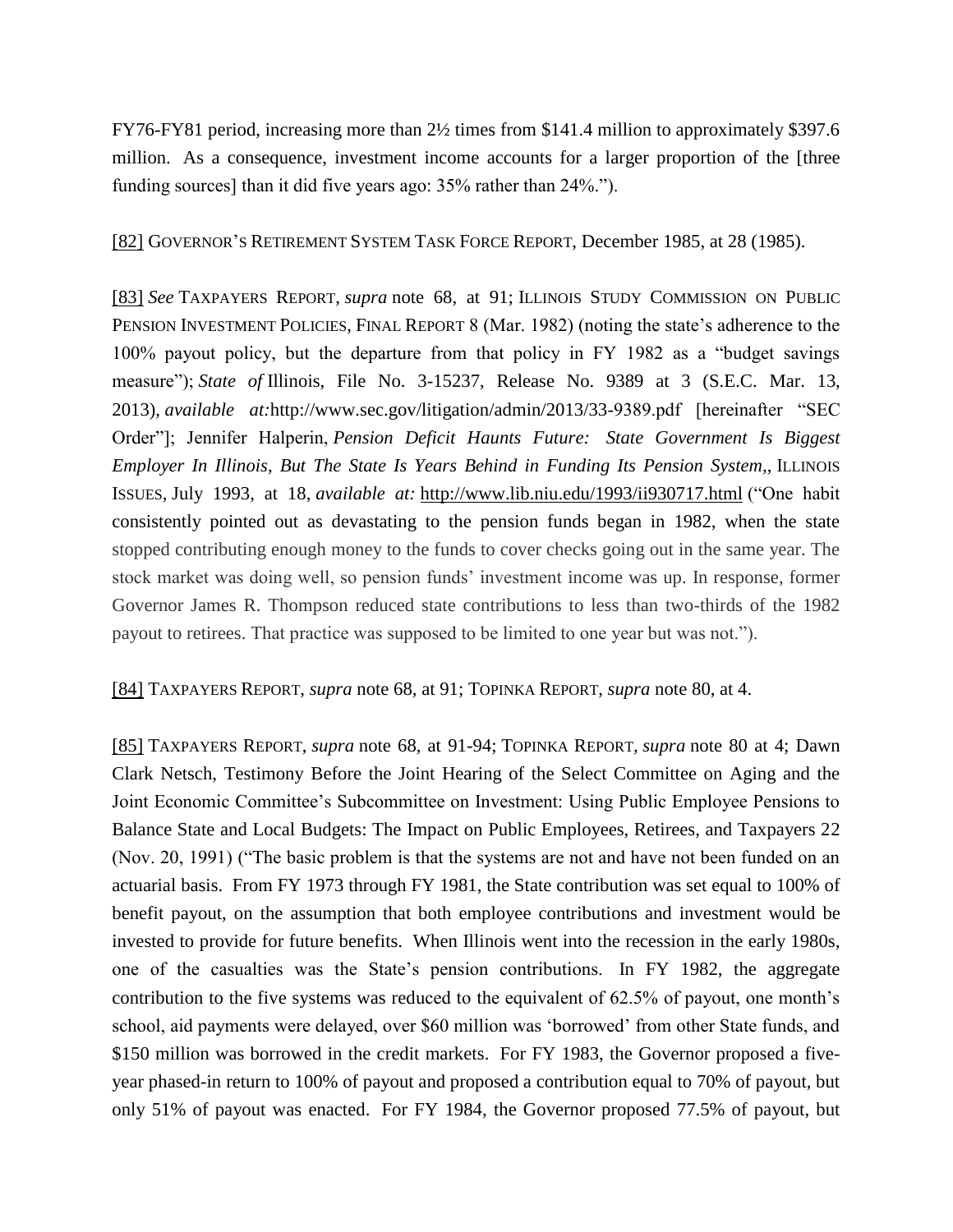only 60% of payout was enacted and that became Illinois 'funding policy' through FY 1987. For FY 1988, the Governor proposed a \$1 billion tax increase, but no increase in pension contributions over the prior year. When the legislature refused to pass the tax increase, he cut agency budgets across the board and took additional cuts out of the pension contribution, for a total reduction of over \$60 million. The cuts were justified by claiming that the State "should share in the retirement systems' above average investment returns." Two months later the stock market fell by over 500 points and the systems ended the year with investment returns of 2.5% or less. The resulting appropriation was the equivalent of 44% of payout, and a 'new' funding policy was implemented—at least for one more year.")

[\[86\]](file:///C:/Users/swyattj/Downloads/Illinois%20Public%20Pension%20Reform%20%20%20What) TOPINKA REPORT, *supra* note 80, at 4.

[\[87\]](file:///C:/Users/swyattj/Downloads/Illinois%20Public%20Pension%20Reform%20%20%20What) ILLINOIS ECONOMIC AND FISCAL COMMISSION, PENSION OVERVIEW 20-22 & Tbl. 8 (1990) ("For the State systems, there is no relationship between contributions required under normal cost plus interest and actual employer contributions. [T]he employer contribution has fallen far short of the employer's normal cost plus interest between FY 1984 and FY 1989. Over that period State contributions have been related to benefit payout rather than the actuarial cost of benefits earned. The percentage of the required contribution that has been covered by the State has varied considerably. The contribution for TRS began at 50% in FY 1984, rose to over 60%, and then dropped below 50% for FY 1989. The percentage for SERS also improved and then dropped, while the SURS percentage increased slightly over the period and then decline. The covered percentages for JRS and GARS also fluctuated. The system considered to be the healthiest of the State systems (SERS0 had about two-thirds of the contribution covered for FY 1989. The largest system, TRS, had less than half of the contribution covered in FY 1989, and about one- third was covered for SURS. Even thought the TRS and SURS are currently in similar financial condition and have been receiving State contributions based on similar percentages of payout, the implications of continuing recent employer funding practices are more serious for SURS due to the size of the system and the particularly significant shortfalls between actual employer contributions and those required under normal cost plus interest.").

[\[88\]](file:///C:/Users/swyattj/Downloads/Illinois%20Public%20Pension%20Reform%20%20%20What) TOPINKA REPORT, *supra* note 80, at 4.

[\[89\]](file:///C:/Users/swyattj/Downloads/Illinois%20Public%20Pension%20Reform%20%20%20What) Bob Sector, *Pension Mess Now All The Rage In Springfield,* CHI. TRIB., Dec. 30, 2012, *available at:* 2012 WLNR 28162974.

[\[90\]](file:///C:/Users/swyattj/Downloads/Illinois%20Public%20Pension%20Reform%20%20%20What) *Id*.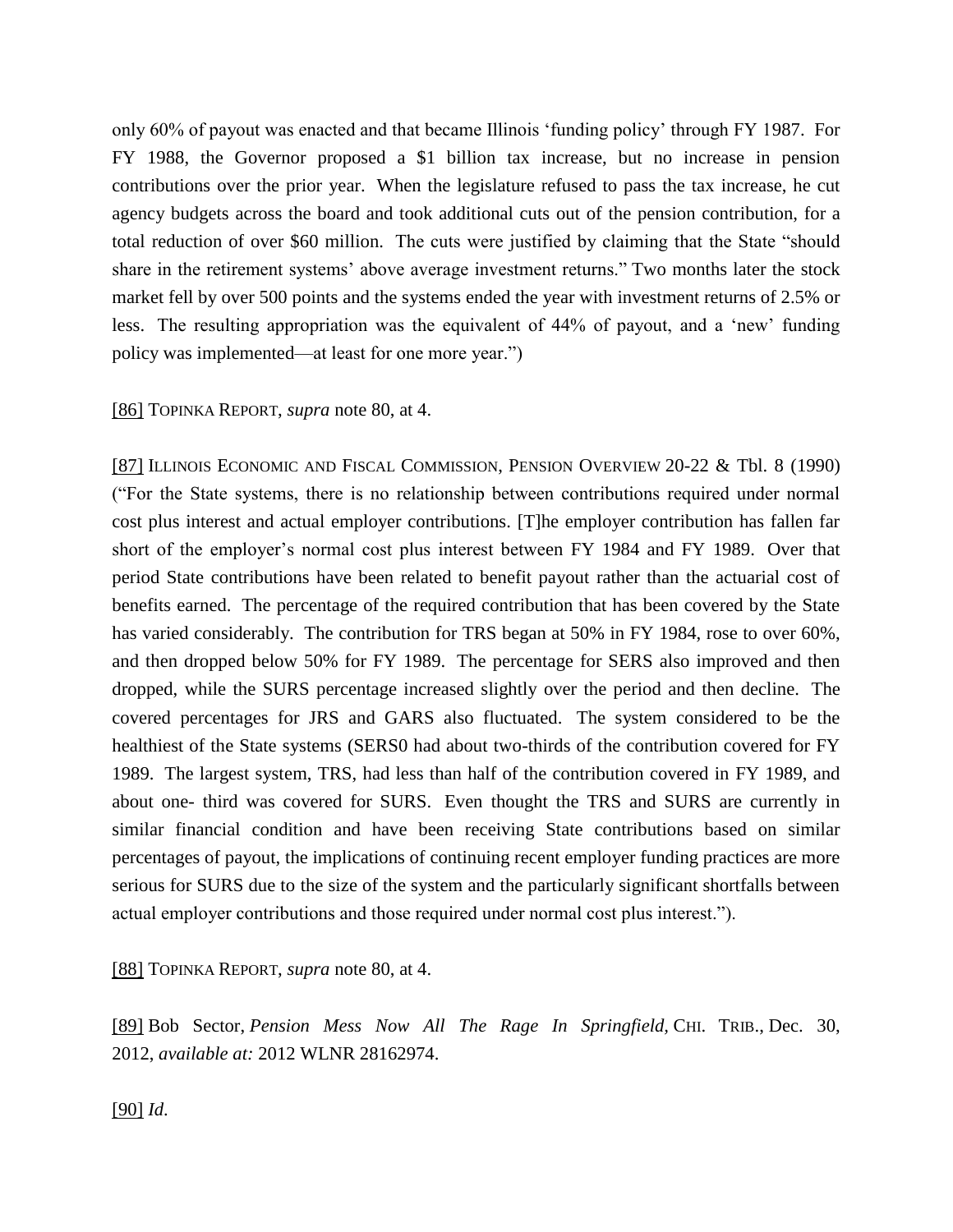[\[91\]](file:///C:/Users/swyattj/Downloads/Illinois%20Public%20Pension%20Reform%20%20%20What) Public Act 82-960 (Ill. 1982); TAXPAYERS REPORT, *supra* note 68, at 93; ILLINOIS TAX FOUNDATION, TWO DECADES OF ILLINOIS STATE SPENDING: 1972-1992, at 81 (1992) ("In FY72, employee contributions were the systems' main income source, providing more than one-half of the state retirement systems' total income. State appropriations provided roughly one-third of the total at that time and investment income represented only 14 percent of the total income for these systems. By FY75, state appropriations had become the primary income source and remained so for six consecutive years (through FY81). . . . Investment income became the retirement systems' principal income source beginning in the recession year of FY82 and it remained so through FY91. Through most of the '80s, state appropriations declined as a percentage of system's income, and from FY88-FY91 state retirement appropriations for the first time provided *less* cash for the retirement systems than was provided by employee payroll contributions.") (emphasis added).

[\[92\]](file:///C:/Users/swyattj/Downloads/Illinois%20Public%20Pension%20Reform%20%20%20What) See ILLINOIS STUDY COMMISSION ON PUBLIC PENSION INVESTMENT POLICIES, FINAL REPORT, at 8, 44-47 (1982) (explaining that the investment authority of each state pension fund is subject to specific statutory restrictions); *id*. at 10 (stating that the investment returns of the five state pension funds "have not kept pace with inflation. The funds have also lagged behind other indicators of institutional investments. Over the last five years, the Standard & Poor 500 Index has had an annualized rate of return of 10.1%. The entire universe of public and private retirement funds had an average return of 8.6% for the same time period. Public funds, however, averaged significantly lower returns: 5.6% annually for the past five years and 3.1% in FY 1981."); *id.* at 5 (stating that "improvements in the performance of the funds can relieve some of the pressures on the state and its employees to increase contributions."); *id*. at 23 ("The Commission believes that inferior performance by the funds in recent years was due in part to compliance with statutory provisions.").

[\[93\]](file:///C:/Users/swyattj/Downloads/Illinois%20Public%20Pension%20Reform%20%20%20What) *Id.* at 15; *id.* at 24 (same). The study also explained that: "[t]he prudent person rule is reinforced by several legal administrative and structural checks and balances, including Article XIII, Section 5 of the Illinois Constitution, which guarantees the payment of pension benefits."). *Id.* at 2 of Executive Summary. The study further explained that the Pension Clause "guarantees that retirement benefits, as enforceable contractual obligations, are paid as promised." *Id.* at 26.

[\[94\]](file:///C:/Users/swyattj/Downloads/Illinois%20Public%20Pension%20Reform%20%20%20What) *Id.* at 19.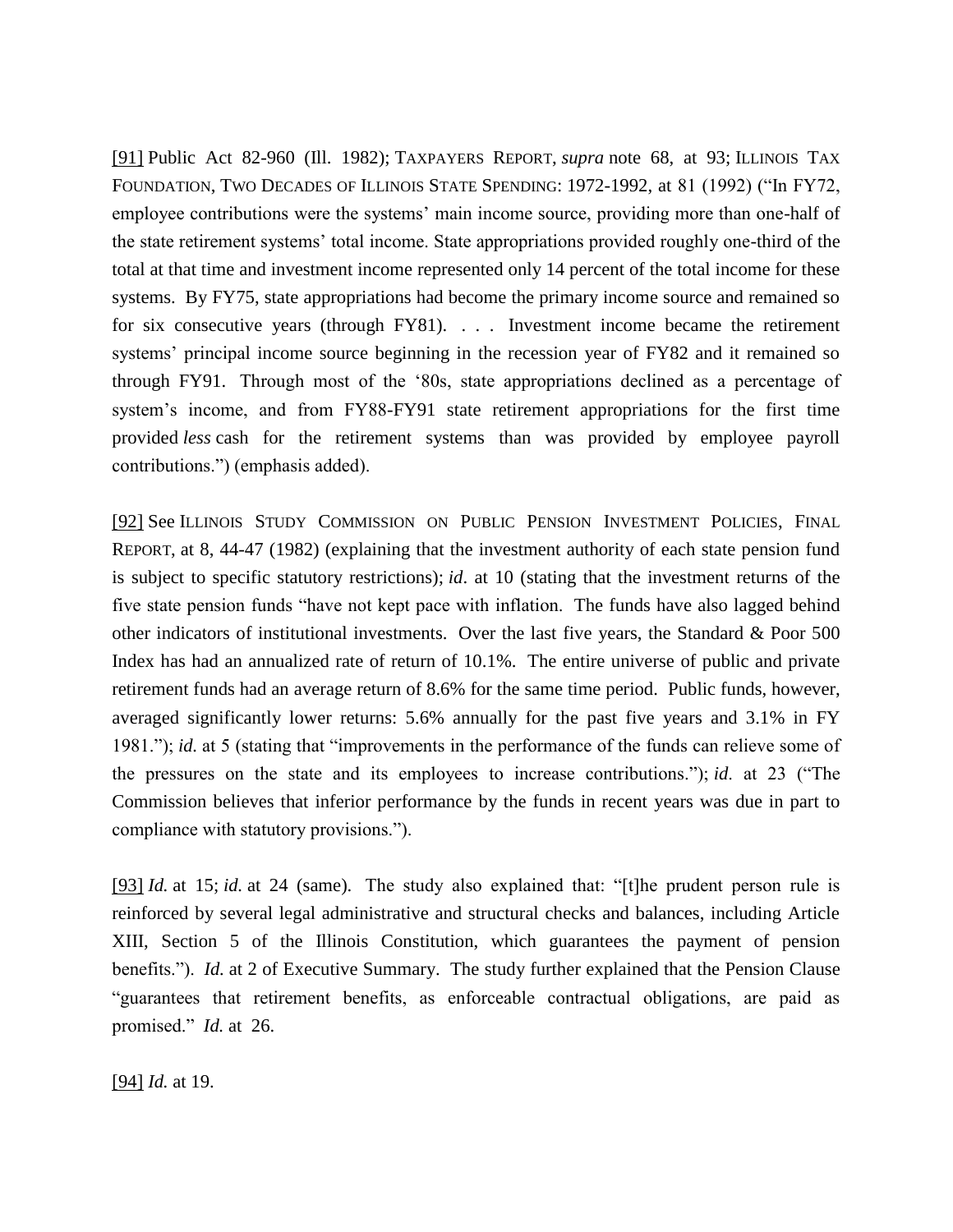[\[95\]](file:///C:/Users/swyattj/Downloads/Illinois%20Public%20Pension%20Reform%20%20%20What) *Id.* at 8, 28-30. The study stated that with respect to investment in mortgage backed securities, the pension funds "should require the original lender remain at risk for some portion of the package to ensure that appropriate underwriting standards are used in approving the underlying loans." *Id.* at 30.

[\[96\]](file:///C:/Users/swyattj/Downloads/Illinois%20Public%20Pension%20Reform%20%20%20What) TAXPAYERS REPORT, *supra* note 68, at 90, 93-94. Because "[e]conomic downturns and other market shifts do not constitute unanticipated circumstances in a market-based economy," *Ferguson v. Ferguson,* 54 So.3d 553, 556 (Fla. App. 2011), the State, as a contracting party, appears to have assumed the foreseeable risk of future stock market downturns by shifting its investment policy to one seeking higher stock market returns. See YPI 180 N. *LaSalle Owners, LLC v. 180 N. LaSalle II, Inc.,* 403 Ill.App.3d 1, 7, 933 N.E. 2d 860, 865 (1st Dist. 2010) (stating that "if the risk was foreseeable there should have been a provision for it in the contract, and the absence of such a provision gives rise to the inference that the risk was assumed.") (quoting U.S. v. Winstar, 518 U.S. 839, 905 (1996)).

[\[97\]](file:///C:/Users/swyattj/Downloads/Illinois%20Public%20Pension%20Reform%20%20%20What) GOVERNOR'S RETIREMENT SYSTEM TASK FORCE REPORT, December 1985, at 5, 7, 13(1985).

[\[98\]](file:///C:/Users/swyattj/Downloads/Illinois%20Public%20Pension%20Reform%20%20%20What) *Id.* at 8, 71-83, 178.

[\[99\]](file:///C:/Users/swyattj/Downloads/Illinois%20Public%20Pension%20Reform%20%20%20What) *Id.* at 32, 42-49.

[\[100\]](file:///C:/Users/swyattj/Downloads/Illinois%20Public%20Pension%20Reform%20%20%20What) *Id.* at 48.

[\[101\]](file:///C:/Users/swyattj/Downloads/Illinois%20Public%20Pension%20Reform%20%20%20What) *See* Charles N. Wheeler, *Policy Procrastination: State Pension Systems*, ILLINOIS ISSUES, February 1988, at 3, *available at:* [http://www.lib.niu.edu/1988/ii880204.](http://www.lib.niu.edu/1988/ii880204.%20html) [html](http://www.lib.niu.edu/1988/ii880204.%20html) (citing ILLINOIS ECONOMIC AND FISCAL COMMISSION, PENSION OVERVIEW: February 1988, at iv (1988)).

[\[102\]](file:///C:/Users/swyattj/Downloads/Illinois%20Public%20Pension%20Reform%20%20%20What) *Id.* at 4; ILLINOIS ECONOMIC AND FISCAL COMMISSION, PENSION OVERVIEW: February 1988, at 25-27 (1988).

[\[103\]](file:///C:/Users/swyattj/Downloads/Illinois%20Public%20Pension%20Reform%20%20%20What) Public Act 86-273 (Ill. 1989).

[\[104\]](file:///C:/Users/swyattj/Downloads/Illinois%20Public%20Pension%20Reform%20%20%20What) ILLINOIS ECONOMIC AND FISCAL COMMISSION, FISCAL YEAR 1995, PENSION FUNDING REQUIREMENTS 4 (1994) (also explaining that under Public Act 86-273, "[t]he State contribution, as a percentage of the applicable employee payroll, was schedule to be increased in equal, annual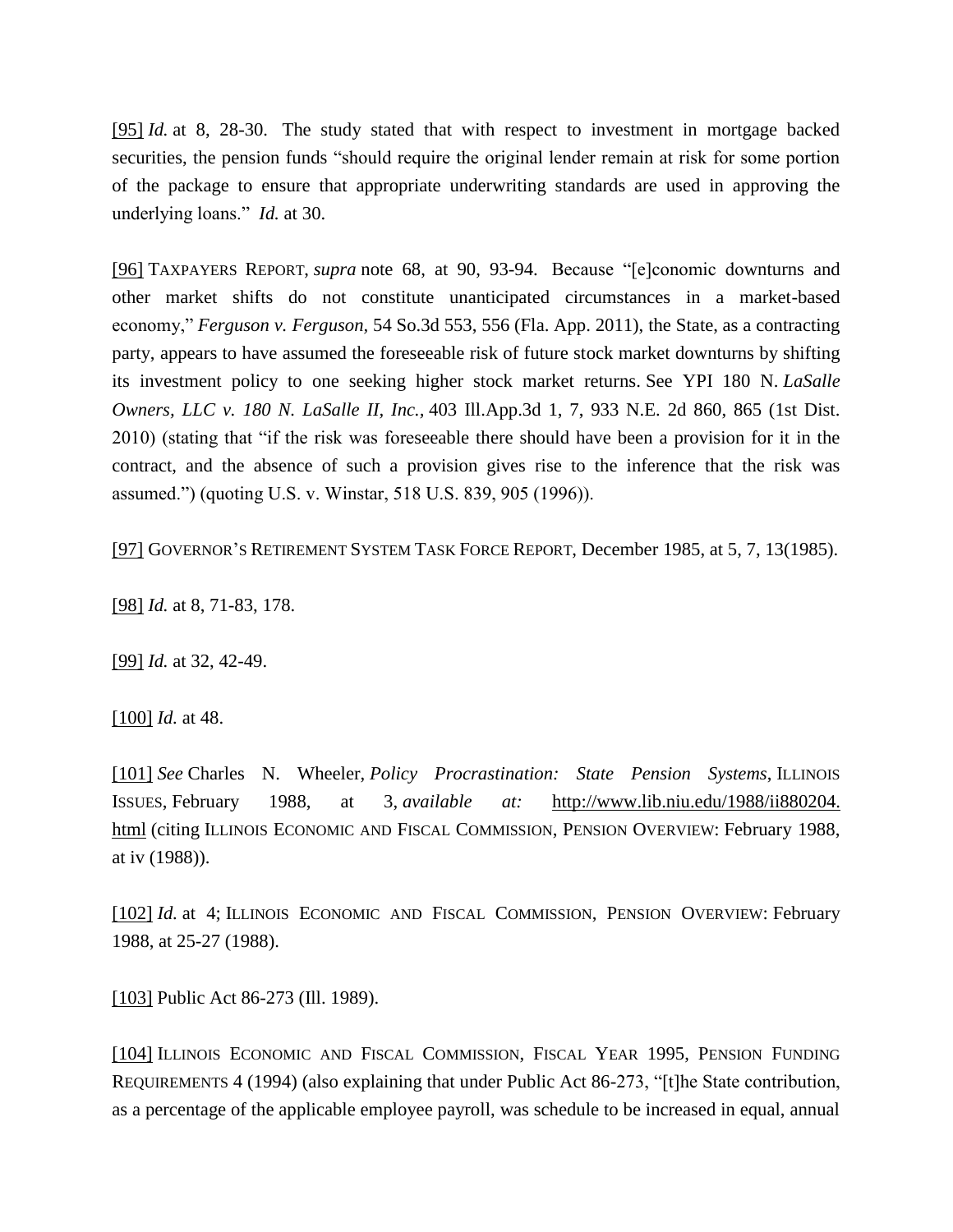increments over the seven year period, until the specified funding requirements are met."); Michael D. Klemens, *State Pensions: The Truth and The Consequences*, ILLINOIS ISSUES, Nov. 1991, at 18, *available at:* [http://www.lib.niu.edu/1991/ii911118.html.](http://www.lib.niu.edu/1991/ii911118.html)

[\[105\]](file:///C:/Users/swyattj/Downloads/Illinois%20Public%20Pension%20Reform%20%20%20What) Dawn Clark Netsch, *State Pension Raids Rampant In the 1990s*, ILLINOIS MUNICIPAL REV., Feb. 1993, at 15 (Feb. 1993); *see also*LLINOIS ECONOMIC AND FISCAL COMMISSION, FISCAL YEAR 1995, PENSION FUNDING REQUIREMENTS 4 (1994) ("The State has not funded the State retirement systems as required by Senate Bill 95."); Jennifer Halperin, *Netsch Stays Off Cut-The-Waste Bandwagon*, ILLINOIS ISSUES, Nov. 1993, at 16, *available at:* [http://www.lib.niu.edu/](http://www.lib.niu.edu/%20993/ii931116.html) [993/ii931116.html.](http://www.lib.niu.edu/%20993/ii931116.html)

[106] ILLINOIS ECONOMIC AND FISCAL COMMISSION, FISCAL YEAR 1995, PENSION FUNDING REQUIREMENTS 4-5 & App. B (1994) (detailing shortfall in state contributions versus the statutory funding requirements); ILLINOIS ECONOMIC AND FISCAL COMMISSION, THE FINANCIAL CONDITION OF THE ILLINOIS PUBLIC RETIREMENT SYSTEMS 7 1992) (stating that employer contributions are for all of the systems by Public Act 86-273 with increased contributions phased-in over a seven year period in FY 1990 to FY 1996, but the statutory language has "historically had little bearing on the State's contributions to its pension systems, and the State has yet to comply with this requirement in any of the three subsequent budget years. On the contrary, the State's contributions have been usually determined through the appropriations process, based on availability of resources, and not according to statutory requirements. Generally, the State's pension payments have remained about the same for the last five years, amounting to a level-funding policy."); ILLINOIS ECONOMIC AND FISCAL COMMISSION, THE FINANCIAL CONDITION OF THE ILLINOIS PUBLIC RETIREMENT SYSTEMS 8 1994) (same); Associated Press, *Edgar Signs Measure To Cover Future Pension Debts*, ST. LOUIS POST-DISPATCH, Aug. 23, 1994, *available at:* 1994 WLNR 703595 (stating that the 1989 funding plan was ignored by governors and lawmakers because of "other budget priorities").

[107] *Using Public Employee Pensions to Balance State and Local Budgets: The Impact on Public Employees, Retirees, and Taxpayers, Hearing Before Select Comm. on Aging and Jt. Econ. Comm., Subcomm. on Investment,* 102d Cong., 18 (Nov. 20, 1991) (testimony of Dawn Clark Netsch).

[108] *Id.* at 18, 23-24.

[109] *Id.* at 17, 24.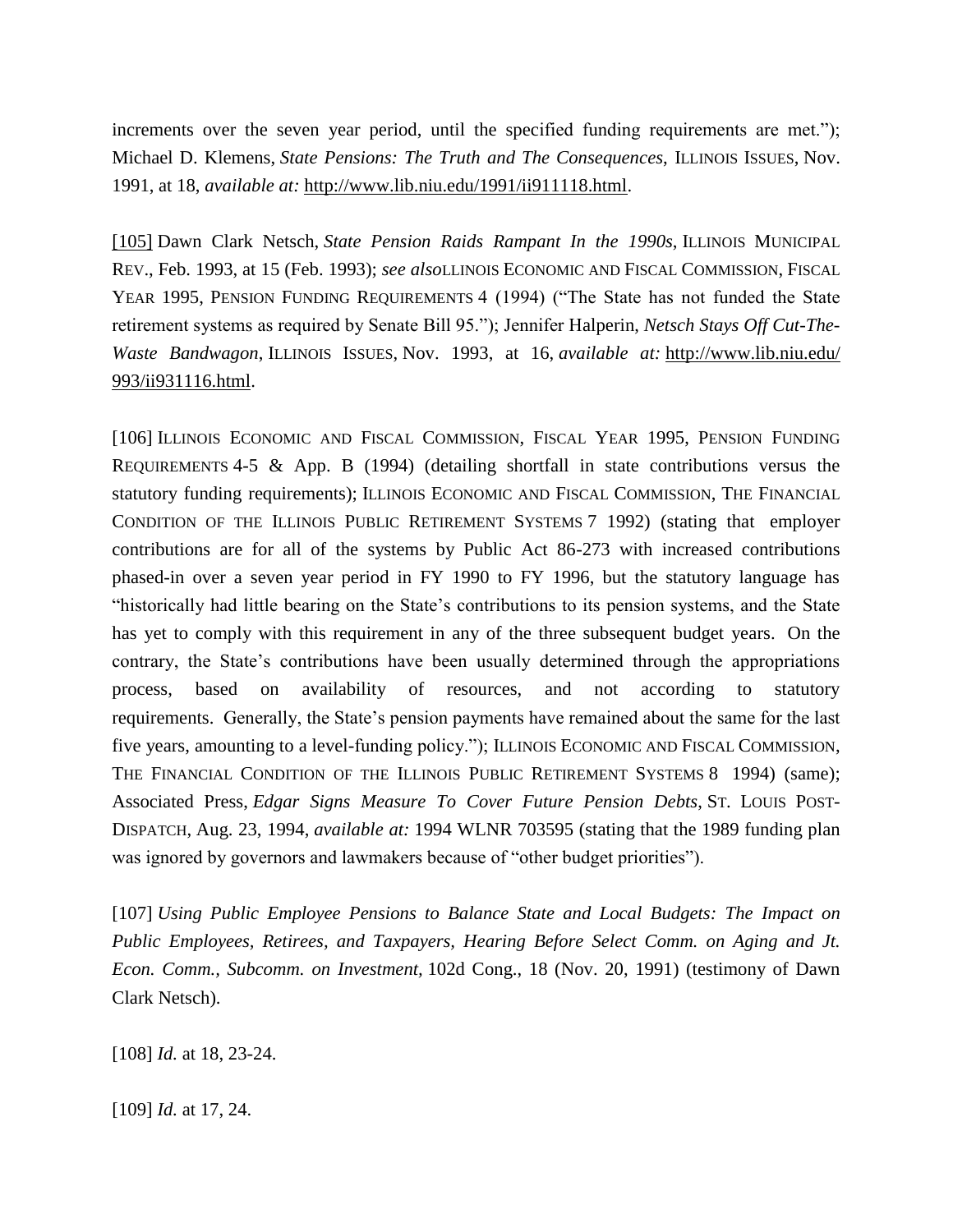[110] *See* Tim Novak, *Illinois Pension Fund At Issue In Campaign*, ST. LOUIS POST-DISPATCH, Apr. 19, 1994, *available at:* 1994 WLNR 697404.

[111] ILLINOIS ECONOMIC AND FISCAL COMMISSION, THE FINANCIAL CONDITION OF THE ILLINOIS PUBLIC RETIREMENT SYSTEMS II-III (1994).

[112] *Id.* 

[113] Rick Pearson, *Edgar, Netsch Jostle on Pension Plans*, CHI. TRIB., Apr. 19, 1994, *available at:* 1994 WLNR 4348551.

[114] *Id*.; Novak, *supra* note 110.

[115] Novak, *supra* note 110; Pearson, *supra* note 113.

[116] Novak, *supra* note 110; Pearson, *supra* note 113.

[117] Rick Pearson, *Agreement Is Near On Compromise Plan to Bail Out State Pension*, CHI. TRIB., June 21, 1994, *available at:* 1994 WLNR 4294438; Associated Press, *supra* note 106.

[118] Public Act 88-593 (Ill. 1984).

[119] *See* SEC Order, *supra* note 85, at 3; ILLINOIS ECONOMIC AND FISCAL COMMISSION, FISCAL YEAR 1996 PENSION FUNDING REQUIREMENTSat 4 (1995) [hereinafter 1995 FISCAL REPORT] (same); *id.* at 16 ("The underfunding of employer contributions continues to place undue pressure on one other major sources of revenue to the retirement systems, namely income from investments. In recent years the higher-than-assumed rate of return on investments has distorted the fact that employer contributions have not kept pace with prior, current, and future estimated benefit costs. In three of the State retirement systems, employee contributions have exceeded employer contributions for the last several years.").

[120] SEC Order, *supra* note 83, at 3; 1995 FISCAL REPORT, *supra* note 119, at 4; TOPINKA REPORT, *supra* note 80, at 4.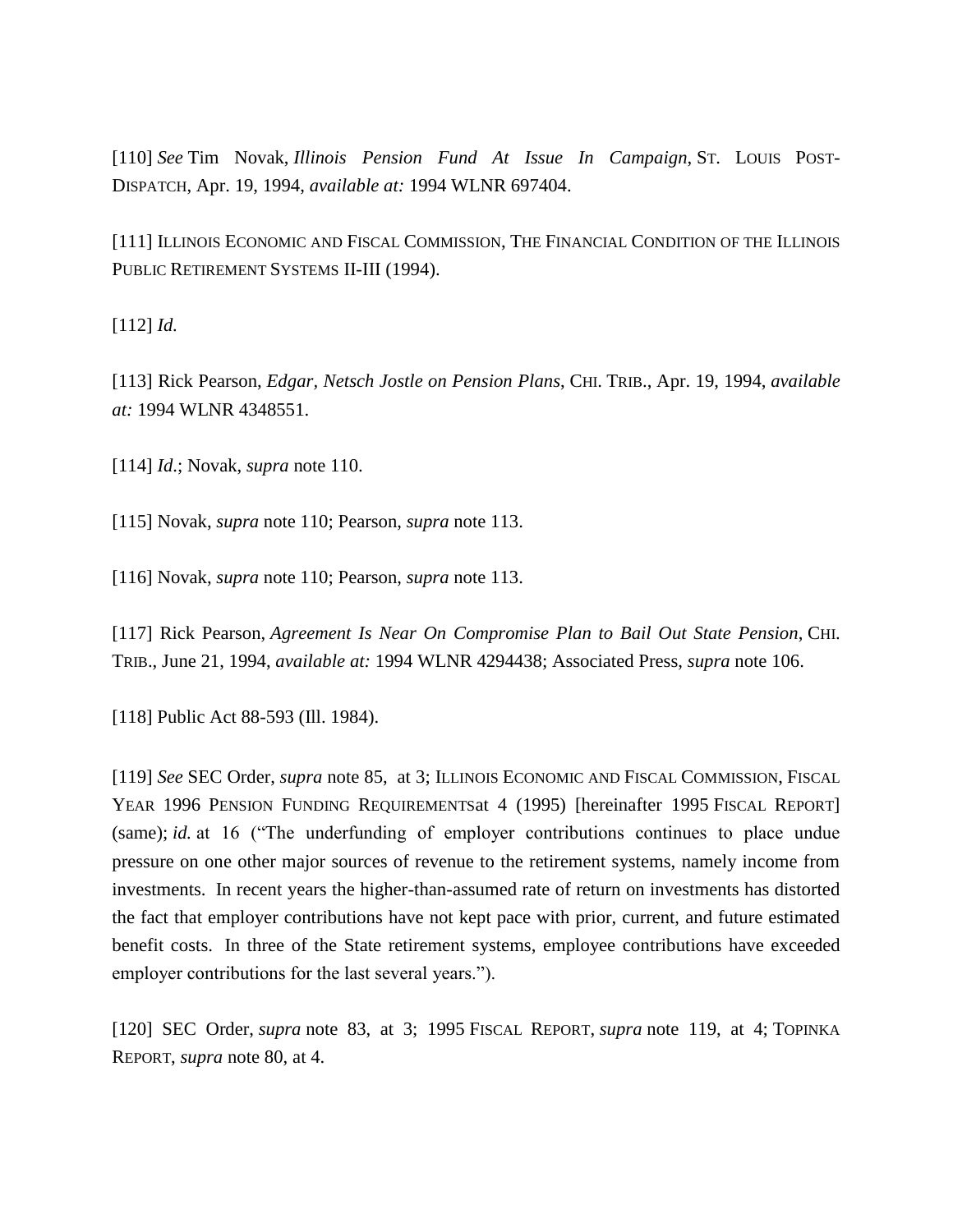[121] SEC Order, *supra* note 83, at 3; 1995 FISCAL REPORT, *supra* note 119, at 4; TOPINKA REPORT, *supra* note 80, at 4.

[122] *See* SEC Order, *supra* note 83, at 3; William G. Holland, Auditor General, Background Paper: The Five State Retirement Systems at 1 (Mar. 1996).

[123] SEC Order, *supra* note 83, at 3; *see also* Holland, *supra* note 122, at 4.

[124] SEC Order, *supra* note 83, at 3.

[125] *Id*.

[126] *Examining The Retirement Security of State and Local Government Employees, Field Hearing, Before H. Comm. on Education and the Workforce, Subcomm. on Employer-Employee Relations* 21-22 (Aug. 30, 2006) (Testimony of John Filan, Director, Ilinois Governor's Office of Management and Budget) ("During the 1970's, 1980's, and first half of the 1990's, state contributions were grossly inadequate. It increased the unfunded liability every single year, every adopted budget under-funded the pensions, without exception, during good times and during bad times. In 1994, the state adopted a payment schedule. That first became effective in fiscal year 1996. However, the payment schedule continued to under-fund each of the pension funds each and every year. And would do so until 2034, 40 years later. At that point in time, June 30, 1995, the plans had a total funded ratio of 52.4 percent, that is assets to liabilities, and an unfunded liability of \$19.5 billion in 1995. . . . The 1995 payment schedule was structurally and fundamentally flawed when it was enacted. . . . Unfortunately, the 1995 payment schedule would not decrease the pension debt for 40 years. The \$19.5 billion will not go down, over the next 40 years. Payments were not sufficient to pay normal costs and interest on unfunded liability until around 2034. Thus, the state was guaranteed to experience a growing unfunded liability. This had the impact of deferring and increasing major debt into the future. As a result, the unfunded liability was originally projected in 1995 to grow from the June 30, 1995 level of \$19.5 billion to more than \$70 billion in 2034. The plan was structured that way, before it finally reduces to \$45 billion in 2045, the last 10 years of the plan, based on projections done by the actuaries in 1995.") *available* at: [http://purl.access.gpo.gov/GPO/LPS76243.](http://purl.access.gpo.gov/GPO/LPS76243)

[127] SEC Order, *supra* note 83, at 6-7.

[128] *Id.* at 4.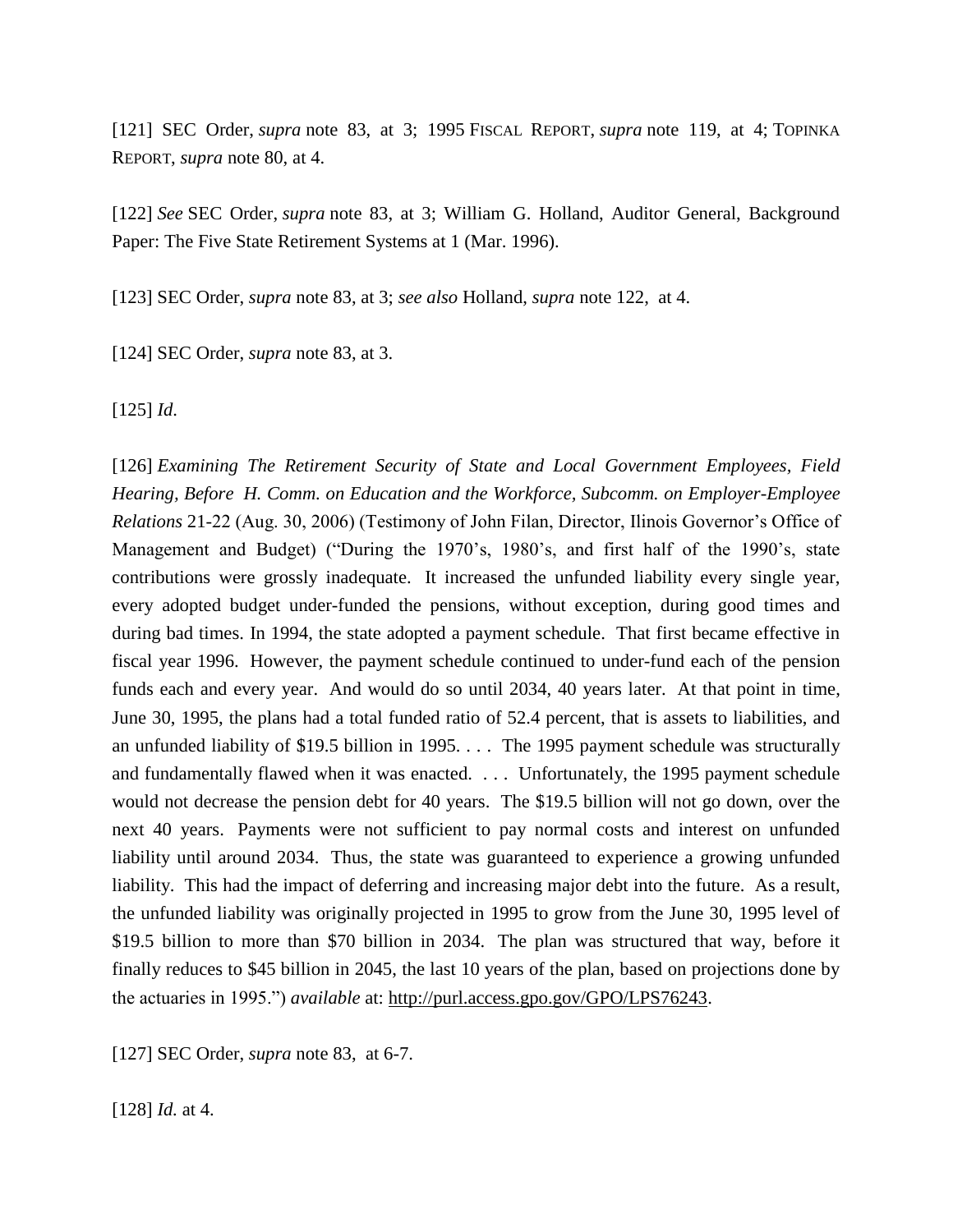[129] *Id.* at 5.

[130] *Id.* at 7.

[131] PENSION TASK FORCE REPORT, *supra* note 6, at 48. The Commission on Government Forecasting and Accountability stated in its testimony before the First Conference Committee on Senate Bill 1 on June 27, 2013 that the Pension Task Force Report's assessment remained correct that state pension contributions were not forthcoming because the state's fiscal system failed to generate sufficient revenue and that the pension system was used as a credit card to fund public services and stave off the need for tax increases or service cuts. 98th Ill. Gen. Assem., Proceedings of the First Conference Committee on Senate Bill 1, Presentation of the Commission on Government Forecasting and Accountability at 56:44-1:14:01 (June 27, 2013) (on file with author).

[132] PENSION TASK FORCE REPORT, *supra* note 6, at 48.

[133] *Id.*

[134] COMMISSION ON GOVERNMENT FORECASTING AND ACCOUNTABILITY, BRIEFING ON CAUSES OF STATE PENSION UNFUNDED LIABILITY, PRESENTED TO FIRST CONFERENCE COMMITTEE ON SENATE BILL 1, at 5 (June 27, 2013) [hereinafter COGFA BRIEFING] *available at:* http:// cgfa.ilga.gov/Upload/Presentation%206-27-13.pdf. The remaining 17.5% (or \$15.2 billion) in growth in unfunded liabilities is attributable to "miscellaneous factors," such as: (a) Retroactive benefit payments for individuals who delayed applying for retirement, (b) Fewer terminations of vested employees than expected, (c) Differences between actual cost of benefits earned and projected costs; (d) Retirements with reciprocal service credits; (e) Disablements and service retirements other than expected; (f) Delayed reporting of retirements (effects on pension benefit obligations); and (g) Mortality other than expected. *Id; see also* Doug Finke, *State of Illinois' Record of Shorting Pensions Goes Back Decades,* ST. J-REG., Feb. 9, 2013, *available at:* [http:](http://www.sj-r.com/top-stories/x846054923/State-of-Illinois-record-of-shorting-pensions-goes-back-decades) [//www.sj-r.com/top-stories/x846054923/State-of-Illinois-record-of-shorting-pensions-goes-back](http://www.sj-r.com/top-stories/x846054923/State-of-Illinois-record-of-shorting-pensions-goes-back-decades)[decades](http://www.sj-r.com/top-stories/x846054923/State-of-Illinois-record-of-shorting-pensions-goes-back-decades) (providing a similar summary of the growth of unfunded liabilities between FY 1985 and FY 2012).

[135] COGFA BRIEFING, *supra* note 133, at 5.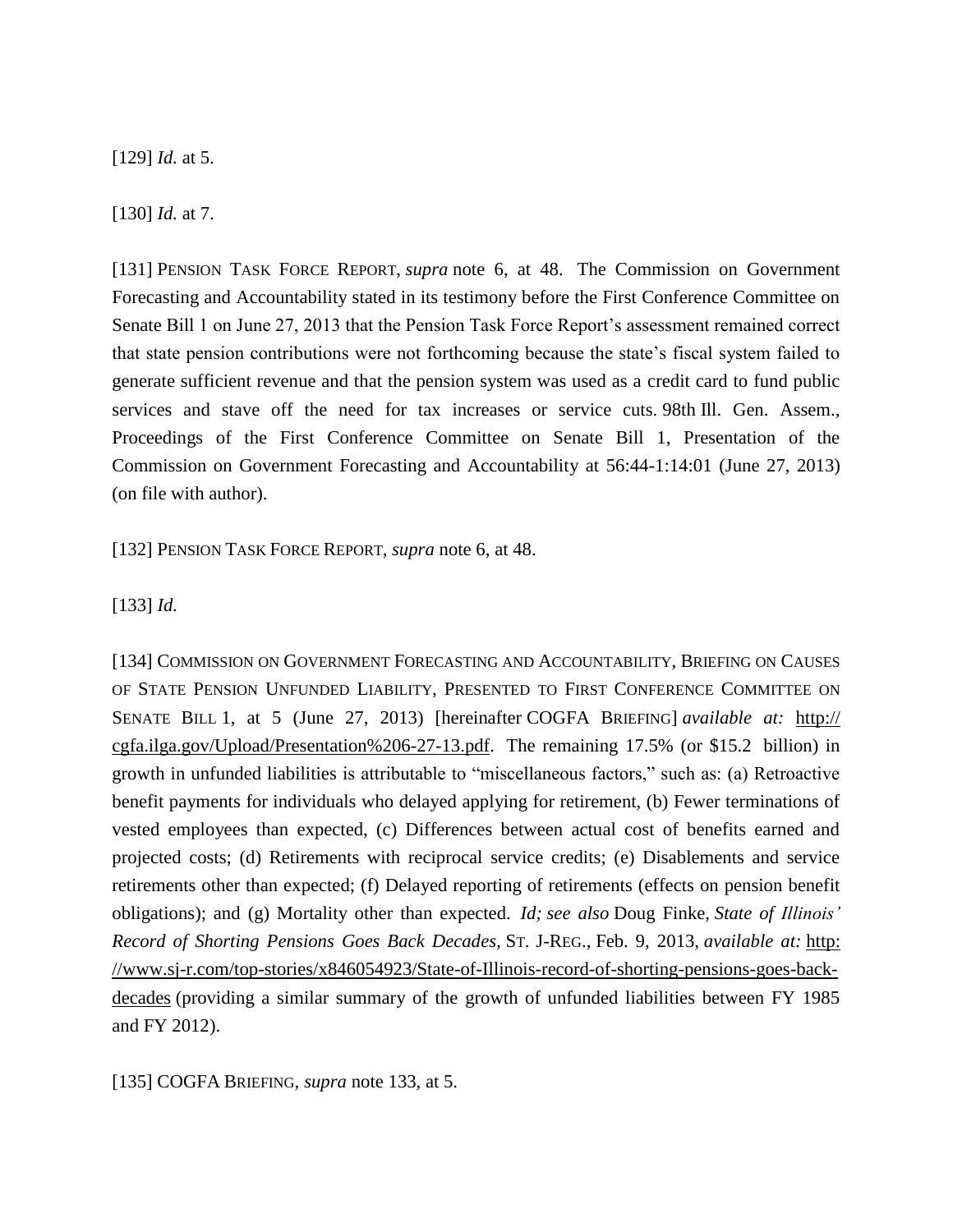[136] *Id.*

[137] *Id*.

[138] *Id.*

[139] *Id.*

[140] *See* Madiar Pension Article, *supra* note 2, at 15-19.

[141] Ill. Const. art. XIII, § 5 (emphasis added).

[142] *See* Madiar Pension Article, *supra* note 2, at 22, 27, 28, 47-50, 52, 54, 56-57 (relying on floor debates, *Buddell v. Bd. of Trustees, State Univ. Retirement Sys.*, 118 Ill.2d 99, 514 N.E.2d 184 (1987); *Felt v. Bd. of Trustees Judges Retirement Sys.*, 107 Ill.2d 158, 481 N.E.2d 698 (1985); *Kraus v. Bd. of Trustees Police Pension Fund of Village of* Niles, 72 Ill. App. 3d 833, 390 N.E.2d 1281 (1st Dist. 1979)).

[143] *Id.* at 94-95(relying on *Kuhlmann v. Bd. of Trustees of the Police Fund of Maywood*, 106 Ill.App.3d 603, 608, 435 N.E.2d 1307, 1311 (1st Dist. 1982)).

[144] *Id.* at 95 (relying on *DiFalco v. Bd. of Trustees of Firemen's Pension Fund of Wood Dale Fire Protection Dist.,* 122 Ill.2d 22, 26, 521 N.E. 2d 923, 925(1988).

[145] *Kanerva v. Weems,* 2014 IL 115811, at ¶40.

[146] *See* Madiar Pension Article, *supra* note 2, at 27 (quoting IV Proceedings Sixth Ill. Constitutional Convention 2931(1970 (remarks of Delegate Henry Green, one the principal sponsors of the Pension Clause)); *id.* at 83 (relying *on Kuhlmann v. Bd. of Trustees of the Police Fund of Maywood*, 106 Ill.App.3d 603, 608, 435 N.E.2d 1307, 1311 (1st Dist. 1982) (regarding benefit increases)).

[147] *Id.* at 23, 30-31, 39, 41, 70-78 (citing *People ex. rel. Sklodowski v. State*, 182 Ill. 2d 220, 695 N.E.2d 374 (1988); *People ex. Rel. Ill. Fed'n of Teachers v. Lindberg*, 60 Ill. 2d 266, 326 N.E.2d 749 (1975); *McNamee v. State*, 173 Ill. 2d 433, 672 N.E.2d 1159 (1966)).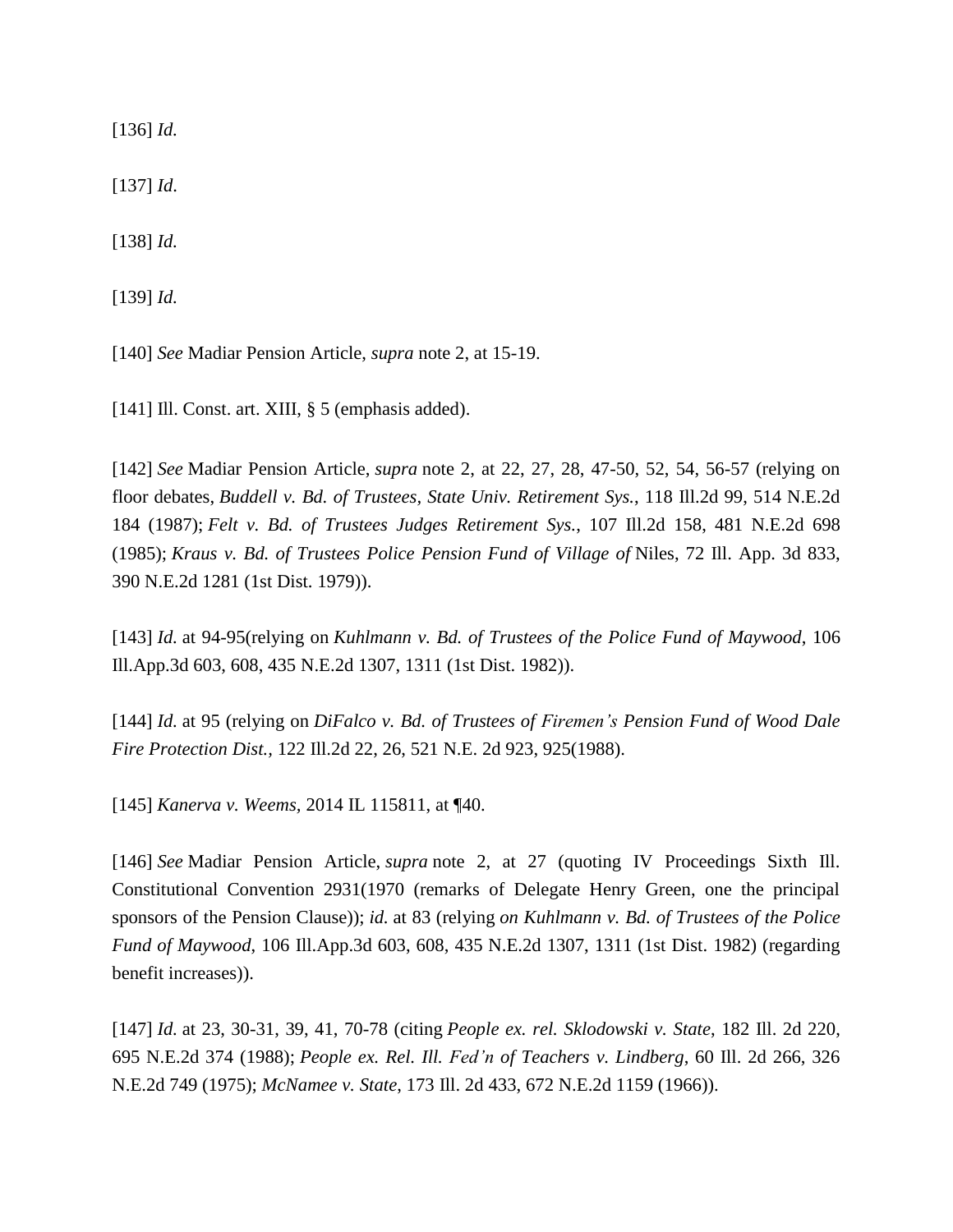[148] *Kanerva v. Weems,* 2014 IL 115811 at ¶48.

[149] *McNamee v. State,* 173 Ill. 2d 433, 442, 672 N.E.2d 1159, 1164 (1996).

[150] Madiar Pension Article, *supra* note 2, at 74-78 (citing *Sklodowski*; *McNamee*).

[151] *Id.* at 49-50, 56-57, 69 (citing *Buddell v. Bd. of Trustees, State Univ. Retirement Sys.*, 118 Ill.2d 99, 514 N.E.2d 184 (1987);*Kraus v. Bd. of Trustees Police Pension Fund of Village of* Niles, 72 Ill. App. 3d 833, 390 N.E.2d 1281 (1st Dist. 1979)).

[152] *Id.* 

[153] 98th Ill. Gen. Assemb., Senate Bill 1 as amended by House Amendment Nos. 1, 3 and 4, *available at:* [http://www.ilga.gov/legislation/billstatus.asp?DocNum=1&GAID=12&GA=98](http://www.ilga.gov/legislation/billstatus.asp?DocNum=1&GAID=12&GA=98%20&DocTypeID=SB&LegID=68366&SessionID=85&SpecSess=0) [&DocTypeID=SB&LegID=68366&SessionID=85&SpecSess=0.](http://www.ilga.gov/legislation/billstatus.asp?DocNum=1&GAID=12&GA=98%20&DocTypeID=SB&LegID=68366&SessionID=85&SpecSess=0)

[154] 98th Ill. Gen. Assemb., Senate Bill 2404 (engrossed version), *available at:* http://www. ilga.gov/legislation/billstatus.asp?DocNum=2404&GAID=12&GA=98&DocTypeID=SB&LegI D=74021&SessionID=85.

[155] *See e.g.*, Lynne Marek, *Head of Teacher Pension Fund Says State Will Need To Cut COLAs*, CRAIN'S CHI. BUS., Oct. 3, 2012, *available at:* [http://www.chicagobusiness.com/article/](http://www.chicagobusiness.com/article/%2020121003/NEWS02/121009921/head-of-teacher-pension-fund-says-state-will-need-to-cut-colas?%20template=printart) [20121003/NEWS02/121009921/head-of-teacher-pension-fund-says-state-will-need-to-cut-colas?](http://www.chicagobusiness.com/article/%2020121003/NEWS02/121009921/head-of-teacher-pension-fund-says-state-will-need-to-cut-colas?%20template=printart) [template=printart](http://www.chicagobusiness.com/article/%2020121003/NEWS02/121009921/head-of-teacher-pension-fund-says-state-will-need-to-cut-colas?%20template=printart) (quoting TRS Executive Director Dick Ingram, that "25 percent of TRS payments are for cost-of-living increases on pension benefits.").

[156] Civic Federation of Chicago, *House to Consider Speaker's Pension Reform Bill*, INSTITUTE FOR ILLINOIS' FISCAL SUSTAINABILITY(May 2, 2013), [http://www.civicfed.org/civic-federation](http://www.civicfed.org/civic-federation%20/blog/house-consider-speaker%E2%80%99s-pension-reform-bill) [/blog/house-consider-speaker%E2%80%99s-pension-reform-bill](http://www.civicfed.org/civic-federation%20/blog/house-consider-speaker%E2%80%99s-pension-reform-bill) ("Supporters of Speaker Madigan's approach have argued that the State retirement systems are currently in such bad shape that pension benefits are already impaired. Under this idea, a sustainable funding plan could withstand legal challenges even if it cut benefits because it would aid employees and retirees. The preamble to the new plan appears to make this legal case for cutting pension benefits. It describes the State's financial crisis and steps already taken to fix it; finds that the health, safety and welfare of Illinois residents is in jeopardy; and concludes that the fiscal problems cannot be resolved without comprehensive pension reform."); *see* 98th Ill. Gen.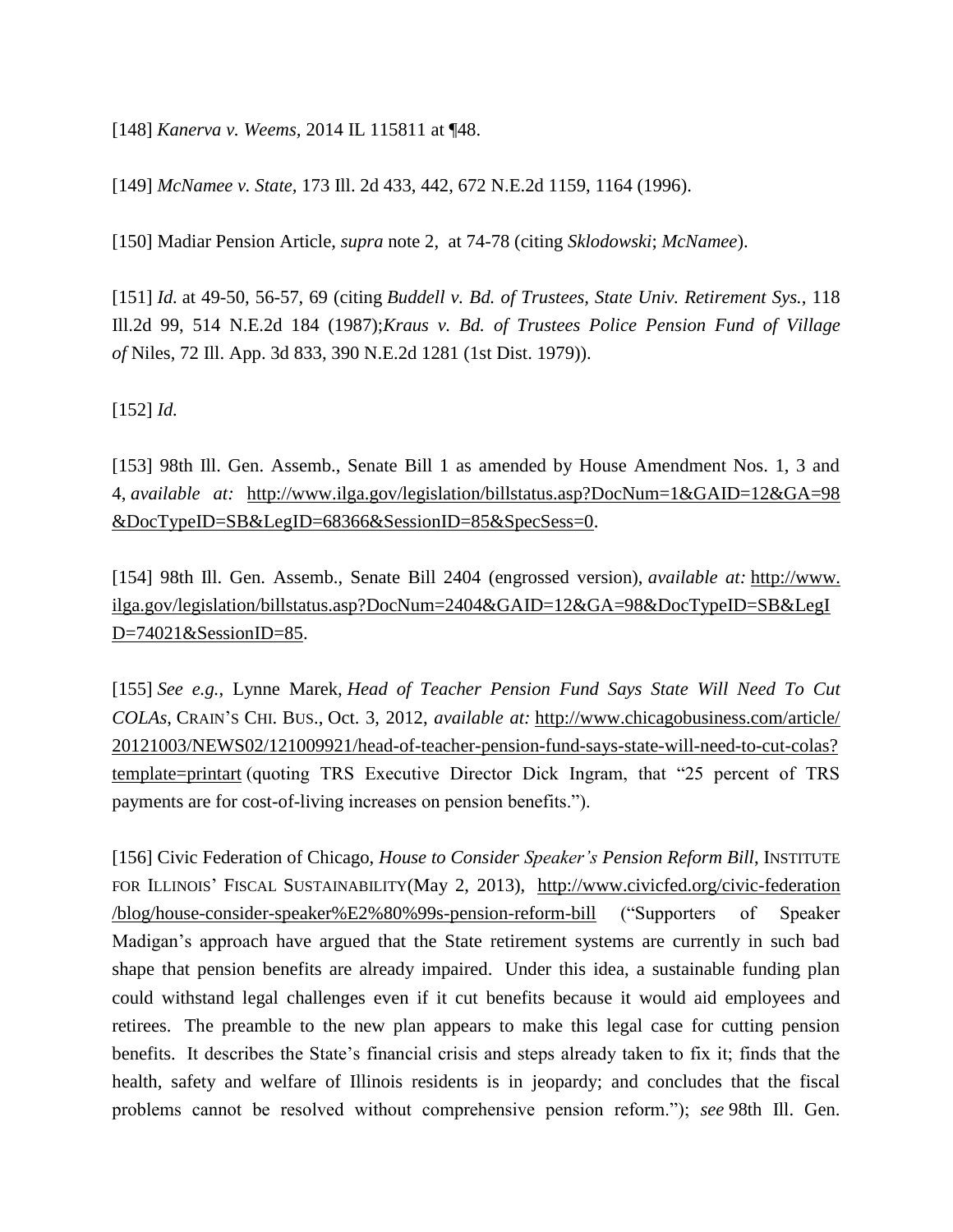Assemb., House Amendment #4 to Senate Bill 1, at 6 (stating that the "General Assembly finds that the reforms in this amendatory Act of the 98th General Assembly are necessary to address the fiscal crisis without incurring severe and irreparable harm to the public welfare") *available at:* [http://www.ilga.gov/legislation/fulltext.asp?DocName=09800SB0001ham003&GA=98&Sess](http://www.ilga.gov/legislation/fulltext.asp?DocName=09800SB0001ham003&GA=98&SessionId=87&DocTypeId=SB&LegID=68366&DocNum=1&GAID=12&Session=0) [ionId=87&DocTypeId=SB&LegID=68366&DocNum=1&GAID=12&Session=0;](http://www.ilga.gov/legislation/fulltext.asp?DocName=09800SB0001ham003&GA=98&SessionId=87&DocTypeId=SB&LegID=68366&DocNum=1&GAID=12&Session=0) 98th Ill. Gen. Assemb., House Proceedings, May 2, 2013, at 59 (statements of Representative Elaine Nekritz, co-sponsor of Senate Bill 1) ("I believe we have a very strong case in this Bill before us as to why this Bill is constitutional. Just as though . . . just like under the First Amendment, which is a very absolute statement that you're . . .that freedom of speech cannot be abridged, you can't, under that, still be allowed to shout fire in a crowded theater. And I believe that the courts will not force us, in this instance, to put pension payments above every other constitutionally required and constitutionally encouraged priorities that. . . that this state has.").

[157] 98th Ill. Gen. Assemb., Senate Bill 1 as amended by House Amendment Nos. 1, 3 and 4, *available at:* [http://www.ilga.gov/legislation/billstatus.asp?DocNum=1&GAID=12&](http://www.ilga.gov/legislation/billstatus.asp?DocNum=1&GAID=12&%20GA=98&DocTypeID=SB&LegID=68366&SessionID=85&SpecSess=0) [GA=98&DocTypeID=SB&LegID=68366&SessionID=85&SpecSess=0.](http://www.ilga.gov/legislation/billstatus.asp?DocNum=1&GAID=12&%20GA=98&DocTypeID=SB&LegID=68366&SessionID=85&SpecSess=0)

[158] *See, e.g.,* 98th Ill. Gen. Assemb., Senate Bill 2404, at 41-48 (setting forth the contractual choice framework for GARS members); *id.* at 71-80 (setting forth the contractual choice framework for SERS members); *id.* at 106-14 (setting forth the contractual choice framework for SURS members); *id.* at 146-55 (setting forth the contractual choice framework for TRS members), *available at:* [http://www.ilga.gov/legislation/98/SB/PDF/09800SB2404eng.pdf.](http://www.ilga.gov/legislation/98/SB/PDF/09800SB2404eng.pdf)

[159] *See* 98th Ill. Gen. Assemb., Senate Proceedings, May 9, 2013, at 15-19 (statements of Senate President John Cullerton, principal sponsor of Senate Bill 2404) (explaining the bill's contractual framework).

[160] *Buddell v. Bd. of Trustees, State University Retirement Sys.,* 118 Ill. 2d 99, 104-05, 514 N.E.2d 184, 187 (1987) (noting pension benefits subject to change under contract principles*); Kraus v. Bd. of Trustees of the Police Pension Fund of the Village of Niles*, 72 Ill. App. 3d 833, 849-50, 390 N.E.2d 1281, 1293 (1st Dist. 1979) (same).

[161] 98th Ill. Gen. Assemb., Senate Bill 2404 (engrossed version) *available at:* http://www. ilga.gov/legislation/billstatus.asp?DocNum=2404&GAID=12&GA=98&DocTypeID=SB&LegI D=74021&SessionID=85.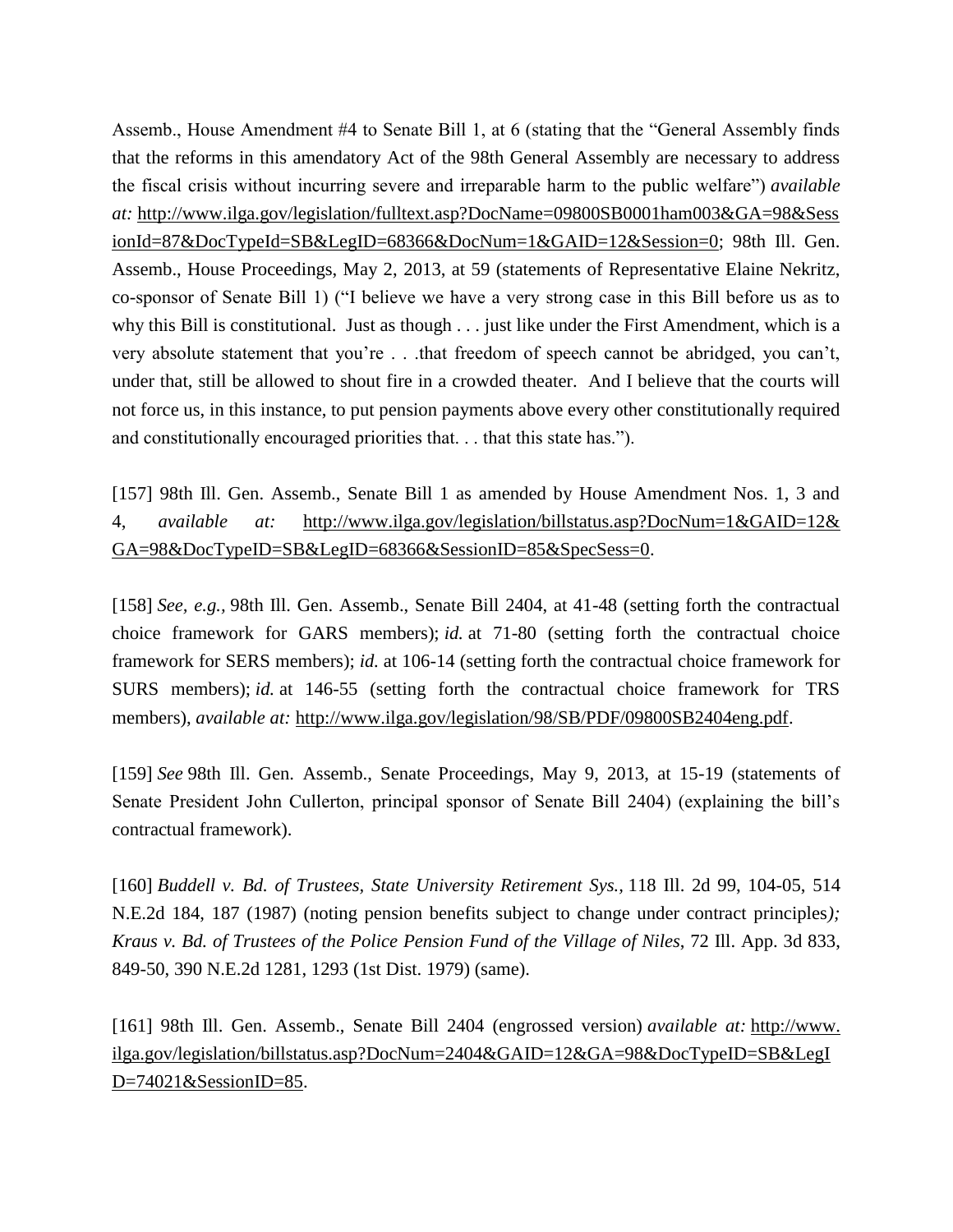[162] *See* Eric M. Madiar*, Public Pension Benefits Under Seige: Does State Law Facilitate or Black Efforts to Cut the Pension Benefits of Public Servants?*, 27 A.B.A. J. LAB. & EMP. L. 179, 182-83 (2012) (describing the California approach to public pensions).

[163] *See* Amanda Vinicky, Pension Conference Committee Progress Report, Illinois Public Radio Sept. 26, 2013, *available at:* https://will.illinois.edu/news/story/pension-conferencecommittee-progress-report; *Editorial, Time to Move to Heart of Stunt: Pension Reform,* CHI. SUN-TIMES Sept. 29, 2013, *available at:* [http://www.suntimes.com/opinions/22828613-474/time](http://www.suntimes.com/opinions/22828613-474/time-to-move-to-heart-of-stunt-pension-reform.html)[to-move-to-heart-of-stunt-pension-reform.html;](http://www.suntimes.com/opinions/22828613-474/time-to-move-to-heart-of-stunt-pension-reform.html) Ray Long, *Pension Deal Remains Elusive,* CHI. TRIB., Oct. 19, 2013, *available at:* [http://articles.chicagotribune.com/2013-10-19/news/ct-met](http://articles.chicagotribune.com/2013-10-19/news/ct-met-illinois-pension-reform-veto-session-20131019_1_pension-reform-pension-deal-pension-changes)[illinois-pension-reform-veto-session-20131019\\_1\\_pension-reform-pension-deal-pension](http://articles.chicagotribune.com/2013-10-19/news/ct-met-illinois-pension-reform-veto-session-20131019_1_pension-reform-pension-deal-pension-changes)[changes.](http://articles.chicagotribune.com/2013-10-19/news/ct-met-illinois-pension-reform-veto-session-20131019_1_pension-reform-pension-deal-pension-changes)

[164] *See* Ray Long & Rick Pearson, *Illinois Lawmakers Reach Tentative Deal on Pension Fix*, CHI. TRIB., Nov. 27, 2013, *available at:* [http://www.chicagotribune.com/news/local/](http://www.chicagotribune.com/news/local/%20breaking/chi-lawmakers-reach-an-agreement-on-pension-problem-20131127,0,5758411.story) [breaking/chi-lawmakers-reach-an-agreement-on-pension-problem-20131127,0,5758411.story;](http://www.chicagotribune.com/news/local/%20breaking/chi-lawmakers-reach-an-agreement-on-pension-problem-20131127,0,5758411.story) Dave McKinney, *Legislative Leaders Strike Deal on Illinois Pension Reform,* CHI. SUN-TIMES, Nov. 27, 2013, *available at:* [http://www.suntimes.com/24032109-761/legislative-leaders](http://www.suntimes.com/24032109-761/legislative-leaders-strike-deal-on-illinois-pension-reform.html)[strike-deal-on-illinois-pension-reform.html;](http://www.suntimes.com/24032109-761/legislative-leaders-strike-deal-on-illinois-pension-reform.html) Rick Lyman, *Illinois Legislature Approves Retiree Benefit Cuts in Troubled Pension System*, N.Y. TIMES, Dec. 3, 2013, *available at:* [http://www.](http://www/) nytimes.com/2013/12/04/us/politics/illinois-legislature-approves-benefit-cuts-in-troubledpension-system.html?pagewanted=all&\_r=0.

[165] 98th Ill. Gen. Assemb., Senate Bill 1, at 1-3, *available at:* [http://www.ilga.gov/legislation](http://www.ilga.gov/legislation%20/98/SB/PDF/09800SB0001enr.pdf) [/98/SB/PDF/09800SB0001enr.pdf.](http://www.ilga.gov/legislation%20/98/SB/PDF/09800SB0001enr.pdf)

[166] 98th Ill. Gen. Assemb., Bill Status, Senate Bill 1, *available at:* http:// www.ilga.gov/ legislation/BillStatus.asp?DocNum=0001&GAID=12&DocTypeID=SB&LegID=68366&Sessio nID=87&SpecSess=&Session=0&GA=98.

[167] COMMISSION ON GOVERNMENT FORECASTING AND ACCOUNTABILITY, ILLINOIS STATE RETIREMENT SYSTEMS: FINANCIAL CONDITION as of June 30, 2013, at 34 (Mar. 2014 *available* at: [http://cgfa.ilga.gov/Upload/FinCondILStateRetirementSysFY13Mar2014.pdf.](http://cgfa.ilga.gov/Upload/FinCondILStateRetirementSysFY13Mar2014.pdf)

[168] *Id.*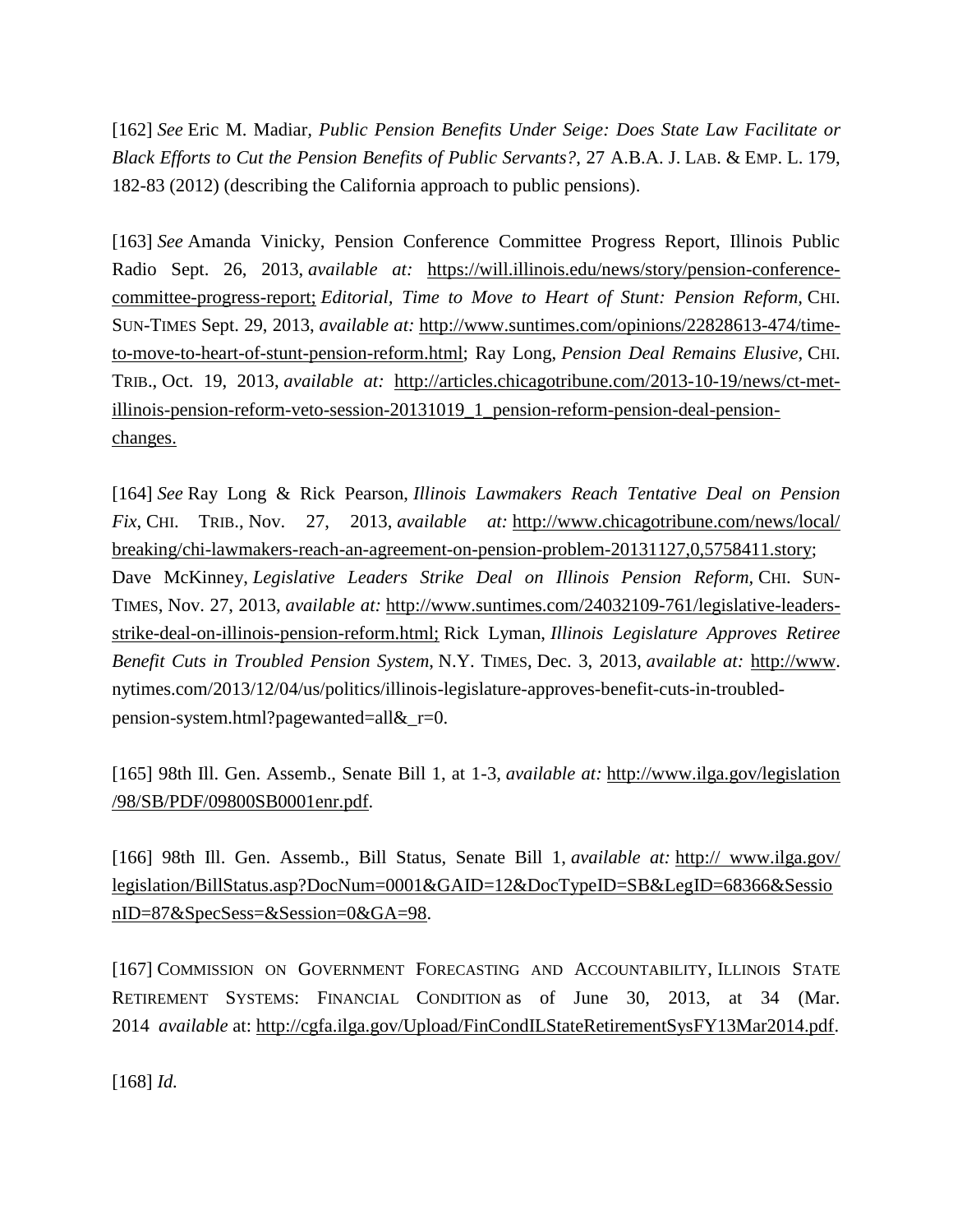[169] *Id.* 

[170] 40 ILCS 5/2-119.1; 40 ILCS 5/14-114; 40 ILCS 5/14-115; 40 ILCS 5/15-136; 40 ILCS 5/16-133.1; 40 ILCS 16-136.1.

[171] 40 ILCS 5/2-119.1; 40 ILCS 5/15-136; 40 ILCS 5/16-133.1; 40 ILCS 16-136.1.

[172] 40 ILCS 5/14-114; 40 ILCS 5/14-115.

[173] 40 ILCS 5/2-119.1; 40 ILCS 5/14-114; 40 ILCS 5/14-115; 40 ILCS 5/15-136; 40 ILCS 5/16-133.1; 40 ILCS 16-136.1.

[174] 40 ILCS 5/2-119.1; 40 ILCS 5/14-114; 40 ILCS 5/14-115; 40 ILCS 5/15-136; 40 ILCS 5/16-133.1; 40 ILCS 16-136.1.

[175] *See* 40 ILCS 5/2-119.1 (only applying COLA skips to Tier I active members); 40 ILCS 5/14-114 (same); 40 ILCS 5/14-115 (same); 40 ILCS 5/15-136 (same); 40 ILCS 5/16-133.1 (same); 40 ILCS 16-136.1 (same).

[176] 40 ILCS 5/2-119.1; 40 ILCS 5/14-114; 40 ILCS 5/14-115; 40 ILCS 5/15-136; 40 ILCS 5/16-133.1; 40 ILCS 16-136.1.

[177] 40 ILCS 5/2-119.1; 40 ILCS 5/14-114; 40 ILCS 5/14-115; 40 ILCS 5/15-136; 40 ILCS 5/16-133.1; 40 ILCS 16-136.1.

[178] 40 ILCS 5/2-119.1; 40 ILCS 5/14-114; 40 ILCS 5/14-115; 40 ILCS 5/15-136; 40 ILCS 5/16-133.1; 40 ILCS 16-136.1.

[179] 40 ILCS 5/2-119.1; 40 ILCS 5/14-114; 40 ILCS 5/14-115; 40 ILCS 5/15-136; 40 ILCS 5/16-133.1; 40 ILCS 16-136.1.

[180] 40 ILCS 5/2-119; 40 ILCS 5/14-107; 40 ILCS 5/14-110; 40 ILCS 5/15-135; 40 ILCS 5/16- 132.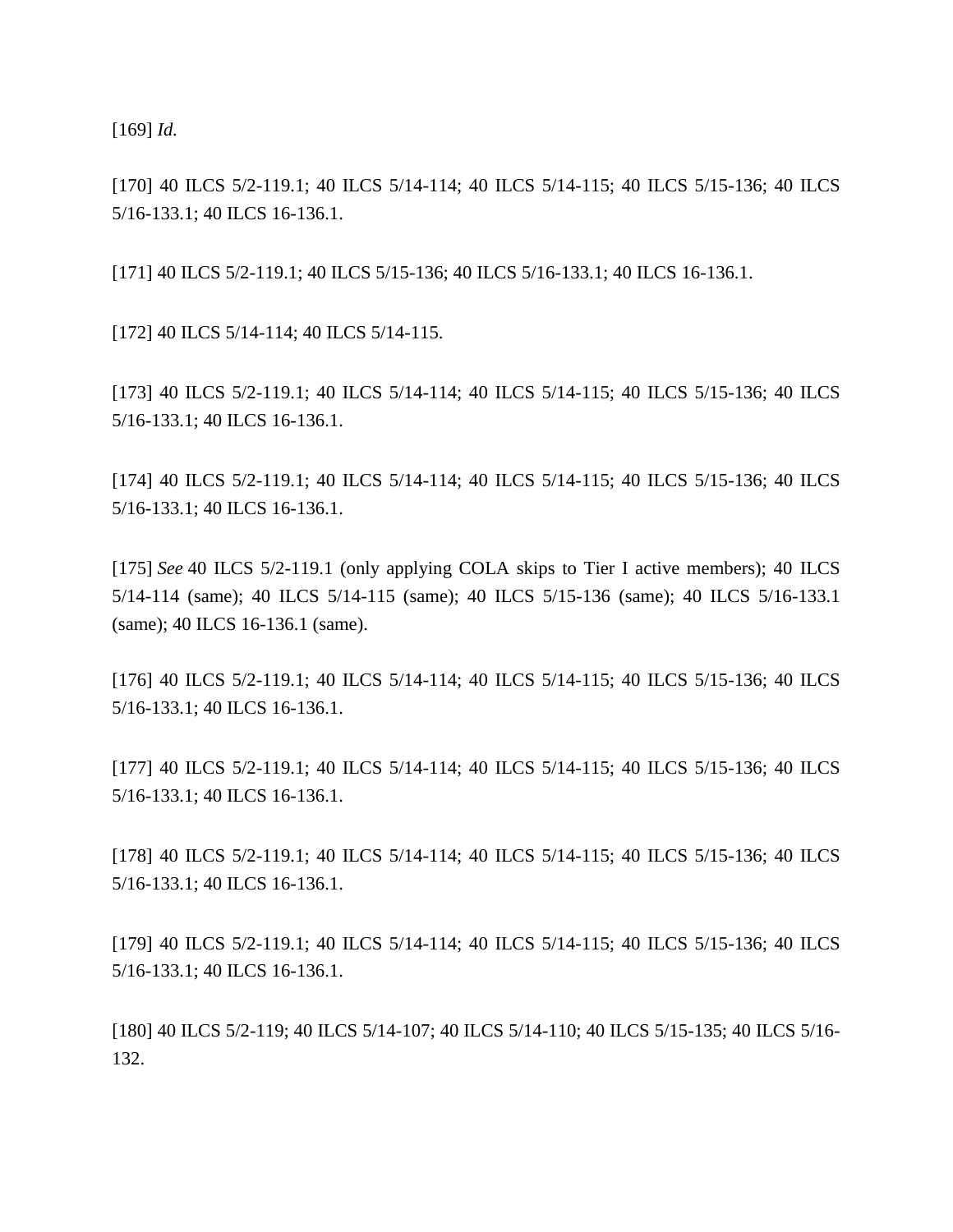[181] 40 ILCS 5/2-119; 40 ILCS 5/14-107; 40 ILCS 5/14-110; 40 ILCS 5/15-135; 40 ILCS 5/16- 132.

[182] 40 ILCS 5/2-119; 40 ILCS 5/14-107; 40 ILCS 5/14-110; 40 ILCS 5/15-135; 40 ILCS 5/16- 132.

[183] 40 ILCS 5/2-119; 40 ILCS 5/14-107; 40 ILCS 5/14-110; 40 ILCS 5/15-135; 40 ILCS 5/16- 132.

[184] 40 ILCS 5/2-119; 40 ILCS 5/14-107; 40 ILCS 5/14-110; 40 ILCS 5/15-135; 40 ILCS 5/16- 132.

[185] 40 ILCS 5/2-108; 40 ILCS 5/2-108.1; 40 ILCS 5/14-103.10; 40 ILCS 5/15-111; 40 ILCS 5/16-121.

[186] 40 ILCS 5/1-160(b-5).

[187] 40 ILCS 5/2-108; 40 ILCS 5/2-108.1; 40 ILCS 5/14-103.10; 40 ILCS 5/15-111; 40 ILCS 5/16-121.

[188] 40 ILCS 5/2-108; 40 ILCS 5/2-108.1; 40 ILCS 5/14-103.10; 40 ILCS 5/15-111; 40 ILCS 5/16-121.

[189] 40 ILCS 5/15-136(a) (Rule 2); 40 ILCS 5/16-133(a)(A).

[190] 40 ILCS 5/15-136; 40 ILCS 5/16-133.

[191] 40 ILCS 5/15-136(a) (Rule 1); 40 ILCS 5/16-133(a)(B).

[192] STATE UNIVERSITIES RETIREMENT SYSTEM, TRADITIONAL BENEFIT MEMBER GUIDE 16 (2013).

[193] 40 ILCS 5/15-136(a) (Rule 2); 40 ILCS 5/16-133(a)(A).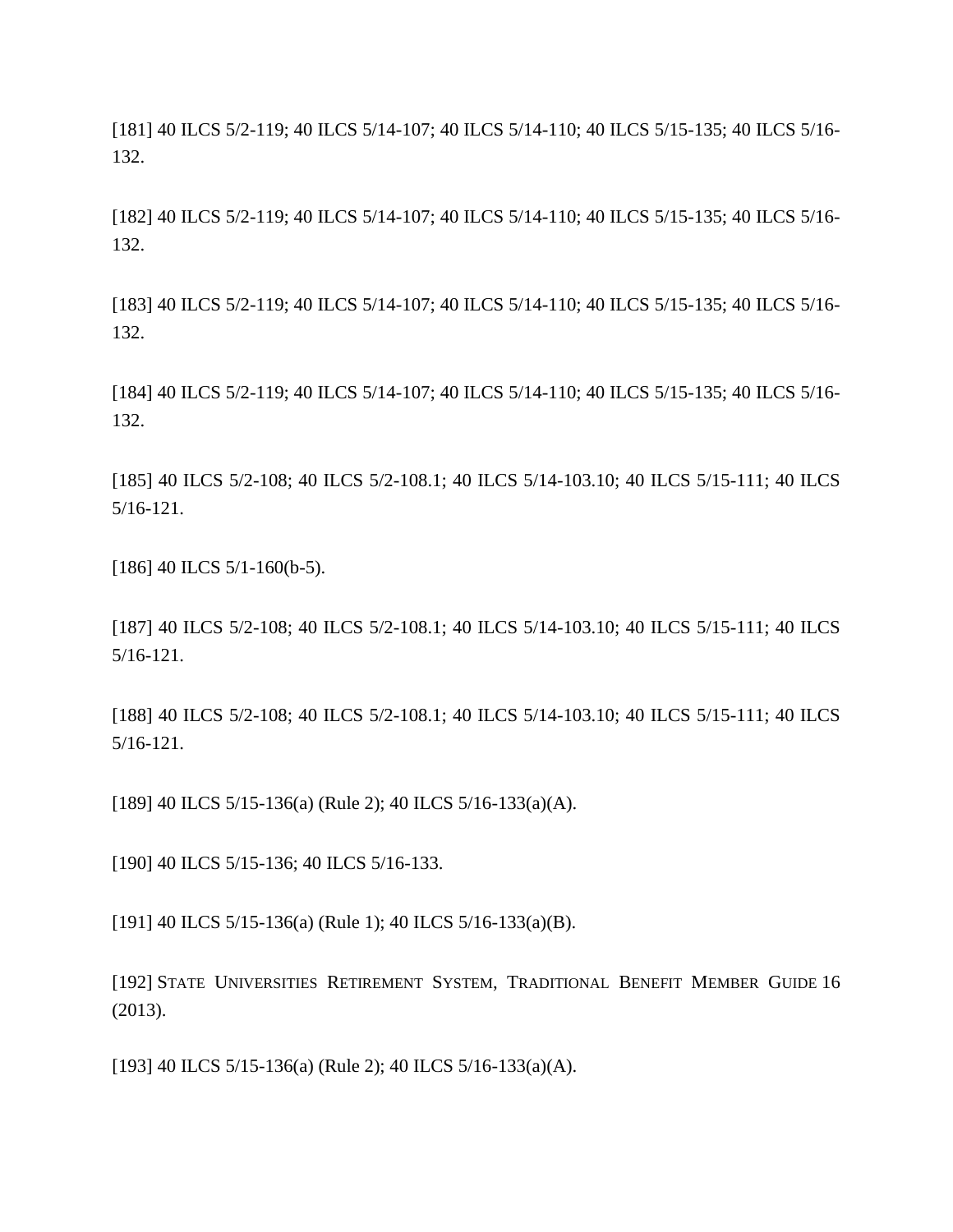[194] STATE UNIVERSITIES RETIREMENT SYSTEM, TRADITIONAL BENEFIT MEMBER GUIDE 17 (2013).

[195] *Id.*

[196] 40 ILCS 5/15-136(c).

[197] 40 ILCS 5/15-157(e).

[198] 40 ILCS 5/15-125(2); UNIVERSITY OF ILLINOIS BOARD OF TRUSTEES, RETIREMENT PROGRAMS FOR UNIVERSITY EMPLOYEES 4 (2014) (stating that the new effective rate of interest rate under Public Act 98-0599 would be approximately 4.27%) (on file with author).

[199] 40 ILCS 5/2-125 (2); 40 ILCS 5/2-126; 40 ILCS 5/14-133; 40 ILCS 5/15-157; 40 ILCS 5/16-19.

[200] 40 ILCS 5/15-125 (2); 40 ILCS 5/2-126; 40 ILCS 5/14-133; 40 ILCS 5/15-157; 40 ILCS 5/16-152.

[201] 98th Ill. Gen. Assemb., House Proceedings, Dec. 3, 2013, at 17 (statements of Speaker Madigan, principal House sponsor of Senate Bill 1) (stating that the "reduction in the employee contribution was put into the Bill as part of the items of consideration that were put into the Bill for purposes of the arguments before the Illinois Supreme Court."); *id.* at 53.

[202] *See Diederich Ins. Agency, LLC v. Smith*, 2011 IL App (5th) 100048, at ¶5, 962 N.E.2d 165, 167 (finding that the employer's reduction in the duration of an existing non-solicitation agreement from 2 years to 1 year was not legal consideration to support a new non-solicitation agreement the employee entered into because the employee "was already obligated to not compete against" the employer); *Ross v. May Co.*, 377 Ill.App.3d 387, 392, 880 N.E.2d 210, 215 (1st Dist. 2007) (finding that although an employer had offered an employee additional benefits such as paid personal days, disability insurance and a retirement savings plan, these additional benefits were offered to all employees and were not part of a bargained-for exchange with the employee to support a modification of the employer's binding employee handbook).

[203] 40 ILCS 5/2-124; 40 ILCS 5/14-131; 40 ILCS 5/15-155; 40 ILCS 5/16-158.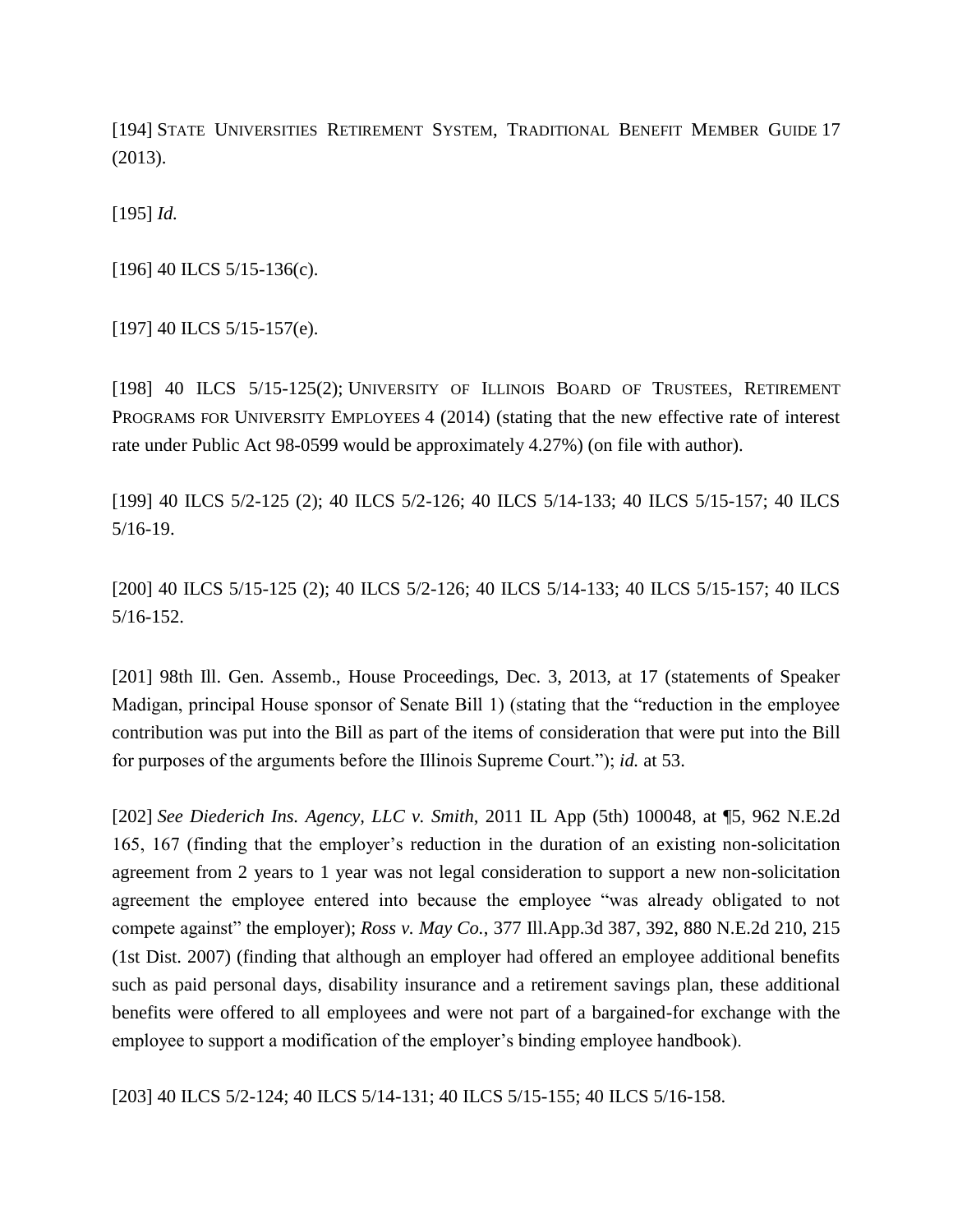[204] 40 ILCS 5/2-125; 40 ILCS 5/14-132; 40 ILCS 5/15-156; 40 ILCS 5/16-158.2.

[205] *Compare* 98th Ill. Gen. Assemb., Senate Bill 2404, at 53, 85, 127, and 173 *available at:* [htt](http://www.ilga.gov/legislation/98/SB/PDF/09800SB2404eng.pdf) [p://www.ilga.gov/legislation/98/SB/PDF/09800SB2404eng.pdf](http://www.ilga.gov/legislation/98/SB/PDF/09800SB2404eng.pdf) (making the state "contractually obligated" to make pension contributions under the 1995 funding plan) *with* 40 ILCS 5/2-125; 40 ILCS 5/14-132; 40 ILCS 5/15-156; 40 ILCS 5/16-158.2 (lacking such language).

[206] *See* 98th Ill. Gen. Assemb., House Proceedings, Dec. 3, 2013, at 31-32 (colloquy between House Speaker Madigan, principal House sponsor of Senate Bill 1, and Representative Fortner where Representative Fortner asked with respect to the "funding guarantee" whether "the Legislature would still have the power through the statutory process " to "change the number that would be required for us to pay[?]" and the House Speaker answered, "The answer is yes.").

[207] 30 ILCS 122/20; 30 ILCS 122/25; 40 ILCS 5/2-125; 40 ILCS 5/14-132; 40 ILCS 5/15- 156; 40 ILCS 5/16-158.2.

[208] 30 ILCS 122/20; 30 ILCS 122/25; 40 ILCS 5/2-125; 40 ILCS 5/14-132; 40 ILCS 5/15- 156; 40 ILCS 5/16-158.2.

[209] *See* 98th Ill. Gen. Assemb., House Proceedings, Dec. 3, 2013, at 31-33 (colloquy between House Speaker Madigan, principal House sponsor of Senate Bill 1, and Representative Fortner regarding payment amounts).

[210] 40 ILCS 5/2-165; 40 ILCS 5/14-155; 40 ILCS 5/15-200; 40 ILCS 5/16-205; 40 ILCS 5/20- 121; 40 ILCS 5/123; 40 ILCS 5/20-124; 40 ILCS 5/20-125.

[211] 40 ILCS 5/2-165; 40 ILCS 5/14-155; 40 ILCS 5/15-200; 40 ILCS 5/16-205.

[212] 40 ILCS 5/7-109; 40 ILCS 5/15-106; 40 ILCS 5/16-106.

[213] 40 ILCS 5/7-116; 40 ILCS 5/7-139; 40 ILCS 5/9-219; 40 ILCS 5/9-220; 40 ILCS 5/14- 104.3; 40 ILCS 5/14-106; 40 ILCS 5/15-112; 40 ILCS 5/15-113.4; 40 ILCS 5/16-121; 40 ILCS 5/16-127; 40 ILCS 5/17-134.

[214] 5 ILCS 315/7.5.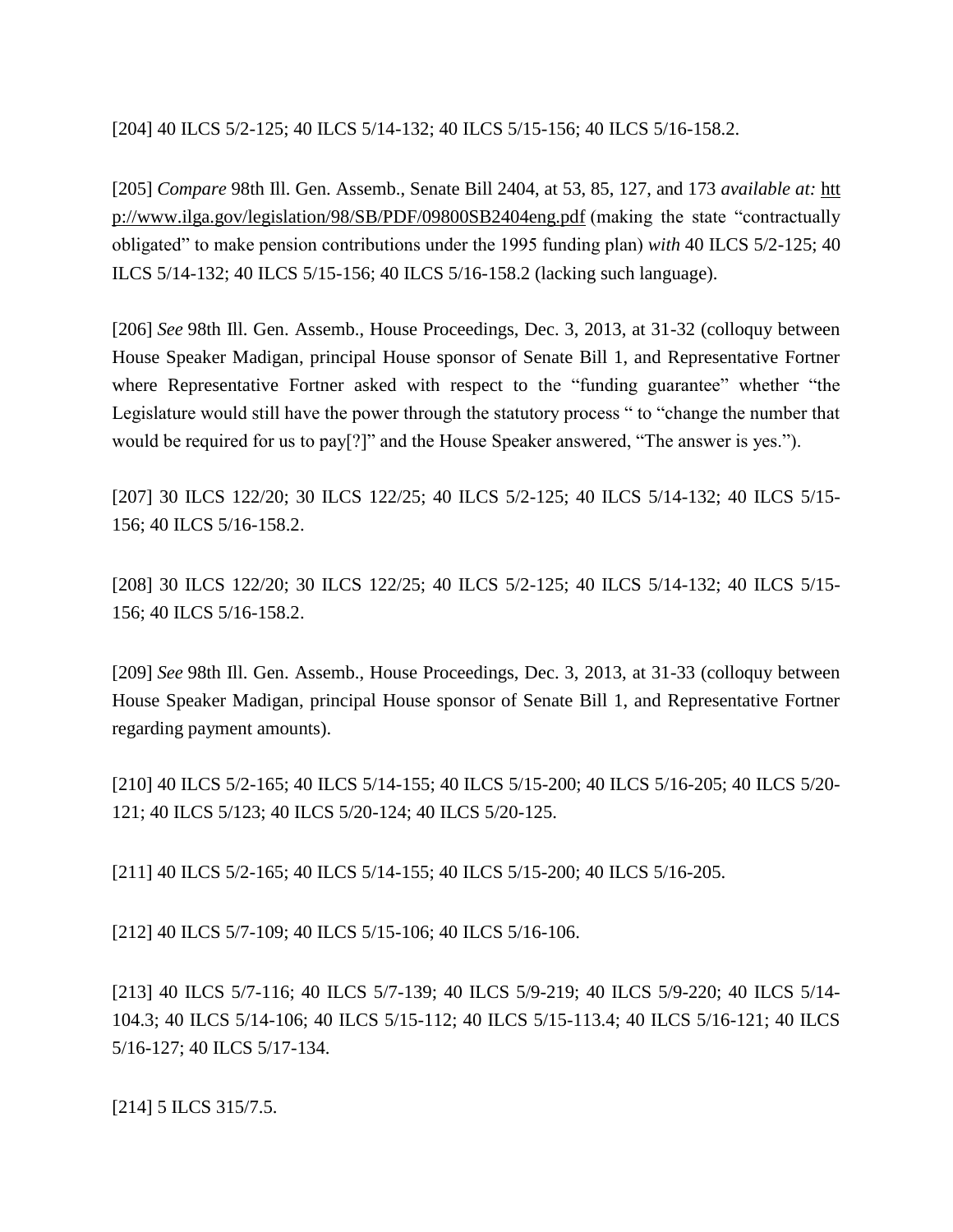[215] *Id.*

[216] Complaint, *Heaton v. Quinn,* No. 2013 CH 28406 (Cir. Ct. Cook County); Complaint, *Ill. State Employees Ass'n v. Bd. of Trustees of the State Employees Retirement System,* No. 2014 CH 3 (Cir. Ct. Sangamon County); Complaint, *Retired State Employees Ass'n v. Quinn,* No. 2014 CH 1 (Cir. Ct. Sangamon County); *Harrison v. Quinn,* No. 2014 CH 48 (Cir. Ct. Sangamon County) [hereinafter "We Are One Complaint"]; *State Universities Annuitants' Ass'n v. State Universities Retirement System,* 2014 MR 207 (Cir. Ct. Champaign County) [hereinafter "SUAA Complaint"].

[217] Complaint, *Heaton v. Quinn,* No. 2013 CH 28406 (Cir. Ct. Cook County); Complaint, *Ill. State Employees Ass'n v. Bd. of Trustees of the State Employees Retirement System,* No. 2014 CH 3 (Cir. Ct. Sangamon County); Complaint, *Retired State Employees Ass'n v. Quinn,* No. 2014 CH 1 (Cir. Ct. Sangamon County); We Are One Complaint; SUAA Complaint.

[218] The complaints were filed in circuit courts in Cook, Sangamon (7th Judicial District), and Champaign (6th Judicial District) Counties.

[219] Complaint, *Heaton v. Quinn,* No. 2013 CH 28406 (Cir. Ct. Cook County); Complaint, *Ill. State Employees Ass'n v. Bd. of Trustees of the State Employees Retirement System,* No. 2014 CH 3 (Cir. Ct. Sangamon County); Complaint, *Retired State Employees Ass'n v. Quinn,* No. 2014 CH 1 (Cir. Ct. Sangamon County); We Are One Complaint.

[220] Order Granting Motion for Consolidation and Transfer from the Circuit Court of Sangamon County, *In Re: Pension Reform Litigation,* No. 2014 CH 48 (Mar 3, 2014).

[221] *Id.*

[222] Order Granting Motion for Temporary Restraining Order and Preliminary Injunction, *In Re: Pension Reform Litigation*, No. 2014 MR 1 (May 15, 2014).

[223] We Are One Complaint, at 52-54; SUAA Complaint, at 14.

[224] Complaint, *Ill. State Employees Ass'n v. Bd. of Trustees of the State Employees Retirement System,* No. 2014 CH 3, at 12-13 (Cir. Ct. Sangamon County) [hereinafter "State Employees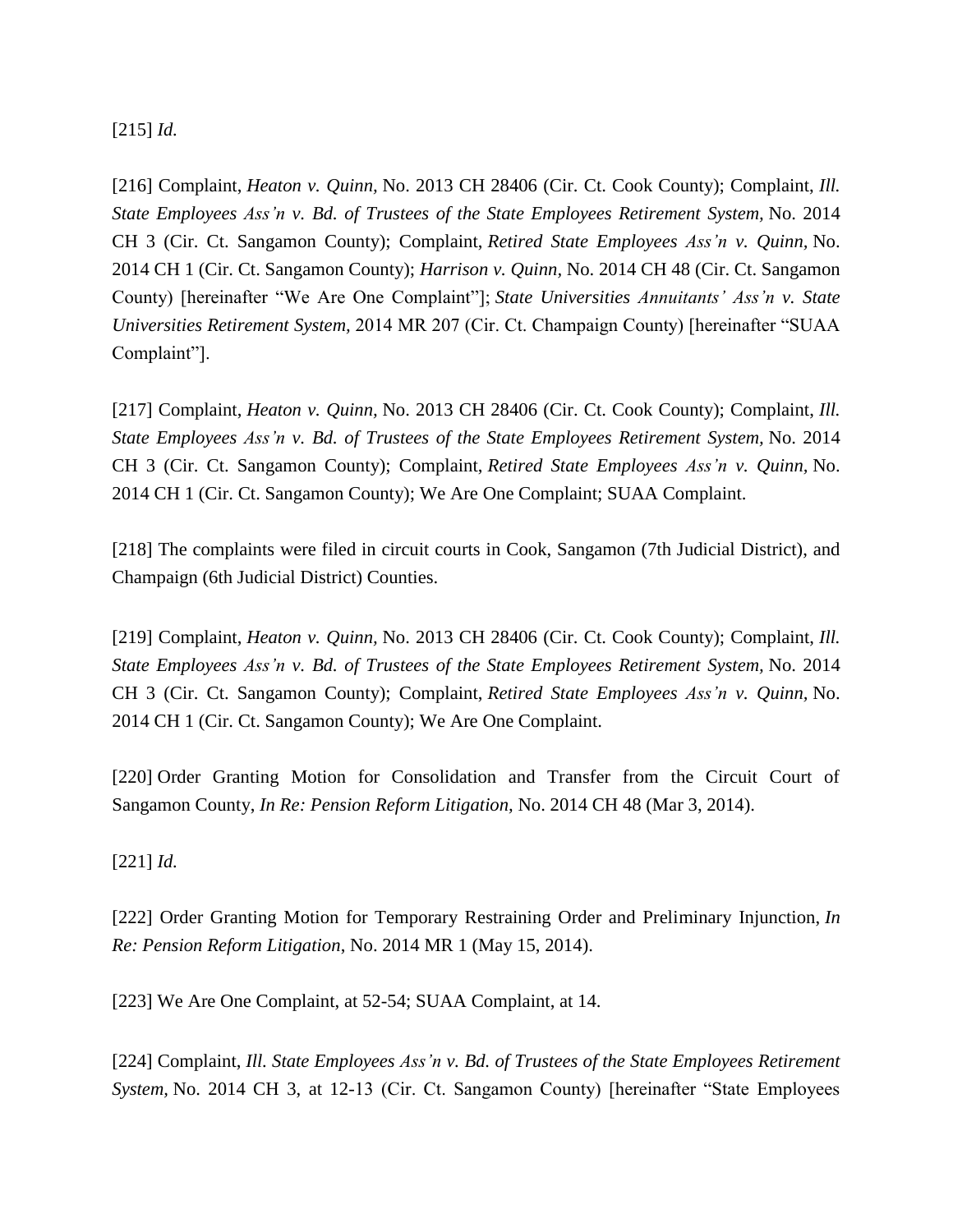Association Compliant"]; Complaint, *Retired State Employees Ass'n v. Quinn,* No. 2014 CH 1, at 24-26 (Cir. Ct. Sangamon County) [hereinafter "Retired State Employees Association Complaint"].

[225] State Employees Association Complaint at 27-29; Retired State Employees Association Complaint at 17-19.

[226] Retired State Employees Association Complaint at 14-17.

[227] *See e.g.,* We Are One Complaint at 43-45.

[228] We Are One Complaint, at 41.

[229] *Id*. at 34-44.

[230] *Id.* at 40.

[231] *Id.*

[232] SUAA Complaint, at 19-20; SUAA Motion for Injunctive Relief, at 6-8.

[233] SUAA Complaint, at 19-20; SUAA Motion for Injunctive Relief, at 6-8,10-13.

[234] SUAA Complaint, at 20-21.

[235] SUAA Motion for Injunctive Relief, at 7-8.

[236] *Id.*

[237] Answer and Defenses to SUAA Complaint, *In re: Pension Reform Litigation,* No. 2014 MR 1, at 61 (May 15, 2014); Answer and Defenses to We Are One Complaint, Illinois Attorney General, *In re: Pension Reform Litigation,* No. 2014 MR 1, at 59 (May 15, 2014); Answer and Defenses to State Employees Association Complaint, Illinois Attorney General, *In re: Pension Reform Litigation,*No. 2014 MR 1, at 33 (May 15, 2014); Answer and Defenses to Retired Teachers Complaint, Illinois Attorney General, *In re: Pension Reform Litigation,* No. 2014 MR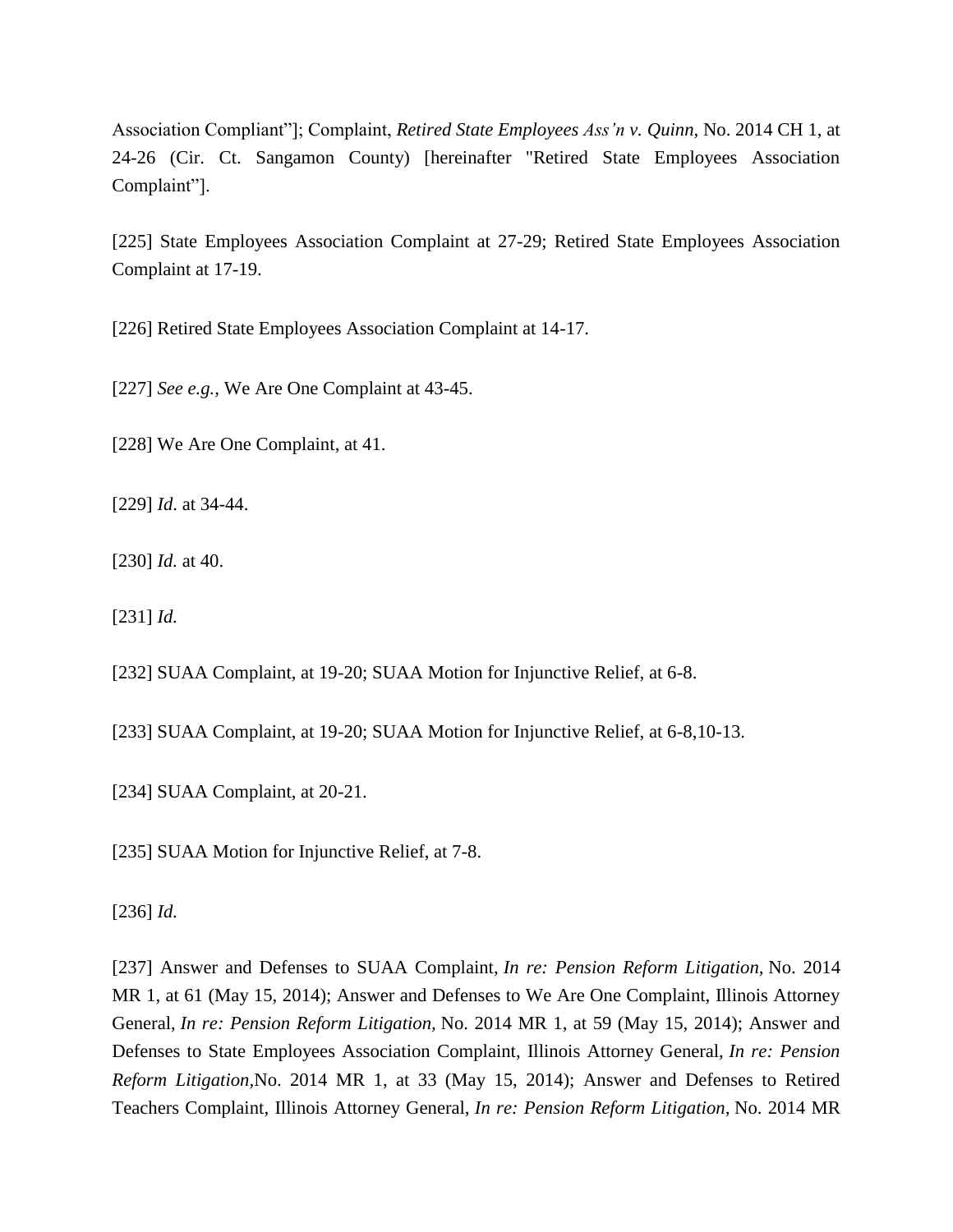1, at 17 (May 15, 2014); Answer and Defenses to Retired State Employees Association Complaint, Illinois Attorney General, *In re: Pension Reform Litigation,* No. 2014 MR 1, at 21 (May 15, 2014).

[238] Answer and Defenses to SUAA Complaint, *In re: Pension Reform Litigation,* No. 2014 MR 1, at 3-4 (May 15, 2014); Answer and Defenses to We Are One Complaint, Illinois Attorney General, *In re: Pension Reform Litigation,* No. 2014 MR 1, at 28-29 (May 15, 2014); Answer and Defenses to Retired Teachers Complaint, Illinois Attorney General, *In re: Pension Reform Litigation,* No. 2014 MR 1, at 4 (May 15, 2014); Answer and Defenses to Retired State Employees Association Complaint, Illinois Attorney General,*In re: Pension Reform Litigation,* No. 2014 MR 1, at 10-11 (May 15, 2014); Answer and Defenses to State Employees Association Complaint, Illinois Attorney General, *In re: Pension Reform Litigation,* No. 2014 MR 1, at 8 (May 15, 2014).

[239] Answer and Defenses to SUAA Complaint, *In re: Pension Reform Litigation,*No. 2014 MR 1, at 3-4 (May 15, 2014); Answer and Defenses to We Are One Complaint, Illinois Attorney General, *In re: Pension Reform Litigation,* No. 2014 MR 1, at 28-29 (May 15, 2014).

[240] Answer and Defenses to We Are One Complaint, Illinois Attorney General, *In re: Pension Reform Litigation,* No. 2014 MR 1, at 28-30 (May 15, 2014).

[241] Answer and Defenses to SUAA Complaint, *In re: Pension Reform Litigation,* No. 2014 MR 1, at 61 (May 15, 2014); Answer and Defenses to We Are One Complaint, Illinois Attorney General, *In re: Pension Reform Litigation,* No. 2014 MR 1, at 59-60 (May 15, 2014); Answer and Defenses to State Employees Association Complaint, Illinois Attorney General, *In re: Pension Reform Litigation,* No. 2014 MR 1, at 33-34 (May 15, 2014); Answer and Defenses to Retired Teachers Complaint, Illinois Attorney General,*In re: Pension Reform Litigation,* No. 2014 MR 1, at 17-18 (May 15, 2014); Answer and Defenses to Retired State Employees Association Complaint, Illinois Attorney General, *In re: Pension Reform Litigation,* No. 2014 MR 1, at 21-22 (May 15, 2014).

[242] Answer and Defenses to We Are One Complaint, Illinois Attorney General, *In re: Pension Reform Litigation,* No. 2014 MR 1, at 60 (May 15, 2014).

[243] *See e.g.*, Answer and Defenses to We Are One Complaint, Illinois Attorney General, *In re: Pension Reform Litigation,* No. 2014 MR 1, at 28 (May 15, 2014) (denying "members of SERS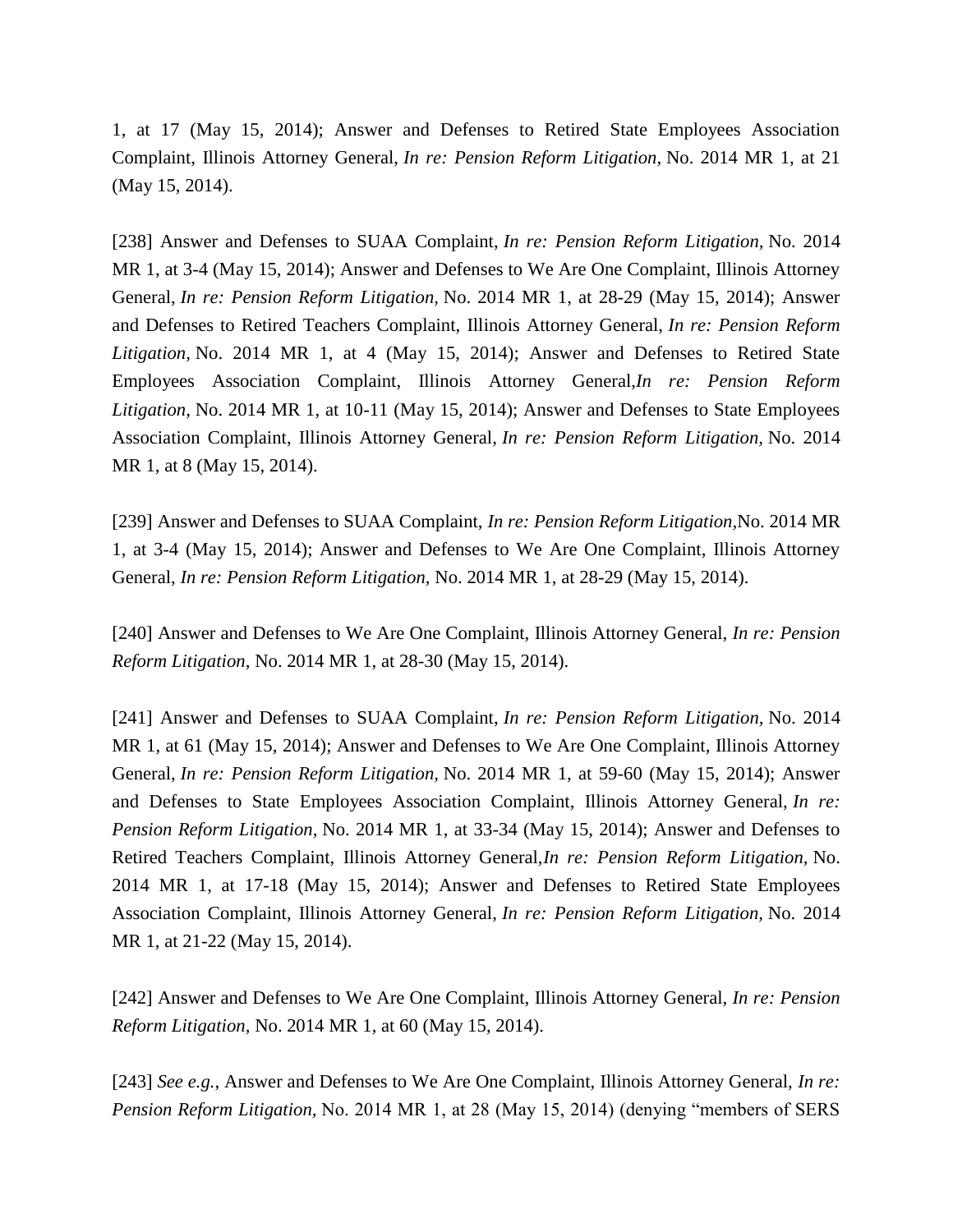and SURS are entitled to 3% automatic annuity increases, but admiting that the Pension Code in effect immediately prior to June 1, 2014 provided that retired members of SERS, SURS, and TRS would receive each year a 3% automatic annuity increase to their pension amount, compounded.").

[244] Answer and Defenses to SUAA Complaint, *In re: Pension Reform Litigation,* No. 2014 MR 1, at 3-4 (May 15, 2014); Answer and Defenses to We Are One Complaint, Illinois Attorney General, *In re: Pension Reform Litigation,* No. 2014 MR 1, at 28-29 (May 15, 2014); Answer and Defenses to Retired Teachers Complaint, Illinois Attorney General, *In re: Pension Reform Litigation,* No. 2014 MR 1, at 4 (May 15, 2014); Answer and Defenses to Retired State Employees Association Complaint, Illinois Attorney General,*In re: Pension Reform Litigation,* No. 2014 MR 1, at 10-11 (May 15, 2014); Answer and Defenses to State Employees Association Complaint, Illinois Attorney General, *In re: Pension Reform Litigation,* No. 2014 MR 1, at 4 (May 15, 2014).

[245] Answer and Defenses to SUAA Complaint, *In re: Pension Reform Litigation,* No. 2014 MR 1, at 3-4 (May 15, 2014).

[246] Answer and Defenses to SUAA Complaint, *In re: Pension Reform Litigation,* No. 2014 MR 1, at 59 (May 15, 2014); Answer and Defenses to We Are One Complaint, Illinois Attorney General, *In re: Pension Reform Litigation,* No. 2014 MR 1, at 57(May 15, 2014); Answer and Defenses to Retired Teachers Complaint, Illinois Attorney General, *In re: Pension Reform Litigation,* No. 2014 MR 1, at 15 (May 15, 2014); Answer and Defenses to Retired State Employees Association Complaint, Illinois Attorney General, *In re: Pension Reform Litigation,* No. 2014 MR 1, at 19 (May 15, 2014); Answer and Defenses to State Employees Association Complaint, Illinois Attorney General, *In re: Pension Reform Litigation,* No. 2014 MR 1, at 31 (May 15, 2014).

[247] Answer and Defenses to SUAA Complaint, *In re: Pension Reform Litigation,* No. 2014 MR 1, at 59-64 (May 15, 2014); Answer and Defenses to We Are One Complaint, Illinois Attorney General, *In re: Pension Reform Litigation,* No. 2014 MR 1, at 57-62 (May 15, 2014); Answer and Defenses to Retired Teachers Complaint, Illinois Attorney General, *In re: Pension Reform Litigation,* No. 2014 MR 1, at 15-20 (May 15, 2014); Answer and Defenses to Retired State Employees Association Complaint, Illinois Attorney General, *In re: Pension Reform Litigation,* No. 2014 MR 1, at 19-24 (May 15, 2014); Answer and Defenses to State Employees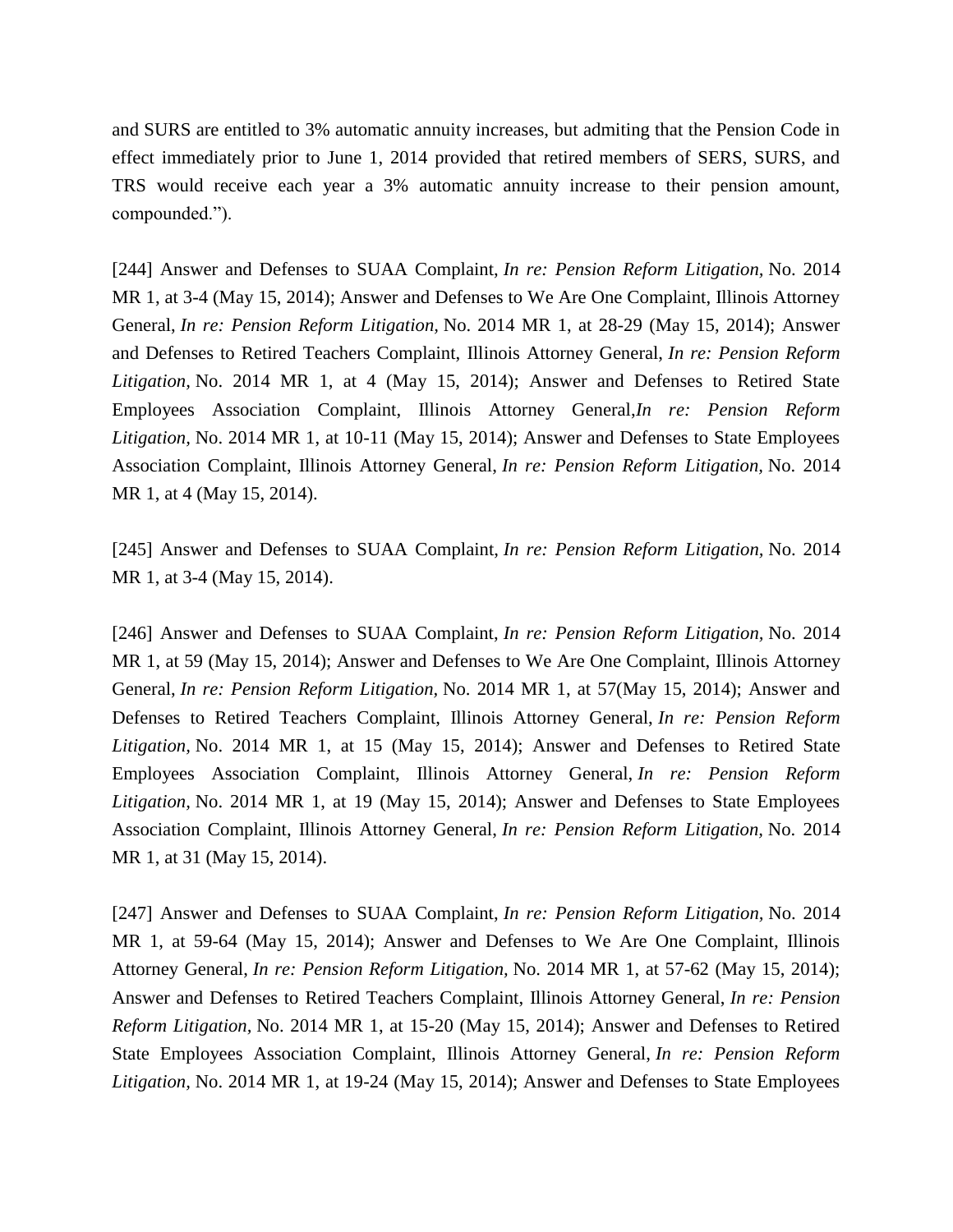Association Complaint, Illinois Attorney General, *In re: Pension Reform Litigation,* No. 2014 MR 1, at 30-36 (May 15, 2014).

[248] Answer and Defenses to "We Are One" Complaint, Illinois Attorney General, *In re: Pension Reform Litigation,* No. 2014 MR 1, at 57-58 (May 15, 2014).

[249] *Id.*

[250] *Id.* at 58-59.

[251] *Id.*

[252] Answer and Defenses to SUAA Complaint, *In re: Pension Reform Litigation,* No. 2014 MR 1, at 64-65 (May 15, 2014); Answer and Defenses to We Are One Complaint, Illinois Attorney General, *In re: Pension Reform Litigation,* No. 2014 MR 1, at 57(May 15, 2014); Answer and Defenses to Retired Teachers Complaint, Illinois Attorney General, *In re: Pension Reform Litigation,* No. 2014 MR 1, at 20 (May 15, 2014); Answer and Defenses to Retired State Employees Association Complaint, Illinois Attorney General, *In re: Pension Reform Litigation,* No. 2014 MR 1, at 23-24 (May 15, 2014); Answer and Defenses to State Employees Association Complaint, Illinois Attorney General, *In re: Pension Reform Litigation,* No. 2014 MR 1, at 35-36 (May 15, 2014).

[253] Memorandum of Law in Support of Plaintiffs' Joint Motion for Partial Summary Judgment, No. 2014 MR 1 (June 25, 2014). A separate motion for summary judgment was filed by counsel for the Illinois State Employees Association and Retired State Employees' Association arguing that Public Act 98-0599 violates the Equal Protection Clause of the Illinois Constitution by not applying the Act's benefit cuts to judges. Plaintiffs' Memorandum of Law in Support of Motion for Summary Judgment, No. 2014 MR 1 (June. 25, 2014).

[254] Memorandum of Law in Support of Plaintiffs' Joint Motion for Partial Summary Judgment, No. 2014 MR 1, 1-23 (June 29, 2014).

[255] Case Management Order, No. 2014 MR 1 (June 30, 2014).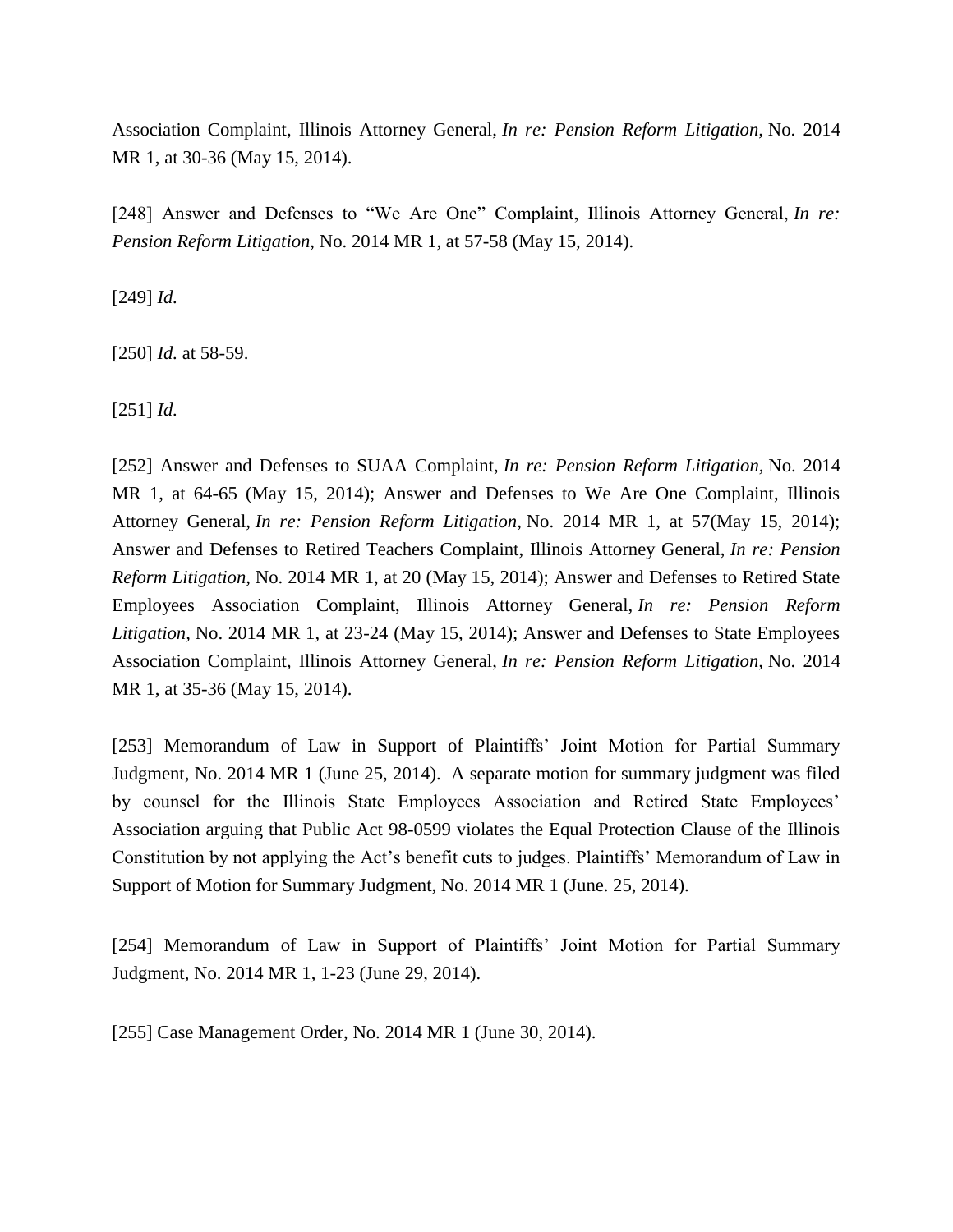[256] Doug Finke, *Judge:Insurance Ruling Will Factor Into Pension Reform Decision*, ST. J. REG., Sept. 4, 2014, *available at:* [http://www.sj-r.com/article/20140904/NEWS/140909736;](http://www.sj-r.com/article/20140904/NEWS/140909736) Order, No. 2014 MR 1 (Sept. 4, 2014).

[257] Sidley Austin LLP, Memorandum, The General Assembly's Authority to Enact Comprehensive Pension Reform Legislation: A Response to Eric Madiar (April 11, 2011) *available at:* docstoc.com/docs/96732951/April-THE-GENERAL-ASSEMBLY-AUTHORITY-TO-ENACT [hereinafter "Sidley Police Power Memo"]; Eric M. Madiar, Is Welching on Public Pension Promises an Option for Illinois? An Analysis of Article XIII, Section 5 of the Illinois Constitution (Mar. 1, 2011), *available at:* [http://ssrn.com/abstract](http://ssrn.com/abstract%20=1774163) =1774163.

[258] Sidley Police Power Memo, *supra* note 257, at 2-3, 31-32, 37-41.

[259] *Id*. at 2-3, 12-14, 30-59.

[260] Madiar Pension Article, *supra* note 2, at 82-84, 96-98, 120-124.44.

[261] *Id.* at 47-49 (citing IV Proceedings 2931.

[262] IV Proceedings 2929-2930 (statements of Delegate Whalen; *see also* IV Proceedings 2930-31 (statements of Delegates Weisberg, Davis, and Bottino, opponents of the Clause, agreeing with Delegate Whalen's view that pension benefits should only be protected under the Illinois Constitution's Contract Clause).

[263] *See Buddell v. Bd. of Trustees, State Universities Retirement Sys.*, 118 Ill. 2d 99, 102, 514 N.E.2d 184, 186 (1987).

[264] *Felt v. Bd. of Trustees Judges Retirement Sys.*, 107 Ill.2d 158, 481 N.E.2d 698 (1985) (quoting IV Proceedings 2929) (statement of Delegate Kinney).

[265] *Kanerva v, Weems,* 2104 IL 115811, at ¶48.

[266] *Felt*, 107 Ill.2d at 167, 481 N.E.2d at 703: *Kraus v. Bd. of Trustees of the Police Pension Fund of the Village of Niles*, 72 Ill. App. 3d 833, 851, 390 N.E.2d 1281, 1294(1st Dist. 1979).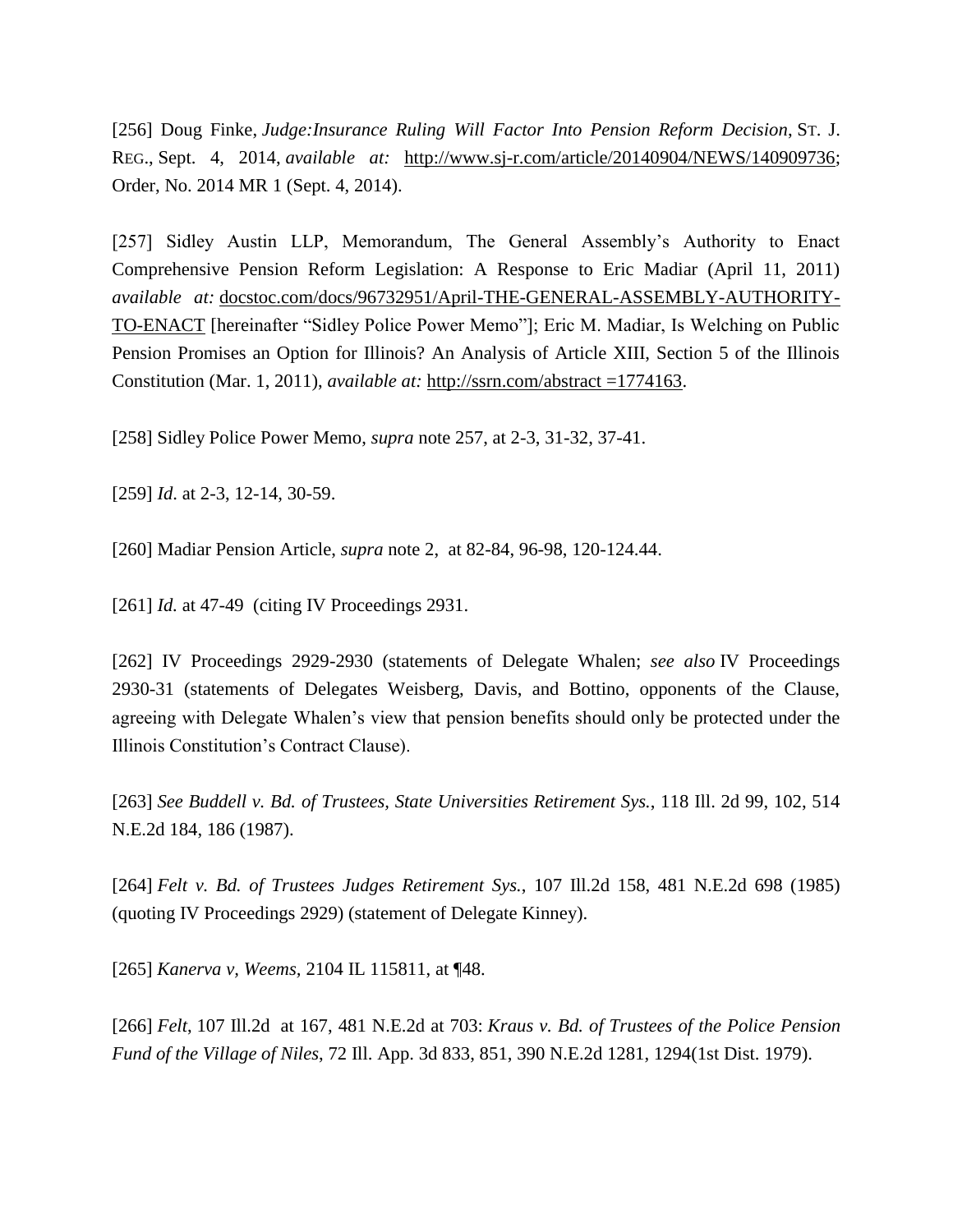[267] *See* Ill. Const. 1970, art. I, § 22 (expressly subjecting "the right of the individual citizen to keep and bear arms" to the "police power"); *Kalodimos v. Village of Morton Grove,* 103 Ill.2d 483, (1984) (noting that the 1970 Constitutional Convention created an individual right to bear arms that is expressly "subject only to the police power"); *Quilici v. Village of Morton Grove,* 695 F.2d 261 (7th Cir. 1982).

[268] *Kanerva v, Weems*, 2104 IL 115811, at ¶41.

[269] *See Maddox v. Blagojevich*, 233 Ill.2d 508, 522, 911 N.E.2d 979, 988 (2009) ("The constitution operates as a limitation upon the General Assembly's sweeping authority, not as any grant of power [citation]; thus the General Assembly is free to enact any legislation that the constitution does not expressly prohibit[.]"); *O'Brien v. White*, 219 Ill.2d 86, 100, 846 N.E.2d 116, 124 (2006) (explaining, "the General Assembly cannot enact legislation that conflicts with specific provisions of the constitution, unless the constitution specifically grants the legislature that authority"); *People v. Adams*, 149 Ill.2d 331, 339-40, 597 N.E.2d 574, 579 (1992) ("the police power may not be used to violate a positive constitutional mandate"); *Greenfield v. Russel*, 292 Ill.392, 399, 127 N.E. 102, 105 (1920) ("Our Legislature possesses every power not delegated to some other department of the state or to the federal government or not denied to it by the Constitution of the state or of the United States."); *Town of Lake View v. The Rose Hill Cemetery Co.*, 70 Ill. 191, 197 (1873) ("It has been said, the source of [the police power] may be readily recognized as flowing from the people in their organized capacity, inalienable in its character, but it is difficult to define its boundaries or limit its operations. We are unwilling, however, to concede the existence of an indefinable power, superior to the constitution, that may be invoked whenever the legislature may deem the public exigency may require it[.]"); *see also Munn v. Illinois*, 94 U.S. 113, 124 (1876) ("When the people of the United Colonies separated from Great Britain, they changed the form, but not the substance, of their government. They retained for the purposes of government all the powers of the British Parliament, and through their State constitutions, or other forms of social compact, undertook to give practical effect to such as they deemed necessary for the common good and security of life and property. All the powers which they retained committed to their respective States, *unless in express terms or by implication reserved to themselves*. Subsequently, when it was found necessary to establish a national government for national purposes, a part of the powers of the States and of the people of the States was granted to the United States and the people of the United States. This grant operated as a further limitation upon the States, so that now the governments of the States possess all the powers of Parliament of England, except such as have been delegated to the United States or reserved to the people. *The reservations by the people are*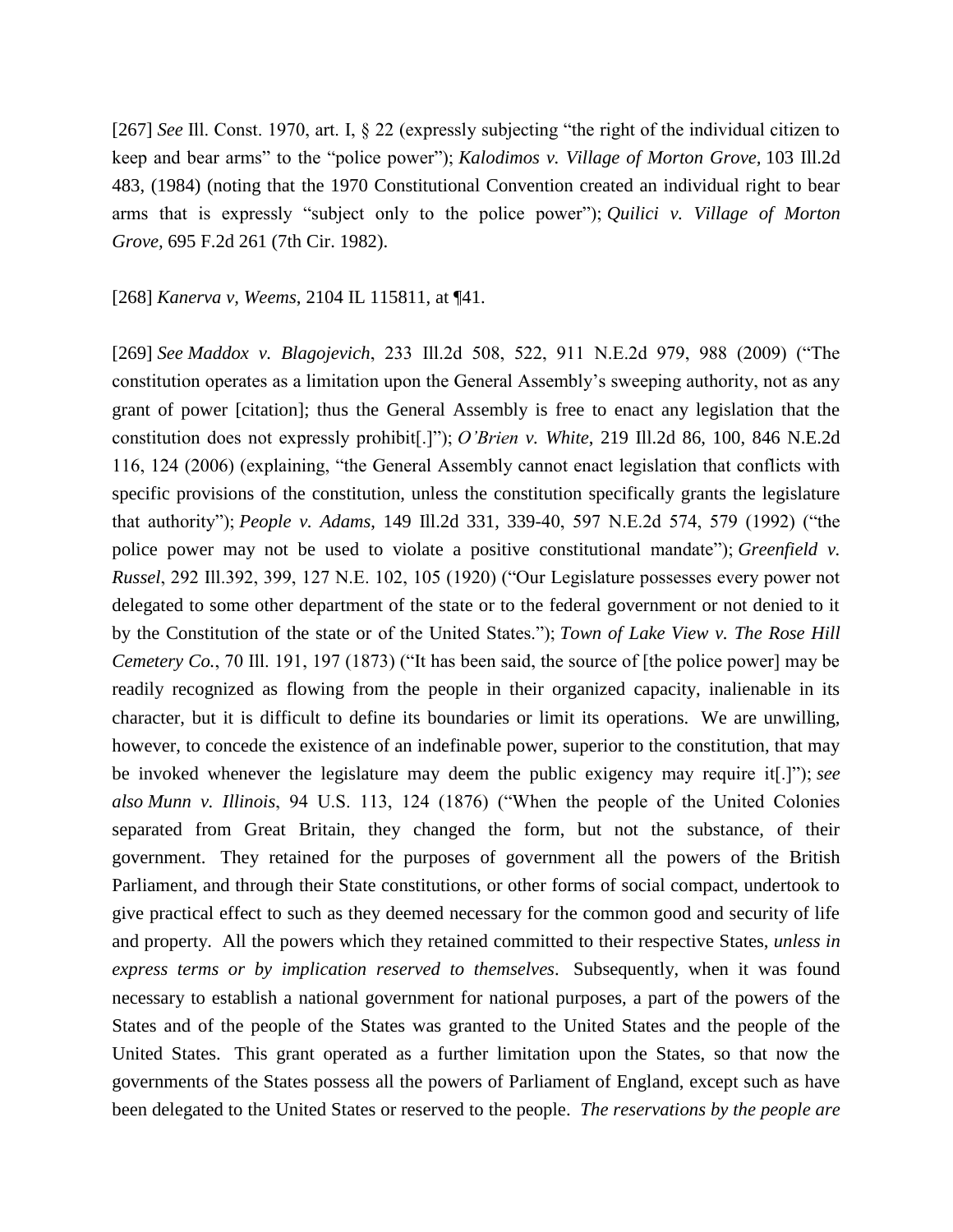*shown in the prohibitions of the constitutions*.") (emphasis added); *Parkway Bank & Trust Co. v. City of Darien*, 43 Ill.App.3d 400, 406, 357 N.E.2d 211, 217 (2d Dist. 1976) ("the State is free as a matter of its own law to impose greater restrictions on the police power than those held to be necessary upon federal constitutional standards").

[270] *Robertson v. Baldwin*, 165 U.S. 275, 281-82 (1897).

[271] IV Proceedings 2931 (Delegate Green); *see also Peters v. City of Springfield*, 57 Ill.2d 142, 151, 311 N.E.2d 107, 112 (1974) (concluding that the Clause was intended to ensure that the pension benefits of public employees could "not be defeated by reason of the failure to provide necessary funding").

[272] *Home Bldg. & Loan v. Blaisdell*, 290 U.S. 398, 426-444 (1934); *id.* at 439 (stating that the State's "reserved power cannot be construed as to destroy the limitation [of the Contract Clause], nor is the limitation to construed to destroy the reserved power in its essential aspects. They must be construed in harmony with each other."); *id.* at 443 (same).

[273] *Id.* at 426-444.

[274] *General Motors Corp. v. Romein*, 503 U.S. 181, 187-89 (1992).

[275] *People v. Caballas*, 221 Ill.2d 282, 313, 851 N.E.2d 26, 45 (Ill. 2006).

[276] *Id.*

[277] Madiar Pension Article, *supra* note 2, at 94-95.

[278] *Id.*

[279] *See* IV Proceedings 2926-2931.

[280] IV Proceedings 2931.

[281] IV Proceeding 2926 (statements of Delegate Kinney) ("It is definitely the intent that an increase in benefits would not be precluded. Many states tie their pension and retirement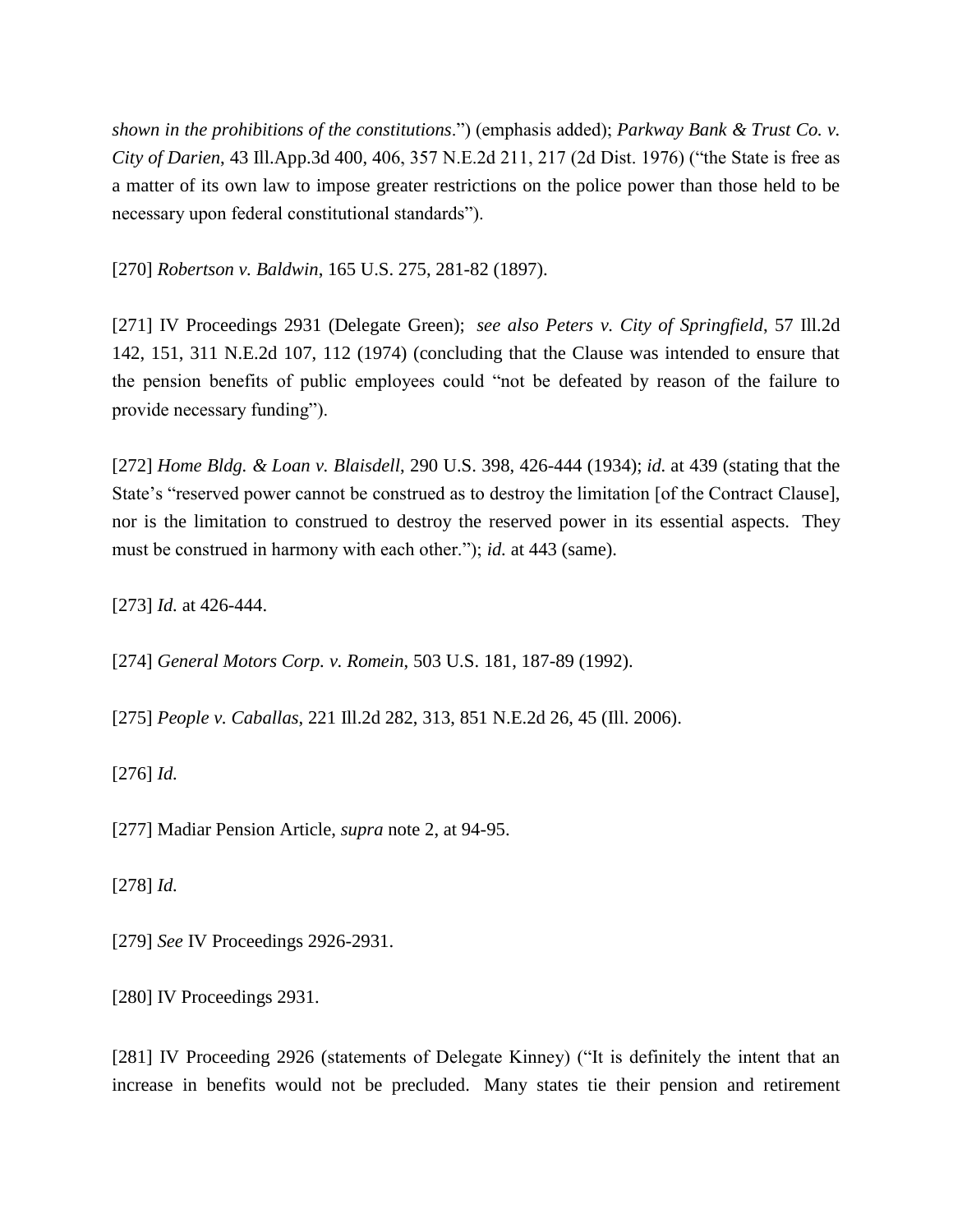benefits into a cost of living and raise them from time to time. It is the intent that this amendment would permit so doing if the legislature at some future time should decide to do so.").

[282] *Kanerva v. Weems*, 2014 IL 115811 at ¶¶39-40.

[283] *Schroeder v. Morton Grove Police Pension Bd.*, 219 Ill. App. 3d 697, 701-02, 579 N.E.2d 997, 1000-01 (1st Dist. 1991);*Kuhlmann v. Bd. of Trustees of the Police Fund of Maywood*, 106 Ill. App. 3d 603, 607-608, 435 N.E.2d 1307, 1310-11 (1st Dist. 1982).

[284] *People ex rel. Merchants' Savings, Loan & Trust Co. v. Auditor of Public Accounts*, 30 Ill. 434, 435-38 (1863).

[285] Cornelius, *supra* note 20, at 35, 44.

[286] JOHN H. KRENKEL, ILLINOIS INTERNAL IMPROVEMENTS: 1818-1848 at 149 (1958), *available at:* [https://archive.org/download/illinoisinternal00kren/illinoisinternal00kren.](https://archive.org/download/illinoisinternal00kren/illinoisinternal00kren.%20pdf) [pdf](https://archive.org/download/illinoisinternal00kren/illinoisinternal00kren.%20pdf) (last visited July 24, 2014). In 1841, the State defaulted on annual interest payments it owed on the internal improvement debts, which totaled over \$10.5 million. That indebtedness was described as "almost insurmountable" because the State's annual interest payment was nearly \$800,000, but the State only collected about \$98,500 a year in revenue for general government expenses. *Id.* Efforts to repudiate these debts were blocked by Governor Thomas Ford in 1842 who succeeded in forcing the State "to assume its responsibilities and save its credit." Cornelius, *supra* note 21, at 27. KRENKEL supra at 178-90; Theodore Pease. *The Frontier State:* 1818-1848, *in* THE CENTENNIAL HISTORY OF ILLINOIS 316-27 (1918) *available at:* <https://archive.org/download/frontierstate18100peas/frontierstate18100peas.pdf.>

The State did not pay off its internal improvement debts until the 1880s. KRENKEL *supra* note 286, at 215-16.

[287] Cornelius, *supra* note 20, at 27, 35, 44; KRENKEL, *supra* note 286, at 209-210 (describing the drafting history of Article XV at the 1847 Illinois Constitutional Convention); *People ex rel. Merchants' Saving, Loan & Trust Co.*, 30 Ill. at 439-440 (detailing Article XV's purpose and background).

[288] 1861 Illinois Laws at 208.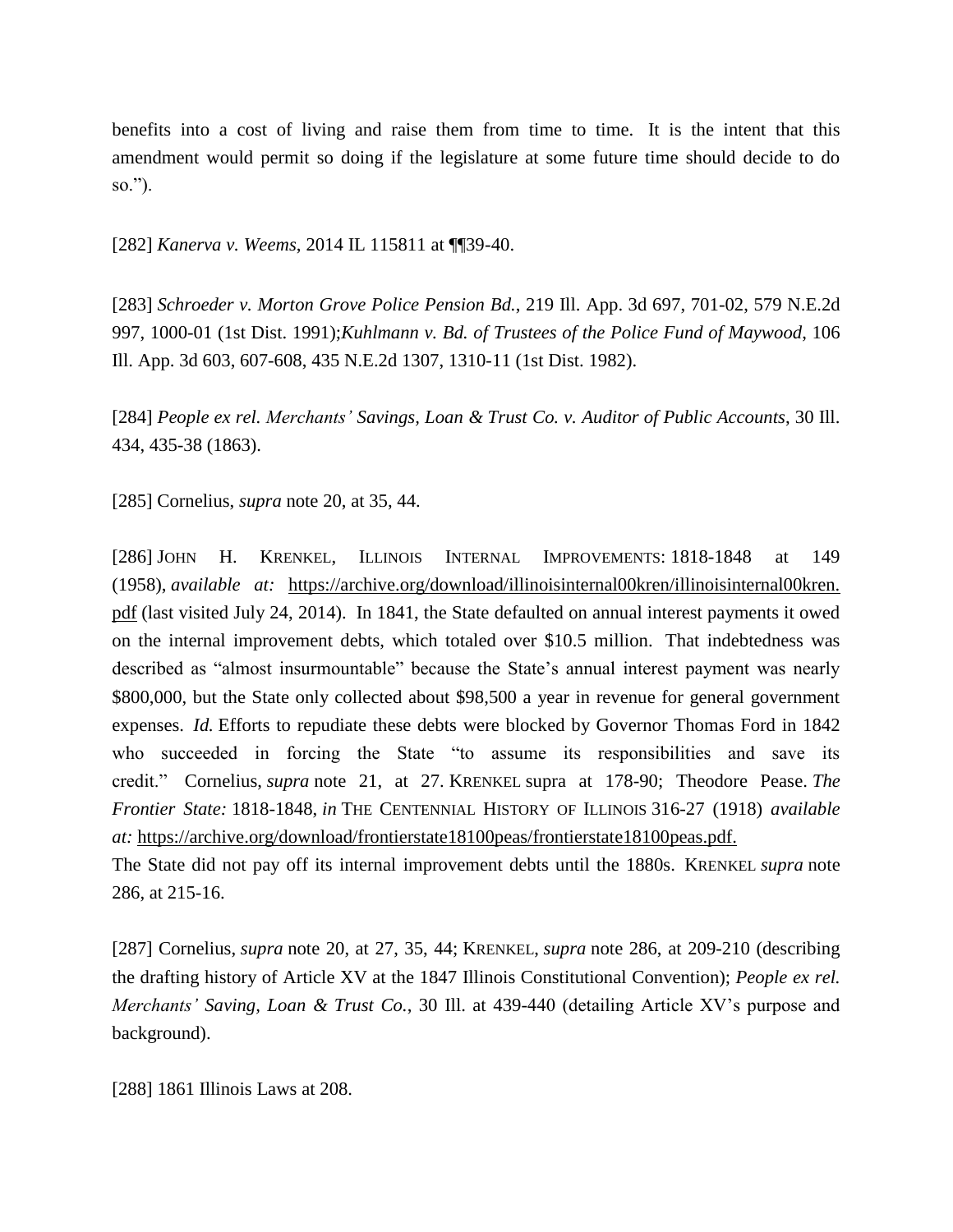[289] *Id.* at 208-09; *People ex rel. Merchants' Saving, Loan & Trust Co.*, 30 Ill. at 436-38.

[290] *People ex rel. Merchants' Saving, Loan & Trust Co.*, 30 Ill. at 437.

[291] *Id.* at 439-445.

[292] *Id*. at 440.

[293] *Id*.

[294] *Id*. at 444.

[295] *Id.* at 445.

[296] Henry Ford, Interview by Charles N. Wheeler in the CHI. TRIB., May 25, 1916 appearing in CLIFTON FADIMAN, THE LITTLE BROWN BOOK OF ANECDOTES 213 (1995)

PUBLISHED: [September](https://www.kentlaw.edu/ilwreport/index.php/2014/09/18/) 18, 2014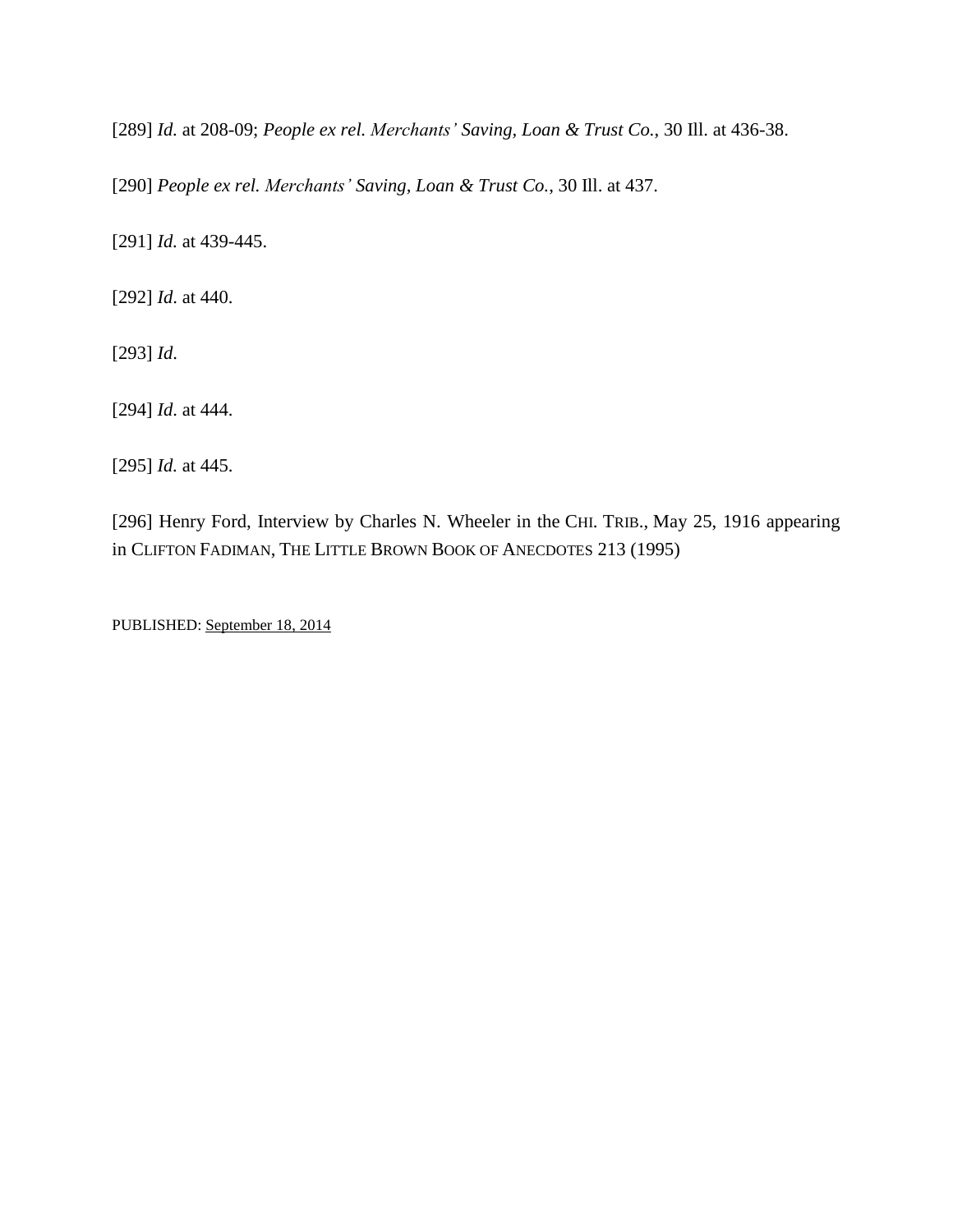# Volume 31 Issue 3 – Summer 2014

# **I. IELRB Developments**

# **A. Bargaining Units**

In *Uni Faculty Organizations, IEA-NEA and Board of Trustees of the University of Illinois*, Case No. 2013-RC-0008-S, 30 PERI ¶299 (IELRB 2014), the IELRB affirmed an Administrative Law Judge decision that a bargaining unit of faculty at Uni High School, a laboratory high school affiliated with the University of Illinois, was appropriate. The faculty at Uni High who were seeking representation were considered, under the university statutes, to be "nontenure-track faculty members" of the University.

The IELRB observed that the petitioned-for unit was not one listed in its regulations setting forth presumptively appropriate units for the University of Illinois. Under those regulations, the unit could still be appropriate if the union seeking the unit could establish by clear and convincing evidence that:

1. the unit is otherwise appropriate under section 7 of the Illinois Educational Labor Relations Act;

2. special circumstances and compelling justifications make it appropriate for the Illinois Educational Labor Relations Board to establish a unit different from those set forth [in the regulations];

3. establishment of a different unit will not cause undue fragmentation of bargaining units or proliferation of bargaining units. Undue fragmentation of bargaining units or proliferation of bargaining units is such as to threaten to interrupt services, cause labor instability, and cause continual collective bargaining and a multitude of representation proceedings.

The IELRB found the unit appropriate under section 7 because the Uni faculty shared a community of interest. The IELRB relied on, among many things, the fact that Uni High faculty members reported to individuals at Uni High, not the University, Uni High faculty were subject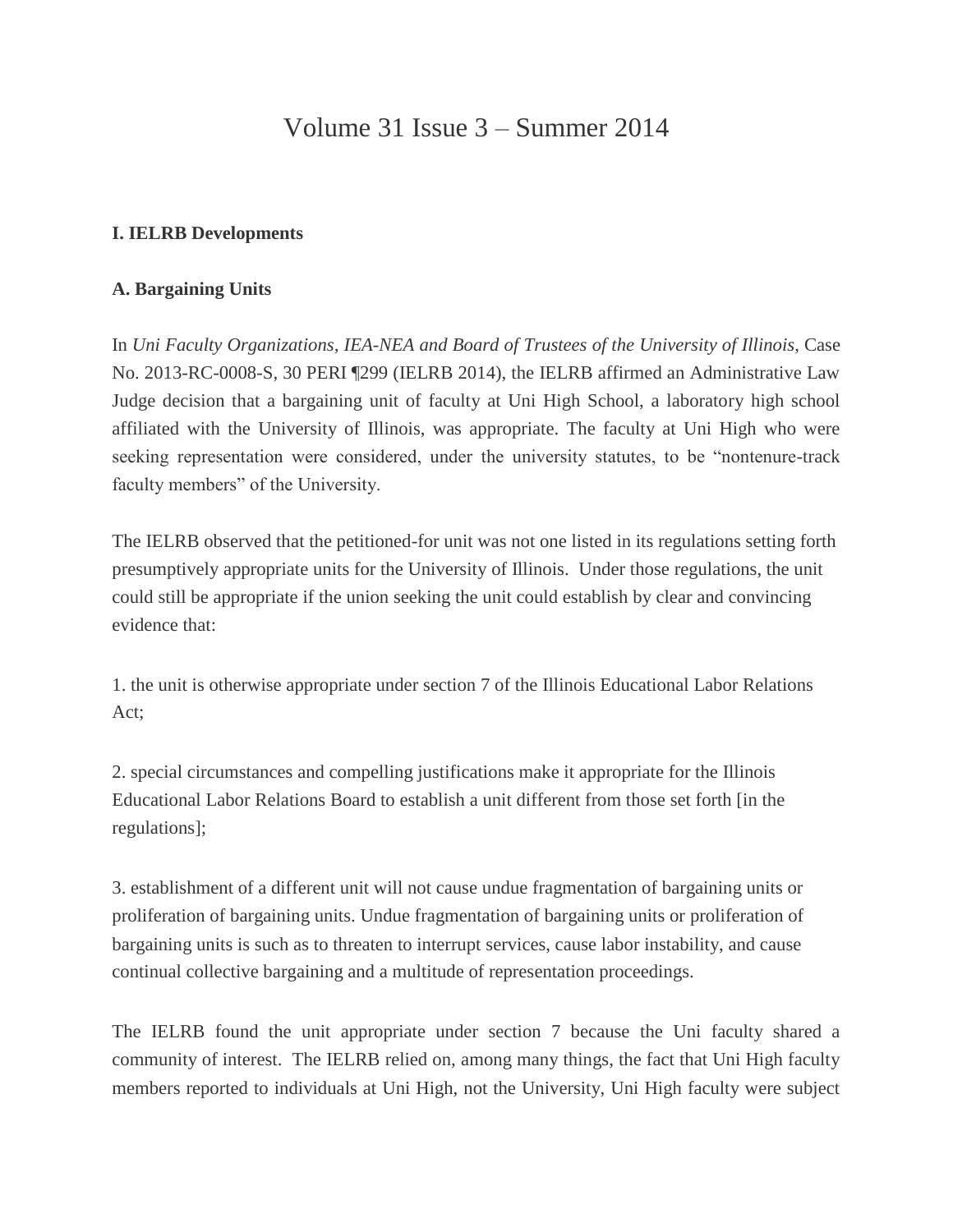to a different evaluation process than are University faculty, and Uni High faculty members taught secondary education rather than higher education. The IELRB relied on these factors plus a distinct school year and distinct school day for Uni faculty as well as different funding sources for Uni High School and the rest of the University to establish significant differences between Uni High faculty and University faculty. Further, the IELRB determined that, because of the differences between Uni High and the rest of the University, any labor dispute would be "physically and otherwise limited to Uni High School" if the IELRB were to approve the bargaining unit as appropriate. Accordingly, the IELRB found no evidence that allowing Uni High faculty members to collectively bargain would cause undue fragmentation of the bargaining unit or put any strain on the labor relations process.

## **B. Protected Activity**

In *Amy Whiting-Singer and Mid-Valley Special Education Cooperative*, Case No. 2013-CA-0077-C, 30 PERI ¶ 297 (IELRB 2014), the IELRB held that allegations that Mid-Valley Special Education Cooperative violated Section 14(a) of the IELRA by terminating Whiting-Singer in retaliation for advocating, on behalf of her students, that her employer follow "federal and state laws related to educating individuals with disabilities" fell outside the IELRB's jurisdiction. The IELRB held that advocating on the behalf of students was not protected activity under the Act. Section 3 of the IELRA guarantees employees the right to engage in concerted activity for mutual aid and protection. The IELRB emphasized that Whiting-Singer never advocated on behalf of other employees. Her alleged advocacy for students fell outside of Section 3. Accordingly the IELRB found the charge to be outside its jurisdiction and dismissed the charge.

## **II. IPLRA Developments**

## **A. Subjects of Bargaining**

In *SEIU Local 73 and City of Chicago*, No. L-CA 10-061. 31 PERI ¶ 3 (ILRB Local Panel, 2014), the ILRB held that the use of hidden cameras to discipline employees was a mandatory subject of bargaining and, therefore, the City of Chicago violated Sections 10(a)(4) and (1) of the IPLRA when the City failed to notify and negotiate with SEIU.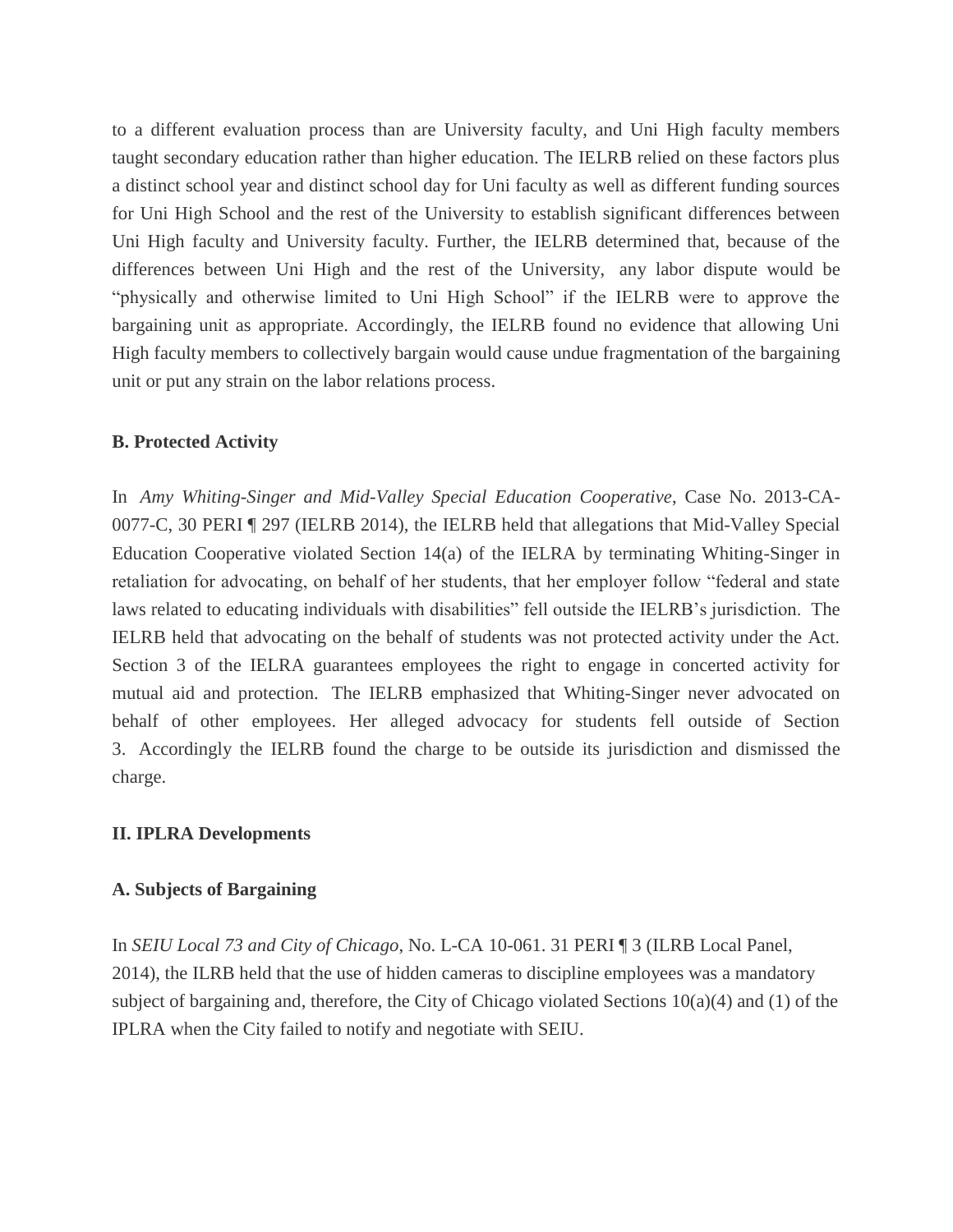After a series of break-ins at the West Pullman Library, the City installed two hidden surveillance cameras on the premises to help the police department capture intruders. The City did not notify the bargaining unit employees about the installation of the cameras, did not bargain with the Union about the installation and used the footage from the cameras to discipline bargaining unit employees. The Local Panel concluded that the use of cameras for this purpose amounted to a unilateral change in a mandatory subject of bargaining without granting notice to the employees' exclusive bargaining representative. The ILRB distinguished between the use of cameras for the exclusive reason to capture intruders, which would be a permissive subject of bargaining, and the use of the cameras to discipline employees as being a mandatory subject of bargaining.

The ILRB noted that although the city installed the cameras to catch an intruder, the city did not limit the scope of the surveillance when it placed the cameras in places that monitored bargaining unit employees. The ILRB also found it convincing that the conduct of bargaining unit employees was recorded 24 hours a day and 7 days a week. The ILRB reasoned further that the use of cameras to catch intruders wasn't the only reason the city installed the cameras. The ILRB found it persuasive that subsequently the City disciplined an employee for damaging a copy machine after seeing the employee's behavior on footage from the cameras. The Local Panel reasoned that if the City only intended to catch intruders, it could have informed the Union, installed visible cameras, and only recorded when no one was in the building (which was when the previous break-ins occurred).

#### **III. First Amendment Developments**

## **A. Fair Share Fees**

In *Harris v. Quinn*, 134 S. Ct. 2618 (2014), the Supreme Court held that the State of Illinois and SEIU Healthcare Illinois & Indiana violated the First Amendment rights of personal assistants who provide in home services for Medicaid recipients and who were not members of the union when it compelled them to pay fair share fees to the union, representing their share of the costs of representation. The Court held that its prior decision in *Abood v. Detroit v. Detroit Board of Education*, 431 U.S. 209 (1977) which had upheld the constitutionality of fair share fees confined to the non-member of the union's pro rata share of expenditures germane to the union's collective representation functions. The Court questioned the continuing validity of *Abood*, observing that the line drawn in that case between union political and ideological expenditures,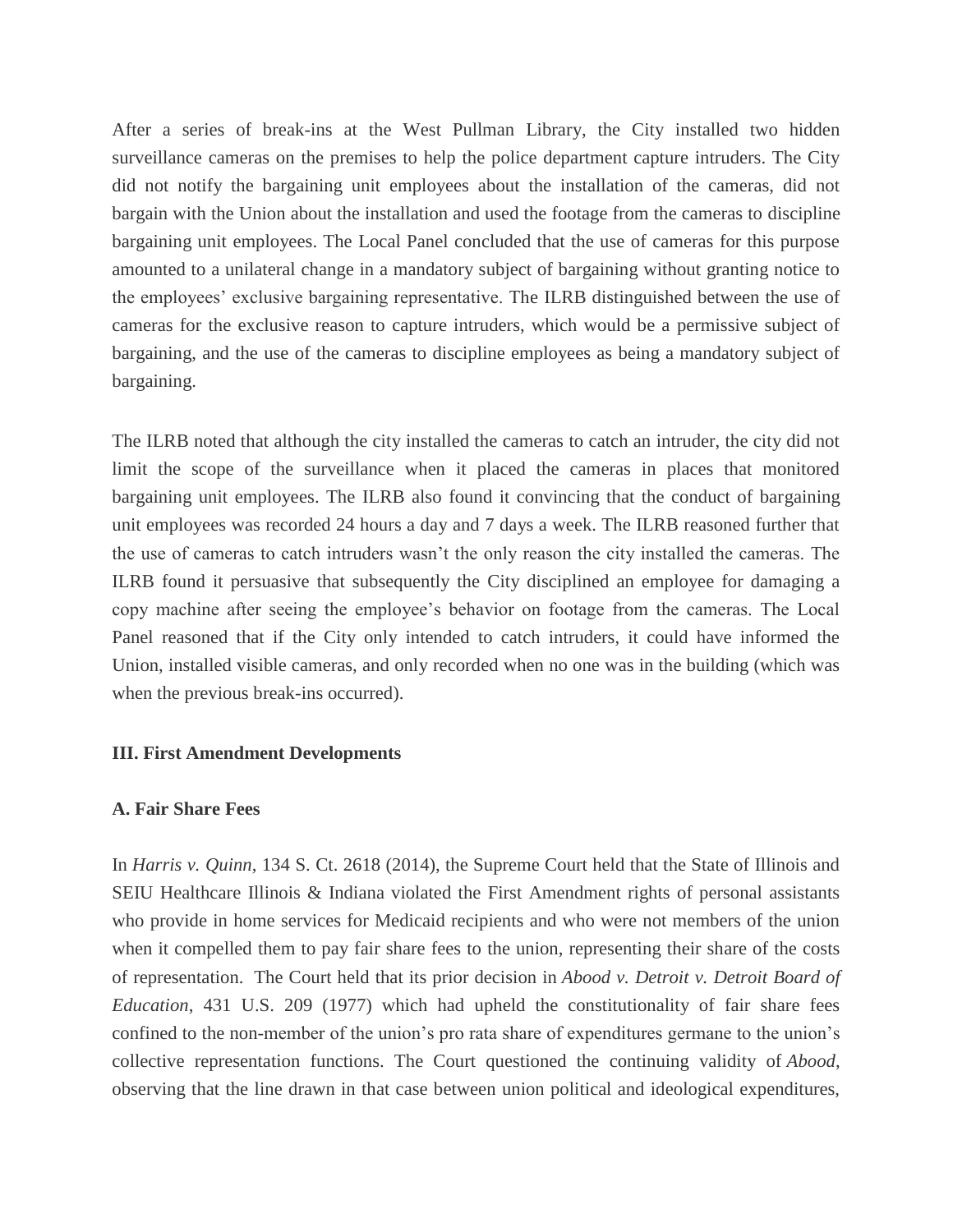which could not constitutionally be charged to non-members, and expenditures germane to collective bargaining which may be charged has turned out not to be a very bright line as issues of public employee compensation have captured the limelight in public discourse. While not revisiting *Abood* in this case, the Court confined its holding to "full fledged" public employees. It held *Abood* inapplicable to the personal assistants who it characterized as employees of the State only for purposes of collective bargaining but are otherwise employees of the Medicaid recipients who receive their services.

## **B. Free Speech**

In *Lane v. Franks*, 134 S. Ct. 2369 (2004), the Supreme Court held that a public employee's sworn testimony given under subpoena is citizen speech, eligible for First Amendment protection. The Court clarified its prior decision in *Garcetti v. Ceballos*, 547 U.S. 410 (2006), which had held that speech made as an employee is not entitled to First Amendment protection against adverse employment action.

In 2006, Lane was hired by Central Alabama Community College (CACC) as the Director of Community Intensive Training for Youth ("CITY"). Lane conducted an audit of the program's expenses. The audit found that Suzanne Schmitz, an Alabama State Representative, was on the CITY payroll but not reporting to the CITY office or performing any work. Despite warnings from the CACC president and its attorney, Lane terminated Schmitz for failure to perform her work duties.

Following Schmitz's termination, the FBI conducted an investigation of her employment with CITY. Lane testified before a federal grand jury regarding his reasons for terminating Schmitz. In August 2008, Lane also testified under subpoena at Schmitz's criminal trial. Lane was terminated in January 2009. He filed suit against Franks, his supervisor, alleging that Franks retaliated against him for his testimony against Schmitz in violation of the First Amendment.

The district court granted Frank's motion for summary judgment, despite genuine issues of material fact concerning Frank's motivation. Relying on *Garcetti*, the district court found that there was no clear violation because Lane's speech was part of his official job duties. The Eleventh Circuit affirmed, holding that Frank was entitled to qualified immunity in his personal capacity because Lane's free speech right was not clearly established in the law. The Eleventh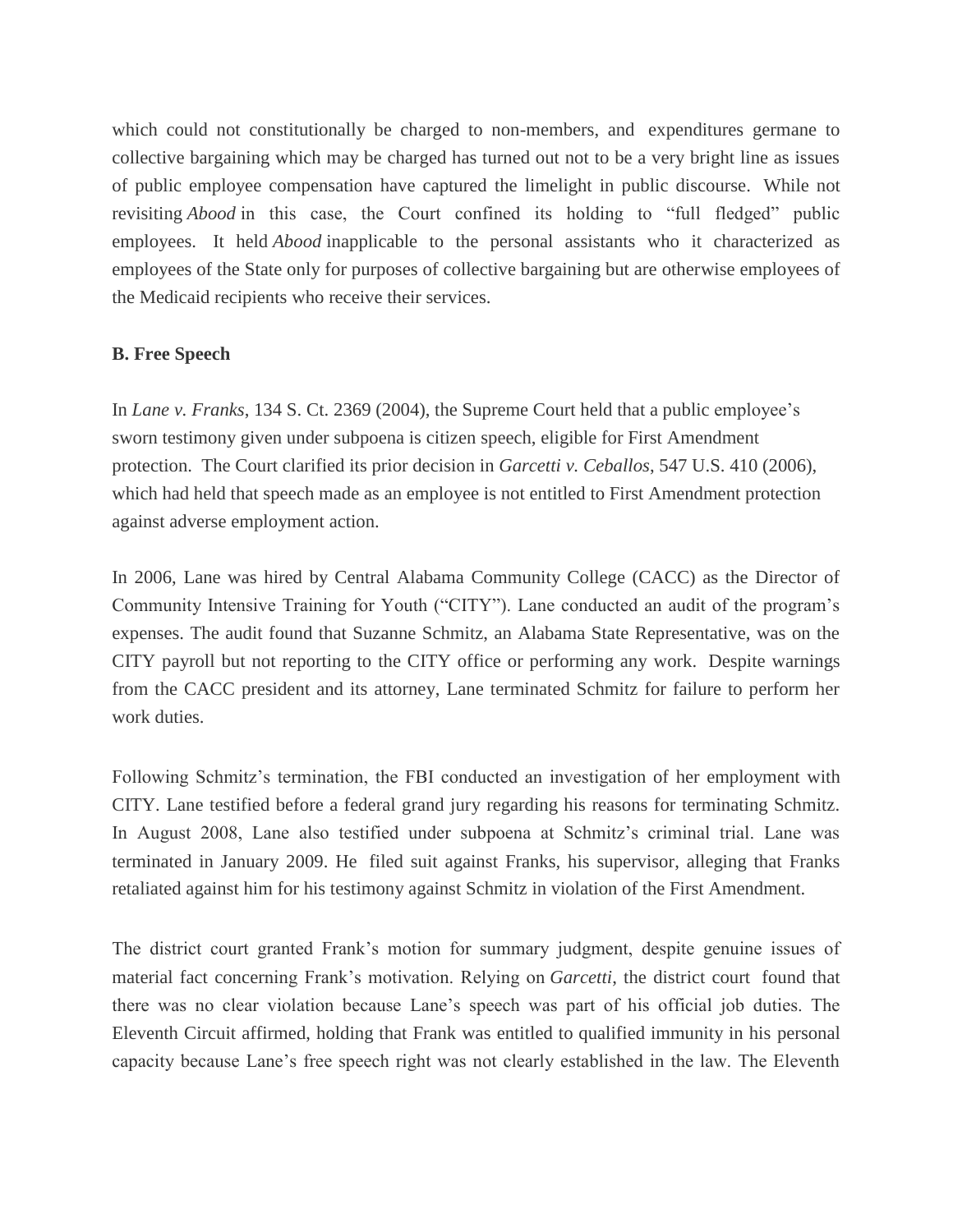Circuit also found "that Lane spoke as an employee and not as a citizen because he was acting pursuant to his official duties when he investigated Schmitz's employment."

The Supreme Court affirmed in part and reversed in part. The Court defined the issue as whether a public employee's "truthful subpoenaed testimony, outside the course of their ordinary job responsibilities" was protected by the First Amendment.

The Court distinguished *Garcetti*, as holding that an "internal memorandum prepared by a prosecutor in the course of his ordinary job responsibility constituted unprotected employee speech." In contrast, the Court found that Lane's speech was not within the scope of his employment duties, even though Lane acquired the information for his testimony in the course of his employment.

The Court emphasized the importance that truthful testimony under oath by a public employee, regardless of any official obligations, also carries an obligation as a citizen to render sworn testimony which sets it apart from speech made purely in the capacity of an employee.

The Court turned to the two-part inquiry regarding citizen speech: (1) did the speech involve matters of public concern, and (2) did the government have an adequate justification, as an employer, for treating the employee differently than the public at large. The court found that Lane's testimony regarding "corruption in a public program and misuse of state funds" to be "a matter of significant public concern." Further, the Court noted that such a substantial matter of public concern created an exceedingly high bar for the government to attempt to justify their actions. In light of the truthful nature of Lane's testimony, and the significance of the issue at hand, the Court found Lane's speech entitled to protection under the First Amendment.

The Court, however, affirmed the Eleventh Circuit's finding that Franks in his individual capacity was entitled to qualified immunity from damages because of the lack of clear precedent in the Eleventh Circuit at the time Franks terminated Lane.